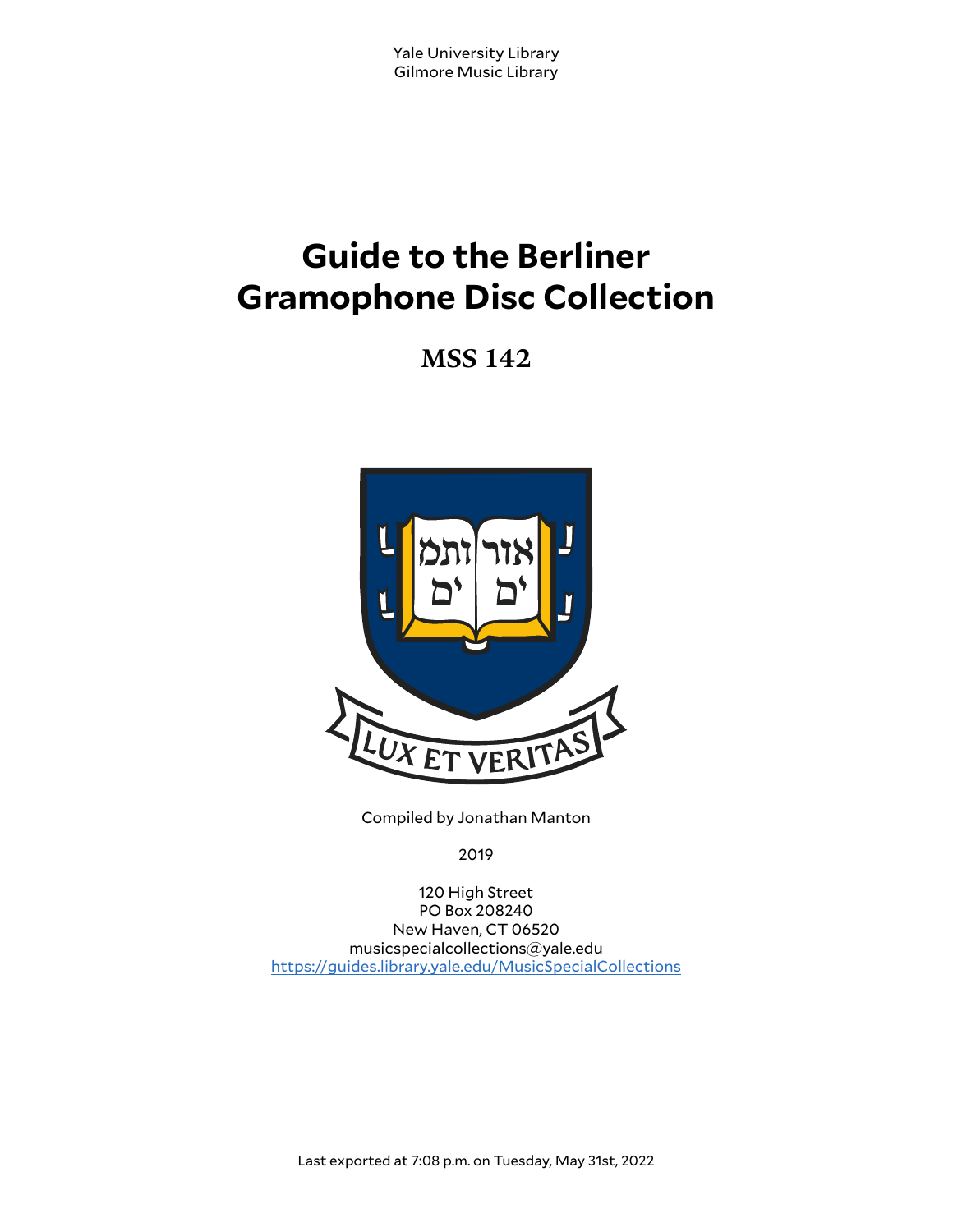# **Table of Contents**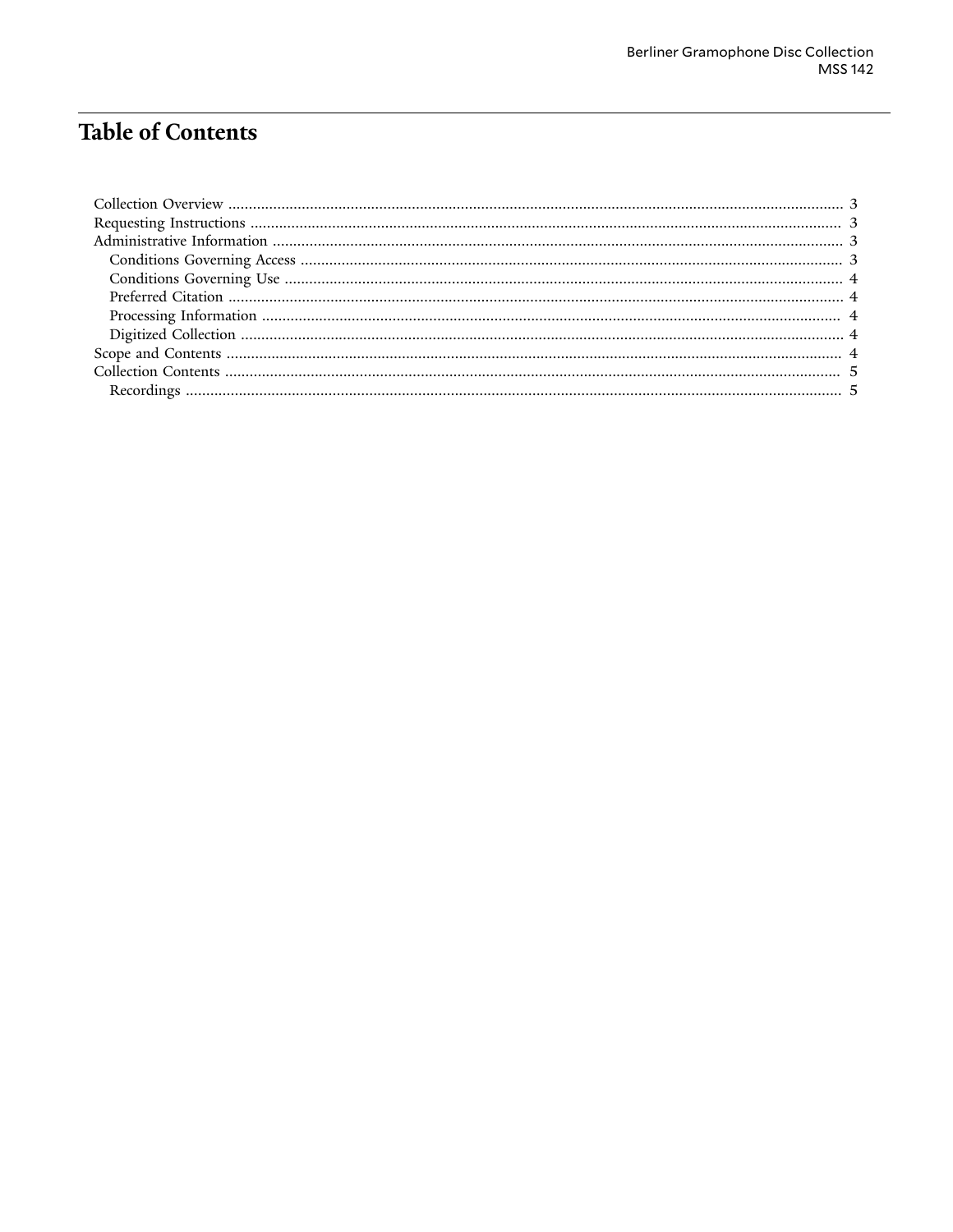#### <span id="page-2-0"></span>**Collection Overview**

|                             | <b>REPOSITORY:</b> Gilmore Music Library<br>120 High Street<br>PO Box 208240<br>New Haven, CT 06520<br>musicspecialcollections@yale.edu<br>https://guides.library.yale.edu/MusicSpecialCollections                                                                                                                                                                                                                                                                                                                                                                                                                                                      |
|-----------------------------|---------------------------------------------------------------------------------------------------------------------------------------------------------------------------------------------------------------------------------------------------------------------------------------------------------------------------------------------------------------------------------------------------------------------------------------------------------------------------------------------------------------------------------------------------------------------------------------------------------------------------------------------------------|
| <b>CALL NUMBER: MSS 142</b> |                                                                                                                                                                                                                                                                                                                                                                                                                                                                                                                                                                                                                                                         |
|                             | <b>CREATOR:</b> Berliner (Record company), publisher                                                                                                                                                                                                                                                                                                                                                                                                                                                                                                                                                                                                    |
|                             | <b>TITLE:</b> Berliner Gramophone Disc Collection                                                                                                                                                                                                                                                                                                                                                                                                                                                                                                                                                                                                       |
|                             | <b>DATES: 1892-1912</b>                                                                                                                                                                                                                                                                                                                                                                                                                                                                                                                                                                                                                                 |
|                             | PHYSICAL DESCRIPTION: 17 linear feet (732 discs. All discs are 7 inch in diameter except where noted.)                                                                                                                                                                                                                                                                                                                                                                                                                                                                                                                                                  |
| <b>LANGUAGE: English</b>    |                                                                                                                                                                                                                                                                                                                                                                                                                                                                                                                                                                                                                                                         |
|                             | <b>SUMMARY:</b> The earliest commercial sound recordings used Thomas Edison's phonograph<br>technology - wax cylinders. In the late 19th Century, Emil Berliner (1851-1929)<br>developed the gramophone, which employed flat discs instead of cylinders.<br>Cylinders and discs co-existed for a few years, but eventually Berliner's discs<br>won out and became the dominant technology. The discs in this collection<br>represent some of the earliest published disc recordings, and offer a unique<br>insight into the earliest years of music and spoken word recording. The<br>collection includes both Berliners and related 7 inch recordings. |
|                             | <b>ONLINE FINDING AID:</b> To cite or bookmark this finding aid, please use the following link: https://<br>hdl.handle.net/10079/fa/music.mss.0142                                                                                                                                                                                                                                                                                                                                                                                                                                                                                                      |

#### <span id="page-2-1"></span>**Requesting Instructions**

To request items from this collection for use on site, please use the request links in the HTML version of this finding aid, available at [https://hdl.handle.net/10079/fa/music.mss.0142.](https://hdl.handle.net/10079/fa/music.mss.0142)

Key to the container abbreviations used in the PDF finding aid:

```
b. box
ifferm barcode
```
#### <span id="page-2-2"></span>**Administrative Information**

#### <span id="page-2-3"></span>**Conditions Governing Access**

This collection is open for research. Streaming access to sound recordings in this collection is available without restriction. All transfers were made at 78 rpms. The ability to adjust the speed and pitch of streamed recordings will be added in the future. In the meantime, users may download an individual audio file and adjust speed and pitch themselves using their audio editing software of choice.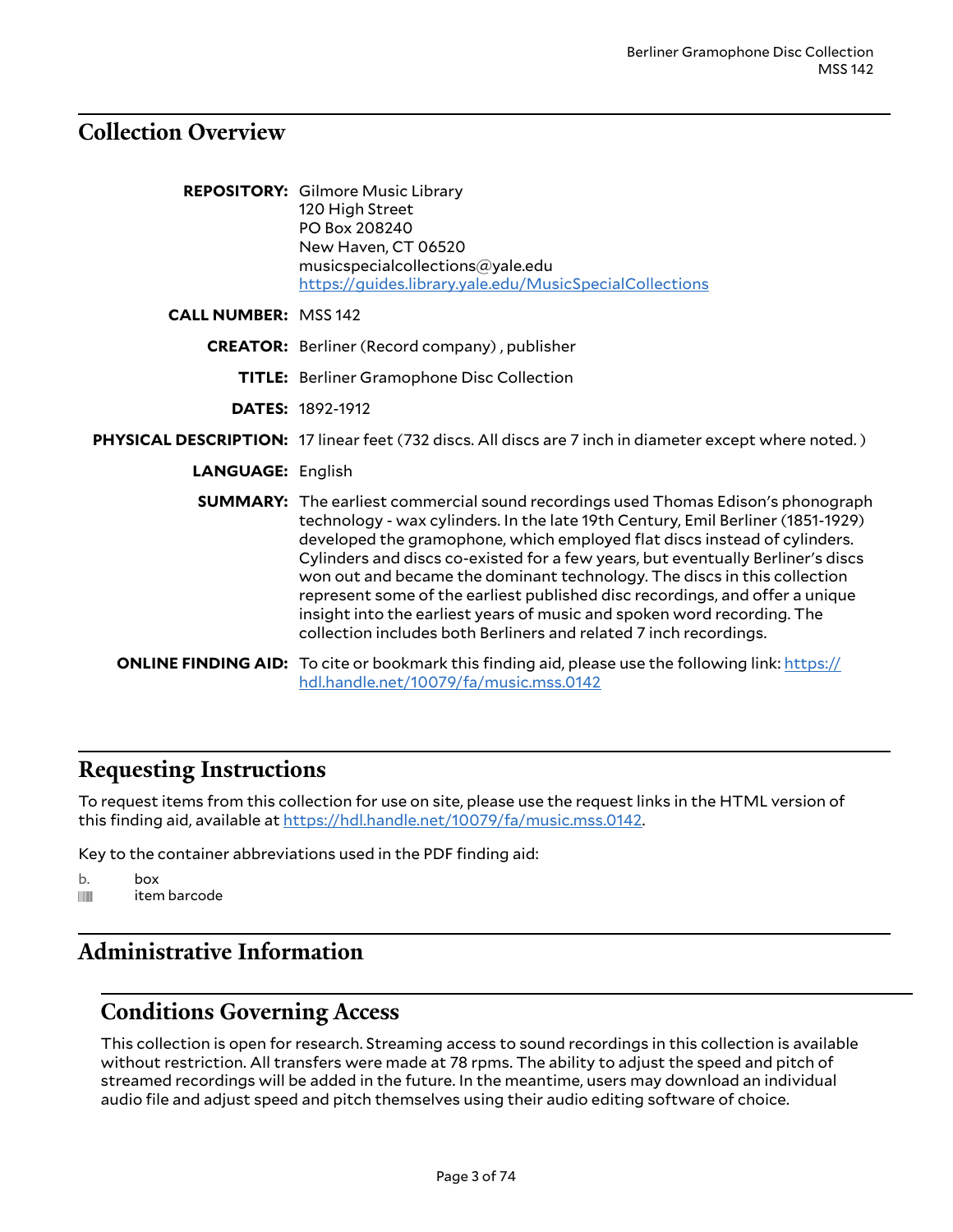### <span id="page-3-0"></span>**Conditions Governing Use**

The Yale University Library, as one of the world's leading research libraries, collects, organizes, preserves, and provides access to and services for a rich and unique record of human thought and creativity. Through its web sites, the Library offers public access to a range of its collections through online exhibitions, archival finding aids, digital repositories, and the online public access catalog.

Yale University provides access to these materials for educational and research purposes only. The Library endeavors when possible to provide accurate factual information about copyright owners and related matters in catalog records, finding aids, and other texts that accompany collections or individual items that may assist you in making necessary legal determinations. Please contact useofmaterials@yale.edu if you have helpful information about any material included in these collections or if you believe the web site has not properly attributed your work or has used your material without necessary authorization.

Yale University makes no warranty that your distribution, reproduction or other use of these materials will be non-infringing. You are solely responsible for making legal assessments regarding the use of an item and securing any necessary permissions. The written permission of the copyright owners and/or holders of other rights (such as publicity and/or privacy rights) is required for distribution, reproduction, or other use of protected items beyond that allowed by fair use or other statutory exemptions.

### <span id="page-3-1"></span>**Preferred Citation**

MSS 142, Berliner Gramophone Disc Collection, Historical Sound Recordings, in the Music Library of Yale University.

#### <span id="page-3-2"></span>**Processing Information**

All metadata provided in this finding aid is sourced directly from the labels or engravings on each disc, or their sleeves. Additional information related to the recordings in this collection is available in published discographies.

## <span id="page-3-3"></span>**Digitized Collection**

This collection is fully digitized.

#### <span id="page-3-4"></span>**Scope and Contents**

The earliest commercial sound recordings used Thomas Edison's phonograph technology - wax cylinders. In the late 19th Century, Emil Berliner (1851-1929) developed the gramophone, which employed flat discs instead of cylinders. Cylinders and discs co-existed for a few years, but eventually Berliner's discs won out and became the dominant technology. The discs in this collection represent some of the earliest published disc recordings, and offer a unique insight into the earliest years of music and spoken word recording. The collection includes both Berliners and related 7 inch recordings.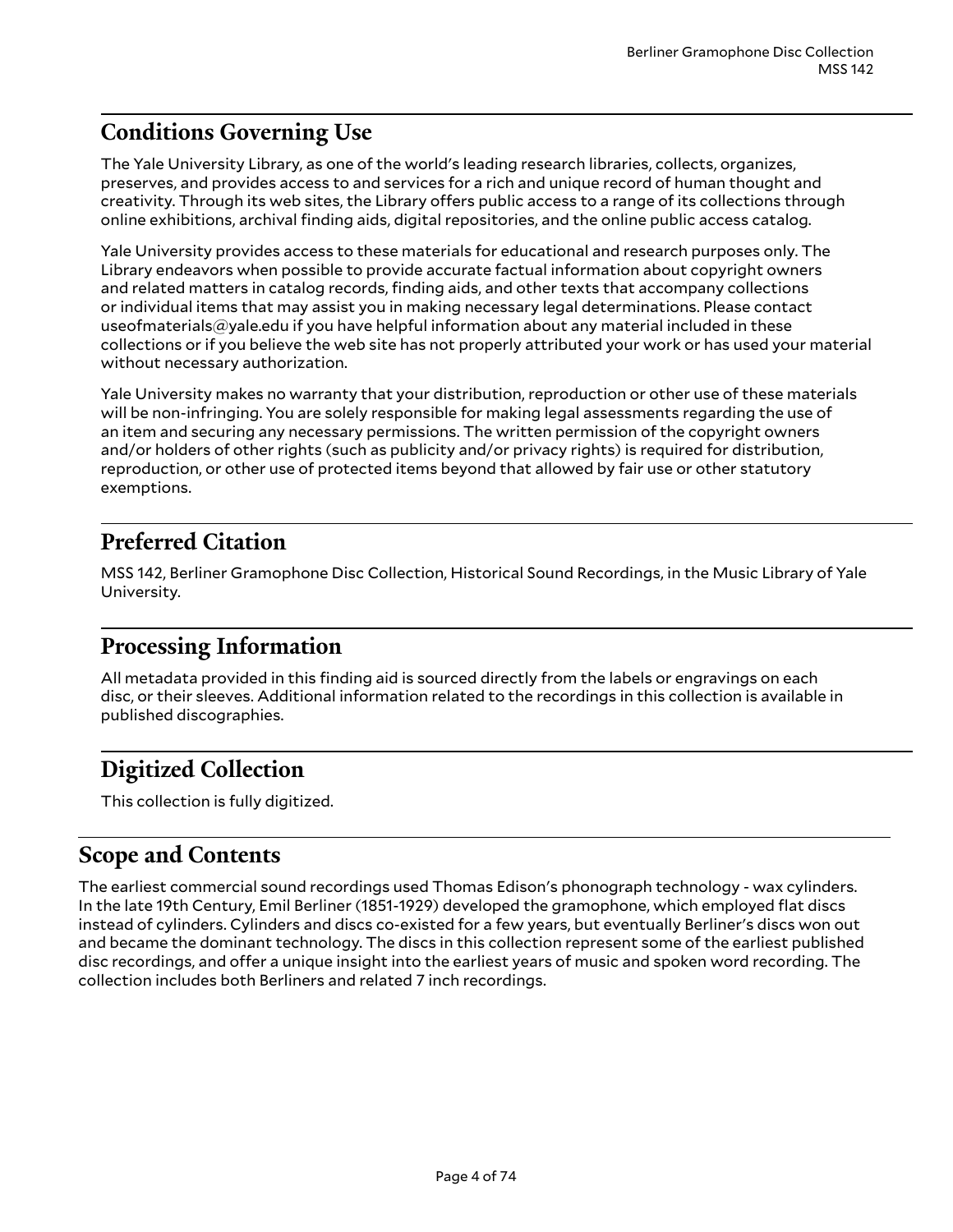# <span id="page-4-1"></span><span id="page-4-0"></span>**Collection Contents Recordings**

| $b.728$ , $\blacksquare$<br>39002126523241 | The Chalatan March; Sousa's Band; Arthur Pryor, cond.<br>1 Phonograph Record<br>[Aviary] mss_142_39002126523225_39002126523241<br>Disc No. 076. Book: "Flirtation" (Steck) | 1899 April 22       |
|--------------------------------------------|----------------------------------------------------------------------------------------------------------------------------------------------------------------------------|---------------------|
| $b.728$ , $\blacksquare$<br>39002126523258 | The Chalatan March; Sousa's Band; Arthur Pryor, cond.<br>1 Phonograph Record<br>[Aviary] mss_142_39002126523225_39002126523258<br>Disc No. 076.                            | 1899 April 22       |
| $b.728$ , $\blacksquare$<br>39002126523266 | The Thunderer March; Sousa's Band<br>1 Phonograph Record<br>[Aviary] mss 142 39002126523225 39002126523266<br>Disc No. 30x. New York. Henry Higgin, cond[?]                | 1897 October        |
| $b.728$ , $\blacksquare$<br>39002126523274 | Romance for Trombone; Military Band<br>1 Phonograph Record<br>[Aviary] mss_142_39002126523225_39002126523274<br>Disc No. 62z. Washington D.C.                              | 1897 May 27         |
| $b.728$ , $\mathbb{III}$<br>39002126523282 | The Bride Elect March; Sousa's Band.<br>1 Phonograph Record<br>[Aviary] mss_142_39002126523225_39002126523282<br>Disc No. 92.                                              | 1898 February 3     |
| $b.728$ , $\blacksquare$<br>39002126523290 | Star Spangled Banner; Sousa's Band.<br>1 Phonograph Record<br>[Aviary] mss_142_39002126523225_39002126523290<br>Disc No. 103y. New York.                                   | 1898 April 7        |
| $b.728$ , $\blacksquare$<br>39002126523308 | Songs of Scotland; Sousa's Band; Arthur Pryor, cond.<br>1 Phonograph Record<br>[Aviary] mss_142_39002126523225_39002126523308<br>Disc No. 141. New York.                   | 1898 September<br>2 |
| $b.728$ , $\blacksquare$<br>39002126523316 | Sally in our Alley; George J. Gaskin<br>1 Phonograph Record<br>[Aviary] mss 142 39002126523225 39002126523316<br>Disc No. 162. New York.                                   | 1895 October 31     |
| $b.728$ , $\mathbb{III}$<br>39002126523324 | Russian Fantaie; W. Paris Chambers<br>1 Phonograph Record<br>[Aviary] mss_142_39002126523225_39002126523324<br>Disc No. 230. Philadelphia.                                 | 1896 May 6          |
| $b.728$ , $\mathbb{III}$<br>39002126523332 | Danse Unique (Leo Prince); Piano Solo.<br>1 Phonograph Record<br>[Aviary] mss_142_39002126523225_39002126523332<br>Disc No. 255. Anon. piano                               | 1896 April 28       |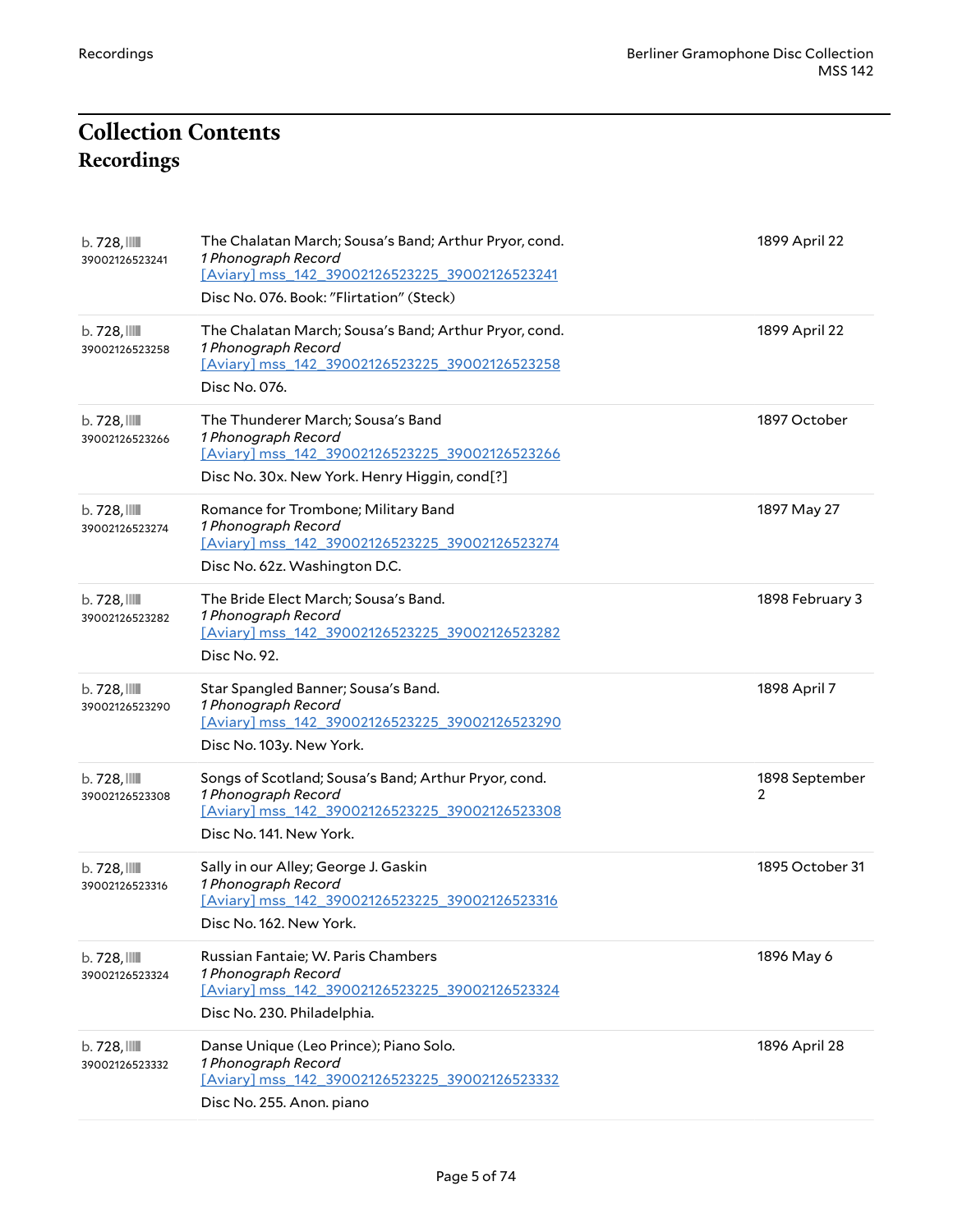| $b.728$ , $\mathbb{III}$<br>39002126523340 | Geisterfunken (waldteufel). anon. piano<br>1 Phonograph Record<br>[Aviary] mss_142_39002126523225_39002126523340<br>Disc No. 256.                                       | 1892 November<br>17 |
|--------------------------------------------|-------------------------------------------------------------------------------------------------------------------------------------------------------------------------|---------------------|
| $b.728$ , $\blacksquare$<br>39002126523357 | Whistling Medley; Milton M. Clark<br>1 Phonograph Record<br>[Aviary] mss 142 39002126523225 39002126523357<br>Disc No. 427.                                             | 1898 March          |
| b. 728,<br>39002126523365                  | Robin Hood: Oh, Promise Me (Scott De Koven); Jessie Bartlett Davis<br>1 Phonograph Record<br>[Aviary] mss 142 39002126523225 39002126523365<br>Disc No. 552z. New York. | 1898 May 3          |
| b. 728, IIII<br>39002126523373             | For the Nursery; Russell Hunting<br>1 Phonograph Record<br>[Aviary] mss_142_39002126523225_39002126523373<br>Disc No. 604w.                                             | 1896 May 8          |
| $b.728$ , $\blacksquare$<br>39002126523381 | Casey as Chairman of Mugwump Club; Russell Hunting<br>1 Phonograph Record<br>[Aviary] mss 142 39002126523225 39002126523381<br>Disc No. 615. Washington, DC.            | 1897 March 20       |
| $b.728$ , $\blacksquare$<br>39002126523399 | Piano Sale; George Gaham<br>1 Phonograph Record<br>[Aviary] mss_142_39002126523225_39002126523399<br>Disc No. 644.                                                      | 1896 May 26         |
| $b.728$ , $\mathbb{III}$<br>39002126523407 | Talk on Money; George Gaham<br>1 Phonograph Record<br>[Aviary] mss_142_39002126523225_39002126523407<br>Disc No. 645z.                                                  | 1896 June 2         |
| b. 728, III<br>39002126523415              | Hiram's Visit to New York; Russell Hunting.<br>1 Phonograph Record<br>[Aviary] mss 142 39002126523225 39002126523415<br>Disc No. 667. New York.                         | 1897 January 24     |
| $b.728$ ,<br>39002126523423                | Piccolo Solo; Mr. George Schweinfest.<br>1 Phonograph Record<br>[Aviary] mss 142 39002126523225 39002126523423<br>Disc No. 892. Patrol Comique. Montreal, Canada.       | undated             |
| $b.728$ , $\blacksquare$<br>39002126523431 | On Liberty; Robert G. Ingersoll<br>1 Phonograph Record<br>[Aviary] mss 142 39002126523225 39002126523431<br>Disc No. 695. New York.                                     | 1897 December<br>31 |
| $b.728$ , $\blacksquare$<br>39002126523449 | La Marseillaise; Sig. A. del Campo<br>1 Phonograph Record<br>[Aviary] mss_142_39002126523225_39002126523449<br>Disc No. 901. Ferruccio Giannini.                        | 1896 May 4          |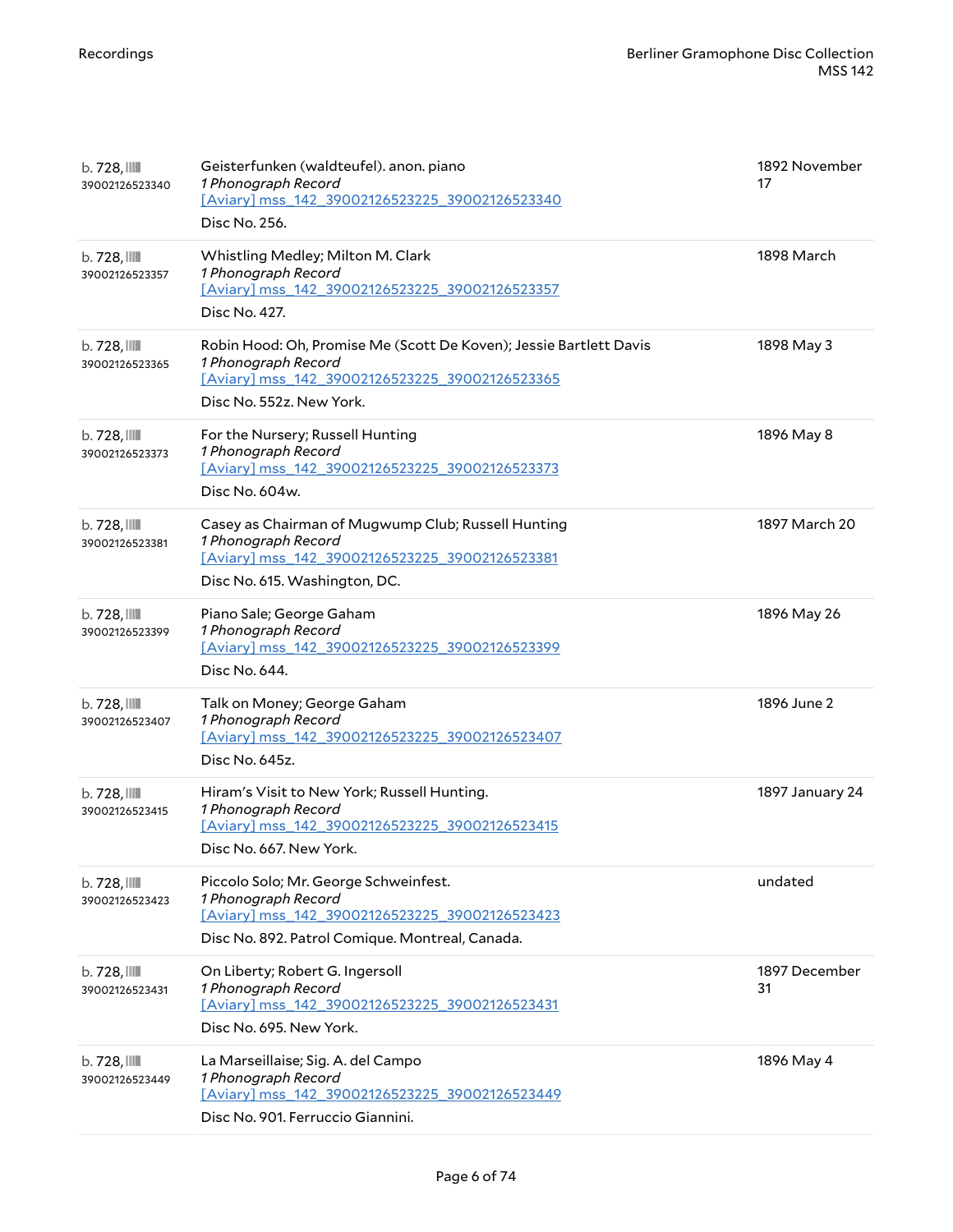| $b.728$ , $\mathbb{III}$<br>39002126523456 | Il Trovatore - "Di quella pira"; F. Girannini; arr. E. + Pf.<br>1 Phonograph Record<br>[Aviary] mss_142_39002126523225_39002126523456<br>Disc No. 903.                                                                                                                                                                                              | 1896 May 7          |
|--------------------------------------------|-----------------------------------------------------------------------------------------------------------------------------------------------------------------------------------------------------------------------------------------------------------------------------------------------------------------------------------------------------|---------------------|
| $b.728$ , $\mathbb{III}$<br>39002126523464 | Rock of Ages (Toplady-Hastings); Steve Porter<br>1 Phonograph Record<br>[Aviary] mss_142_39002126523225_39002126523464<br>Disc No. 917y. New York.                                                                                                                                                                                                  | 1897 July 30        |
| $b.728$ , $III$<br>39002126523472          | Mascagni: Cavalleria Rusticanna - "Viva il Vino"; Sig. F. A. Giannini<br>1 Phonograph Record<br>[Aviary] mss_142_39002126523225_39002126523472<br>Disc No. 932x. New York.                                                                                                                                                                          | 1898 May 31         |
| $b.728$ , $\blacksquare$<br>39002126523480 | The Wizard of the Nile; Cohen Sitting Alone<br>1 Phonograph Record<br>This disc is damaged. A small section on the outer edge of the disc has chipped off.<br>The broken section is missing.<br>[Aviary] mss 142 39002126523225 39002126523480<br>Disc No. 953. Damaged on top. The Wizard of the Nile: Star Light, Star Bright<br>(Smith-Herbert). | 1896 April 18       |
| $b.728$ , $\blacksquare$<br>39002126523498 | Verdi: Rigoletto - "La donn à mobile"; F. Giannini, arr. w/ piano<br>1 Phonograph Record<br>[Aviary] mss 142 39002126523225 39002126523498<br>Disc No. 967. Recorded in Philadelphia.                                                                                                                                                               | 1896 January 21     |
| $b.728$ , $\blacksquare$<br>39002126523506 | The Palms (Faure); Ferruccio Giannini<br>1 Phonograph Record<br>[Aviary] mss_142_39002126523225_39002126523506<br>Disc No. 971z.                                                                                                                                                                                                                    | 1896 April 15       |
| $b.728$ , $III$<br>39002126523514          | Verdi: Rigoletto - "Questa o quella"; F. Giannini, arr. w/ piano<br>1 Phonograph Record<br>[Aviary] mss 142 39002126523225 39002126523514<br>Disc No. 983. Recorded in Philadelphia.                                                                                                                                                                | 1896 April 15       |
| $b.728$ , $\blacksquare$<br>39002126523522 | The Holy City (Weatherly - Adams); Ferruccio Giannini<br>1 Phonograph Record<br>[Aviary] mss_142_39002126523225_39002126523522<br>Disc No. 986.                                                                                                                                                                                                     | 1896 April 10       |
| $b.728$ , $\blacksquare$<br>39002126523530 | The Sweetest Story Ever Told (Stults); George J. Gaskin<br>1 Phonograph Record<br>[Aviary] mss_142_39002126523225_39002126523530<br>Disc No. 996y.                                                                                                                                                                                                  | 1896 November<br>16 |
| $b.728$ , $\mathbb{III}$<br>39002126523548 | Dinorah Romance: Sig. A. del Campo<br>1 Phonograph Record<br>[Aviary] mss_142_39002126523225_39002126523548<br>Disc No. 1108. New York.                                                                                                                                                                                                             | 1897 August 13      |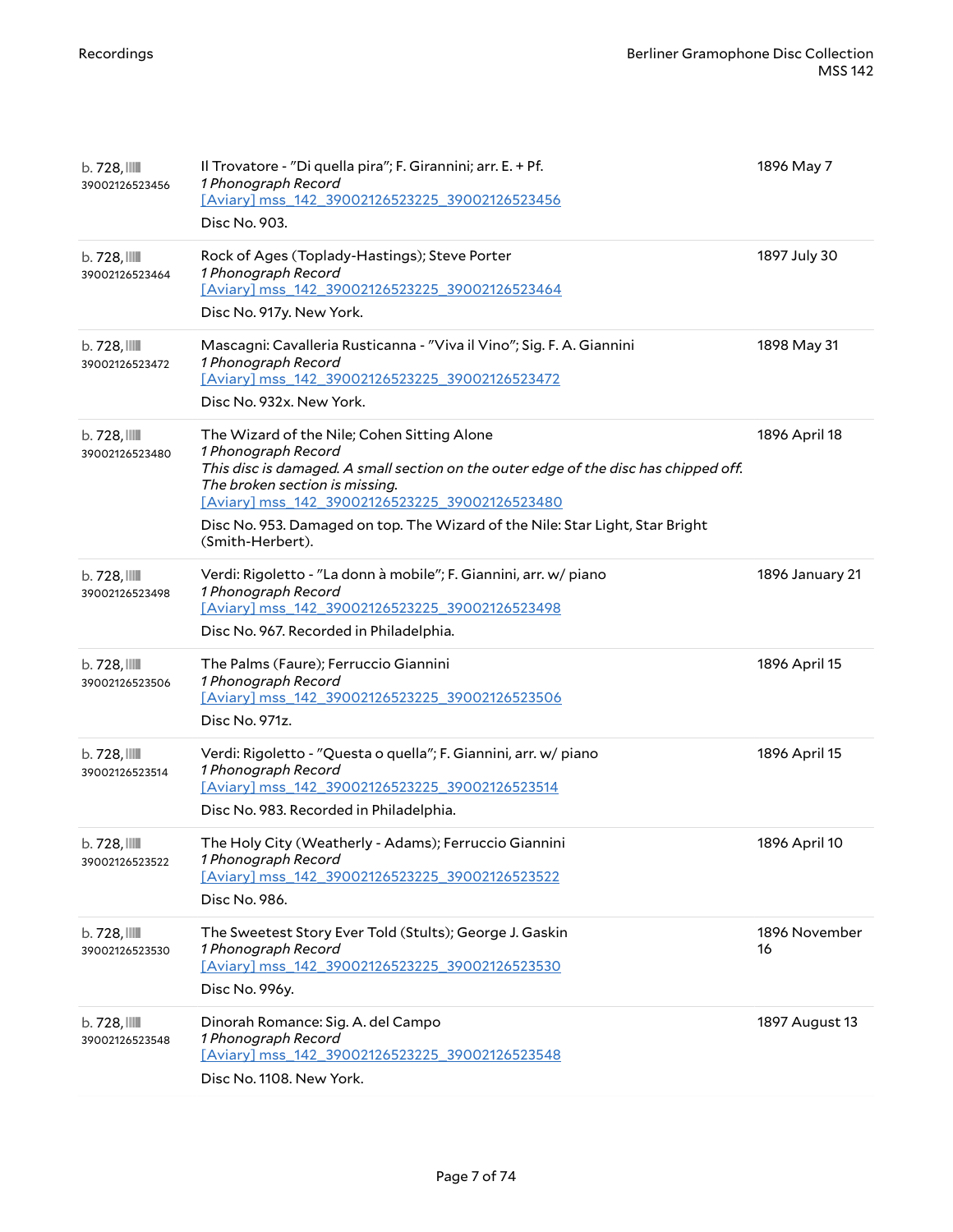| $b.728$ , $\mathbb{I}$<br>39002126523555   | La Golondrina (Cancion Cantada); Signor Adamini<br>1 Phonograph Record<br>[Aviary] mss 142 39002126523225 39002126523555<br>Disc No. 1219. Spanish.                                                                                           | undated              |
|--------------------------------------------|-----------------------------------------------------------------------------------------------------------------------------------------------------------------------------------------------------------------------------------------------|----------------------|
| $b.728$ , $\blacksquare$<br>39002126523563 | Caramba (Cancion, Cantada); Sig. Adamini<br>1 Phonograph Record<br>[Aviary] mss_142_39002126523225_39002126523563<br>Disc No. 1243z. Spanish.                                                                                                 | undated              |
| $b.728$ , $\blacksquare$<br>39002126523571 | Santa Lucia (Cottrau); Ferruccio Giannini<br>1 Phonograph Record<br>[Aviary] mss 142 39002126523225 39002126523571<br>Disc No. 1617.                                                                                                          | 1896 November<br>17  |
| $b.728$ , $\blacksquare$<br>39002126523589 | Schubert: Schwanengesang, D. 957 "Ständchen"; Giannini.<br>1 Phonograph Record<br>[Aviary] mss_142_39002126523225_39002126523589<br>Disc No. 1920z. Sung in Italian with piano. Abridged.                                                     | 1898 November        |
| $b.728$ , $\blacksquare$<br>39002126523597 | Steig auf die Alm; Graus Mountain Choir Quartette<br>1 Phonograph Record<br>[Aviary] mss 142 39002126523225 39002126523597<br>Disc No. 3194. New York.                                                                                        | 1897 June 28         |
| $b.728$ , $\blacksquare$<br>39002126523605 | Melba Waltz; Miss. Helen Jenynge<br>1 Phonograph Record<br>[Aviary] mss_142_39002126523225_39002126523605<br>Disc No. 3660x. Disc - Arditi: Se saran rose. Edith Helana with piano. In Italian.<br>Words by Pietro Mazzini.                   | undated              |
| $b.728$ , $\blacksquare$<br>39002126523613 | Prayer and Air from Det Freischutz; violin solo by Miss. Jennie Hoyle of Sousa's<br>Band<br>1 Phonograph Record<br>[Aviary] mss 142 39002126523225 39002126523613<br>Disc No. 4807. Disc - Leise, leise, fromme wiese; arr. violin and piano. | undated              |
| $b.728$ , $\blacksquare$<br>39002126523621 | Sermon on the Mount spoken by Rev. T. de Witt Talmage - Matthew V, 3-11.<br>1 Phonograph Record<br>[Aviary] mss 142 39002126523225 39002126523621<br>Disc No. 5009. Washington, D.C.                                                          | 1898 April 8         |
| $b.728$ , $\blacksquare$<br>39002126523639 | The Lord's Prayer and 23rd Psalm spoken by Rev. T. de Witt Talmage<br>1 Phonograph Record<br>[Aviary] mss_142_39002126523225_39002126523639<br>Disc No. 5010. Washington, D.C.                                                                | 1898 April 8         |
| b. 728,<br>39002126523647                  | Toreador de Carmen: B(ernard) Bégué<br>1 Phonograph Record<br>[Aviary] mss_142_39002126523225_39002126523647<br>Disc No. 0493r. French.                                                                                                       | 1899 September<br>16 |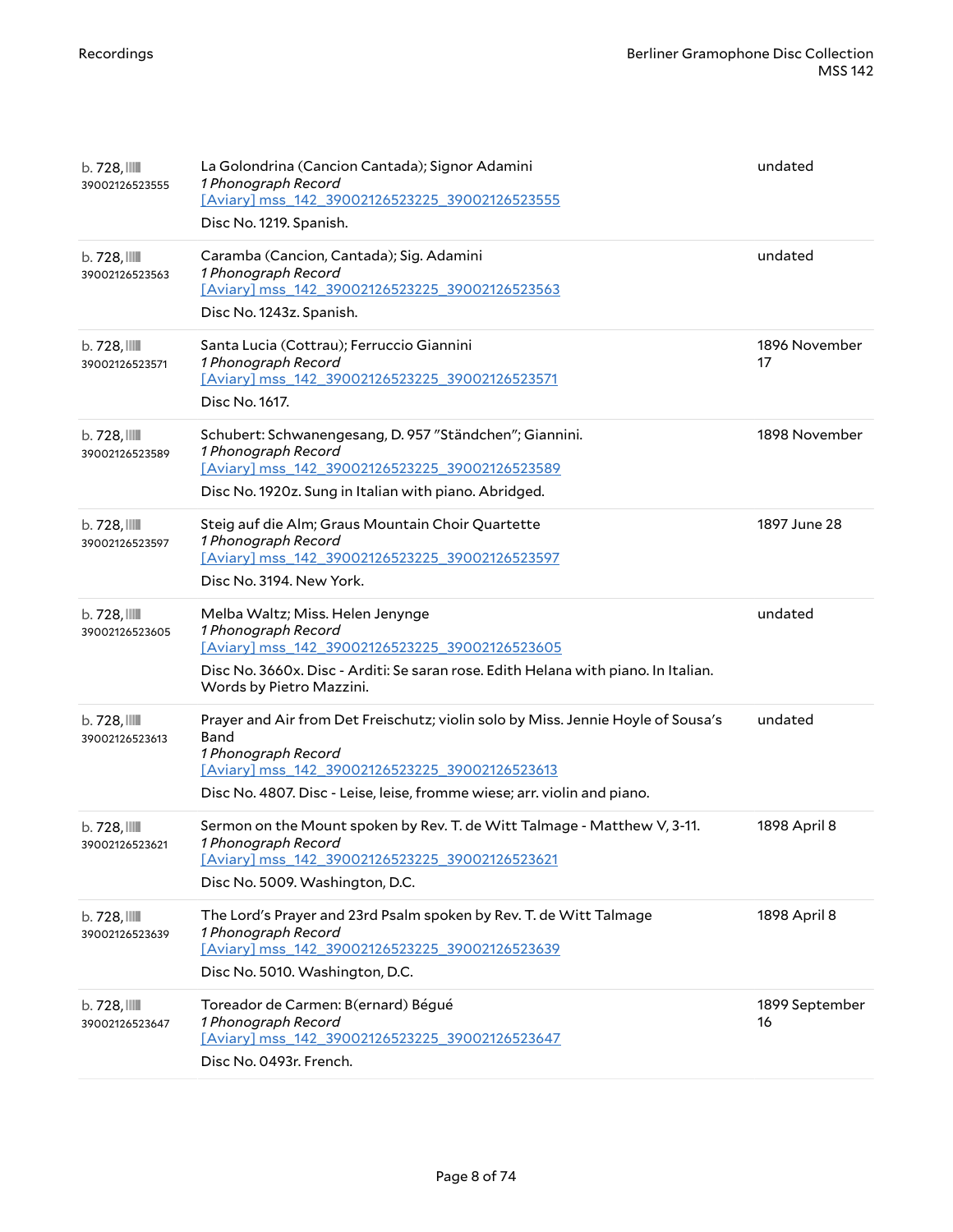| $b.728$ , $\mathbb{III}$<br>39002126523654 | Abenstern, 'Tannhauser'; Carl Bernhard<br>1 Phonograph Record<br>[Aviary] mss 142 39002126523225 39002126523654<br>Disc No. 0633(q). German.                   | 1899 October 13      |
|--------------------------------------------|----------------------------------------------------------------------------------------------------------------------------------------------------------------|----------------------|
| $b.728$ , $\blacksquare$<br>39002126523662 | Prologue, 'I Pagliacci'; E. Francisco<br>1 Phonograph Record<br>[Aviary] mss 142 39002126523225 39002126523662<br>Disc No. 01120(p). Italian.                  | undated              |
| $b.730$ , $III$<br>39002125006222          | Grand Aria (semirianide) Chant Avec Iuano<br>1 Phonograph Record<br>[Aviary] mss_142_39002125667973_39002125006222<br>Disc No. 3072. Performed by Roma.        | 1899 January 29      |
| b. 730, IIII<br>39002125006230             | Annie Laurie: Sung by Madame [illeg] Roma<br>1 Phonograph Record<br>[Aviary] mss_142_39002125667973_39002125006230<br>Disc No. 3067x                           | 1901 March 9         |
| $b.730$ , $III$<br>39002125006248          | Serenata Braga with obligato: sung by Miss E. Clegg<br>1 Phonograph Record<br>[Aviary] mss_142_39002125667973_39002125006248<br>Disc No. 3046                  | 1898 November<br>10  |
| $b.730$ , $III$<br>39002125006255          | London Bridge [Molloy?]: sung by Miss E. Clegg<br>1 Phonograph Record<br>[Aviary] mss_142_39002125667973_39002125006255<br>Disc No. 3035                       | 1908 October 25      |
| $b.730$ , $III$<br>39002125006263          | Dal Polska: Swedish Song: sung by Miss Bell; Mme Ranske<br>1 Phonograph Record<br>[Aviary] mss_142_39002125667973_39002125006263<br>Disc No. 3030              | 1898 October 6       |
| $b.730$ , $III$<br>39002125006271          | The Wild Rose: Heidenroslein: Schubert: sung by Miss E. Clegg<br>1 Phonograph Record<br>[Aviary] mss_142_39002125667973_39002125006271<br>Disc No. 3026        | 1898 October 21      |
| $b.730$ , $III$<br>39002125006289          | Ave Maria: Schubert: Sung by Miss E. Clegg<br>1 Phonograph Record<br>[Aviary] mss_142_39002125667973_39002125006289<br>Disc No. 3023                           | 1898 October 11      |
| $b.730$ , $III$<br>39002125006297          | The Irish Emigrant (Barker): sung by Mr. John McCormack<br>1 Phonograph Record<br>[Aviary] mss_142_39002125667973_39002125006297<br>Disc No. 3-2525            | 1904 September<br>23 |
| $b.730$ , $III$<br>39002125006305          | When Shall the Day Break in Erin (Fox): sung by Mr. John McCormack<br>1 Phonograph Record<br>[Aviary] mss_142_39002125667973_39002125006305<br>Disc No. 3-2520 | 1904 September<br>23 |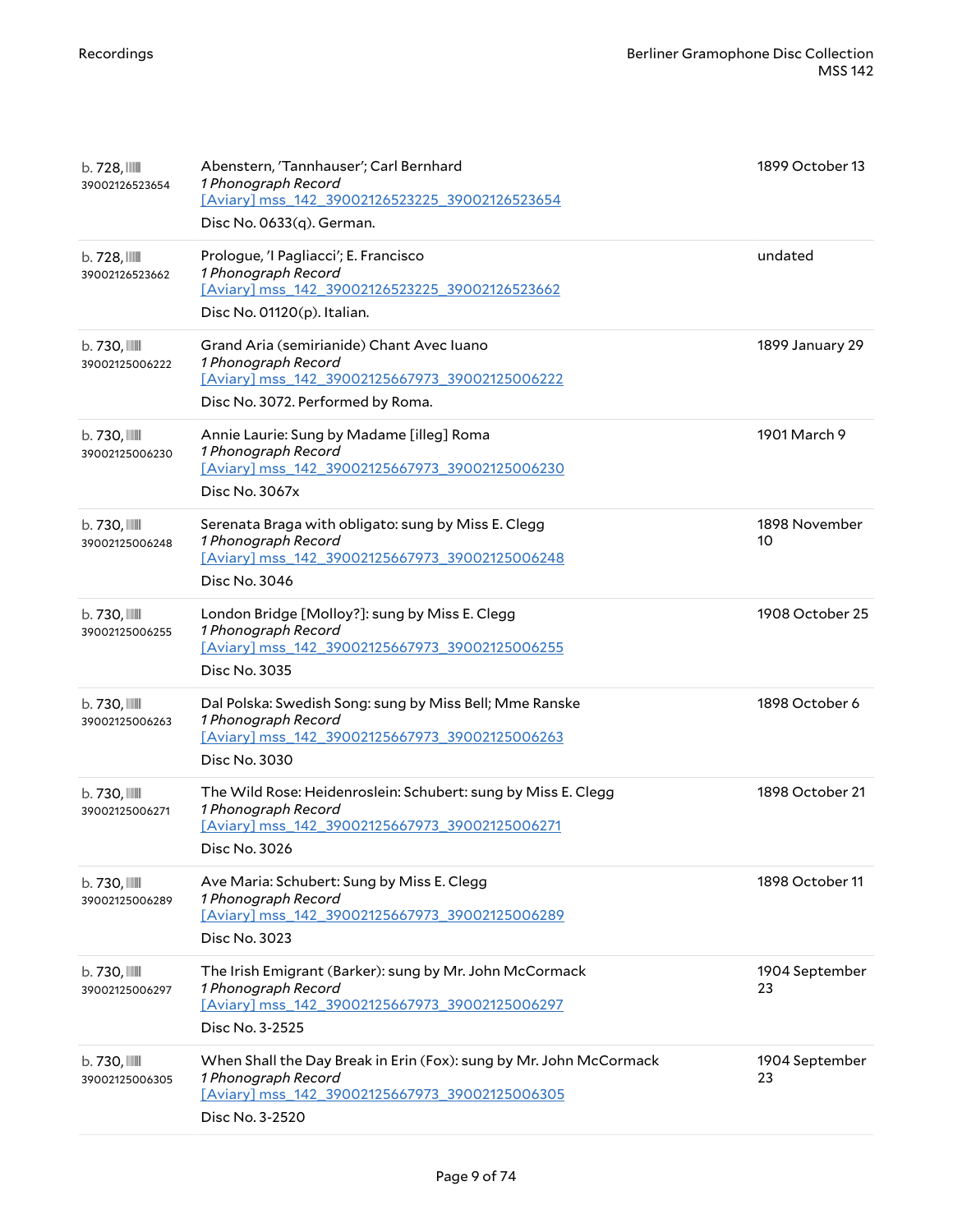| b. 730, III<br>39002125006313              | Killarney (Balfe): sung by Mr. John McCormack<br>1 Phonograph Record<br>[Aviary] mss 142 39002125667973 39002125006313<br>Disc No. 3-2514                                          | 1904 September<br>23 |
|--------------------------------------------|------------------------------------------------------------------------------------------------------------------------------------------------------------------------------------|----------------------|
| b. 730, III<br>39002125006321              | Killiecrankie: sung by Mr. Harry Lauder<br>1 Phonograph Record<br>[Aviary] mss_142_39002125667973_39002125006321<br>Disc No. 2-2421                                                | 1903 December<br>28  |
| $b.730$ , $III$<br>39002125006339          | The John Bull Store (Robert Eden): sung by Mr. David Brazell<br>1 Phonograph Record<br>[Aviary] mss_142_39002125667973_39002125006339<br>Disc No. 2-2354                           | 1903 October 19      |
| b. 730, IIII<br>39002125006347             | Archie "Toreador": sung by Mr. Henry Lytton<br>1 Phonograph Record<br>[Aviary] mss_142_39002125667973_39002125006347<br>Disc No. 2-2137                                            | 1902 May             |
| b. 730, III<br>39002125006354              | Me and Mrs. Brown "Country Girl": sung by Mr. Henry Lytton<br>1 Phonograph Record<br>[Aviary] mss 142 39002125667973 39002125006354<br>Disc No. 2-2136                             | 1902 June            |
| $b.730$ , $\blacksquare$<br>39002125006362 | It suddenly dawned upon me: sung by Mr. George Robey<br>1 Phonograph Record<br>item<br>[Aviary] mss 142 39002125667973 39002125006362<br>Disc No. 2-2120<br>1901<br>$\overline{2}$ | 1902 June            |
| b. 730, III<br>39002125006370              | When I marry Amelia "Toreador": sung by Mr. Henry Lytton<br>1 Phonograph Record<br>[Aviary] mss_142_39002125667973_39002125006370<br>Disc No. 2-2112                               | 1902 May             |
| $b.730$ , $III$<br>39002125006388          | Peace Peace: "Country Girl": sung by Mr. Henry Lytton<br>1 Phonograph Record<br>[Aviary] mss 142 39002125667973 39002125006388<br>Disc No. 2-2111                                  | 1902 May             |
| $b.730$ , $\blacksquare$<br>39002125006396 | Peace Peace: "Country Girl": sung by Mr. Henry Lytton<br>1 Phonograph Record<br>[Aviary] mss_142_39002125667973_39002125006396<br>Disc No. 2-2111                                  | 1902 May             |
| $b.730$ , $\blacksquare$<br>39002125006404 | Everybody [illeg] good to me: sung by Mr. Henry Lytton<br>1 Phonograph Record<br>[Aviary] mss_142_39002125667973_39002125006404<br>Disc No. 2-2110                                 | 1902 May             |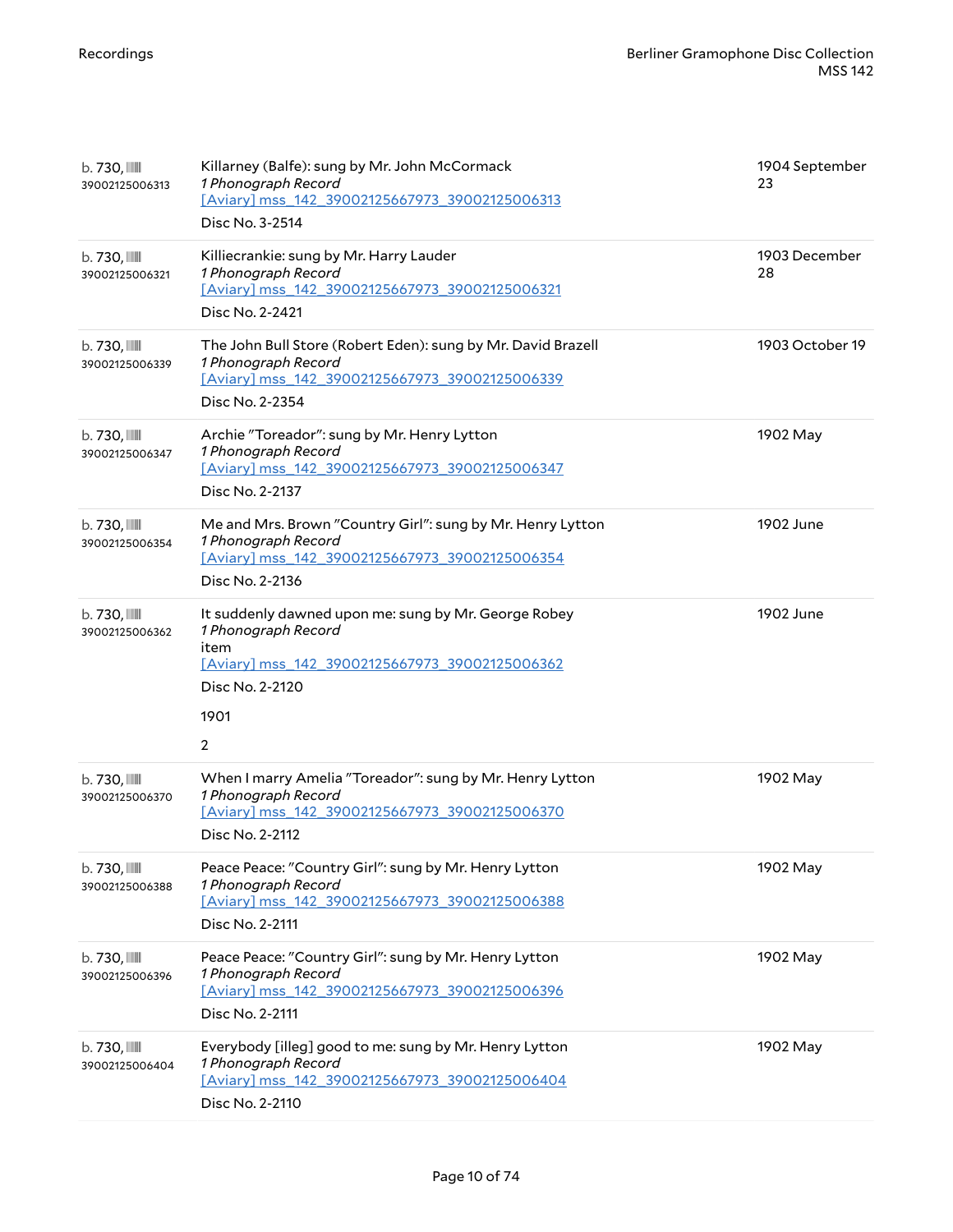| b. 730, III<br>39002125006412     | Everybody's awfully good to me: "Toreador": Sung by Mr. Henry Lytton<br>1 Phonograph Record<br>[Aviary] mss 142 39002125667973 39002125006412<br>Disc No. 2-2110                          | 1902                |
|-----------------------------------|-------------------------------------------------------------------------------------------------------------------------------------------------------------------------------------------|---------------------|
| b. 730, III<br>39002125006420     | In the Kings name stand: "Country Girl": sung by Mr. William Paull<br>1 Phonograph Record<br>[Aviary] mss_142_39002125667973_39002125006420<br>Disc No. 2-2096                            | 1902                |
| b. 730, III<br>39002125006438     | The Holy City: Stephen Adams: sung by Mr. Albert Pearce<br>1 Phonograph Record<br>[Aviary] mss_142_39002125667973_39002125006438<br>Disc No. 2-2085                                       | 1901-1902           |
| b. 730, III<br>39002125006446     | I'll sing thee songs of Araby (Clay): sung by Mr. Albert Pearce<br>1 Phonograph Record<br>[Aviary] mss_142_39002125667973_39002125006446<br>Disc No. 2-2083                               | undated             |
| b. 730, III<br>39002125006453     | Friend and Lover (Landon Ronald): sung by Mr. Joseph Mara accompanied by Mr.<br>Landon Ronald<br>1 Phonograph Record<br>[Aviary] mss_142_39002125667973_39002125006453<br>Disc No. 2-2062 | 1901 December       |
| $b.730$ , $III$<br>39002125006461 | An Irish Birthday: Ronald<br>1 Phonograph Record<br>[Aviary] mss 142 39002125667973 39002125006461<br>Disc No. 2-2061                                                                     | 1901 December       |
| b. 730, III<br>39002125006479     | Song that reached my heart: sung by Mr. William Paull<br>1 Phonograph Record<br>[Aviary] mss_142_39002125667973_39002125006479<br>Disc No. 2-2045                                         | 1901                |
| b. 730, III<br>39002125006487     | Two eyes of Blue "Silver Slipper" (Leslie Stuart): sung by Mr. Louis Breeze<br>1 Phonograph Record<br>[Aviary] mss_142_39002125667973_39002125006487<br>Disc No. 2-2040                   | 1901                |
| $b.730$ , $III$<br>39002125006495 | The girl of my heart: sung by Mr. [illeg] Russell with orchestra<br>1 Phonograph Record<br>[Aviary] mss_142_39002125667973_39002125006495<br>Disc No. 2984                                | 1900 November<br>27 |
| $b.730$ , $III$<br>39002125006503 | Jack's the Boy: Geisha: Sung by Mr. Scott Russell with orchestra<br>1 Phonograph Record<br>[Aviary] mss_142_39002125667973_39002125006503<br>Disc No. 2923                                | 1900 March 12       |
| $b.730$ , $III$<br>39002125006511 | Star of my soul: Geisha: Sung by Mr. wells Page with orchestra accompaniment<br>1 Phonograph Record<br>[Aviary] mss_142_39002125667973_39002125006511<br>Disc No. 2964                    | 1900                |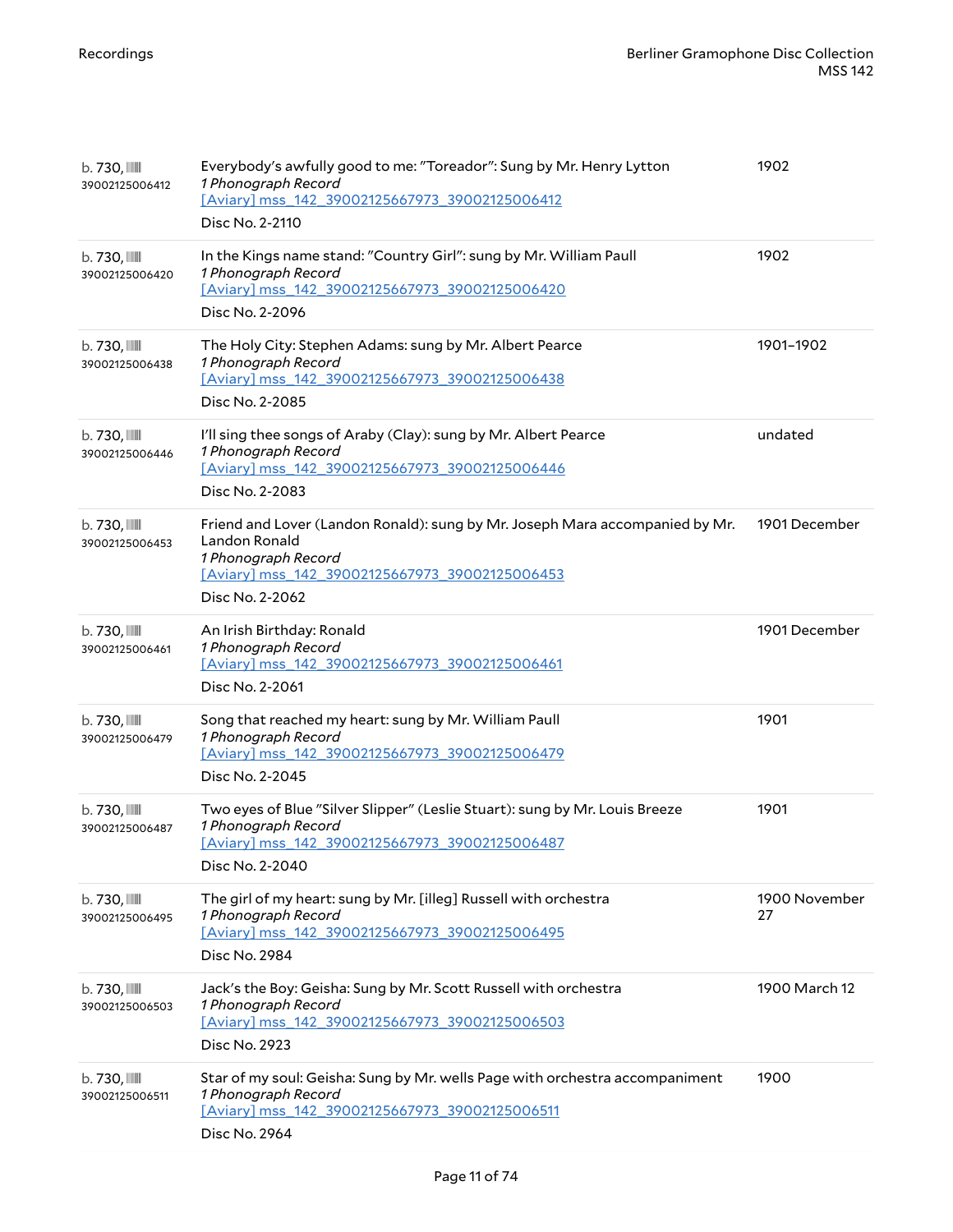| b. 730, III<br>39002125006529     | Freedom: Greek Slave: sung by Mr. [Conway?] Dixon<br>1 Phonograph Record<br>[Aviary] mss_142_39002125667973_39002125006529<br>Disc No. 2962                        | 1900 December<br>28  |
|-----------------------------------|--------------------------------------------------------------------------------------------------------------------------------------------------------------------|----------------------|
| b. 730, IIII<br>39002125006537    | Death of [Nelson?]: [Braham?]: sung by Mr. Wells Page with orchestra<br>1 Phonograph Record<br>[Aviary] mss_142_39002125667973_39002125006537<br>Disc No. 2955     | 1900                 |
| b. 730, III<br>39002125006545     | Burlesque on "Pretty Maidens": [Floradora?]: Sung by Mr. Louis Bradfield<br>1 Phonograph Record<br>[Aviary] mss_142_39002125667973_39002125006545<br>Disc No. 2935 | 1900 October<br>20   |
| b. 730, III<br>39002125006552     | The Girl of My Heart (Greek [Stare?]): Sung by Louis Breeze<br>1 Phonograph Record<br>[Aviary] mss_142_39002125667973_39002125006552<br>Disc No. 2925              | 1900 September<br>26 |
| b. 730, III<br>39002125006560     | Whistling Loon: sung by B. Shepard; whistled by B. Earl<br>1 Phonograph Record<br>[Aviary] mss 142 39002125667973 39002125006560<br>Disc No. 2476                  | 1901 January 2       |
| b. 730, III<br>39002125006578     | Is Yer Mammie Always Wid Yer: sung by Eugene Stratton<br>1 Phonograph Record<br>[Aviary] mss 142 39002125667973 39002125006578<br>Disc No. 2399                    | 1899                 |
| b. 730, III<br>39002125006586     | Is Yer Mammie Always Wid Yer?: sung by Eugene Stratton<br>1 Phonograph Record<br>[Aviary] mss_142_39002125667973_39002125006586<br>Disc No. 2399                   | 1899                 |
| b. 730, III<br>39002125006594     | Les Enfants ([Massenet?]): chant avec piano: J. Thomas<br>1 Phonograph Record<br>[Aviary] mss_142_39002125667973_39002125006594<br>Disc No. 2368                   | 1912 September<br>8  |
| b. 730, III<br>39002125006602     | Just one Girl: sung by Mr. A. Scott Russell<br>1 Phonograph Record<br>[Aviary] mss_142_39002125667973_39002125006602<br>Disc No. 2349                              | 1899 January 2       |
| $b.730$ , $III$<br>39002125006610 | Saturnalia ([Greek?] Slave): sung by [M.?] Scott Russell & Chorus<br>1 Phonograph Record<br>[Aviary] mss_142_39002125667973_39002125006610<br>Disc No. 2338        | 1899 January 18      |
| $b.730$ , $III$<br>39002125006628 | Sweethearts: sung by Mr. Will Page<br>1 Phonograph Record<br>[Aviary] mss_142_39002125667973_39002125006628<br>Disc No. 2201                                       | undated              |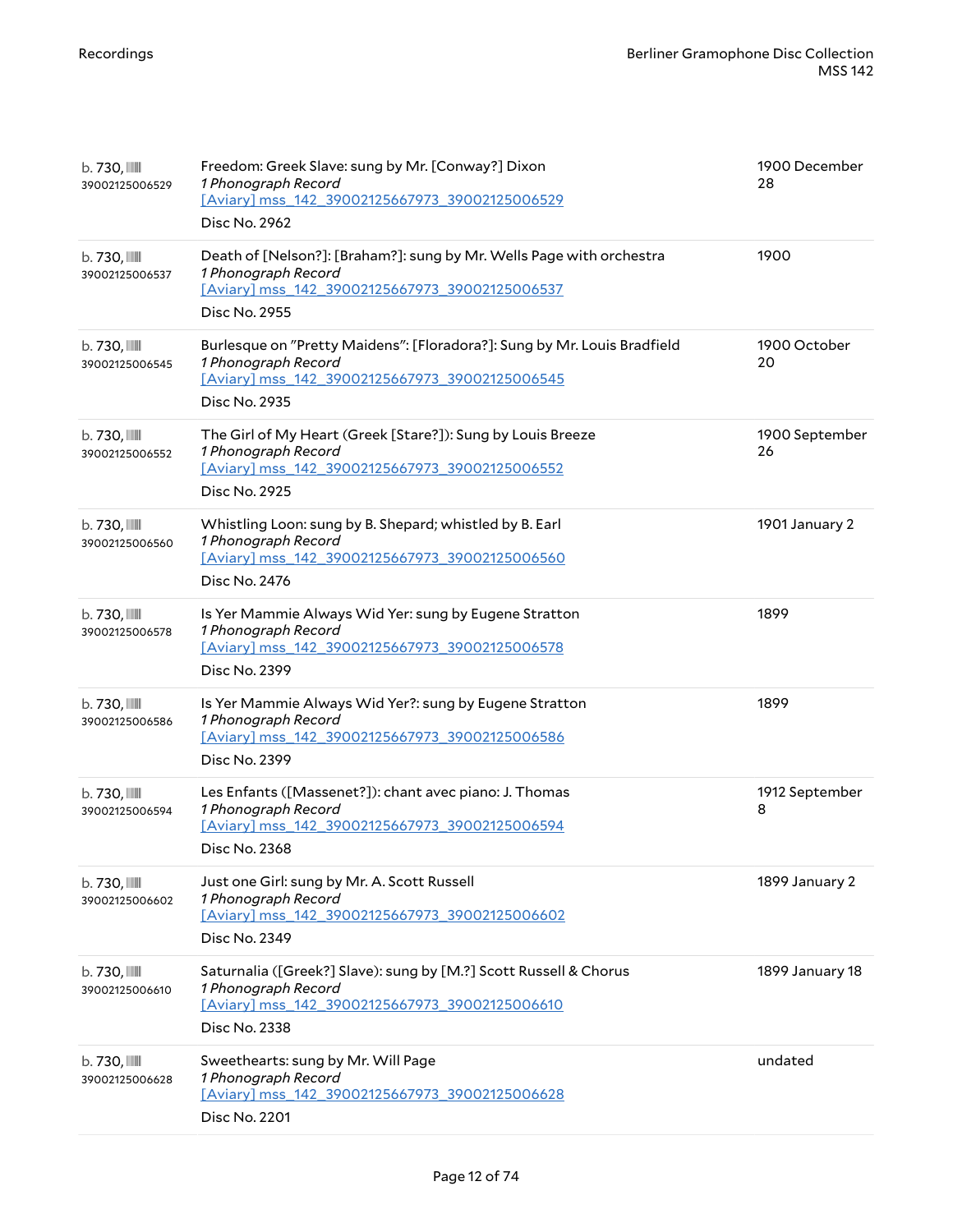| $b.730$ , $III$<br>39002125006636 | Legende: La Mascotte: chante par [Miss?] Marty des Minstrels Parisiens<br>1 Phonograph Record<br>[Aviary] mss 142 39002125667973 39002125006636<br>Disc No. 2173                                                     | 1898 December<br>3 |
|-----------------------------------|----------------------------------------------------------------------------------------------------------------------------------------------------------------------------------------------------------------------|--------------------|
| $b.730$ , $III$<br>39002125006644 | La Priere Guillaume Tell: chante par Mons. Marty<br>1 Phonograph Record<br>Item not digitized. There is a large surface imperfection on this disc; groove is<br>damaged causing incessant skipping.<br>Disc No. 2163 | 1898 December<br>3 |
| $b.730$ , $III$<br>39002125006651 | Les Rameaux: chante aveg piano: J. Thomas<br>1 Phonograph Record<br>[Aviary] mss 142 39002125667973 39002125006651<br>Disc No. 2153                                                                                  | 1899 January 7     |
| $b.730$ , $III$<br>39002125006669 | The Whistling Loon: sung by Burt Shepard; whistled by Burt Earle<br>1 Phonograph Record<br>[Aviary] mss 142 39002125667973 39002125006669<br>Disc No. 2143                                                           | 1901 June 2        |
| $b.730$ , $III$<br>39002125006677 | Take a Pair of Sparlking Eyes: H. Scott Russell<br>1 Phonograph Record<br>[Aviary] mss_142_39002125667973_39002125006677<br>Disc No. 2006                                                                            | 1898 August 19     |
| $b.730$ , $III$<br>39002125006685 | Jack's the Boy: sung by H. Scott Russell<br>1 Phonograph Record<br>[Aviary] mss_142_39002125667973_39002125006685<br>Disc No. 2005                                                                                   | 1899 January 14    |
| $b.730$ , $III$<br>39002125006693 | Jack's the Boy: H. Scott Russell<br>1 Phonograph Record<br>[Aviary] mss 142 39002125667973 39002125006693<br>Disc No. 2005                                                                                           | 1898 August 19     |
| b. 730, III<br>39002125006701     | American Patrol: played by Sousa's Band<br>1 Phonograph Record<br>[Aviary] mss_142_39002125667973_39002125006701<br>Disc No. 2-377                                                                                   | undated            |
| $b.730$ , $III$<br>39002125006719 | Kunst Leben Valses (Artist's Life): Trocadero Orchestra<br>1 Phonograph Record<br>[Aviary] mss 142 39002125667973 39002125006719<br>Disc No. 537                                                                     | 1898               |
| $b.730$ , $III$<br>39002125006735 | Stephanie [Gavotte?]: Trocadero Orchestra<br>1 Phonograph Record<br>[Aviary] mss_142_39002125667973_39002125006735<br>Disc No. 518                                                                                   | undated            |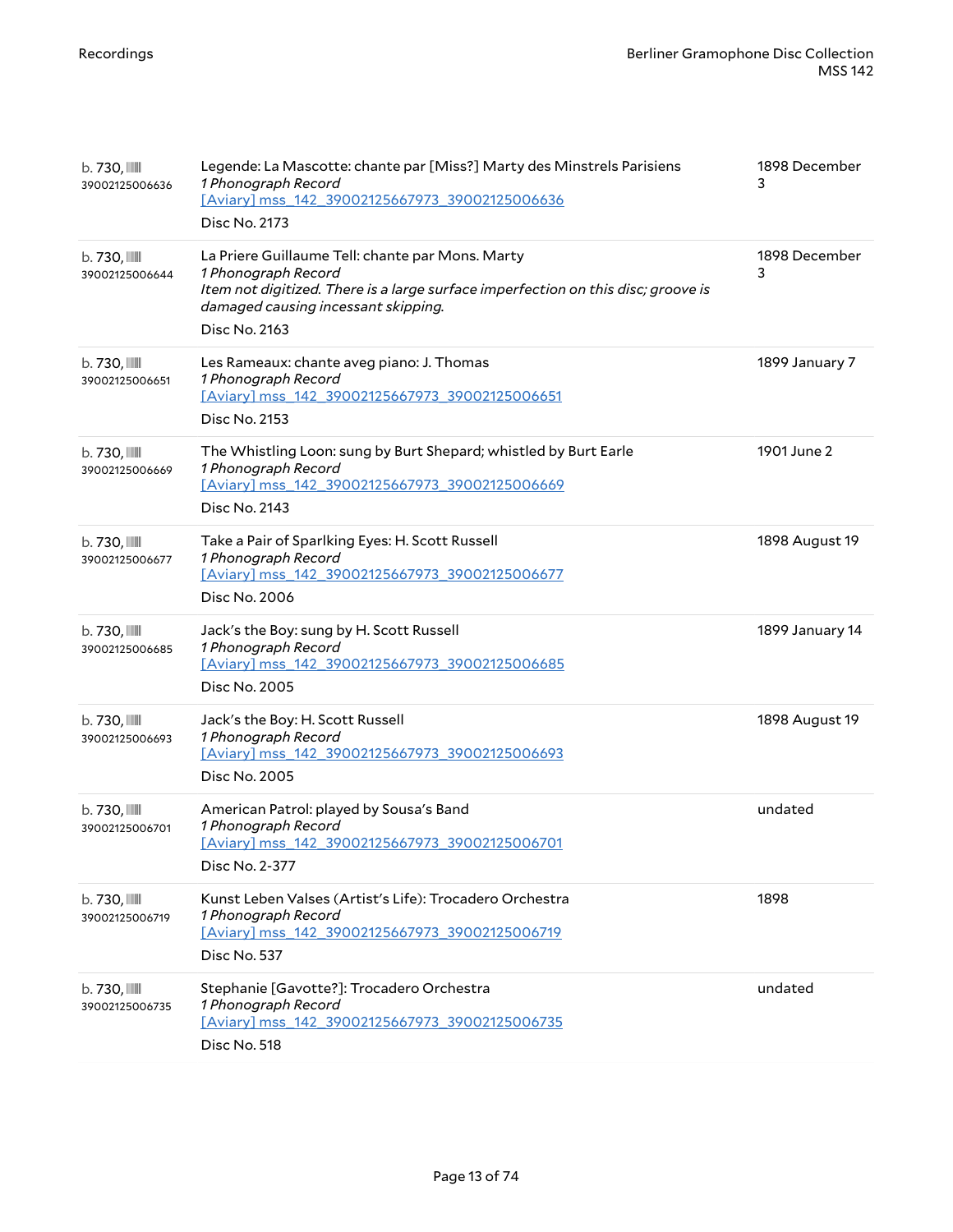| $b.730$ , $III$<br>39002125006727          | Broken gramophone disc: tenor with chorus<br>1 Phonograph Record<br>[Aviary] mss 142 39002125667973 39002125006727<br>There is a large piece of tape on both sides of this disc, that obscures all of the<br>details (including numbers) about this recording. The music is Adolar's romance<br>from Euryanthe by Weber, but arranged here for unaccompanied voices. | undated         |
|--------------------------------------------|----------------------------------------------------------------------------------------------------------------------------------------------------------------------------------------------------------------------------------------------------------------------------------------------------------------------------------------------------------------------|-----------------|
| $b.731$ , $\blacksquare$<br>39002125006743 | Dadra: sung by Banni Jan<br>1 Phonograph Record<br>[Aviary] mss 142 39002125667981 39002125006743<br>Disc No. 2-12452                                                                                                                                                                                                                                                | undated         |
| $b.731$ , $\blacksquare$<br>39002125006750 | <b>Puzzle Plate</b><br>1 Phonograph Record<br>[Aviary] mss_142_39002125667981_39002125006750<br>Disc No. 9317                                                                                                                                                                                                                                                        | 1900 January 20 |
| $b.731$ , $\blacksquare$<br>39002125006768 | <b>Puzzle Plate</b><br>1 Phonograph Record<br>[Aviary] mss_142_39002125667981_39002125006768<br>Disc No. 9317F                                                                                                                                                                                                                                                       | 1901 January 21 |
| b. 731, IIII<br>39002125006776             | Christy Minstrels: introducing Elsie from Chelsea<br>1 Phonograph Record<br>[Aviary] mss_142_39002125667981_39002125006776<br>Disc No. 9284X                                                                                                                                                                                                                         | 1899            |
| b. 731, IIII<br>39002125006784             | Puzzle Plate: comic routine: piano solo; male singer with piano<br>1 Phonograph Record<br>[Aviary] mss_142_39002125667981_39002125006784<br>Disc No. 9317A                                                                                                                                                                                                           | 1901 January    |
| $b.731$ , $\blacksquare$<br>39002125006792 | Mazurka Souvenir de Posen (Wieniawski): played by Mr. Bernard Carrodus<br>1 Phonograph Record<br>[Aviary] mss_142_39002125667981_39002125006792<br>Disc No. 7925                                                                                                                                                                                                     | undated         |
| $b.731$ , $\blacksquare$<br>39002125006800 | Simple Aveu (Thome): played by Mr. Bernard Carrodus<br>1 Phonograph Record<br>[Aviary] mss 142 39002125667981 39002125006800<br>Disc No. 7924                                                                                                                                                                                                                        | undated         |
| b. 731, IIII<br>39002125006818             | Hearts & Flowers (Tobani.): played by Mr. Bernard Carrodus<br>1 Phonograph Record<br>[Aviary] mss_142_39002125667981_39002125006818<br>Disc No. 7923                                                                                                                                                                                                                 | undated         |
| $b.731$ , $\blacksquare$<br>39002125006826 | Pizzicata [from?] Sylvia: violin solo by Mr. J. Jacobs<br>1 Phonograph Record<br>[Aviary] mss_142_39002125667981_39002125006826<br>Disc No. 7921                                                                                                                                                                                                                     | 1899 June 4     |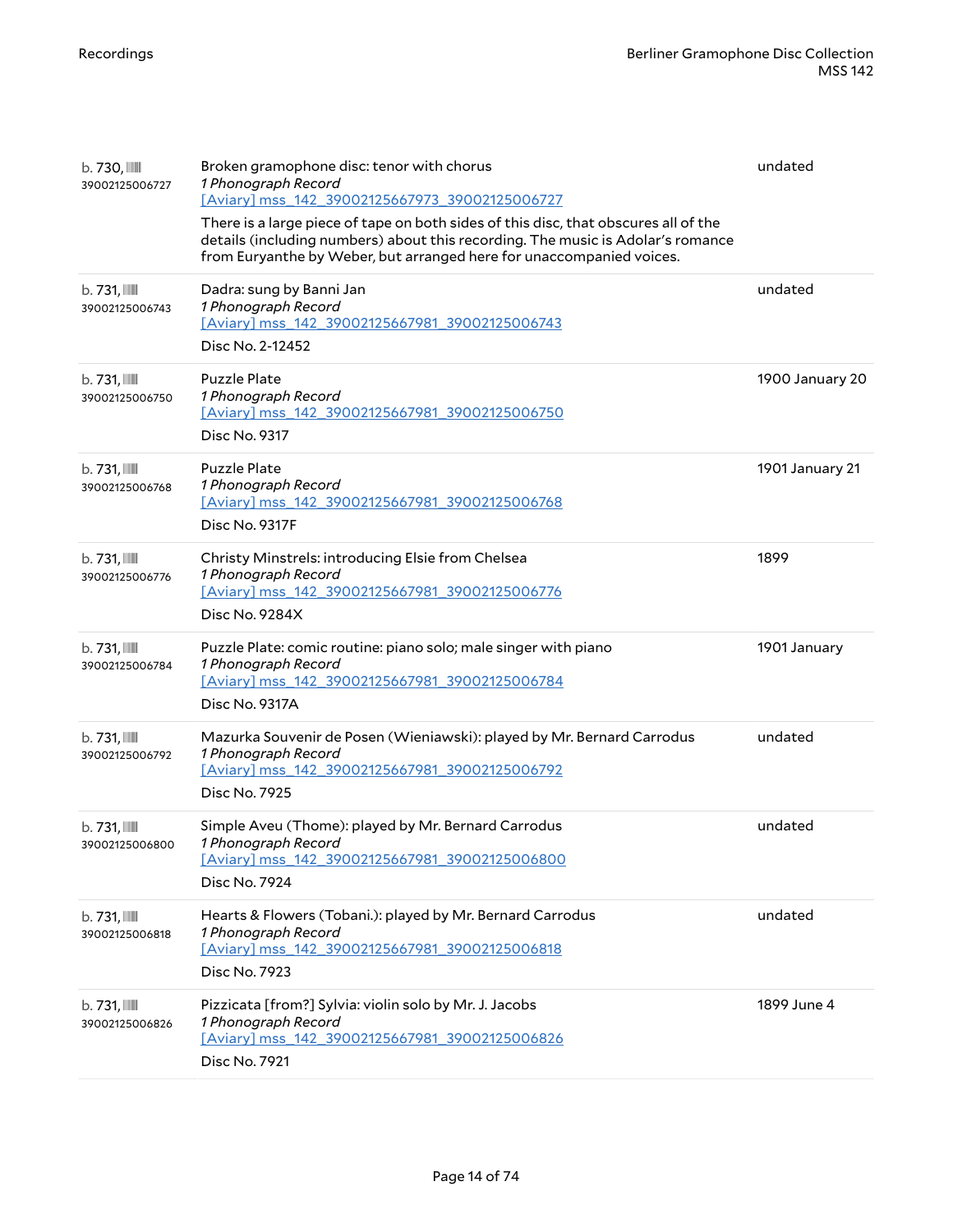| $b.731$ , $\text{mm}$<br>39002125006834    | Norwegian Bridal March (Greig): played by Mr. Landen Ronald<br>1 Phonograph Record<br>[Aviary] mss_142_39002125667981_39002125006834<br>Disc No. 5521                                                | 1900 October 25      |
|--------------------------------------------|------------------------------------------------------------------------------------------------------------------------------------------------------------------------------------------------------|----------------------|
| $b.731$ , $\blacksquare$<br>39002125006842 | Excerpt from L'Enfant Prodigue: played by Mr. Landen Ronald<br>1 Phonograph Record<br>[Aviary] mss_142_39002125667981_39002125006842<br><b>Disc No. 5519</b>                                         | 1900 October<br>20   |
| $b.731$ , $\blacksquare$<br>39002125006859 | Little Dolly Daydream: played by the composer Leslie Stuart<br>1 Phonograph Record<br>[Aviary] mss_142_39002125667981_39002125006859<br>Disc No. 5509                                                | 1899 October 1       |
| $b.731$ , $\blacksquare$<br>39002125006867 | Soldiers of the Queen: Fantasia: played by the composer Leslie Stuart<br>1 Phonograph Record<br>[Aviary] mss_142_39002125667981_39002125006867<br><b>Disc No. 5508</b>                               | 1899 September<br>1  |
| $b.731$ , $\text{mm}$<br>39002125006875    | Blue Bells of Scotland: cornet solo: Mr. Ed E. Bates<br>1 Phonograph Record<br>[Aviary] mss_142_39002125667981_39002125006875<br>Disc No. 5033                                                       | 1898 September<br>17 |
| $b.731$ , $\text{mm}$<br>39002125006883    | How Sweet the Name of Jesus Sounds: Church Choir<br>1 Phonograph Record<br>[Aviary] mss_142_39002125667981_39002125006883<br>Disc No. 4757                                                           | 1900 August 28       |
| $b.731$ , $\blacksquare$<br>39002125006891 | Tell me pretty maiden: Floradora: Sung by the members of the Lyric Theatre:<br>Accompanied by the composer<br>1 Phonograph Record<br>[Aviary] mss 142 39002125667981 39002125006891<br>Disc No. 4524 | 1900 October 5       |
| $b.731$ , $\blacksquare$<br>39002125006909 | The Emperor's Own: from Opera ["San doy?"]: Daly's Theatre Chorus<br>1 Phonograph Record<br>[Aviary] mss_142_39002125667981_39002125006909<br>Disc No. 4519                                          | 1900 September<br>4  |
| b. 731, IIII<br>39002125006917             | Rhoda and her Pagoda: [San Joy?]: sung by Miss Maud Marsden and Chorus<br>1 Phonograph Record<br>[Aviary] mss 142 39002125667981 39002125006917<br>Disc No. 4517                                     | 1900 August 28       |
| $b.731$ , $\blacksquare$<br>39002125006925 | Quarrelling "Country Girl": sung by Miss Henri & Henry Lytton<br>1 Phonograph Record<br>[Aviary] mss_142_39002125667981_39002125006925<br>Disc No. 4084                                              | 1902 June            |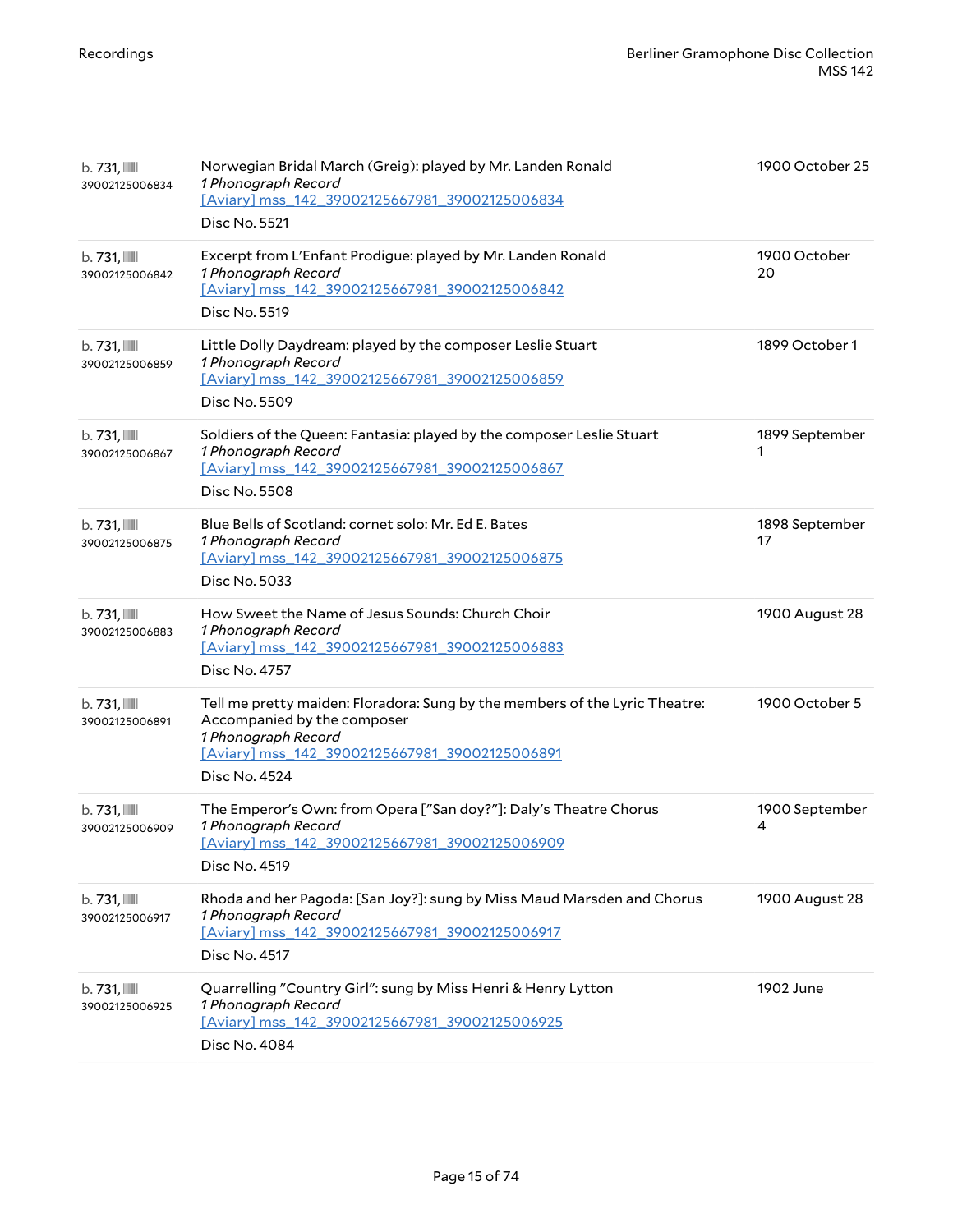| $b.731$ , $\blacksquare$<br>39002125006933 | Little [Chinee?] Maid from the opera "San Joy": sung by Miss Marsden and Mr.<br>Henry<br>1 Phonograph Record<br>[Aviary] mss_142_39002125667981_39002125006933<br>Disc No. 4069                                        | 1900 September<br>12 |
|--------------------------------------------|------------------------------------------------------------------------------------------------------------------------------------------------------------------------------------------------------------------------|----------------------|
| $b.731$ , $\blacksquare$<br>39002125006941 | Cosi Fan Tutte: duo: Mlle. Louise Dousle and Mlle. Jeanne Dousle<br>1 Phonograph Record<br>[Aviary] mss_142_39002125667981_39002125006941<br>Disc No. 4067                                                             | 1899                 |
| $b.731$ , $\blacksquare$<br>39002125006958 | Two little Chicks: "Country Girl": sung by Miss Henri & Henry Lytton<br>1 Phonograph Record<br>[Aviary] mss_142_39002125667981_39002125006958<br>Disc No. 4062-II                                                      | undated              |
| $b.731$ , $\blacksquare$<br>39002125006966 | Finale du Dernier Acte (Faust): chante avec piano: Les Troubadours Toulousains<br>1 Phonograph Record<br>[Aviary] mss_142_39002125667981_39002125006966<br>Disc No. 4053                                               | 1899 January 25      |
| $b.731$ , $\blacksquare$<br>39002125006974 | Two Little Chicks: "Country Girl": sung by Miss Henri & Henry Lytton<br>1 Phonograph Record<br>[Aviary] mss_142_39002125667981_39002125006974<br>Disc No. 4062                                                         | 1902                 |
| $b.731$ , $\blacksquare$<br>39002125006982 | La Toulousaine: Chant avec piano: Les Troubadours Toulousains<br>1 Phonograph Record<br>[Aviary] mss 142 39002125667981 39002125006982<br>Disc No. 4048                                                                | 1899 January 25      |
| b. 731, IIII<br>39002125006990             | Exelsior ([Ealfe?]): sung by Wills Page and William [Paul?]<br>1 Phonograph Record<br>Balfe, M. W. (Michael William), 1808-1870, composer<br>[Aviary] mss_142_39002125667981_39002125006990<br>Disc No. 4047-II        | 1902                 |
| $b.731$ , $\blacksquare$<br>39002125007006 | La Marche des Tambourins: chant avec piano: Les Troubadours Toulousains<br>1 Phonograph Record<br>[Aviary] mss 142 39002125667981 39002125007006<br>Disc No. 4047                                                      | 1899 January 25      |
| b. 731, IIII<br>39002125007014             | "When we are married": sung by Mr. Montague Borwell and Miss. W. Marwood<br>1 Phonograph Record<br>Item not digitized. Groove is damaged; stylus won't advance even with physical<br>manipulation.<br>Disc No. 4012-XX | 1899                 |
| $b.731$ , $\blacksquare$<br>39002125007022 | The Better Land (Cowen): sung by Miss Kate Cove<br>1 Phonograph Record<br>[Aviary] mss_142_39002125667981_39002125007022<br>Disc No. 3368                                                                              | 1904 September<br>2  |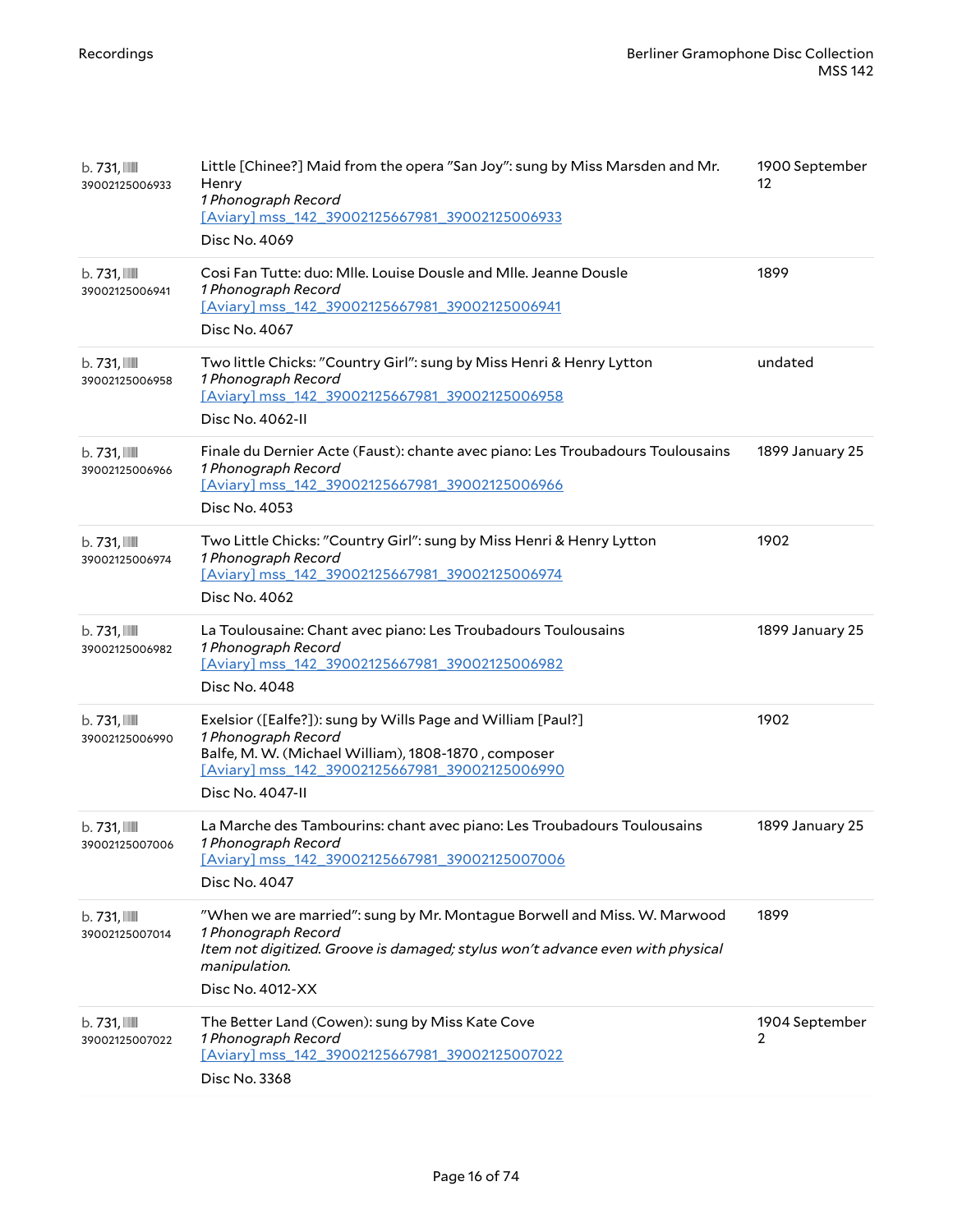| $b.731$ , $\text{mm}$<br>39002125007030    | Comin thro the Rye: Edith Helena<br>1 Phonograph Record<br>[Aviary] mss_142_39002125667981_39002125007030<br>Disc No. 3348                                | undated       |
|--------------------------------------------|-----------------------------------------------------------------------------------------------------------------------------------------------------------|---------------|
| $b.731$ , $\blacksquare$<br>39002125007048 | Damon: sung by Miss Perceval Allen<br>1 Phonograph Record<br>[Aviary] mss_142_39002125667981_39002125007048<br>Disc No. 3318                              | undated       |
| $b.731$ , $\text{mm}$<br>39002125007055    | The Four Leafed Shamrock (Willeby): sung by Miss Perceval Allen<br>1 Phonograph Record<br>[Aviary] mss_142_39002125667981_39002125007055<br>Disc No. 3316 | undated       |
| $b.731$ , $\blacksquare$<br>39002125007063 | Under the Deodah: sung by Miss Henri<br>1 Phonograph Record<br>[Aviary] mss_142_39002125667981_39002125007063<br>Disc No. 3247                            | undated       |
| $b.731$ , $\text{mm}$<br>39002125007071    | Violets (Ellen Wright): sung by Madame Kirkby Lunn<br>1 Phonograph Record<br>[Aviary] mss_142_39002125667981_39002125007071<br>Disc No. 3240              | 1902 February |
| $b.731$ , $\blacksquare$<br>39002125007089 | One Spring Morning (Nevins): Sung by Mme. Kirkby Lunn<br>1 Phonograph Record<br>[Aviary] mss 142 39002125667981 39002125007089<br>Disc No. 3239x          | 1902 February |
| $b.731$ , $\blacksquare$<br>39002125007097 | Spring is Here (E. Dicks): sung by Miss Perceval Allen<br>1 Phonograph Record<br>[Aviary] mss_142_39002125667981_39002125007097<br>Disc No. 3237          | undated       |
| $b.731$ , $\blacksquare$<br>39002125007105 | Air des Bijoux: Jewel Song: Faust: sung by Miss Marie Tempest<br>1 Phonograph Record<br>[Aviary] mss 142 39002125667981 39002125007105<br>Disc No. 3233   | 1901 March 18 |
| $b.731$ , $\blacksquare$<br>39002125007113 | Scenes That Are Brightest: Maritana: sung by Madame Roma<br>1 Phonograph Record<br>[Aviary] mss 142 39002125667981 39002125007113<br>Disc No. 3231        | 1901 March 13 |
| $b.731$ , $\blacksquare$<br>39002125007121 | The Jewel of Asia: "Geisha": sung by Miss Marie Tempest<br>1 Phonograph Record<br>[Aviary] mss 142 39002125667981 39002125007121<br>Disc No. 3229x        | 1901 March 8  |
| $b.731$ , $\blacksquare$<br>39002125007139 | The Jewel of Asia: "Geisha": sung by Miss Marie Tempest<br>1 Phonograph Record<br>[Aviary] mss_142_39002125667981_39002125007139<br>Disc No. 3229         | 1901 March 8  |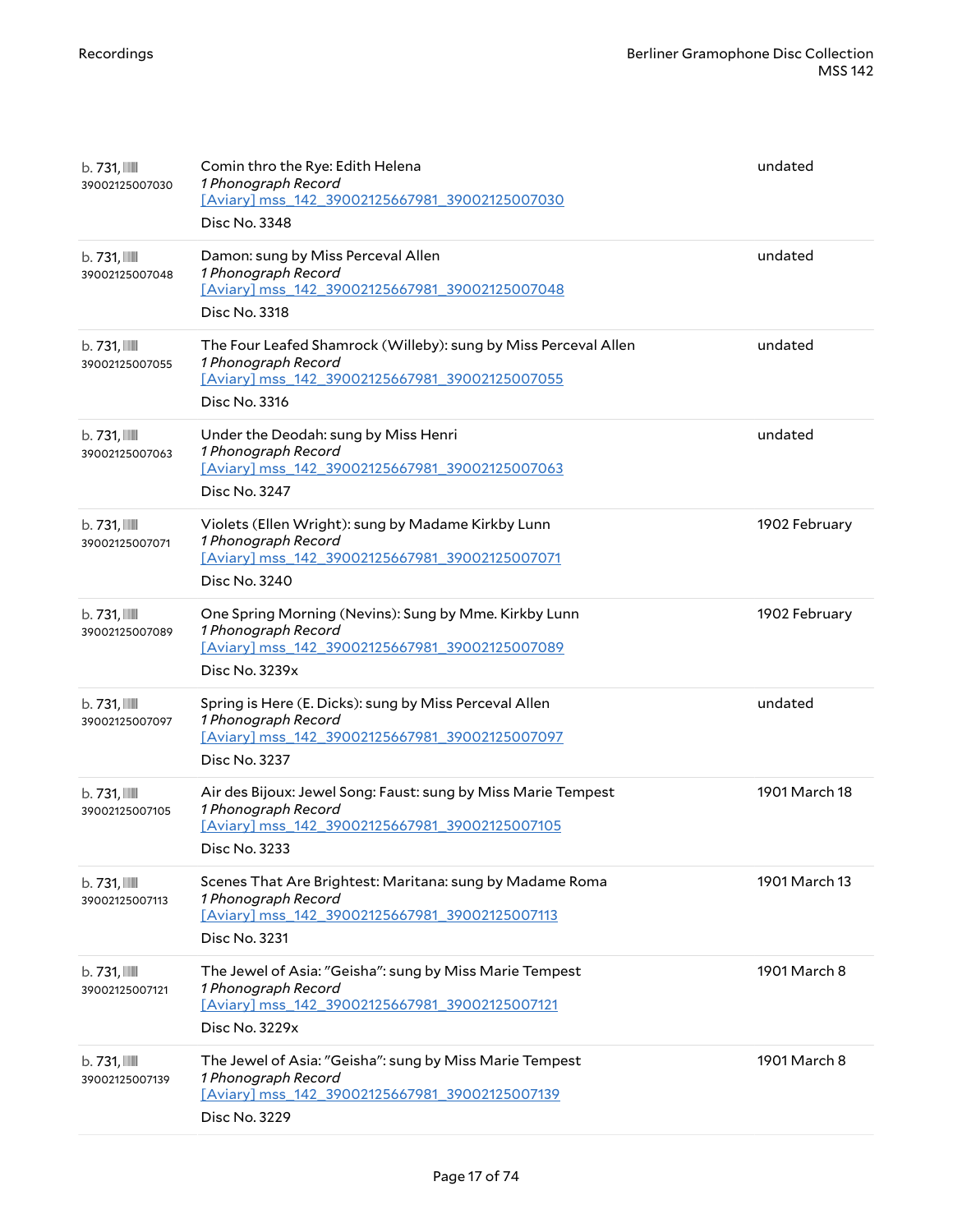| $b.731$ , $\blacksquare$<br>39002125007147 | Little Bird So Sweetly Singing: sung by Miss Kate Cove with flute obligato<br>1 Phonograph Record<br>[Aviary] mss_142_39002125667981_39002125007147<br>Disc No. 3224                                          | 1901 March 14   |
|--------------------------------------------|---------------------------------------------------------------------------------------------------------------------------------------------------------------------------------------------------------------|-----------------|
| $b.731$ , $\blacksquare$<br>39002125007154 | Queen of the Philippine Islands: Floradora: sung by Miss Ada Reeves: accompanied 1900 October<br>by Mr. Paul Rubens<br>1 Phonograph Record<br>[Aviary] mss_142_39002125667981_39002125007154<br>Disc No. 3209 | 20              |
| $b.731$ , $\blacksquare$<br>39002125007162 | Flow on From the [Belle?] of New York: sung by Miss Edna May<br>1 Phonograph Record<br>[Aviary] mss 142 39002125667981 39002125007162<br><b>Disc No. 3192X</b>                                                | 1900 May 8      |
| $b.731$ , $\text{mm}$<br>39002125007170    | Old Folks at Home (Swannee River): sung by [Mme?] Benzing<br>1 Phonograph Record<br>[Aviary] mss 142 39002125667981 39002125007170<br>Disc No. 3137                                                           | 1900 August 29  |
| $b.731$ , $\text{mm}$<br>39002125007188    | Les Noces de Jeannette: chant avec accompaniment de flute: Ellen [Bearl Yan?]<br>1 Phonograph Record<br>[Aviary] mss 142 39002125667981 39002125007188<br>Disc No. 3106                                       | 1899 March 18   |
| $b.731$ , $\text{mm}$<br>39002125007196    | L'Eclat de Rire: chant avec piano: Ellen Yaw<br>1 Phonograph Record<br>[Aviary] mss_142_39002125667981_39002125007196<br>Disc No. 3097                                                                        | 1899 March 19   |
| $b.731$ , $\blacksquare$<br>39002125007204 | Son Vergin Vezzosa (J. Puritani): chante avec piano: Roma<br>1 Phonograph Record<br>[Aviary] mss_142_39002125667981_39002125007204<br>Disc No. 3081                                                           | 1899            |
| $b.731$ , $\text{mm}$<br>39002125007212    | Il Bacio: The Kiss: Sung by Madame Roma<br>1 Phonograph Record<br>[Aviary] mss_142_39002125667981_39002125007212<br>Disc No. 3075X                                                                            | 1901 March 13   |
| $b.731$ , $\blacksquare$<br>39002125007220 | Il Bacio: chant avec piano: sung by Roma<br>1 Phonograph Record<br>[Aviary] mss_142_39002125667981_39002125007220<br>Disc No. 3075                                                                            | 1899 January 27 |
| $b.731$ , $\blacksquare$<br>39002125007246 | Roberto H. Diavolo: sung by Madame Roma<br>1 Phonograph Record<br>[Aviary] mss 142 39002125667981 39002125007246<br>Disc No. 3073X                                                                            | 1901 March 13   |
| $b.731$ , $\blacksquare$<br>39002125007238 | Robert Le Diable: chant avec piano: Robert the Devil: sung by Roma<br>1 Phonograph Record<br>[Aviary] mss_142_39002125667981_39002125007238<br>Disc No. 3073                                                  | 1899 January 27 |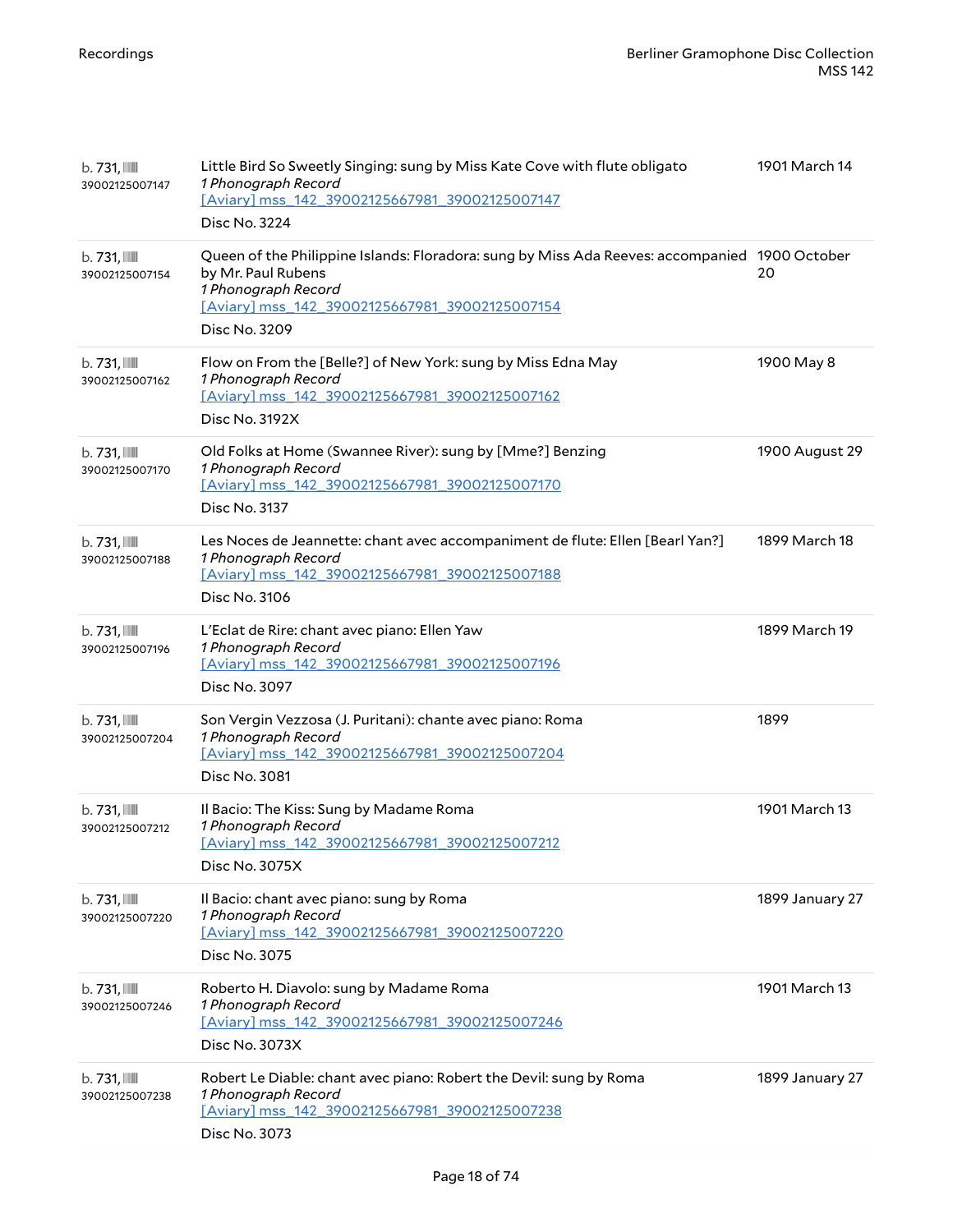| b. 732, III<br>39002125007253  | Bengali Song<br>1 Phonograph Record<br>[Aviary] mss 142 39002125667999 39002125007253<br>Disc No. 13035. Saili Bai performing the Bengali song Dekha Haley Tari Saney.<br>This was recorded in Calcutta by Fred Gaisberg and George Dillnutt on the 11th<br>November 1902 on the first leg of their Far Eastern trip.      | 1902    |
|--------------------------------|----------------------------------------------------------------------------------------------------------------------------------------------------------------------------------------------------------------------------------------------------------------------------------------------------------------------------|---------|
| b.732,<br>39002125007261       | Mahamedan Song<br>1 Phonograph Record<br>[Aviary] mss_142_39002125667999_39002125007261<br>Disc No. 13038                                                                                                                                                                                                                  | undated |
| b.732,<br>39002125007279       | Bengali Song<br>1 Phonograph Record<br>[Aviary] mss_142_39002125667999_39002125007279<br>Disk No. 13227. Miss Cota Rani performing Aar Kaar Tore Nisha from Nanda Bidai,<br>sung in Bengali. Recorded in Calcutta late November 1902 by Fred Gaisberg and<br>George Dillnutt.                                              | 1902    |
| b.732,<br>39002125007287       | Bengali Chorus<br>1 Phonograph Record<br>[Aviary] mss 142 39002125667999 39002125007287<br>Disc No. 14547. Female members of the Classic Theatre with instrumentalist<br>performing Ohe Rasraj Chhi Chhi from Dol Leela, sung in Bengali. Recorded at<br>Calcutta late November 1902 by Fred Gaisberg and George Dillnutt. | 1902    |
| b. 732, III<br>39002125007295  | Japanese Song<br>1 Phonograph Record<br>[Aviary] mss_142_39002125667999_39002125007295<br>Disc No. 13283                                                                                                                                                                                                                   | undated |
| b.732,<br>39002125007303       | Japanese Song with Samisen<br>1 Phonograph Record<br>[Aviary] mss_142_39002125667999_39002125007303<br>Disc No. 13291                                                                                                                                                                                                      | undated |
| b.732,<br>39002125007311       | Glinka: Ruslan i diudruila<br>1 Phonograph Record<br>[Aviary] mss 142 39002125667999 39002125007311<br>Disc No. 20065. Russian bass Konstantin Serebryakov singing the Rulsan's aria<br>from Ruslan and Ludmila Act 2 O Field, field recorded in St Petersberg on 14 April<br>1899 by William Sinkler Darby.               | 1899    |
| b. 732, IIII<br>39002125007329 | M.M. Chuprynnikov and K.T. Serebriakov<br>1 Phonograph Record<br>[Aviary] mss 142 39002125667999 39002125007329<br>Disc No. 20611                                                                                                                                                                                          | undated |
| b. 732, III<br>39002125007337  | G.A. Morskoi: Prigozhavy, "Ne govori, chto molodost' sgubila"<br>1 Phonograph Record<br>[Aviary] mss_142_39002125667999_39002125007337<br>Disc No. 22152                                                                                                                                                                   | undated |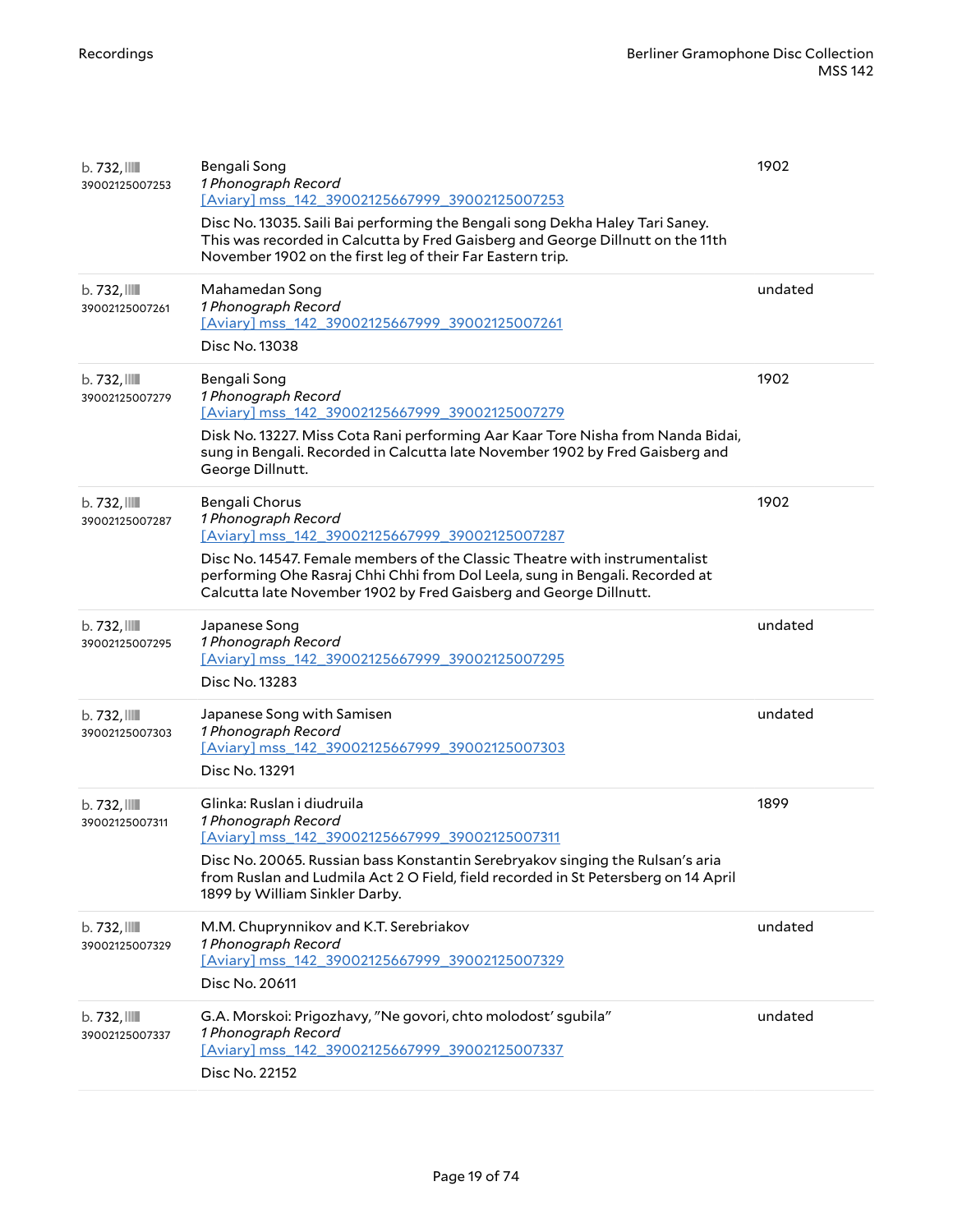| b.732,<br>39002125007345       | P.D. Oslov Gounod; Faust; Mefistofele's Arioso "Spustilas t'ma"<br>1 Phonograph Record<br>[Aviary] mss_142_39002125667999_39002125007345<br>Disc No. 22116                                                                                                                                          | undated |
|--------------------------------|-----------------------------------------------------------------------------------------------------------------------------------------------------------------------------------------------------------------------------------------------------------------------------------------------------|---------|
| b.732,<br>39002125007352       | Kochetovoi "Noch, tepla i volslebnaia snietit luna" ("Night is warm, fabulous<br>moonlight"<br>1 Phonograph Record<br>[Aviary] mss_142_39002125667999_39002125007352<br>Disc No. 22251x                                                                                                             | undated |
| b. 732, IIII<br>39002125007360 | Florjanski; Aria: "Oh, Our Lord"<br>1 Phonograph Record<br>[Aviary] mss_142_39002125667999_39002125007360<br>Disc No. 22184                                                                                                                                                                         | undated |
| b. 732, III<br>39002125007378  | Rubinstein, "Ne plach' ditia" ("Don't cry, child")<br>1 Phonograph Record<br>[Aviary] mss_142_39002125667999_39002125007378<br>Disc No. 22254                                                                                                                                                       | undated |
| b. 732, IIII<br>39002125667718 | <b>Russian Tenor</b><br>1 Phonograph Record<br>[Aviary] mss_142_39002125667999_39002125667718<br>Disc No. 22261                                                                                                                                                                                     | undated |
| b. 732, III<br>39002125667726  | <b>Russian Tenor</b><br>1 Phonograph Record<br>[Aviary] mss_142_39002125667999_39002125667726<br>Disc No. 22262                                                                                                                                                                                     | 1901    |
| b. 732, IIII<br>39002125007386 | Eugenii Oniegin: V Vashem Domie "In Your House"<br>1 Phonograph Record<br>[Aviary] mss 142 39002125667999 39002125007386<br>Disc No. 22264                                                                                                                                                          | undated |
| b. 732, IIII<br>39002125008244 | The Prisoner<br>1 Phonograph Record<br>[Aviary] mss_142_39002125667999_39002125008244<br>Disc No. 22291. Anton Rubinstein's song The Prisoner Op. 78 No.2 as sung by the<br>bass/baritone Dmitry Bukhtoyarov. Recorded in St Petersberg by Fred Gaisberg<br>during the last few days of March 1901. | 1901    |
| b. 732, IIII<br>39002125008251 | L.V. Sobinoo<br>1 Phonograph Record<br>[Aviary] mss 142 39002125667999 39002125008251<br>Disc No. 22320                                                                                                                                                                                             | 1901    |
| b.732,<br>39002125007394       | V.S. Sharonoff<br>1 Phonograph Record<br>[Aviary] mss_142_39002125667999_39002125007394<br>Disc No. 22327                                                                                                                                                                                           | undated |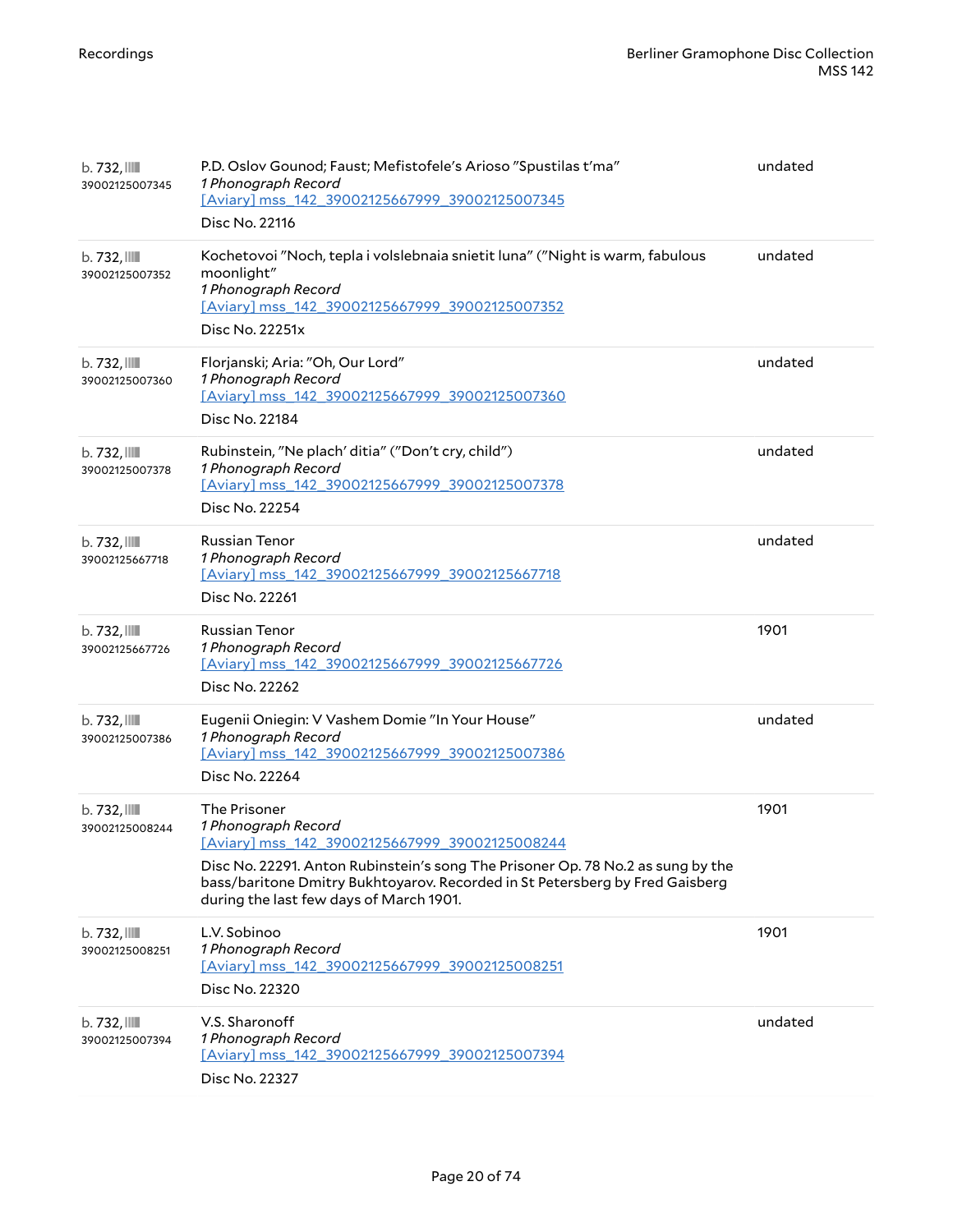| b.732,<br>39002125007402       | Rechitativi Kavat. Kniazia Vladimira N.V. Sobinov<br>1 Phonograph Record<br>[Aviary] mss_142_39002125667999_39002125007402<br>Disc No. 22333                       | undated |
|--------------------------------|--------------------------------------------------------------------------------------------------------------------------------------------------------------------|---------|
| b.732,<br>39002125008269       | <b>Russian Tenor</b><br>1 Phonograph Record<br>[Aviary] mss_142_39002125667999_39002125008269<br>Disc No. 22338                                                    | undated |
| b.732,<br>39002125008277       | <b>Russian Baritone</b><br>1 Phonograph Record<br>[Aviary] mss 142 39002125667999 39002125008277<br>Disc No. 22367                                                 | undated |
| b. 732, IIII<br>39002125007428 | "Trubadur" Verdi A.M. Labinskii<br>1 Phonograph Record<br>[Aviary] mss_142_39002125667999_39002125007428<br>Disc No. 22369                                         | undated |
| b.732,<br>39002125007436       | Tarulla Valiulin "Makkup" "Apagom"<br>1 Phonograph Record<br>[Aviary] mss_142_39002125667999_39002125007436<br>Disc No. 22380                                      | undated |
| b.732,<br>39002125007691       | <b>Russian Baritone</b><br>1 Phonograph Record<br>[Aviary] mss_142_39002125667999_39002125007691<br>Disc No. 22401                                                 | undated |
| b.732,<br>39002125007444       | A.M. Labinski Urangel "Kakaia noch" ("What a Night")<br>1 Phonograph Record<br>[Aviary] mss_142_39002125667999_39002125007444<br>Disc No. 22408                    | undated |
| b.732,<br>39002125007451       | Severski Gypsy Song: "Otoidi" ("go away")<br>1 Phonograph Record<br>[Aviary] mss_142_39002125667999_39002125007451<br>Disc No. 22424                               | undated |
| b.732,<br>39002125007469       | Severski: N.G. Seuerski Zeller "Pro da vets petits" (vogellandler) walz<br>1 Phonograph Record<br>[Aviary] mss_142_39002125667999_39002125007469<br>Disc No. 22427 | undated |
| b.732,<br>39002125007477       | Tartakov: Davydov "Ty ne sprashivai" ("Dont ask"); I.V. Tartakov<br>1 Phonograph Record<br>[Aviary] mss_142_39002125667999_39002125007477<br>Disc No. 22451        | undated |
| b.732,<br>39002125007485       | Epitalama iz op. "Nevon" Rulo. I.V. Tartakov<br>1 Phonograph Record<br>[Aviary] mss_142_39002125667999_39002125007485<br>Disc No. 22452                            | undated |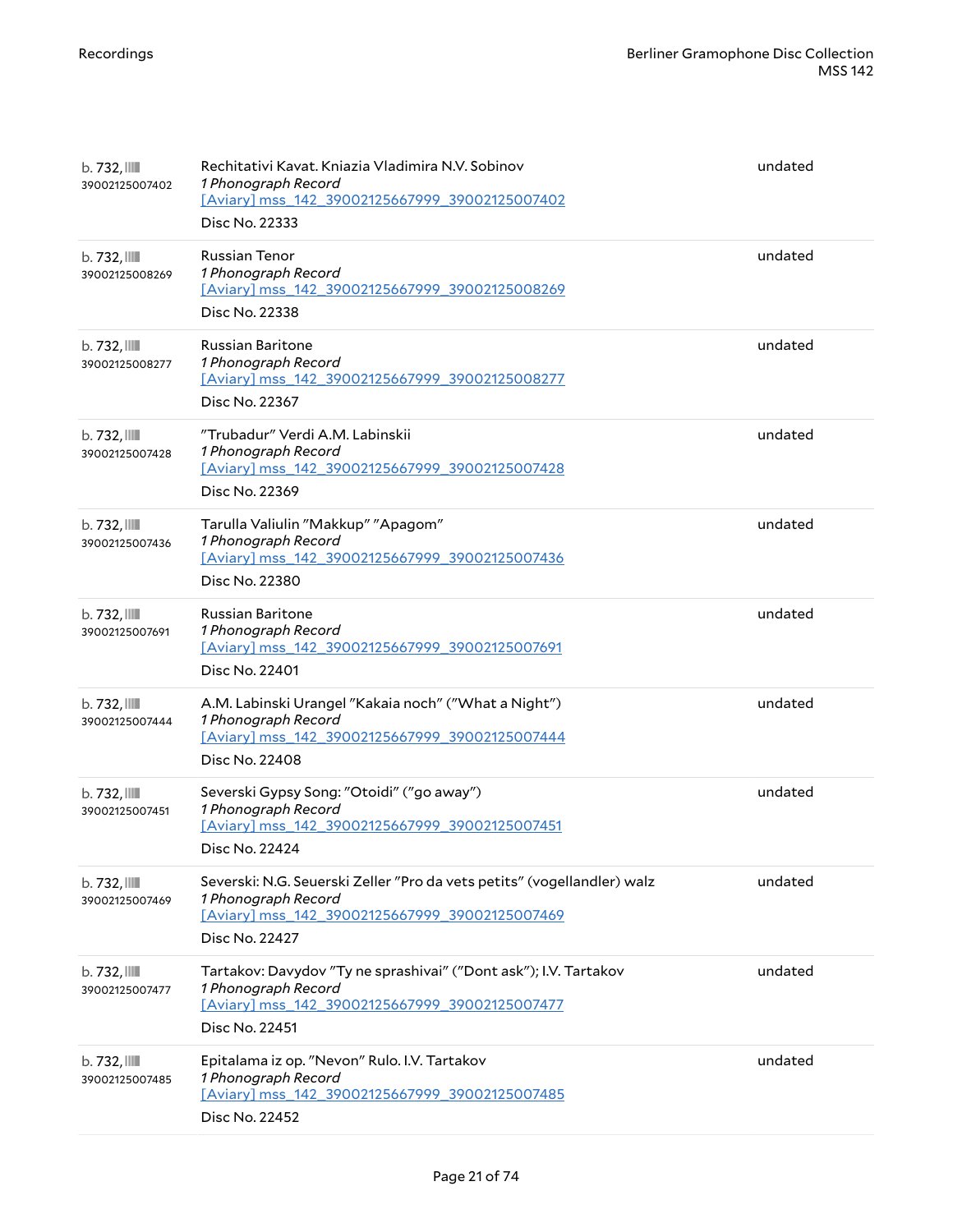| b.732,<br>39002125007493                   | I.V. Tartakov: Carmen, Torreador's Soy<br>1 Phonograph Record<br>[Aviary] mss_142_39002125667999_39002125007493<br>Disc No. 22469          | undated |
|--------------------------------------------|--------------------------------------------------------------------------------------------------------------------------------------------|---------|
| b. 732, IIII<br>39002125007501             | Cui "La pomniu uecher" (I remember the evening)<br>1 Phonograph Record<br>[Aviary] mss_142_39002125667999_39002125007501<br>Disc No. 22601 | 1901    |
| b.732,<br>39002125007519                   | Romans Vrangel (In My Soul)<br>1 Phonograph Record<br>[Aviary] mss_142_39002125667999_39002125007519<br>Disc No. 22602                     | undated |
| b. 732, III<br>39002125007527              | Barkarolla iz op.: "Fra Diavolo"<br>1 Phonograph Record<br>[Aviary] mss_142_39002125667999_39002125007527<br>Disc No. 22605                | 1901    |
| b. 732, IIII<br>39002125007535             | N.N. Figner: Fra Diavolo; Barcarollo<br>1 Phonograph Record<br>[Aviary] mss_142_39002125667999_39002125007535<br>Disc No. 22605            | undated |
| b.732,<br>39002125007543                   | Ei Romano Morskogo<br>1 Phonograph Record<br>[Aviary] mss_142_39002125667999_39002125007543<br>Disc No. 22617                              | undated |
| b.732,<br>39002125007550                   | Pikova Dama CR<br>1 Phonograph Record<br>[Aviary] mss_142_39002125667999_39002125007550<br>Disc No. 22618                                  | 1901    |
| b.732,<br>39002128474294                   | Buchtojaroff<br>1 Phonograph Record<br>[Aviary] mss 142 39002125667999 39002128474294<br>Disc No. 22620                                    | undated |
| b. 732, III<br>39002125007576              | Buchtojaroff<br>1 Phonograph Record<br>[Aviary] mss_142_39002125667999_39002125007576<br>Disc No. 22621                                    | undated |
| $b.732$ , $\blacksquare$<br>39002125007584 | Zastol 'naia Piesnia iz op. Traviata<br>1 Phonograph Record<br>[Aviary] mss_142_39002125667999_39002125007584<br>Disc No. 22654            | undated |
| b.732,<br>39002125007592                   | N.A. Rostovskii Thomas; Mignon; Wilhelm's Song<br>1 Phonograph Record<br>[Aviary] mss_142_39002125667999_39002125007592<br>Disc No. 22702  | undated |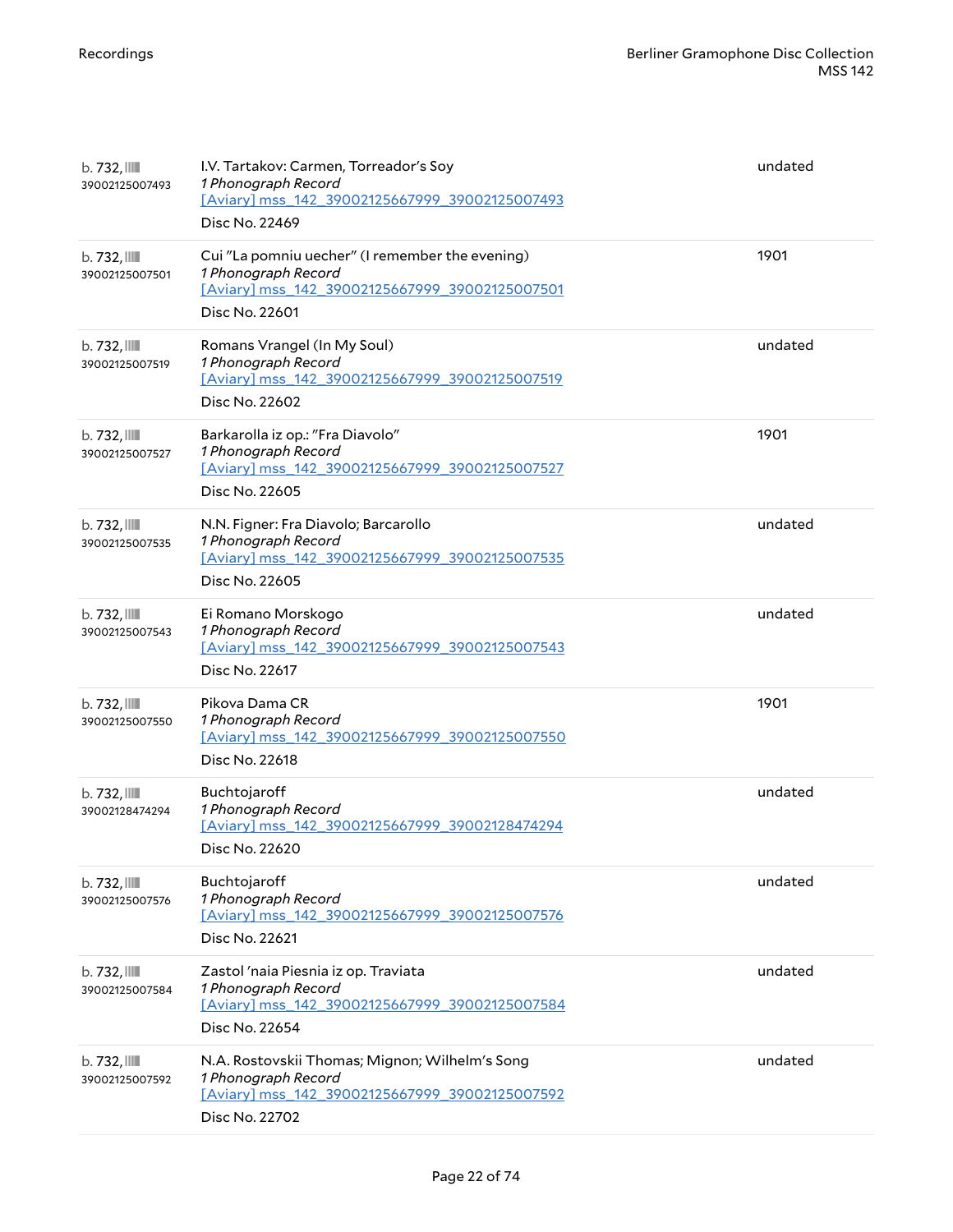| b. 732, III<br>39002125007600              | Liubov; Romane; Vrangelia; R. Bernardi; Art. Imp. Moskovskoi Opery; Moskau<br>1 Phonograph Record<br>[Aviary] mss_142_39002125667999_39002125007600<br>Disc No. 22785                                                                                                                                        | undated |
|--------------------------------------------|--------------------------------------------------------------------------------------------------------------------------------------------------------------------------------------------------------------------------------------------------------------------------------------------------------------|---------|
| b. 732, III<br>39002125007618              | Polish Tenor<br>1 Phonograph Record<br>[Aviary] mss_142_39002125667999_39002125007618<br>Disc No. 22956. Stanisław Moniuszko: Halka, Act 1 - I ty mu wierzysz (And you<br>still trust him). Władysław Florjański (tenor) with piano. Recorded in Warsaw,<br>November/December 1901 by William Sinkler Darby. | 1901    |
| b.732,<br>39002125007626                   | <b>Russian Baritone</b><br>1 Phonograph Record<br>[Aviary] mss_142_39002125667999_39002125007626<br>Disc No. 22974                                                                                                                                                                                           | undated |
| b. 732, III<br>39002125007634              | F.D. Augustoff: Russian Baritone<br>1 Phonograph Record<br>[Aviary] mss 142 39002125667999 39002125007634<br>Disc No. 22995                                                                                                                                                                                  | undated |
| b. 732, III<br>39002125007642              | Russian Baritone<br>1 Phonograph Record<br>[Aviary] mss_142_39002125667999_39002125007642<br>Disc No. 2-22002                                                                                                                                                                                                | undated |
| $b.732$ , $\blacksquare$<br>39002125007659 | Moriuszko, Holka<br>1 Phonograph Record<br>[Aviary] mss 142 39002125667999 39002125007659<br>Disc No. 22063                                                                                                                                                                                                  | undated |
| b. 732, III<br>39002125007667              | P.I. Platonoff (V) Romance<br>1 Phonograph Record<br>[Aviary] mss_142_39002125667999_39002125007667<br>Disc No. 2-22070                                                                                                                                                                                      | undated |
| b.732,<br>39002125007675                   | S.D. Lenskiy: Rigoletto: La donna e mobile<br>1 Phonograph Record<br>[Aviary] mss 142 39002125667999 39002125007675<br>Disc No. 2-22075                                                                                                                                                                      | undated |
| b.732,<br>39002125007683                   | M.A. Malis "Ne dlia menia pridet vesna" (The spring will come not for me)<br>1 Phonograph Record<br>[Aviary] mss_142_39002125667999_39002125007683<br>Disc No. 2-22084                                                                                                                                       | undated |
| b.732,<br>39002125667957                   | Russian Tenor: Rubinstein<br>1 Phonograph Record<br>[Aviary] mss_142_39002125667999_39002125667957<br>Disc No. 22277                                                                                                                                                                                         | undated |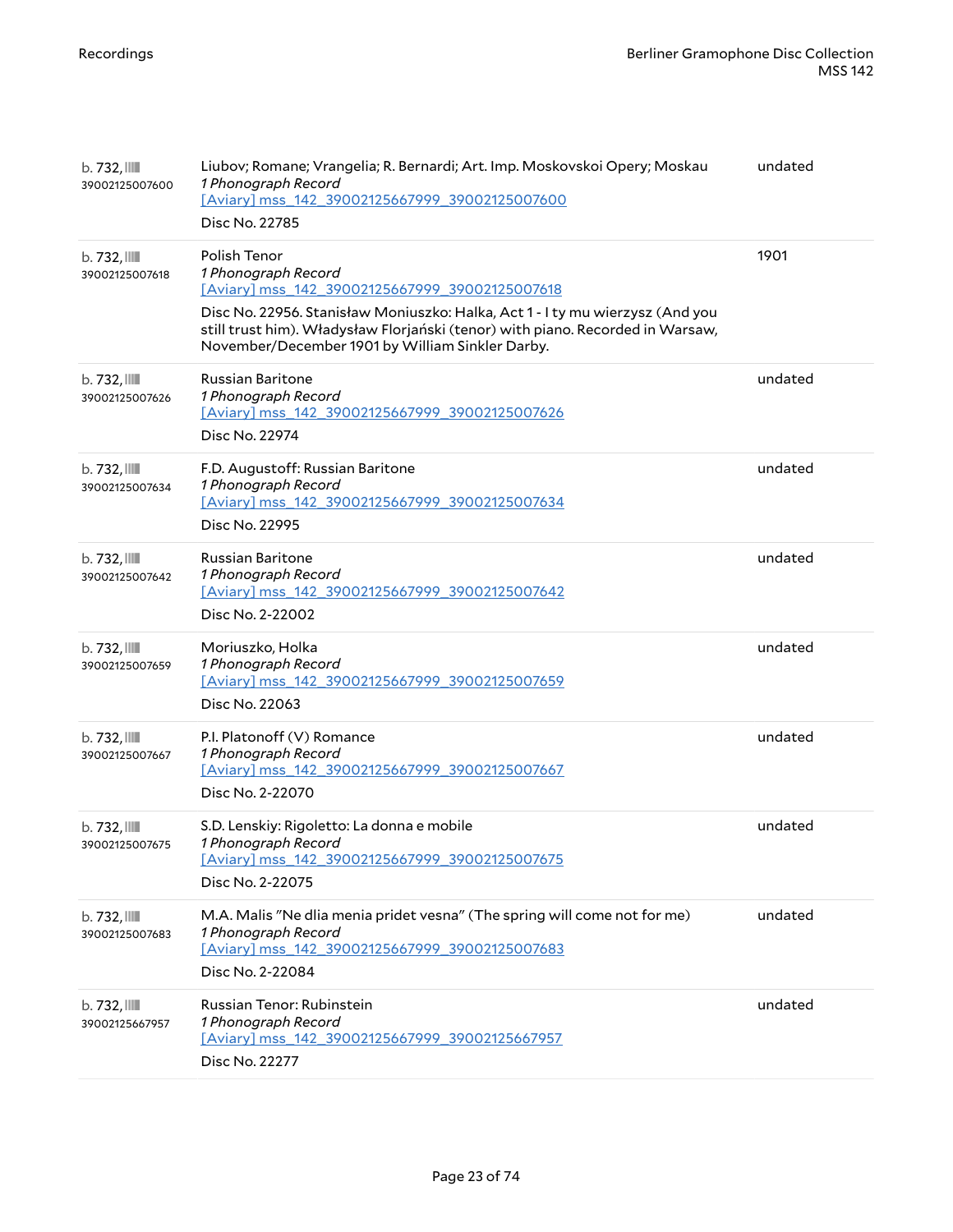| b. 732, IIII<br>39002125667965    | Russian Tenor: Eugene Onegin, Lenskiy's Aria<br>1 Phonograph Record<br>[Aviary] mss_142_39002125667999_39002125667965<br>Disc No. 22274                                                                                                                                                                                                                               | undated |
|-----------------------------------|-----------------------------------------------------------------------------------------------------------------------------------------------------------------------------------------------------------------------------------------------------------------------------------------------------------------------------------------------------------------------|---------|
| $b.733$ , $III$<br>39002125007709 | M.A. Max (KS) "Lastocka"<br>1 Phonograph Record<br>[Aviary] mss_142_39002125668005_39002125007709<br>Disc No. 2-22089                                                                                                                                                                                                                                                 | undated |
| $b.733$ , $III$<br>39002125007717 | "Ty pomnish'-ni nvd morem my sidieli"<br>1 Phonograph Record<br>[Aviary] mss_142_39002125668005_39002125007717<br>Disc No. 2-22215. Alexandra Dormidontovna Kochetova: Ty pomnish li nad morem<br>my sideli? Romans (Do you remember we sat by the sea? Romance). Oskar Isaevich<br>Kamionsky, (baritone) with piano. Recorded in St Petersburg, 1905 by Franz Hampe. | 1905    |
| $b.733$ , $III$<br>39002125007725 | A.M. Labinskii<br>1 Phonograph Record<br>[Aviary] mss_142_39002125668005_39002125007725<br>Disc No. 2-22233                                                                                                                                                                                                                                                           | undated |
| b. 733, IIII<br>39002125007733    | Bleichman, "Pridesh li ty linbov" ("Will you come, love") A.M. Labinskii<br>1 Phonograph Record<br>[Aviary] mss_142_39002125668005_39002125007733<br>Disc No. 2-22236                                                                                                                                                                                                 | undated |
| b. 733, IIII<br>39002125007741    | "S toboi mnie pobyt' khotielos"<br>1 Phonograph Record<br>[Aviary] mss_142_39002125668005_39002125007741<br>Disc No. 2-22249                                                                                                                                                                                                                                          | undated |
| $b.733$ , $III$<br>39002125007758 | A.D. Davydoo dishin "Zabyty nieshnyia lobrania"<br>1 Phonograph Record<br>[Aviary] mss 142 39002125668005 39002125007758<br>Disc No. 2-22346                                                                                                                                                                                                                          | undated |
| b. 733, IIII<br>39002125007766    | "Ne veliat' Meshie za nachen'kie khodit'" ("Masha shouldn't cross the river"),<br>Russian song, M.M. Chuprynnikov<br>1 Phonograph Record<br>[Aviary] mss 142 39002125668005 39002125007766<br>Disc No. 2-22353                                                                                                                                                        | undated |
| $b.733$ , $III$<br>39002125007774 | Ty i Vy sl. Pushkina<br>1 Phonograph Record<br>[Aviary] mss_142_39002125668005_39002125007774<br>Disc No. 2-22359                                                                                                                                                                                                                                                     | undated |
| $b.733$ , $III$<br>39002125007782 | "Kak' mnie bol'no" romans, muz. Rakhmaninoua<br>1 Phonograph Record<br>[Aviary] mss_142_39002125668005_39002125007782<br>Disc No. 2-22362                                                                                                                                                                                                                             | undated |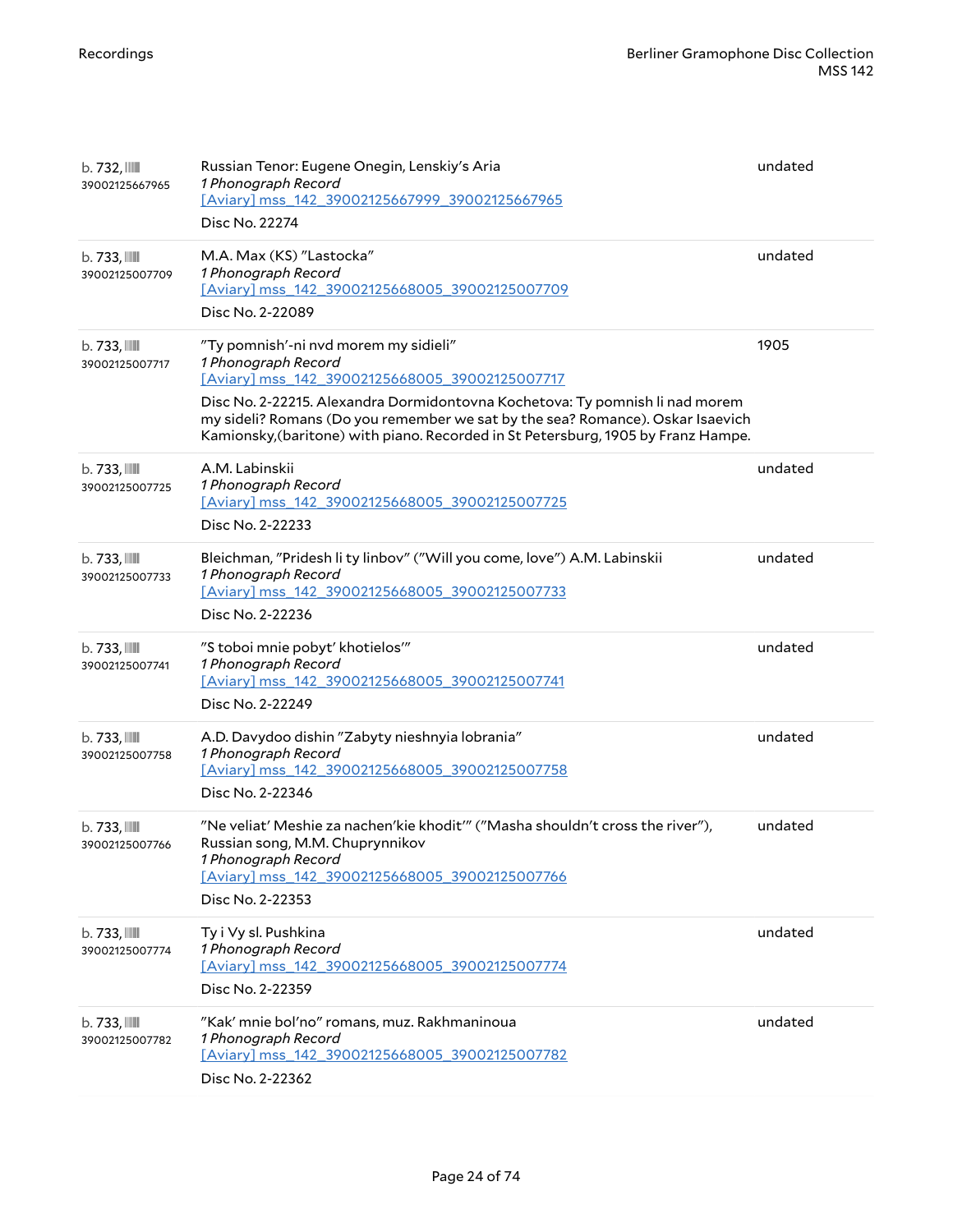| $b.733$ , $\blacksquare$<br>39002125007790 | Aria Pauline<br>1 Phonograph Record<br>[Aviary] mss_142_39002125668005_39002125007790<br>Disc No. 23063                                                                         | undated |
|--------------------------------------------|---------------------------------------------------------------------------------------------------------------------------------------------------------------------------------|---------|
| $b.733$ , $\blacksquare$<br>39002125007808 | A.D. Viaztseva<br>1 Phonograph Record<br>[Aviary] mss_142_39002125668005_39002125007808<br>Disc No. 23073                                                                       | undated |
| $b.733$ , $III$<br>39002125007816          | Gramophone; R.M. Raisova<br>1 Phonograph Record<br>[Aviary] mss_142_39002125668005_39002125007816<br>Disc No. 23074x                                                            | undated |
| $b.733$ , $III$<br>39002125007824          | Solovey Aliab'eva; T.P. Gorchakova<br>1 Phonograph Record<br>[Aviary] mss_142_39002125668005_39002125007824<br>Disc No. 23078                                                   | undated |
| $b.733$ , $\blacksquare$<br>39002125007832 | L.N. Bragina; Spring Song<br>1 Phonograph Record<br>[Aviary] mss_142_39002125668005_39002125007832<br>Disc No. 23204                                                            | undated |
| $b.733$ , $III$<br>39002125007840          | R.M. Raisova; Gypsy song: "Ta ne igraiu vorse Vami" ("I don't play with you at all")<br>1 Phonograph Record<br>[Aviary] mss_142_39002125668005_39002125007840<br>Disc No. 23251 | undated |
| $b.733$ , $III$<br>39002125007857          | "Ta vas zhdala" Gypsy song; R.M. Raisova<br>1 Phonograph Record<br>[Aviary] mss_142_39002125668005_39002125007857<br>Disc No. 23252                                             | undated |
| $b.733$ , $\blacksquare$<br>39002125007865 | A.A. Guozdetskaia<br>1 Phonograph Record<br>[Aviary] mss_142_39002125668005_39002125007865<br>Disc No. 23270                                                                    | undated |
| $b.733$ , $\blacksquare$<br>39002125007873 | Gvodjetzkaja<br>1 Phonograph Record<br>[Aviary] mss_142_39002125668005_39002125007873<br>Disc No. 23274                                                                         | undated |
| b. 733, III<br>39002125007881              | Russian Soprano<br>1 Phonograph Record<br>[Aviary] mss_142_39002125668005_39002125007881<br>Disc No. 23527                                                                      | undated |
| $b.733$ , $III$<br>39002125007899          | "Ostav' ego" ("Leave Him")<br>1 Phonograph Record<br>[Aviary] mss_142_39002125668005_39002125007899<br>Disc No. 23528                                                           | undated |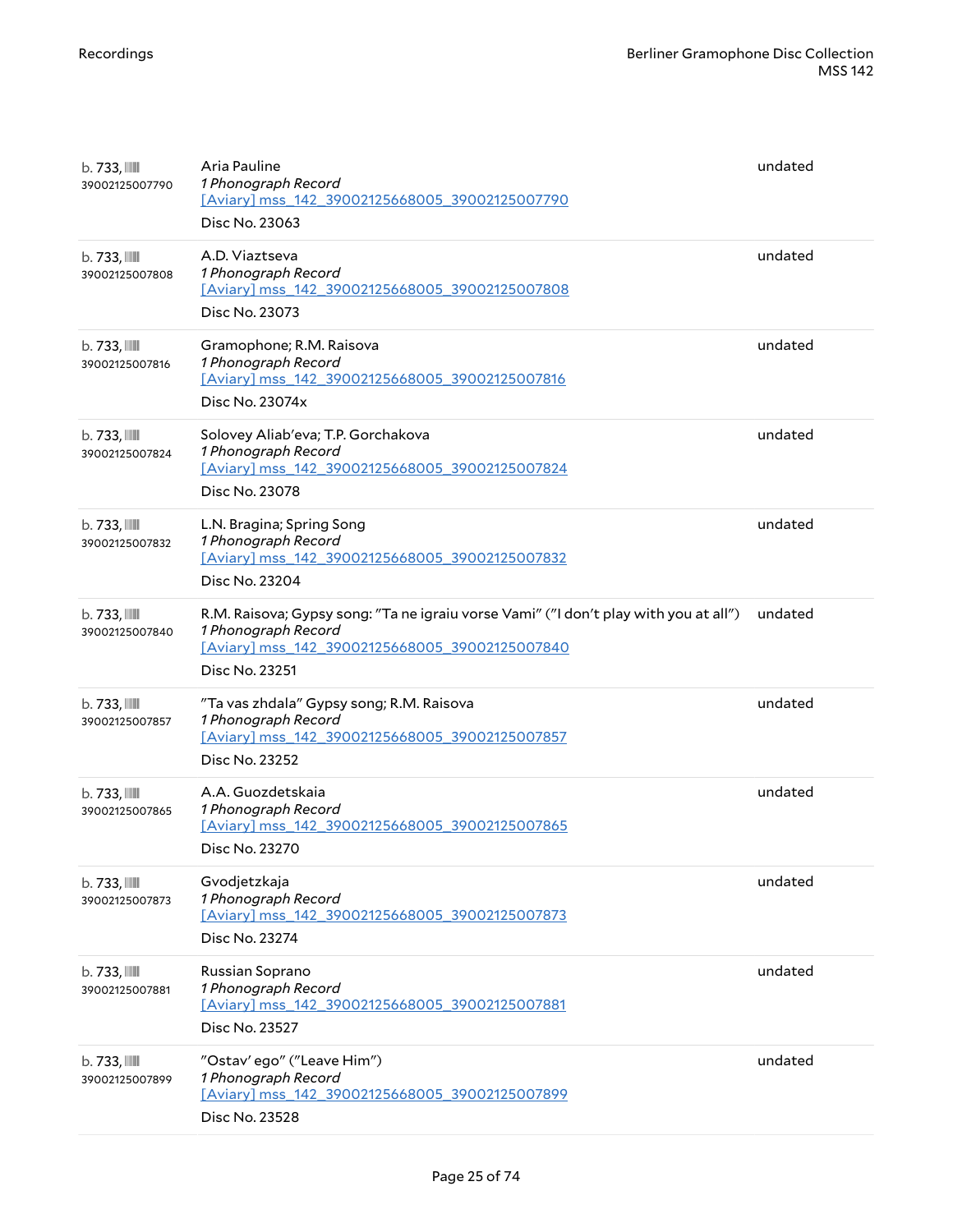| $b.733$ , $\blacksquare$<br>39002125007907 | Estonian Soprano<br>1 Phonograph Record<br>[Aviary] mss 142 39002125668005 39002125007907<br>Disc No. 23556                                 | undated |
|--------------------------------------------|---------------------------------------------------------------------------------------------------------------------------------------------|---------|
| b. 733, IIII<br>39002125007915             | Oieke (Hildach)<br>1 Phonograph Record<br>[Aviary] mss_142_39002125668005_39002125007915<br>Disc No. 23558                                  | undated |
| $b.733$ , $III$<br>39002125007923          | Varia Panina<br>1 Phonograph Record<br>[Aviary] mss_142_39002125668005_39002125007923<br>Disc No. 23588                                     | undated |
| $b.733$ , $III$<br>39002125007931          | Varia Panina<br>1 Phonograph Record<br>[Aviary] mss_142_39002125668005_39002125007931<br>Disc No. 23589                                     | undated |
| b. 733, IIII<br>39002125007949             | Russian Contralto<br>1 Phonograph Record<br>[Aviary] mss_142_39002125668005_39002125007949<br>Disc No. 23591                                | undated |
| $b.733$ , $III$<br>39002125007956          | "Otoydi" Romans Davydova<br>1 Phonograph Record<br>[Aviary] mss_142_39002125668005_39002125007956<br>Disc No. 23595                         | undated |
| $b.733$ , $III$<br>39002125007964          | la ne skazhutebie rom. O. De-Bore<br>1 Phonograph Record<br>[Aviary] mss_142_39002125668005_39002125007964<br>Disc No. 23601                | undated |
| $b.733$ , $III$<br>39002125007972          | Vy menia plienili Tsyganskiv Romanc<br>1 Phonograph Record<br>[Aviary] mss 142 39002125668005 39002125007972<br>Disc No. 23602              | undated |
| $b.733$ , $III$<br>39002125007980          | Zastol'naia piesn' iz. op. "Traviata" muz. Verdi<br>1 Phonograph Record<br>[Aviary] mss_142_39002125668005_39002125007980<br>Disc No. 23626 | undated |
| $b.733$ , $III$<br>39002125007998          | Labinskij and Andreev<br>1 Phonograph Record<br>[Aviary] mss 142 39002125668005 39002125007998<br>Disc No. 24016                            | undated |
| $b.733$ , $III$<br>39002125008004          | Mr. and Mrs. Romanchenko<br>1 Phonograph Record<br>[Aviary] mss_142_39002125668005_39002125008004<br>Disc No. 24018                         | undated |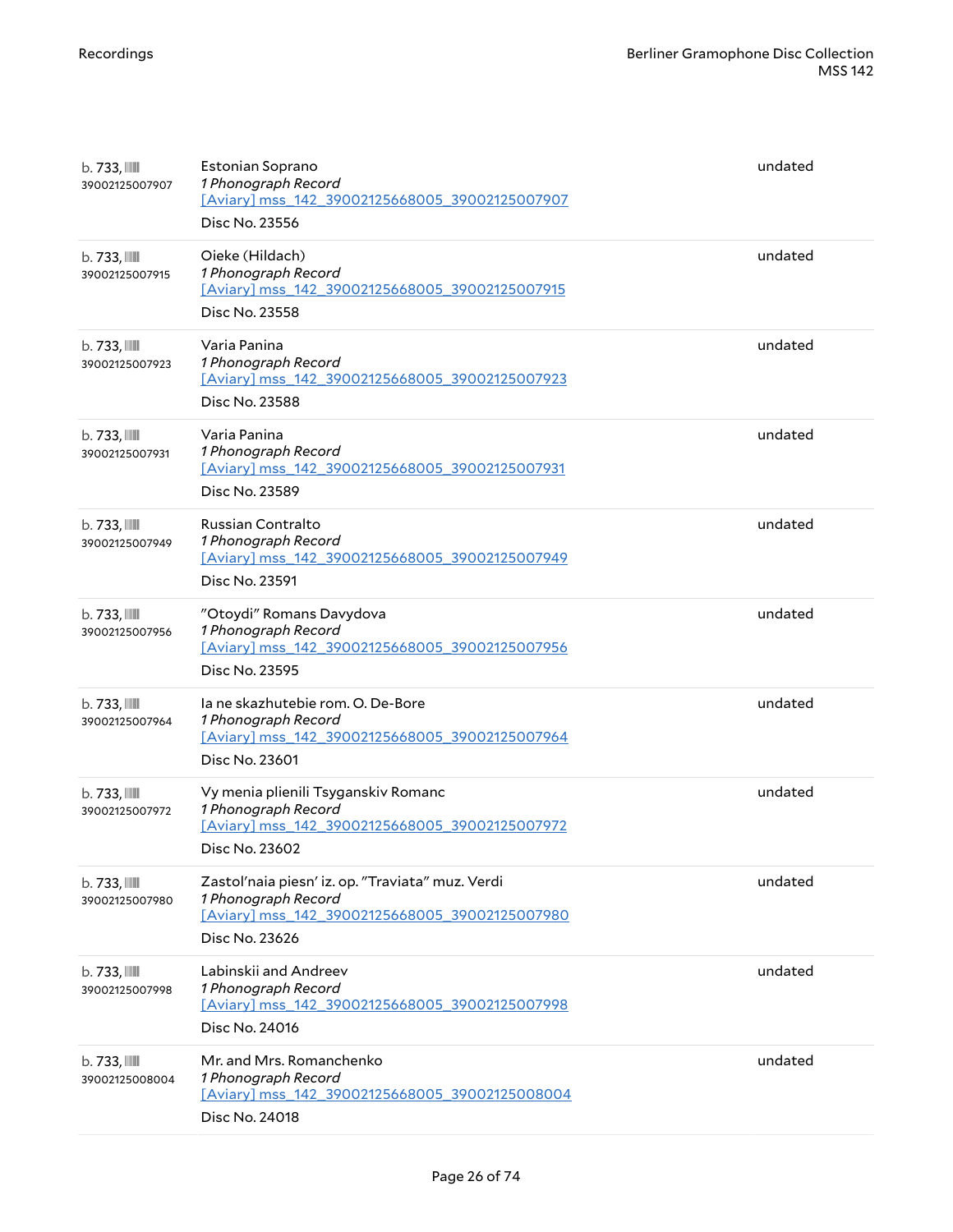| $b.733$ , $III$<br>39002125008012          | A.M. Labinsii and V.S. Sharonoff<br>1 Phonograph Record<br>[Aviary] mss_142_39002125668005_39002125008012<br>Disc No. 24037                                      | undated |
|--------------------------------------------|------------------------------------------------------------------------------------------------------------------------------------------------------------------|---------|
| $b.733$ , $\blacksquare$<br>39002125008020 | M. Mikhailova and L. Bragina<br>1 Phonograph Record<br>[Aviary] mss 142 39002125668005 39002125008020<br>Disc No. 24150                                          | undated |
| $b.733$ , $\mathbb{I}$<br>39002125008038   | M. Mikhailowa and L. Bragina<br>1 Phonograph Record<br>[Aviary] mss_142_39002125668005_39002125008038<br>Disc No. 24151                                          | undated |
| $b.733$ , $III$<br>39002125008046          | F.D. Augustoff (v) and L.M. Derzhavin<br>1 Phonograph Record<br>[Aviary] mss_142_39002125668005_39002125008046<br>Disc No. 24195                                 | undated |
| b. 733, IIII<br>39002125008053             | <b>Russian Duet</b><br>1 Phonograph Record<br>[Aviary] mss_142_39002125668005_39002125008053<br>Disc No. 24223                                                   | undated |
| $b.733$ , $III$<br>39002125008061          | Dargomyzhskii, "Van'ka-Tan'ka"<br>1 Phonograph Record<br>[Aviary] mss_142_39002125668005_39002125008061<br>Disc No. 2-24307                                      | undated |
| $b.733$ , $III$<br>39002125008079          | French Talking: La Famille Legros dit par Monsieur Gabin de la Cigale<br>1 Phonograph Record<br>[Aviary] mss_142_39002125668005_39002125008079<br>Disc No. 31012 | undated |
| $b.733$ , $III$<br>39002125008087          | French Bass: Priere (Ch. Gounod)<br>1 Phonograph Record<br>[Aviary] mss 142 39002125668005 39002125008087<br>Disc No. 32012                                      | undated |
| $b.733$ , $III$<br>39002125008095          | Laffitte<br>1 Phonograph Record<br>[Aviary] mss_142_39002125668005_39002125008095<br>Disc No. 32038                                                              | undated |
| $b.733$ , $III$<br>39002125008103          | Salut! O Mon Dernier Matin<br>1 Phonograph Record<br>[Aviary] mss_142_39002125668005_39002125008103<br>Disc No. 32305                                            | undated |
| $b.733$ , $III$<br>39002125008111          | Faust: Scene De L'Eglise (Gounod). Sung by René Fournets.<br>1 Phonograph Record<br>[Aviary] mss_142_39002125668005_39002125008111<br>Disc No. 32466             | undated |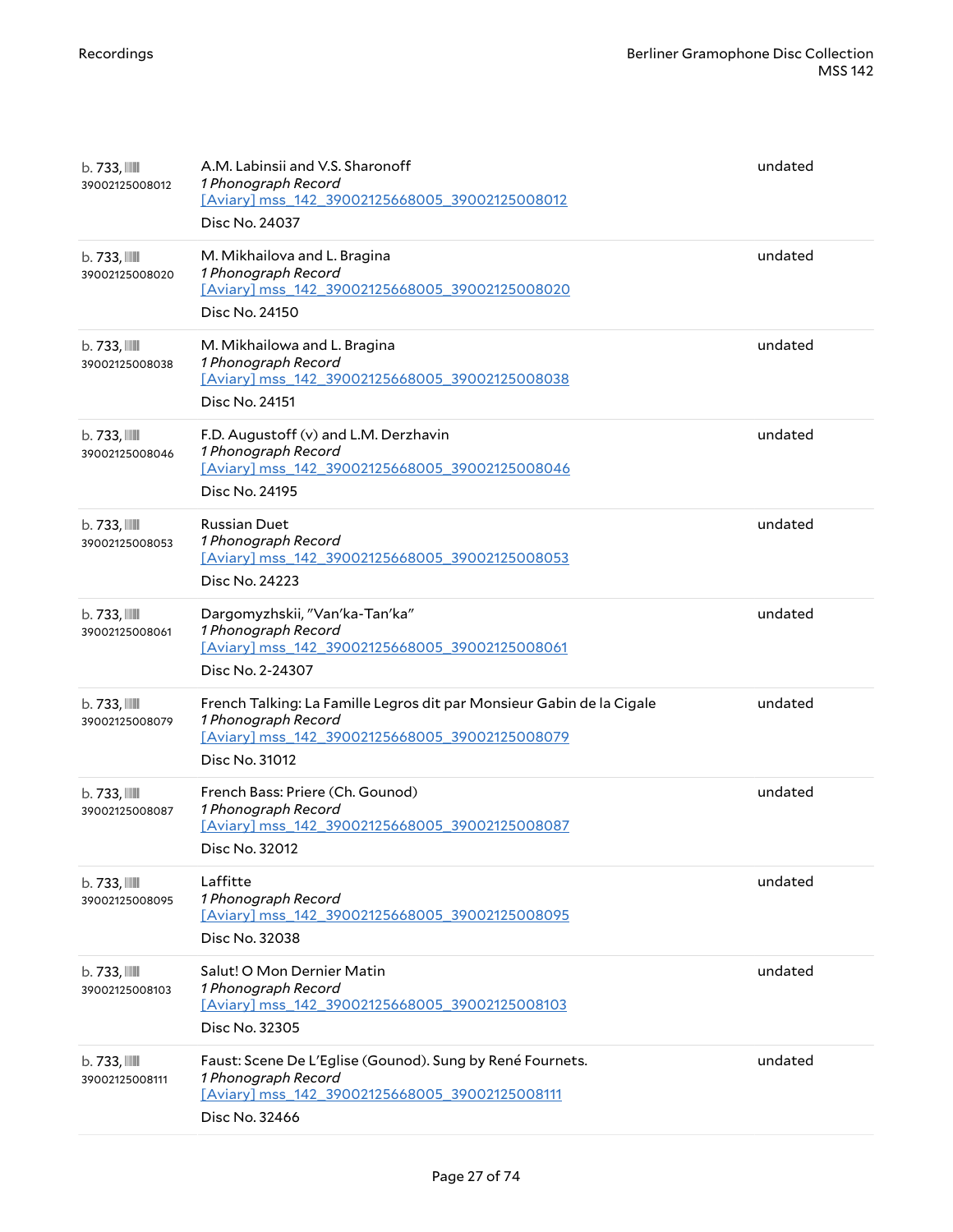| $b.733$ , $\blacksquare$<br>39002125008129 | Thomas Salignae<br>1 Phonograph Record<br>[Aviary] mss_142_39002125668005_39002125008129<br>Disc No. 32306                                                                       | undated |
|--------------------------------------------|----------------------------------------------------------------------------------------------------------------------------------------------------------------------------------|---------|
| $b.733$ , $III$<br>39002125008137          | French Bass: Hamlet; Comme une pale fleur chante Monsieur Aumonier<br>1 Phonograph Record<br>[Aviary] mss_142_39002125668005_39002125008137<br>Disc No. 32438                    | undated |
| b. 733, III<br>39002125008145              | Aumonier<br>1 Phonograph Record<br>[Aviary] mss_142_39002125668005_39002125008145<br>Disc No. 32445                                                                              | undated |
| $b.733$ , $III$<br>39002125008152          | French Bass: Robert Le Diable (Meyerbeer): Valse Infernale chante par Mr.<br>Aumonier<br>1 Phonograph Record<br>[Aviary] mss 142 39002125668005 39002125008152<br>Disc No. 32446 | undated |
| $b.733$ , $III$<br>39002125008160          | Fournets<br>1 Phonograph Record<br>[Aviary] mss_142_39002125668005_39002125008160<br>Disc No. 32471                                                                              | undated |
| b. 733, IIII<br>39002125008178             | French Bass: La Chalet Vallons de L'Helvetie Chante par M. Fournets<br>1 Phonograph Record<br>[Aviary] mss_142_39002125668005_39002125008178<br>Disc No. 32474                   | undated |
| $b.733$ , $III$<br>39002125008186          | Fournets<br>1 Phonograph Record<br>[Aviary] mss_142_39002125668005_39002125008186<br>Disc No. 32480                                                                              | undated |
| $b.733$ , $III$<br>39002125008194          | Rub. BV-72 qv.<br>1 Phonograph Record<br>[Aviary] mss_142_39002125668005_39002125008194<br>Disc No. 32576                                                                        | undated |
| $b.733$ ,<br>39002125008202                | Le Grand Mogol Chante Par Monsieur B.R. Paris<br>1 Phonograph Record<br>[Aviary] mss_142_39002125668005_39002125008202<br>Disc No. 32590                                         | undated |
| $b.733$ , $III$<br>39002125008210          | Berceuse Jocelyn Chante par Monsieur Chapini Paris<br>1 Phonograph Record<br>[Aviary] mss 142 39002125668005 39002125008210<br>Disc No. 32632                                    | undated |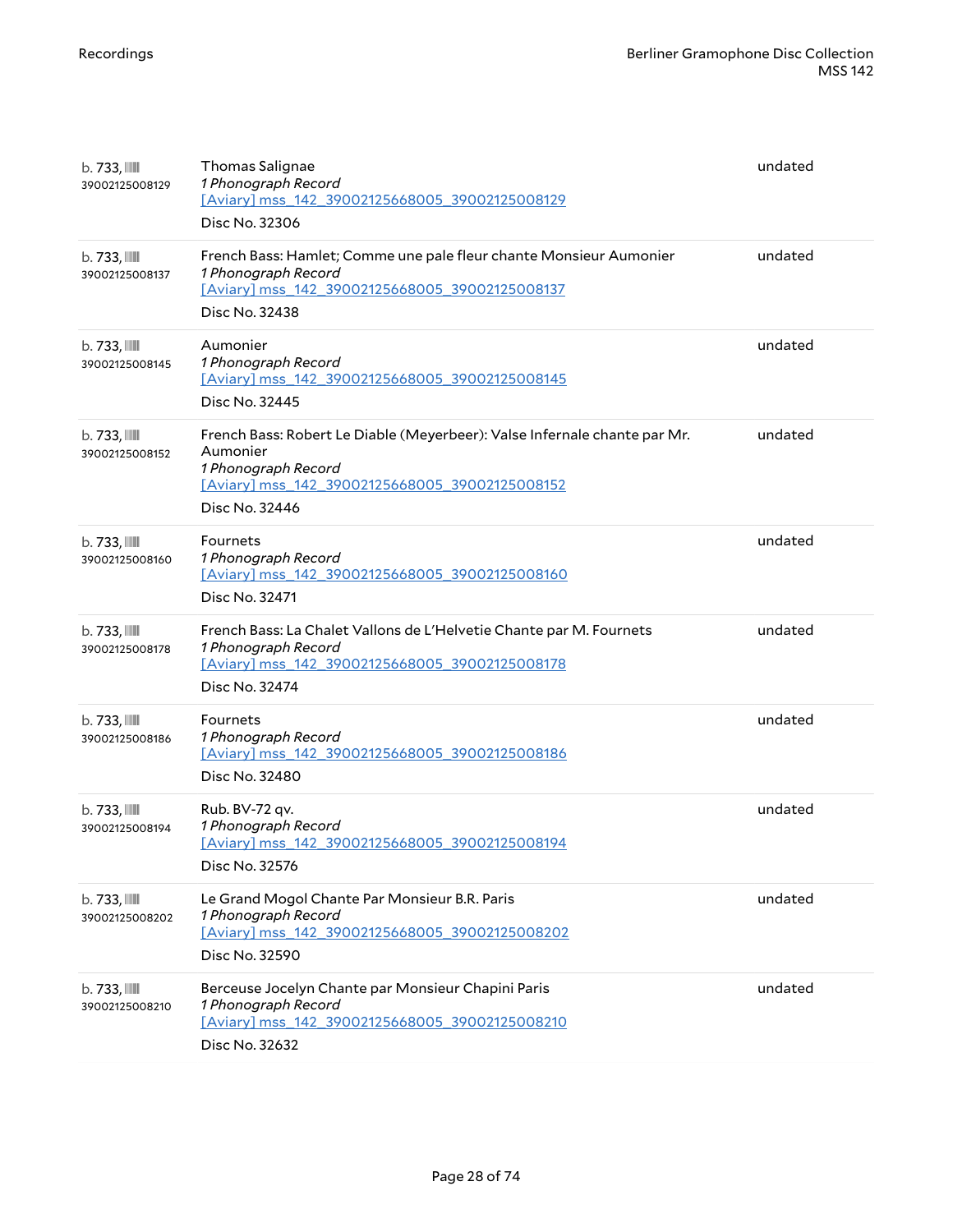| $b.733$ ,<br>39002125008228                | Roberile Diable<br>1 Phonograph Record<br>This disc is damaged. A small section on the outer edge of the disc has chipped off.<br>The broken section has been retained and is housed with the original disc.<br>[Aviary] mss_142_39002125668005_39002125008228<br>Disc No. 32635 | undated |
|--------------------------------------------|----------------------------------------------------------------------------------------------------------------------------------------------------------------------------------------------------------------------------------------------------------------------------------|---------|
| $b.733$ , $III$<br>39002125008236          | Tambour Masor Air du Caid<br>1 Phonograph Record<br>[Aviary] mss 142 39002125668005 39002125008236<br>Disc No. 32639                                                                                                                                                             | undated |
| b.734,<br>39002125667734                   | Scene Del'Eglise Faust<br>1 Phonograph Record<br>[Aviary] mss_142_39002125668013_39002125667734<br>Disc No. 32643                                                                                                                                                                | undated |
| $b.734$ , $\blacksquare$<br>39002125008285 | "Divine Volupte"<br>1 Phonograph Record<br>[Aviary] mss_142_39002125668013_39002125008285<br>Disc No. 32645                                                                                                                                                                      | undated |
| $b.734$ , $\blacksquare$<br>39002125008293 | Scene de L'Eglise Faust<br>1 Phonograph Record<br>[Aviary] mss 142 39002125668013 39002125008293<br>Disc No. 32646                                                                                                                                                               | undated |
| $b.734$ , $\blacksquare$<br>39002125008301 | Stances de Lakme chante par monsieur sacreau<br>1 Phonograph Record<br>[Aviary] mss_142_39002125668013_39002125008301<br>Disc No. 32648                                                                                                                                          | undated |
| $b.734$ , $\blacksquare$<br>39002125008319 | Chanson du Todeador Carmen<br>1 Phonograph Record<br>[Aviary] mss_142_39002125668013_39002125008319<br>Disc No. 32649                                                                                                                                                            | undated |
| $b.734$ , $\blacksquare$<br>39002125008327 | Soulacroix (Basoche)<br>1 Phonograph Record<br>[Aviary] mss_142_39002125668013_39002125008327<br>Disc No. 32656                                                                                                                                                                  | undated |
| b.734,<br>39002125008335                   | Le Veau D'ar Chante Par Monsieur R. Fournets<br>1 Phonograph Record<br>[Aviary] mss 142 39002125668013 39002125008335<br>Disc No. 32664                                                                                                                                          | undated |
| b.734,<br>39002125008343                   | French Bass: Faust Le Veau D'or<br>1 Phonograph Record<br>[Aviary] mss 142 39002125668013 39002125008343<br>Disc No. 32664                                                                                                                                                       | undated |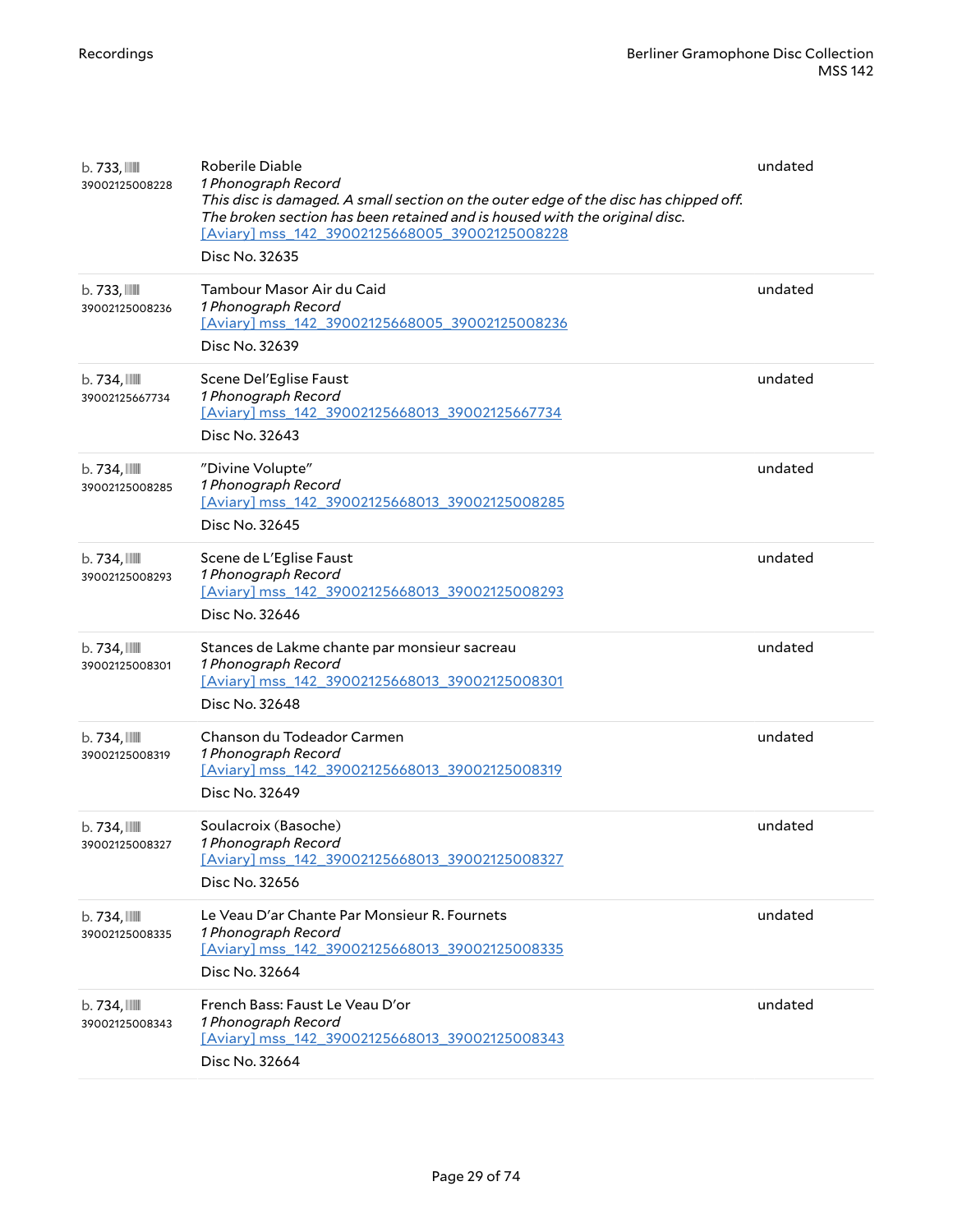| $b.734$ , $\blacksquare$<br>39002125008350 | Serenade de Faust Chante Par Monsieur R. Fournets de L'Opera<br>1 Phonograph Record<br>[Aviary] mss 142 39002125668013 39002125008350<br>Disc No. 32665                                                                                                                                 | undated   |
|--------------------------------------------|-----------------------------------------------------------------------------------------------------------------------------------------------------------------------------------------------------------------------------------------------------------------------------------------|-----------|
| $b.734$ , $\blacksquare$<br>39002125008368 | French Bass: Faust Serenade<br>1 Phonograph Record<br>[Aviary] mss_142_39002125668013_39002125008368<br>Disc No. 32665x                                                                                                                                                                 | undated   |
| $b.734$ , $\blacksquare$<br>39002125008376 | <b>French Baritone</b><br>1 Phonograph Record<br>[Aviary] mss_142_39002125668013_39002125008376<br>Disc No. 32673                                                                                                                                                                       | undated   |
| b. 734, III<br>39002125008384              | French Baritone: Le Pardon de Ploermel<br>1 Phonograph Record<br>[Aviary] mss_142_39002125668013_39002125008384<br>Disc No. 32674                                                                                                                                                       | undated   |
| $b.734$ , $\blacksquare$<br>39002125008392 | French Baritone: Serenade de Don Juan (Mozart)<br>1 Phonograph Record<br>[Aviary] mss_142_39002125668013_39002125008392<br>Disc No. 32675                                                                                                                                               | undated   |
| b.734,<br>39002125008400                   | Fournets<br>1 Phonograph Record<br>[Aviary] mss_142_39002125668013_39002125008400<br>Disc No. 32689                                                                                                                                                                                     | undated   |
| $b.734$ , $\blacksquare$<br>39002125008418 | Rossini<br>1 Phonograph Record<br>[Aviary] mss_142_39002125668013_39002125008418<br>Disc No. 32691                                                                                                                                                                                      | undated   |
| $b.734$ , $\blacksquare$<br>39002125008426 | French Tenor; Girand Martha<br>1 Phonograph Record<br>[Aviary] mss_142_39002125668013_39002125008426<br>Disc No. 32692                                                                                                                                                                  | undated   |
| $b.734$ , $\blacksquare$<br>39002125008434 | [indecipherable]<br>1 Phonograph Record<br>[Aviary] mss 142 39002125668013 39002125008434<br>Disc No. 32699. Charles Gounod: Mireille: Act 2 - Si les filles d'Arles sont reines.<br>Gabriel Soulacroix (baritone) with piano. Recorded in Paris July 1900 by Frederick<br>W. Gaisberg. | 1900 July |
| b.734,<br>39002125008442                   | French Tenor: Carmen-Bizet<br>1 Phonograph Record<br>[Aviary] mss 142 39002125668013 39002125008442<br>Disc No. 32720                                                                                                                                                                   | undated   |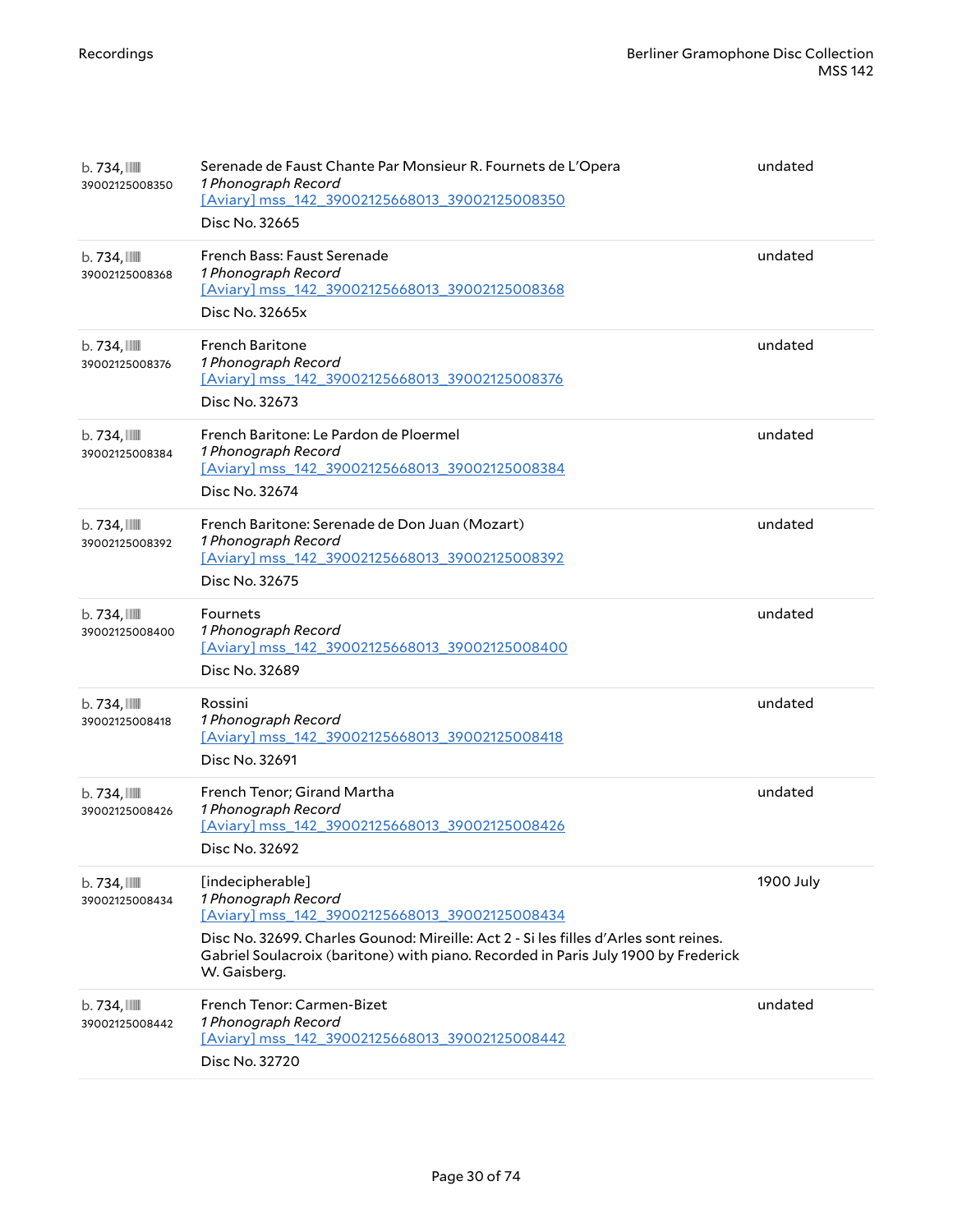| $b.734$ , $III$<br>39002125008459          | [indecipherable]<br>1 Phonograph Record<br>[Aviary] mss 142 39002125668013 39002125008459<br>Disc No. 32721. Fromental Halévy: La Juive, Act 2 - Dieu, que ma voix tremblante.<br>Colin Maillard (tenor), with piano. Recorded at Paris July 1900 by Frederick W.<br>Gaisberg. | 1900 July |
|--------------------------------------------|--------------------------------------------------------------------------------------------------------------------------------------------------------------------------------------------------------------------------------------------------------------------------------|-----------|
| $b.734$ , $111$<br>39002125008467          | Le Reve<br>1 Phonograph Record<br>[Aviary] mss 142 39002125668013 39002125008467<br>Disc No. 32854                                                                                                                                                                             | undated   |
| $b.734$ , $\blacksquare$<br>39002125008475 | Soulacroix<br>1 Phonograph Record<br>[Aviary] mss_142_39002125668013_39002125008475<br>Disc No. 32855                                                                                                                                                                          | undated   |
| $b.734$ , $\blacksquare$<br>39002125008483 | Soulacroix<br>1 Phonograph Record<br>[Aviary] mss 142 39002125668013 39002125008483<br>Disc No. 32879                                                                                                                                                                          | undated   |
| $b.734$ , $\blacksquare$<br>39002125008491 | French Baritone: Couplets des enfants<br>1 Phonograph Record<br>[Aviary] mss_142_39002125668013_39002125008491<br>Disc No. 32881                                                                                                                                               | undated   |
| $b.734$ , $III$<br>39002125008509          | French Baritone: Spectre infernal<br>1 Phonograph Record<br>[Aviary] mss 142 39002125668013 39002125008509<br>Disc No. 32882                                                                                                                                                   | undated   |
| $b.734$ , $III$<br>39002125008517          | French Cohique<br>1 Phonograph Record<br>[Aviary] mss 142 39002125668013 39002125008517<br>Disc No. 32893                                                                                                                                                                      | undated   |
| $b.734$ , $\blacksquare$<br>39002125009887 | French, La Mascotte<br>1 Phonograph Record<br>[Aviary] mss_142_39002125668013_39002125009887<br>Disc No. 32911                                                                                                                                                                 | undated   |
| $b.734$ , $III$<br>39002125008533          | French Bass Baritone: Les Rameaux<br>1 Phonograph Record<br>[Aviary] mss 142 39002125668013 39002125008533<br>Disc No. 32973                                                                                                                                                   | undated   |
| $b.734$ , $\blacksquare$<br>39002125008541 | French Bass: La Chanson de Marinette<br>1 Phonograph Record<br>[Aviary] mss_142_39002125668013_39002125008541<br>Disc No. 32979x                                                                                                                                               | undated   |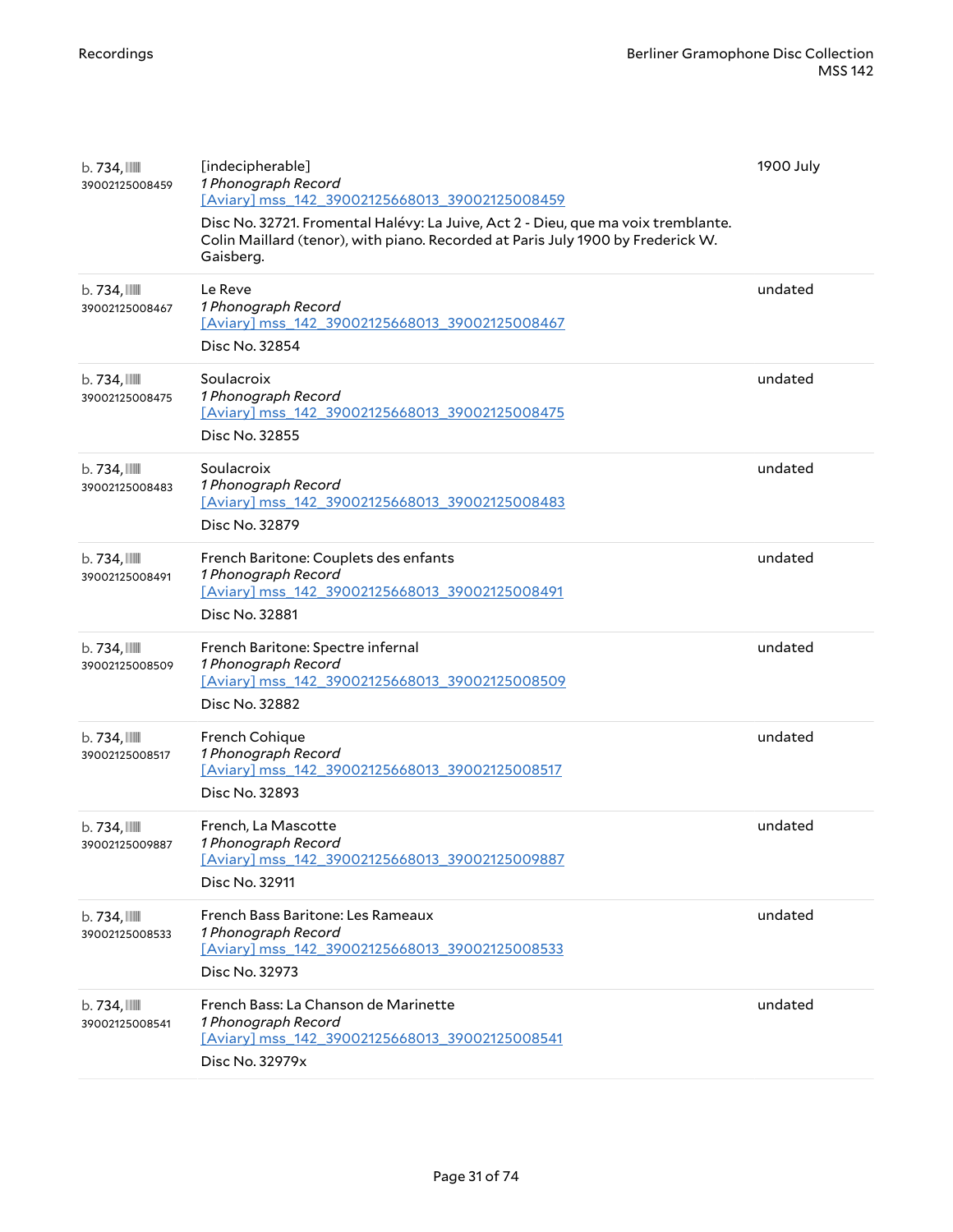| $b.734$ , $\blacksquare$<br>39002125008558 | French Tenor: La Juive (Halevy) Rachel quand du Seigneur chante par Monsieur<br><b>Cheyrat Paris</b><br>1 Phonograph Record<br>[Aviary] mss_142_39002125668013_39002125008558<br>Disc No. 32984 | undated     |
|--------------------------------------------|-------------------------------------------------------------------------------------------------------------------------------------------------------------------------------------------------|-------------|
| $b.734$ , $\blacksquare$<br>39002125008566 | French Tenor: Sigurd (Rayer): J'ai Garde mon ame ingenue chante par Monsieur<br>Laffitte de l'Opera<br>1 Phonograph Record<br>[Aviary] mss_142_39002125668013_39002125008566<br>Disc No. 32987  | undated     |
| b. 734, III<br>39002125008574              | French Tenor: Sigurd (Rayer) Prince du Rhin chante par Monsieur Laffitte de<br>l'Opera<br>1 Phonograph Record<br>[Aviary] mss_142_39002125668013_39002125008574<br>Disc No. 32988               | undated     |
| $b.734$ , $\blacksquare$<br>39002125008582 | Laffitte<br>1 Phonograph Record<br>[Aviary] mss_142_39002125668013_39002125008582<br>Disc No. 32989                                                                                             | undated     |
| $b.734$ , $\blacksquare$<br>39002125008590 | French Bass: Robert Le Diable (Meyerbeer) Evocation chante par Monsieur<br>Aumonier<br>1 Phonograph Record<br>[Aviary] mss 142 39002125668013 39002125008590<br>Disc No. 32995                  | undated     |
| $b.734$ , $\blacksquare$<br>39002125008608 | French Baritone: Le Jour et La Nuit<br>1 Phonograph Record<br>[Aviary] mss_142_39002125668013_39002125008608<br>Disc No. 2-32002                                                                | undated     |
| $b.734$ , $\blacksquare$<br>39002125008616 | French Baritone: Les Louis D'Or (Pierre Dupont)<br>1 Phonograph Record<br>[Aviary] mss_142_39002125668013_39002125008616<br>Disc No. 2-32038                                                    | undated     |
| $b.734$ , $\blacksquare$<br>39002125008624 | French Baritone: Charite (Faure)<br>1 Phonograph Record<br>[Aviary] mss_142_39002125668013_39002125008624<br>Disc No. 2-32063                                                                   | undated     |
| $b.734$ , $\blacksquare$<br>39002125008632 | French Bass: Les Huguenots (Meyerbeer)<br>1 Phonograph Record<br>[Aviary] mss_142_39002125668013_39002125008632<br>Disc No. 2-32080                                                             | undated     |
| $b.734$ , $\blacksquare$<br>39002125008640 | French Soprano: L'air de Michaela<br>1 Phonograph Record<br>[Aviary] mss_142_39002125668013_39002125008640<br>Disc No. 33166                                                                    | 1900 July 8 |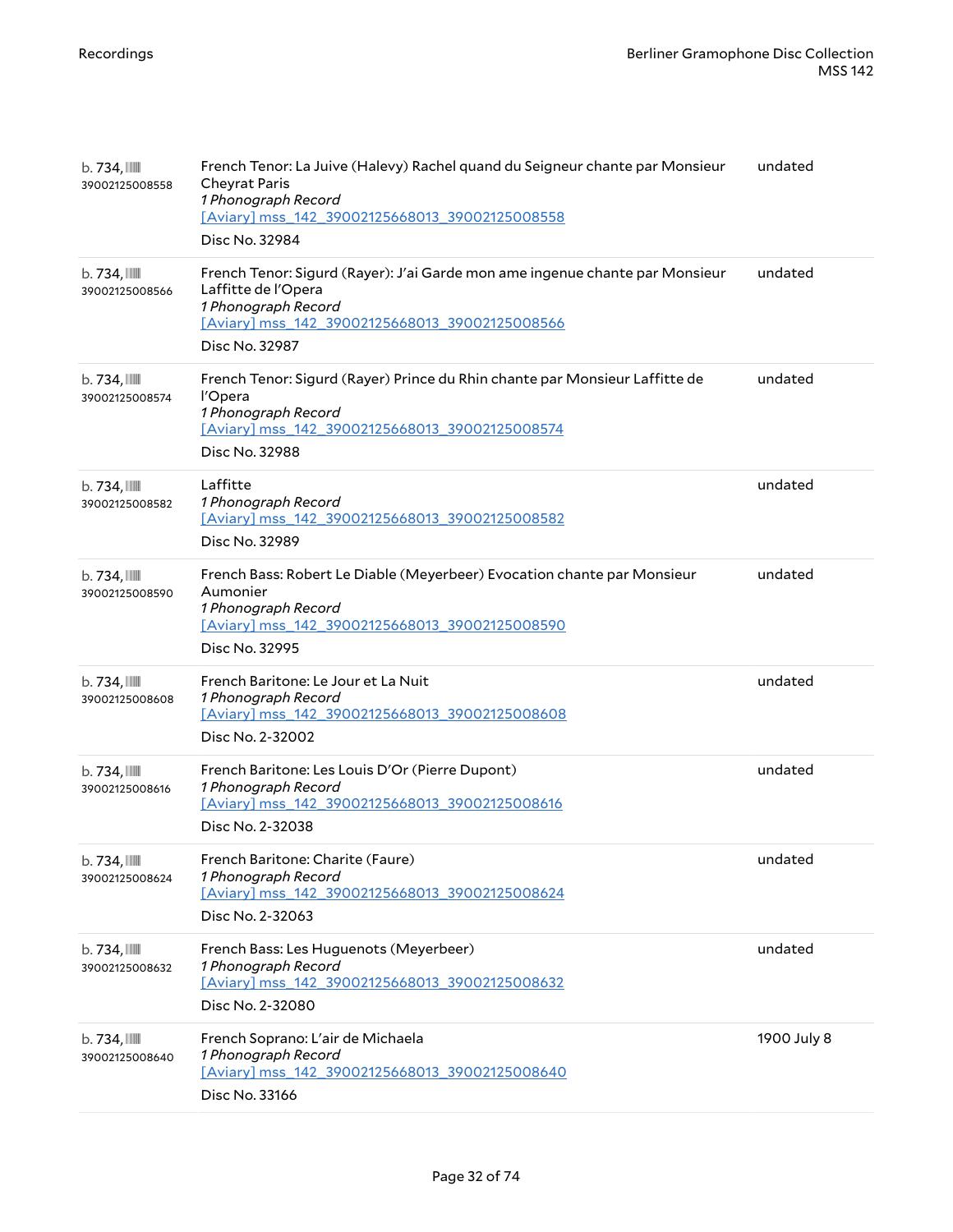| $b.734$ , $\blacksquare$<br>39002125008657 | French Sobrano<br>1 Phonograph Record<br>[Aviary] mss_142_39002125668013_39002125008657<br>Disc No. 33169                    | undated |
|--------------------------------------------|------------------------------------------------------------------------------------------------------------------------------|---------|
| $b.734$ , $\blacksquare$<br>39002125008665 | French Sobrano<br>1 Phonograph Record<br>[Aviary] mss_142_39002125668013_39002125008665<br>Disc No. 33172                    | undated |
| $b.734$ , $\blacksquare$<br>39002125008673 | Habanera- Carmen Bizet<br>1 Phonograph Record<br>[Aviary] mss_142_39002125668013_39002125008673<br>Disc No. 33174            | undated |
| $b.734$ , $\blacksquare$<br>39002125008681 | Chanson du Capitaine<br>1 Phonograph Record<br>[Aviary] mss_142_39002125668013_39002125008681<br>Disc No. 33179              | undated |
| b. 734, III<br>39002125008699              | French Sobrano<br>1 Phonograph Record<br>[Aviary] mss_142_39002125668013_39002125008699<br>Disc No. 33181                    | undated |
| $b.734$ , $\blacksquare$<br>39002125009895 | Le Pardon De Pidermel (Meyerbeer)<br>1 Phonograph Record<br>[Aviary] mss_142_39002125668013_39002125009895<br>Disc No. 33193 | undated |
| $b.734$ , $\blacksquare$<br>39002125008707 | La Perle du Bresil<br>1 Phonograph Record<br>[Aviary] mss_142_39002125668013_39002125008707<br>Disc No. 33196                | undated |
| $b.734$ , $\blacksquare$<br>39002125008715 | French Sobrano<br>1 Phonograph Record<br>[Aviary] mss 142 39002125668013 39002125008715<br>Disc No. 33212                    | undated |
| $b.734$ , $\blacksquare$<br>39002125008723 | French Sobrano<br>1 Phonograph Record<br>[Aviary] mss_142_39002125668013_39002125008723<br>Disc No. 33216                    | undated |
| $b.734$ , $\blacksquare$<br>39002125008731 | Diartoy in B<br>1 Phonograph Record<br>[Aviary] mss 142 39002125668013 39002125008731<br>Disc No. 33217                      | undated |
| $b.734$ , $\blacksquare$<br>39002125008749 | Guillon-Brasseur<br>1 Phonograph Record<br>[Aviary] mss_142_39002125668013_39002125008749<br>Disc No. 33224                  | undated |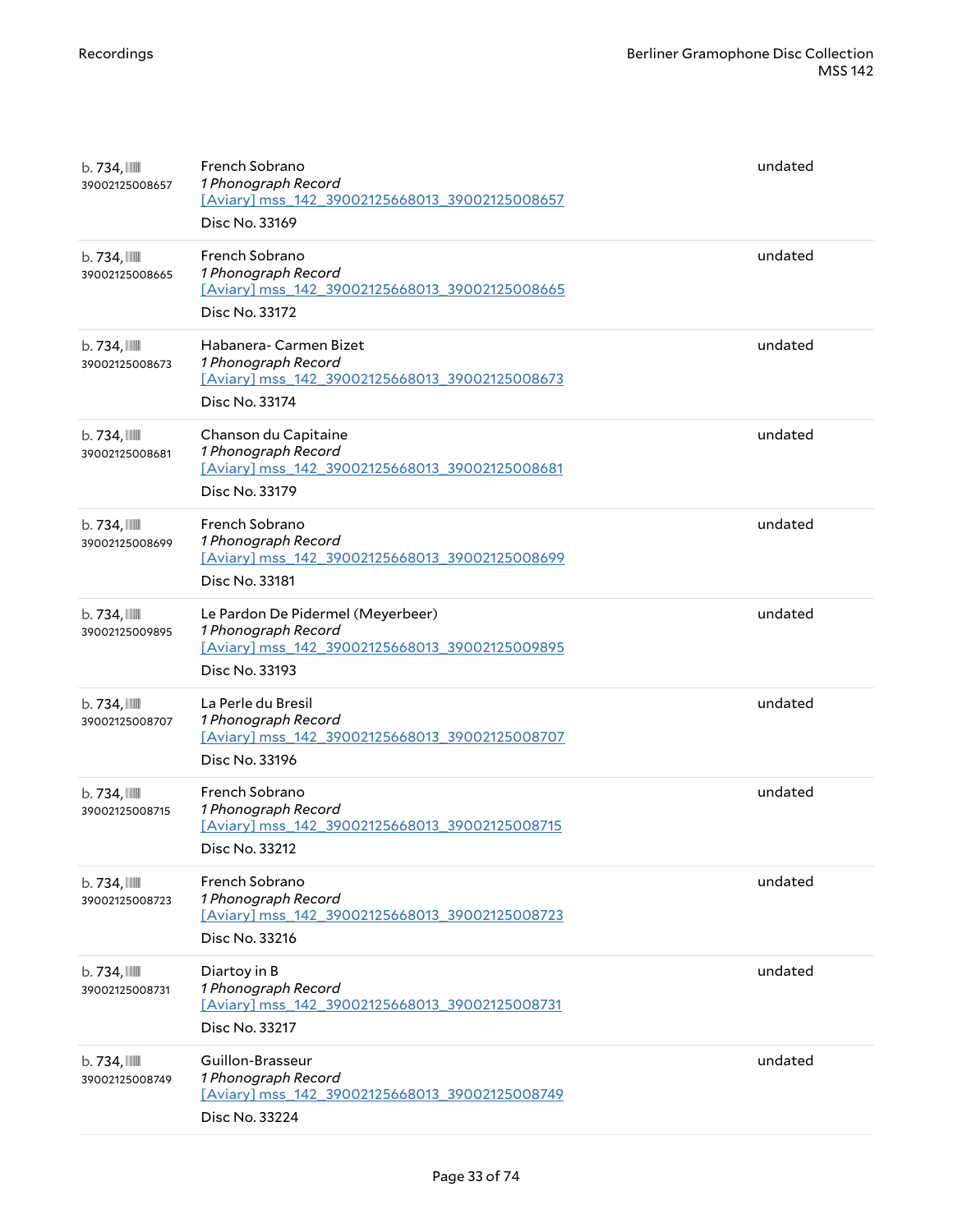| $b.734$ , $\blacksquare$<br>39002125008756 | Valse de Romeo et Juliette<br>1 Phonograph Record<br>[Aviary] mss_142_39002125668013_39002125008756<br>Disc No. 33219                                                                                               | undated |
|--------------------------------------------|---------------------------------------------------------------------------------------------------------------------------------------------------------------------------------------------------------------------|---------|
| $b.734$ , $\blacksquare$<br>39002125008764 | French Mez Soprano: Mignon (Thomas) Connais tu le pays chante par Madame<br>Guillon-Brasseur<br>1 Phonograph Record<br>[Aviary] mss_142_39002125668013_39002125008764<br>Disc No. 33225                             | undated |
| $b.734$ , $\blacksquare$<br>39002125008772 | French Mez Soprano: Mignon (Thomas) Connais tu le pays chante par Madame<br>Guillon-Brassuer Paris<br>1 Phonograph Record<br>[Aviary] mss_142_39002125668013_39002125008772<br>Disc No. 33225x                      | undated |
| $b.734$ , $\blacksquare$<br>39002125008780 | French Mez Soprano: Le Prophete (Meyerbeer) Couplets de la mendiante Donnez<br>donnez chante par Madame Guillon Brasseur<br>1 Phonograph Record<br>[Aviary] mss_142_39002125668013_39002125008780<br>Disc No. 33227 | undated |
| $b.734$ , $\blacksquare$<br>39002125008798 | French Mez Soprano: L'Africaine (Meyerbeer) Air de Slika: Sur mes genoux chante<br>par Madame Guillon-Brasseur<br>1 Phonograph Record<br>[Aviary] mss_142_39002125668013_39002125008798<br>Disc No. 33229           | undated |
| $b.734$ , $\blacksquare$<br>39002125008806 | French Mez Soprano: La Boudeuse chante par Madame Guillon Brasseur<br>1 Phonograph Record<br>[Aviary] mss_142_39002125668013_39002125008806<br>Disc No. 33243                                                       | undated |
| $b.734$ , $\blacksquare$<br>39002125008814 | French Mez Soprano: Pourquoi Je T'aime chante par Madame Guillon-Brasseur<br>1 Phonograph Record<br>[Aviary] mss_142_39002125668013_39002125008814<br>Disc No. 33247                                                | undated |
| $b.735$ , $III$<br>39002126520791          | Le Concert Dans Le Feuillage joue par Monsieur Demont<br>1 Phonograph Record<br>[Aviary] mss 142 39002125668021 39002126520791<br>Disc No. 39169                                                                    | undated |
| $b.735$ , $III$<br>39002126520809          | Monolog a Hamlet III Act. gesprochen von Mathieu Lutzenkirchen<br>1 Phonograph Record<br>[Aviary] mss_142_39002125668021_39002126520809<br>Disc No. 41050X                                                          | undated |
| $b.735$ , $III$<br>39002126520817          | Drei Lozelach (Witze) gesprochen von Heinr. Eisenbach Wien.<br>1 Phonograph Record<br>[Aviary] mss_142_39002125668021_39002126520817<br>Disc No. 41086                                                              | undated |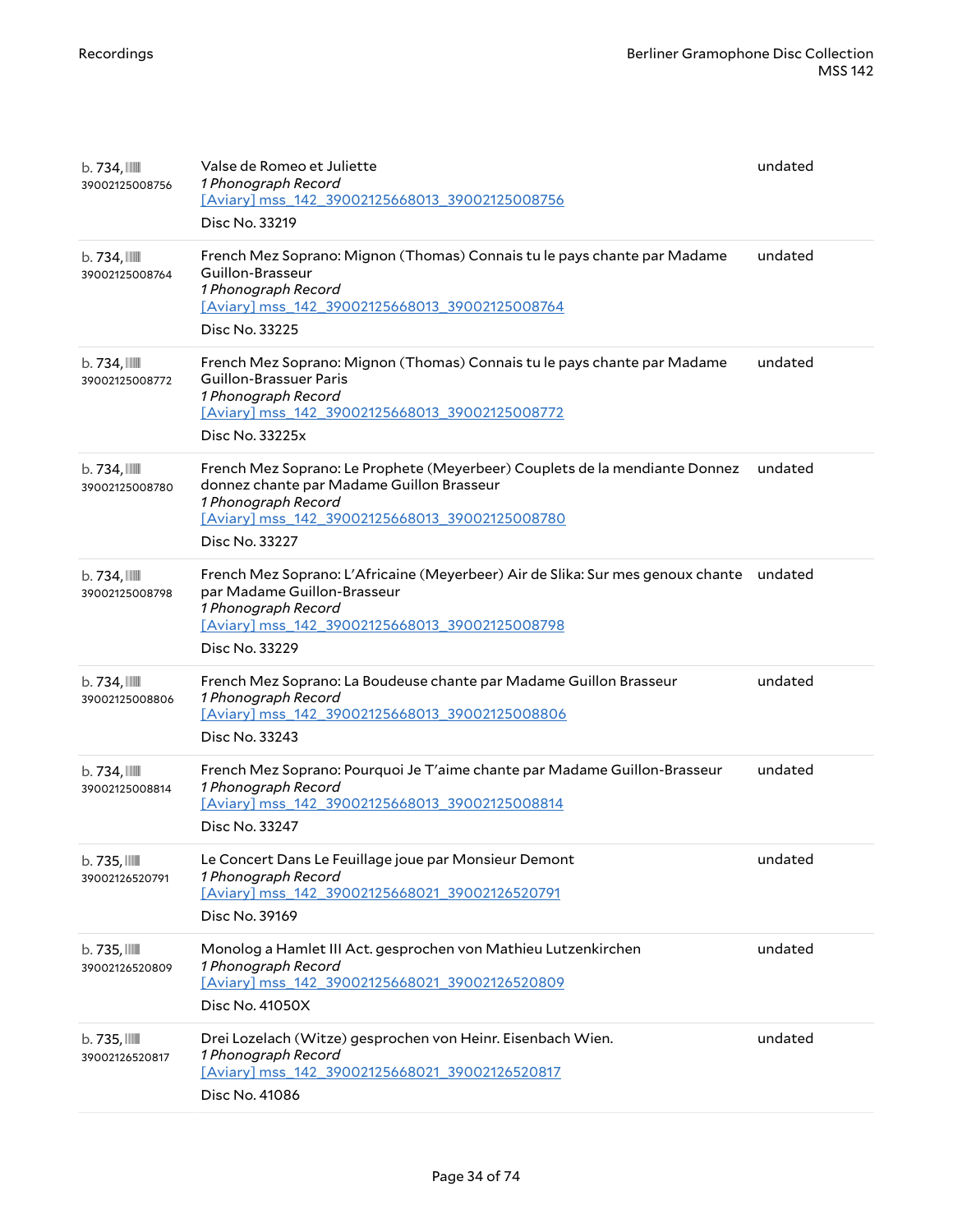| b. 735, IIII<br>39002126520825    | Beim Zahnarzt gesprochen von Martin Bendix<br>1 Phonograph Record<br>[Aviary] mss 142 39002125668021 39002126520825<br>Disc No. 41099x                                                                                                                                                                                                                                    | undated        |
|-----------------------------------|---------------------------------------------------------------------------------------------------------------------------------------------------------------------------------------------------------------------------------------------------------------------------------------------------------------------------------------------------------------------------|----------------|
| b. 735, IIII<br>39002126520833    | Das Gascognerlied aus Cyrano von Bergerac gesprochen von Josef Kainz<br>1 Phonograph Record<br>[Aviary] mss_142_39002125668021_39002126520833<br>Disc No. 41222                                                                                                                                                                                                           | undated        |
| $b.735$ , $III$<br>39002126520841 | [indecipherable]<br>1 Phonograph Record<br>[Aviary] mss_142_39002125668021_39002126520841<br>Disc No. 42012. Jules Massenet: Werther, Act 3 - Was bin ich aufgewacht?<br>(Pourquoi Me Reveiller?). Sung in German. Franz Naval (tenor), with piano.<br>Recorded at Hotel Metropole, Vienna 26 April 1900 by William Sinkler Darby.                                        | 1900 April 26  |
| b. 735,<br>39002126520858         | [indecipherable]<br>1 Phonograph Record<br>[Aviary] mss_142_39002125668021_39002126520858<br>Disc No. 42015. Richard Wagner: Meistersinger von Nürnberg, Act 3 - Morgenlich<br>leuchtend (Preislied). Sung in German. Hermann Winkelmann (tenor), with piano.<br>Recorded at Hotel Metropole, Vienna between 28 April and 7 May 1900 by<br>William Sinkler Darby.         | 1900 April-May |
| b. 735, IIII<br>39002126520866    | [indecipherable]<br>1 Phonograph Record<br>[Aviary] mss 142 39002125668021 39002126520866<br>Disc No. 42018. W.A. Mozart: Don Giovanni, Act 2 - Deh, vieni alla finestra<br>(Ständchen - Horch auf dem Klang). Sung in German. Leopold Demuth (baritone),<br>with piano. Recorded at Hotel Metropole, Vienna between 28 April and 7 May<br>1900 by William Sinkler Darby. | 1900 April-May |
| b. 735,<br>39002126520874         | Standchen a Faust<br>1 Phonograph Record<br>[Aviary] mss_142_39002125668021_39002126520874<br>Disc No. 42019                                                                                                                                                                                                                                                              | undated        |
| b. 735, IIII<br>39002126520882    | Winkelmann<br>1 Phonograph Record<br>[Aviary] mss 142 39002125668021 39002126520882<br>Disc No. 42016                                                                                                                                                                                                                                                                     | undated        |
| $b.735$ , $III$<br>39002126520890 | O Strassburg du wunderschone Stadt gesungen von Robert Leonhardt<br>1 Phonograph Record<br>[Aviary] mss_142_39002125668021_39002126520890<br>Disc No. 42025                                                                                                                                                                                                               | undated        |
| b. 735, IIII<br>39002126520908    | German Tenor [indecipherable]<br>1 Phonograph Record<br>[Aviary] mss_142_39002125668021_39002126520908<br>Disc No. 42026. Alexander Krakauer: Menchen, Menschen san mir alle. Sung<br>in German. Berthold Rosé (baritone and comic), with piano. Recorded at Hotel<br>Metropole, Vienna between 28 April and 7 May 1900 by William Sinkler Darby.                         | 1900 April-May |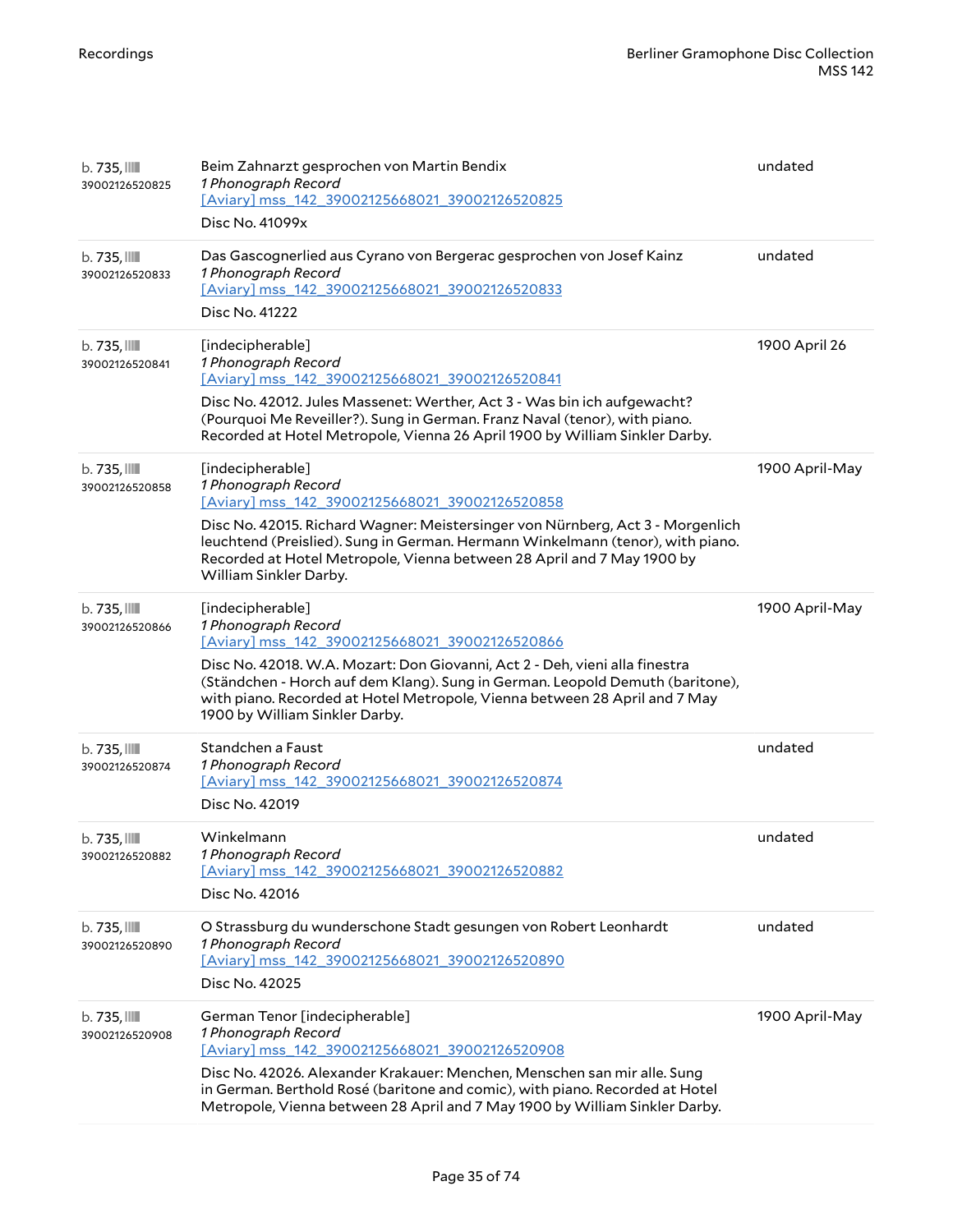| $b.735$ , $III$<br>39002126520916        | German Baritone: Gaudeamus igitur gesungen von Robert Leonhardt<br>1 Phonograph Record<br>[Aviary] mss 142 39002125668021 39002126520916<br>Disc No. 42037                                        | undated |
|------------------------------------------|---------------------------------------------------------------------------------------------------------------------------------------------------------------------------------------------------|---------|
| $b.735$ , $III$<br>39002126520924        | German Tenor: Lass dir Zeit<br>1 Phonograph Record<br>[Aviary] mss_142_39002125668021_39002126520924<br>Disc No. 42043                                                                            | undated |
| $b.735$ , $III$<br>39002126520932        | German Tenor: Standchen aus Troubadour gensungen von Fritz Chrooter k.u.k.<br>Kammersanger<br>1 Phonograph Record<br>[Aviary] mss_142_39002125668021_39002126520932<br>Disc No. 42071             | undated |
| $b.735$ , $III$<br>39002126520940        | German Tenor: Siciliana a. Cavalleria Rusticana gesungen von K.K. Hofopernsanger undated<br>Leo Slezak<br>1 Phonograph Record<br>[Aviary] mss_142_39002125668021_39002126520940<br>Disc No. 42081 |         |
| $b.735$ , $III$<br>39002126520957        | German Tenor: Siciliana a. Cavalleria Rusticana gesungen von K.K.<br>Hofopernisanger Leo Slezak<br>1 Phonograph Record<br>[Aviary] mss 142 39002125668021 39002126520957<br>Disc No. 42081-II     | undated |
| $b.735$ , $III$<br>39002126520965        | German Tenor: Liebeslied a. Tannhauser gesungen von K.K. Hofopernsanger Leo<br>Slezak Wien<br>1 Phonograph Record<br>[Aviary] mss_142_39002125668021_39002126520965<br>Disc No. 42082             | undated |
| $b.735$ , $\mathbb{I}$<br>39002126520973 | German Tenor: Liebeslied a. Tannhauser gesungen von K.K. Hofopernsanger Leo<br>Slezak Wien<br>1 Phonograph Record<br>[Aviary] mss_142_39002125668021_39002126520973<br>Disc No. 2nd Stake         | undated |
| $b.735$ , $III$<br>39002126520981        | German Tenor: Liebeslied aus Tannhauser gesungen von K.K. Hofopernsanger Leo undated<br>Slezak Wien<br>1 Phonograph Record<br>[Aviary] mss_142_39002125668021_39002126520981<br>Disc No. 42082    |         |
| $b.735$ , $\mathbb{I}$<br>39002126520999 | Ungeduld v.Franz Schubert gesungen von K.K. Hofopernsanger Leo Slezak<br>1 Phonograph Record<br>[Aviary] mss_142_39002125668021_39002126520999<br>Disc No. 42083                                  | undated |
| $b.735$ , $III$<br>39002126521005        | German Baritone: Das Staarl von Karl Kapeller gesungen von Rudolf Seibold Wien<br>1 Phonograph Record<br>[Aviary] mss_142_39002125668021_39002126521005<br>Disc No. 42085 II                      | undated |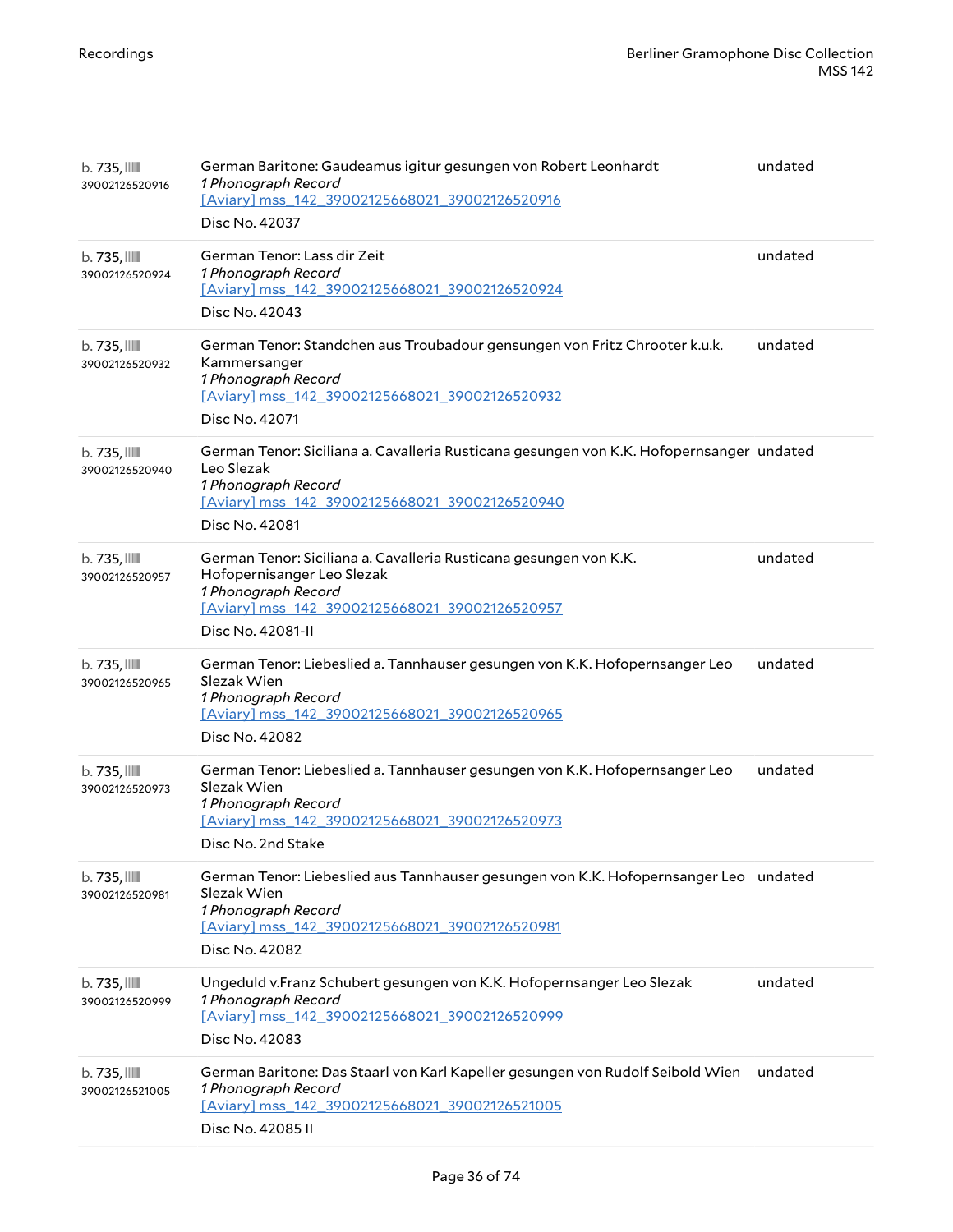| $b.735$ , $III$<br>39002126521013        | Auf Flugeln des Gesanges<br>1 Phonograph Record<br>[Aviary] mss 142 39002125668021 39002126521013<br>Disc No. 42164                                                                                    | undated |
|------------------------------------------|--------------------------------------------------------------------------------------------------------------------------------------------------------------------------------------------------------|---------|
| $b.735$ , $III$<br>39002126521021        | Auf Flugeln des Gesanges<br>1 Phonograph Record<br>[Aviary] mss_142_39002125668021_39002126521021<br>Disc No. 42164                                                                                    | undated |
| $b.735$ , $III$<br>39002126521039        | German Tenor: O wie so trugerisch a. Rigoletto gesungen von Marian Alma<br>1 Phonograph Record<br>[Aviary] mss 142 39002125668021 39002126521039<br>Disc No. 42183                                     | undated |
| $b.735$ , $III$<br>39002126521047        | German Baritone: An der Weser gesungen von Gustav Waschow<br>1 Phonograph Record<br>[Aviary] mss_142_39002125668021_39002126521047<br>Disc No. 42188                                                   | undated |
| $b.735$ , $\mathbb{I}$<br>39002126521054 | German Tenor: Standchen aus Troubadour v. Verdi gesungen von Marian Alma<br>1 Phonograph Record<br>[Aviary] mss 142 39002125668021 39002126521054<br>Disc No. 42208                                    | undated |
| $b.735$ , $III$<br>39002126521062        | German Baritone: Zsipan's Entreelied a. Zigeunerbaron gesungen von Oscar<br><b>Wallner Munchen</b><br>1 Phonograph Record<br>[Aviary] mss_142_39002125668021_39002126521062<br>Disc No. 42265          | undated |
| $b.735$ , $\text{mm}$<br>39002126521070  | Im tiefen Keller gesungen von Georg Sieglitz Munchen<br>1 Phonograph Record<br>[Aviary] mss_142_39002125668021_39002126521070<br>Disc No. 42290                                                        | undated |
| $b.735$ , $\text{mm}$<br>39002126521088  | German Baritone: Fliedermonolog a. Meistersinger I gesungen von Dr. Rudolf Proll<br>Frankfurt a.M<br>1 Phonoaraph Record<br>[Aviary] mss_142_39002125668021_39002126521088<br>Disc No. 42292           | undated |
| $b.735$ , $\mathbb{I}$<br>39002126521096 | German Tenor: Standchen aus Troubadour gesungen von Siegmund Krauss<br>Wiesbaden<br>1 Phonograph Record<br>[Aviary] mss_142_39002125668021_39002126521096<br>Disc No. 42295                            | undated |
| $b.735$ , $\text{mm}$<br>39002126521104  | German Tenor: Man wird ja einmal nurgeboren a. Waffenschmied gesungen von<br>Hermann Schramm Frankfurt a.M.<br>1 Phonograph Record<br>[Aviary] mss_142_39002125668021_39002126521104<br>Disc No. 42301 | undated |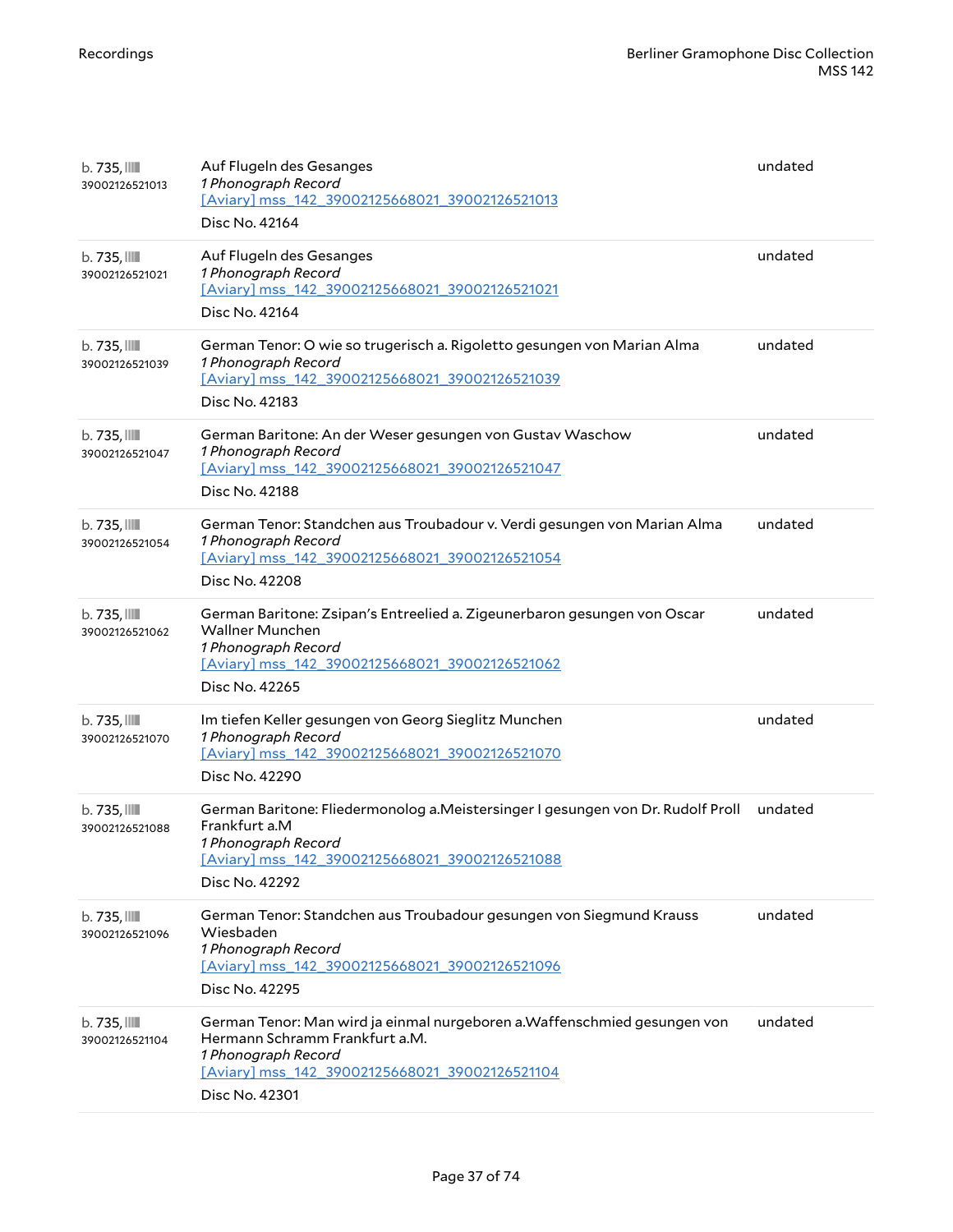| $b.735$ , $III$<br>39002126521112          | Abschied vom Liebchen von Ehrke gesungen von Felix Muller Berlin<br>1 Phonograph Record<br>[Aviary] mss_142_39002125668021_39002126521112<br>Disc No. 42521                                                                                                                                                             | undated       |
|--------------------------------------------|-------------------------------------------------------------------------------------------------------------------------------------------------------------------------------------------------------------------------------------------------------------------------------------------------------------------------|---------------|
| $b.735$ , $III$<br>39002126521120          | German Bass: In diesen heiligen Hallengesungen von Paul Knupfer<br>1 Phonograph Record<br>[Aviary] mss_142_39002125668021_39002126521120<br>Disc No. 42194                                                                                                                                                              | undated       |
| $b.735$ , $III$<br>39002126521138          | German Tenor: Vaier Mutter a. Undine gesungen von Herm. Schramm Frankfurt<br>a.M.<br>1 Phonograph Record<br>[Aviary] mss 142 39002125668021 39002126521138<br>Disc No. 42294                                                                                                                                            | undated       |
| $b.735$ , $\mathbb{I}$<br>39002126521146   | German Tenor: Nord-Express a Schoen war's doch gesungen von Joseph Josephi<br>1 Phonograph Record<br>[Aviary] mss 142 39002125668021 39002126521146<br>Disc No. 42470                                                                                                                                                   | undated       |
| $b.735$ , $\mathbb{I}$<br>39002126521153   | German Tenor: Schwanenlied Lohengrin gesungen von Marian Alma Berlin<br>1 Phonograph Record<br>[Aviary] mss 142 39002125668021 39002126521153<br>Disc No. 42536                                                                                                                                                         | undated       |
| $b.735$ , $\mathbb{I}$<br>39002126521161   | [indecipherable]<br>1 Phonograph Record<br>[Aviary] mss 142 39002125668021 39002126521161<br>Disc No. 42597. Richard Wagner: Tannhäuser, Act 3 - O du mein holder Abendstern.<br>Sung in German. Rudolf Berger (baritone), with Eugène Philippi (piano). Recorded<br>at Berlin, February 1900 by William Sinkler Darby. | 1900 February |
| $b.735$ , $III$<br>39002126521179          | Gesungen von Robert Leonhardt Berlin<br>1 Phonograph Record<br>[Aviary] mss 142 39002125668021 39002126521179<br>Disc No. 42621                                                                                                                                                                                         | undated       |
| $b.735$ , $\blacksquare$<br>39002126521187 | German Tenor: Lache Bajazzo gesungen von Paul Weiss<br>1 Phonograph Record<br>[Aviary] mss 142 39002125668021 39002126521187<br>Disc No. 42666                                                                                                                                                                          | undated       |
| $b.735$ , $\mathbb{I}$<br>39002126521195   | German Tenor: La Paloma (Die Taube) gesungen von Marian Alma Kgl.<br>Hofopernsanger<br>1 Phonograph Record<br>[Aviary] mss_142_39002125668021_39002126521195<br>Disc No. 42673                                                                                                                                          | undated       |
| $b.735$ , $\mathbb{I}$<br>39002126521203   | German Baritone with Orchestra Gern gab'ich Glanz und Reichthum hm aus<br>Waffenschmied gesungen von Gustav Waschow<br>1 Phonograph Record<br>[Aviary] mss 142 39002125668021 39002126521203<br>Disc No. 42674                                                                                                          | undated       |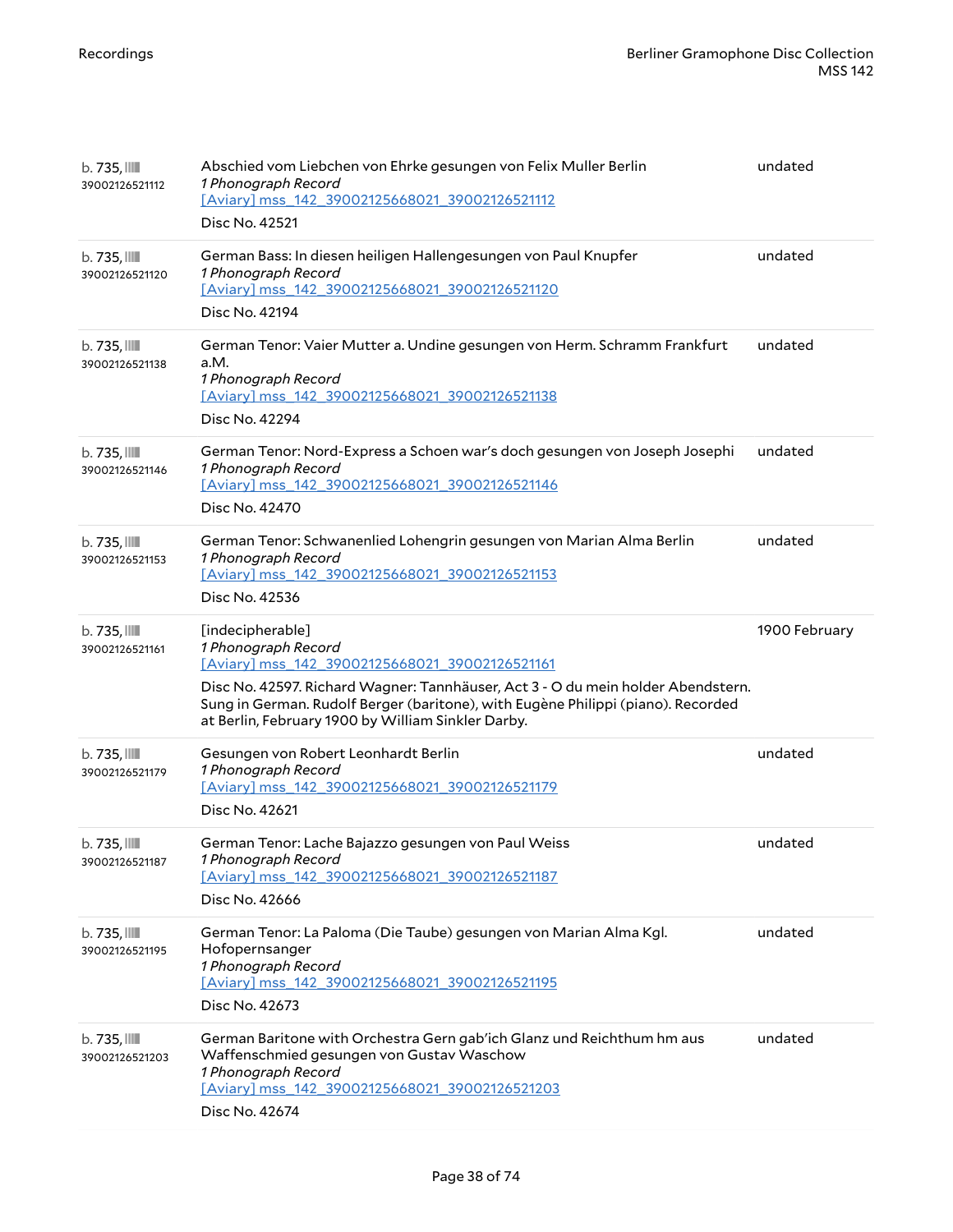| $b.735$ , $III$<br>39002126521211          | German Baritone with Orchestra: Trinklied Des Kaspar<br>1 Phonograph Record<br>[Aviary] mss 142 39002125668021 39002126521211<br>Disc No. 42687                                                                                                                                                                                | undated |
|--------------------------------------------|--------------------------------------------------------------------------------------------------------------------------------------------------------------------------------------------------------------------------------------------------------------------------------------------------------------------------------|---------|
| $b.735$ , $III$<br>39002126521229          | German Tenor: Das Muhlrad Volkslied gesungen von K.U.K. Kammersanger Franz<br>Naval Wien<br>1 Phonograph Record<br>[Aviary] mss_142_39002125668021_39002126521229<br>Disc No. 42702                                                                                                                                            | undated |
| $b.735$ , $III$<br>39002126521237          | German Tenor: Verschwiegene Liebe<br>1 Phonograph Record<br>[Aviary] mss_142_39002125668021_39002126521237<br>Disc No. 42703                                                                                                                                                                                                   | undated |
| b. 735, IIII<br>39002126521245             | German Tenor: Selig sind, die verfolgung leiden gesungen von K.U.K.<br>Kammersanger Erik Schmedes Wien<br>1 Phonograph Record<br>[Aviary] mss_142_39002125668021_39002126521245<br>Disc No. 42708                                                                                                                              | undated |
| $b.735$ , $\mathbb{I}$<br>39002126521252   | German Tenor: Mir traumte einst ein schoner Traum<br>1 Phonograph Record<br>[Aviary] mss_142_39002125668021_39002126521252<br>Disc No. 42709                                                                                                                                                                                   | undated |
| $b.735$ , $III$<br>39002126521260          | German Tenor: Verwelkt, von V. Boschetti<br>1 Phonograph Record<br>[Aviary] mss_142_39002125668021_39002126521260<br>Disc No. 42738                                                                                                                                                                                            | undated |
| b. 735,<br>39002126521278                  | German Bass: Wenn ich einmal der Herrgott war<br>1 Phonograph Record<br>[Aviary] mss_142_39002125668021_39002126521278<br>Disc No. 42752                                                                                                                                                                                       | undated |
| $b.735$ , $\mathbb{I}$<br>39002126521286   | German Tenor: Pastorale aus Prophet<br>1 Phonograph Record<br>[Aviary] mss 142 39002125668021 39002126521286<br>Disc No. 42755                                                                                                                                                                                                 | undated |
| b. 735, IIII<br>39002126521294             | [indecipherable]<br>1 Phonograph Record<br>[Aviary] mss_142_39002125668021_39002126521294<br>Disc No. 42756. Friedrich von Flotow: Martha Act 3 - Lasst mich eucht fragen<br>'Porterlied'. Sung in German. Wilhelm Hesch (bass), with piano. Recorded in<br>Vienna, mid-1902 by William Sinkler Darby.                         | 1902    |
| $b.735$ , $\blacksquare$<br>39002126521302 | [indecipherable]<br>1 Phonograph Record<br>[Aviary] mss_142_39002125668021_39002126521302<br>Disc No. 42757. Richard Wagner: Die Meistersinger von Nürnberg, Act 3, Sc. 1 - Am<br>Jordan Sankt Johannes stand - Sung in German. Fritz Schrödter (tenor), with piano.<br>Recorded in Vienna, mid-1902 by William Sinkler Darby. | 1902    |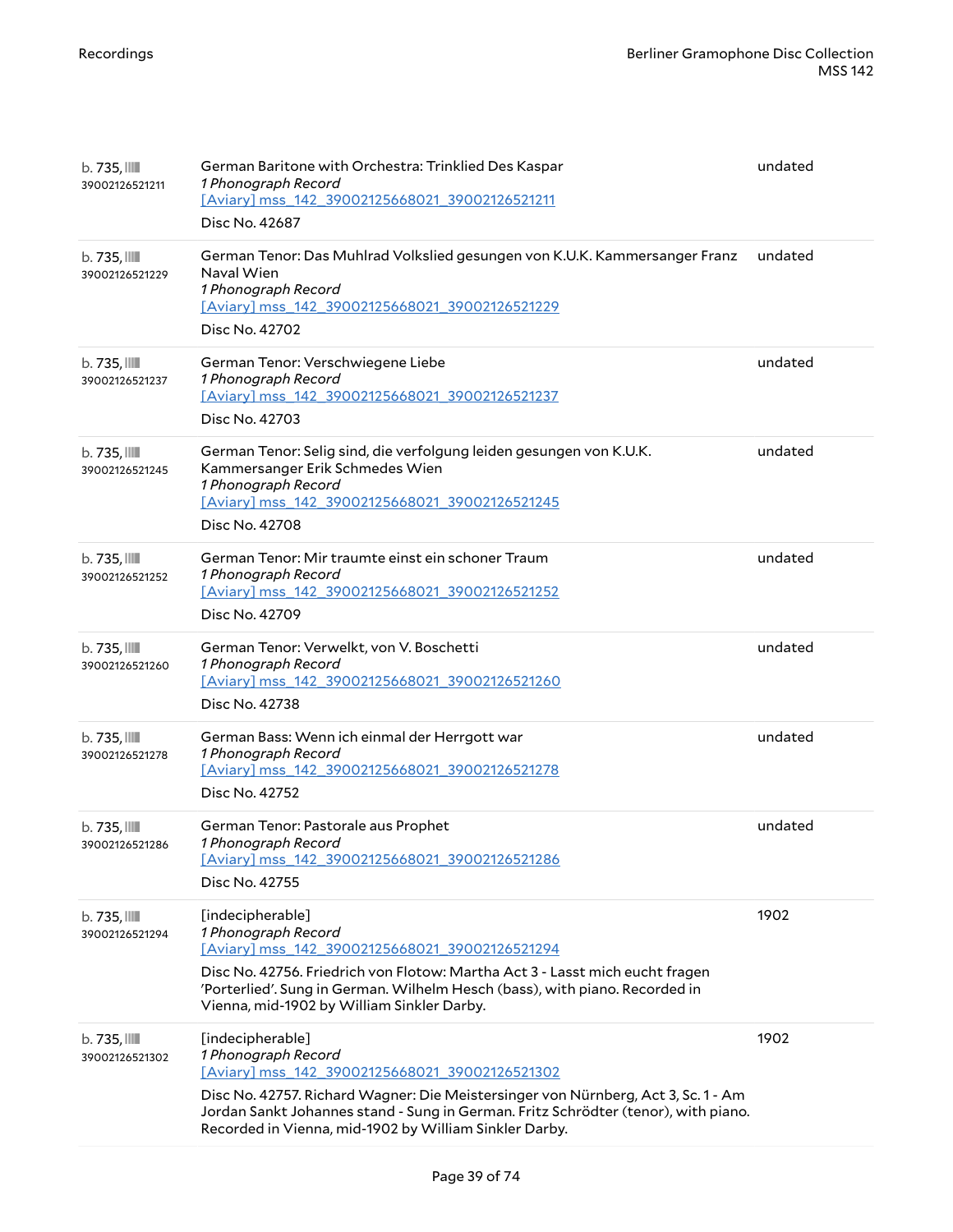| $b.735$ , $III$<br>39002126521310          | German Tenor: Loblied der Venus<br>1 Phonograph Record<br>[Aviary] mss_142_39002125668021_39002126521310<br>Disc No. 42758                                                | undated |
|--------------------------------------------|---------------------------------------------------------------------------------------------------------------------------------------------------------------------------|---------|
| $b.735$ , $III$<br>39002126521328          | German Tenor: Siciliana a. Cavalleria Rusticana<br>1 Phonograph Record<br>[Aviary] mss 142 39002125668021 39002126521328<br>Disc No. 42763                                | undated |
| $b.736$ , $\blacksquare$<br>39002125008822 | Wiegenlied von Brahms; K.U.K. Hafopernsangerin Frances Saville<br>1 Phonograph Record<br>[Aviary] mss_142_39002125668039_39002125008822<br>Disc No. 43184                 | undated |
| $b.736$ , $\blacksquare$<br>39002125008830 | Auf Flugeln aes Gesanges; Irene Abendroth; Kgl. Sachs. Hofopernsangerin<br>1 Phonograph Record<br>[Aviary] mss_142_39002125668039_39002125008830<br>Disc No. 43181        | undated |
| b. 736, III<br>39002125008848              | Zigennerlid aus Zigeunerbaron; Philla Siegmann-Wolff<br>1 Phonograph Record<br>[Aviary] mss_142_39002125668039_39002125008848<br>Disc No. 43178                           | undated |
| $b.736$ , $\mathbb{III}$<br>39002125008855 | Draussen am Wall von Sevilla; Marie Gutheil-Schoder (Hofoper)<br>1 Phonograph Record<br>[Aviary] mss_142_39002125668039_39002125008855<br>Disc No. 43175                  | undated |
| $b.736$ , $\blacksquare$<br>39002125008863 | Orlofsky-Lied; Josephine Braus<br>1 Phonograph Record<br>[Aviary] mss_142_39002125668039_39002125008863<br>Disc No. 43169                                                 | undated |
| $b.736$ , $\blacksquare$<br>39002125008871 | Jolonaise Qulliginon; Freud Baumann<br>1 Phonograph Record<br>[Aviary] mss 142 39002125668039 39002125008871<br>Disc No. 43137                                            | undated |
| $b.736$ , $\blacksquare$<br>39002125008889 | [unintelligible]; Freud Baumann<br>1 Phonograph Record<br>[Aviary] mss_142_39002125668039_39002125008889<br>Disc No. 43135                                                | undated |
| $b.736$ , $\blacksquare$<br>39002125008897 | Goldfischlied a Geisha; Philla Siegmann-Wolf<br>1 Phonograph Record<br>[Aviary] mss 142 39002125668039 39002125008897<br>Disc No. H3121                                   | undated |
| $b.736$ , $\blacksquare$<br>39002125008905 | Draussen am Wall von Sevilla a Carmen; Fraulein Destinn, Kgl. Hofopernsangerin<br>1 Phonograph Record<br>[Aviary] mss_142_39002125668039_39002125008905<br>Disc No. 43116 | undated |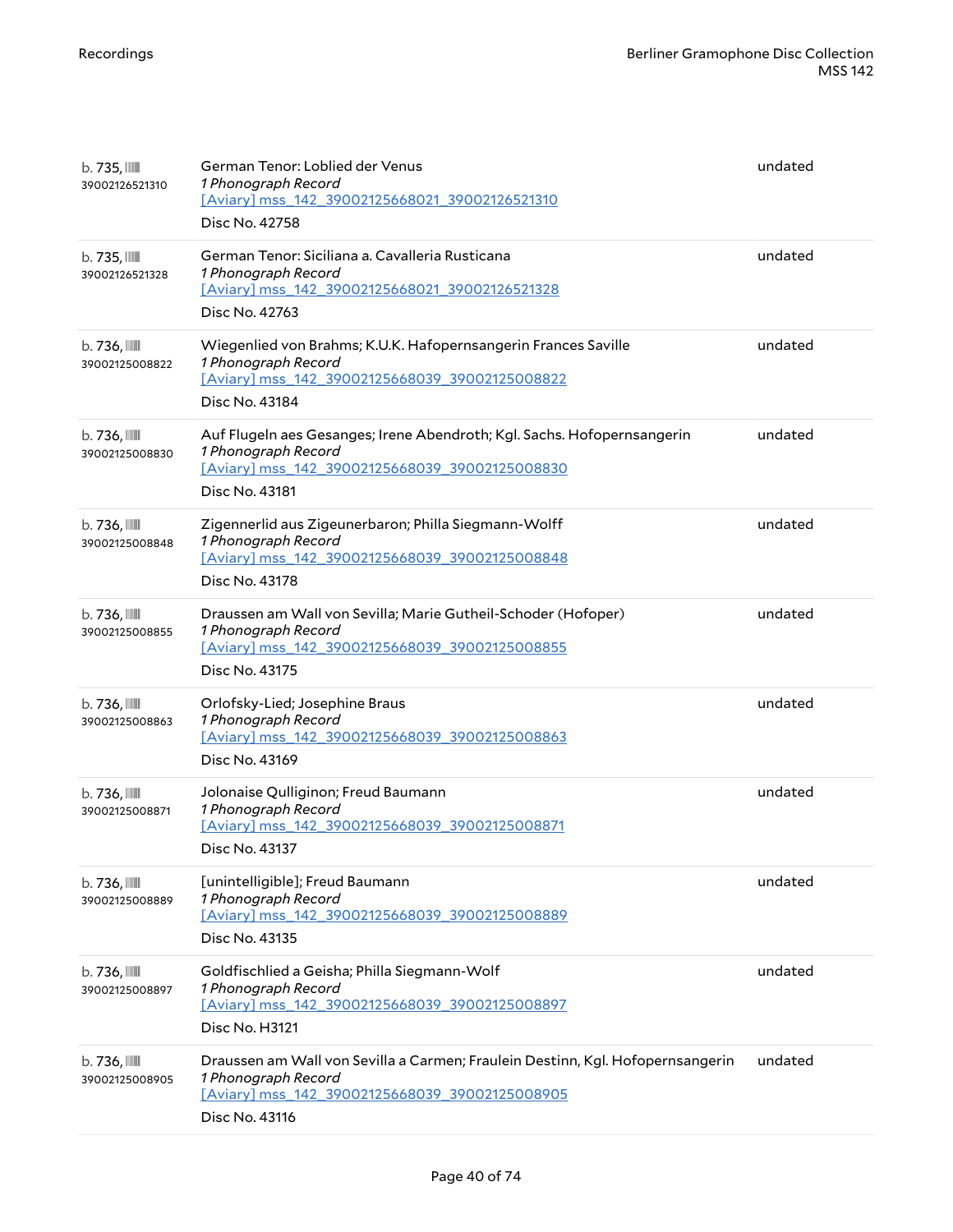| $b.736$ , $\blacksquare$<br>39002125008913 | Ein Kleines Lied with Meyer Stolzenau; Frau Engelen - Sewing<br>1 Phonograph Record<br>[Aviary] mss 142 39002125668039 39002125008913<br>Disc No. 43104            | undated |
|--------------------------------------------|--------------------------------------------------------------------------------------------------------------------------------------------------------------------|---------|
| $b.736$ , $\blacksquare$<br>39002125008921 | Es blinktder Thau v. Rubinstein; Elsa Schweizer; 43093<br>1 Phonograph Record<br>[Aviary] mss_142_39002125668039_39002125008921<br>Disc No. 43098                  | undated |
| b. 736, III<br>39002125008939              | Polonaise a Mignon; Hedi Kaufmann; 43094<br>1 Phonograph Record<br>[Aviary] mss_142_39002125668039_39002125008939<br>Disc No. 43094                                | undated |
| $b.736$ , $\blacksquare$<br>39002125008947 | Arie a. Barbier von Sevilla II; Hedi Kaufmann; 43093<br>1 Phonograph Record<br>[Aviary] mss_142_39002125668039_39002125008947<br>Disc No. 43093                    | undated |
| $b.736$ , $\blacksquare$<br>39002125008954 | Gnaden-Arie a. Robert de Teufel; Hedi Kaufmann; 43091<br>1 Phonograph Record<br>[Aviary] mss_142_39002125668039_39002125008954<br>Disc No. 43091                   | undated |
| $b.736$ , $\blacksquare$<br>39002125008962 | Gelb rollt mir zu Fussen v. Rubinstein; Martha Leffler-Burckhard; 43088<br>1 Phonograph Record<br>[Aviary] mss_142_39002125668039_39002125008962<br>Disc No. 43088 | undated |
| $b.736$ , $\blacksquare$<br>39002125008970 | Walkurenruf der Brunhilde a Walkure; Pelagie Greef-Andriesen; 43084<br>1 Phonograph Record<br>[Aviary] mss_142_39002125668039_39002125008970<br>Disc No. 43084     | undated |
| b. 736, III<br>39002125008988              | Ballade a Derfliegende Hollander; Pelagie Greef-Andriesen; 43032<br>1 Phonograph Record<br>[Aviary] mss_142_39002125668039_39002125008988<br>Disc No. 43082        | undated |
| $b.736$ , $\blacksquare$<br>39002125008996 | Soldatenbraut v. Schumann; Kath Senger-Bettaque; 43072<br>1 Phonograph Record<br>[Aviary] mss_142_39002125668039_39002125008996<br>Disc No. 43072                  | undated |
| $b.736$ , $\blacksquare$<br>39002125009002 | Madchen's Wunsch v. Chopin; Kath Senger-Bettaque; 43071<br>1 Phonograph Record<br>[Aviary] mss 142 39002125668039 39002125009002<br>Disc No. 43071                 | undated |
| $b.736$ , $\blacksquare$<br>39002125009010 | Es hat die Rose sich beklagt; Kath Senger-Bettaque; 43070<br>1 Phonograph Record<br>[Aviary] mss_142_39002125668039_39002125009010<br>Disc No. 43070               | undated |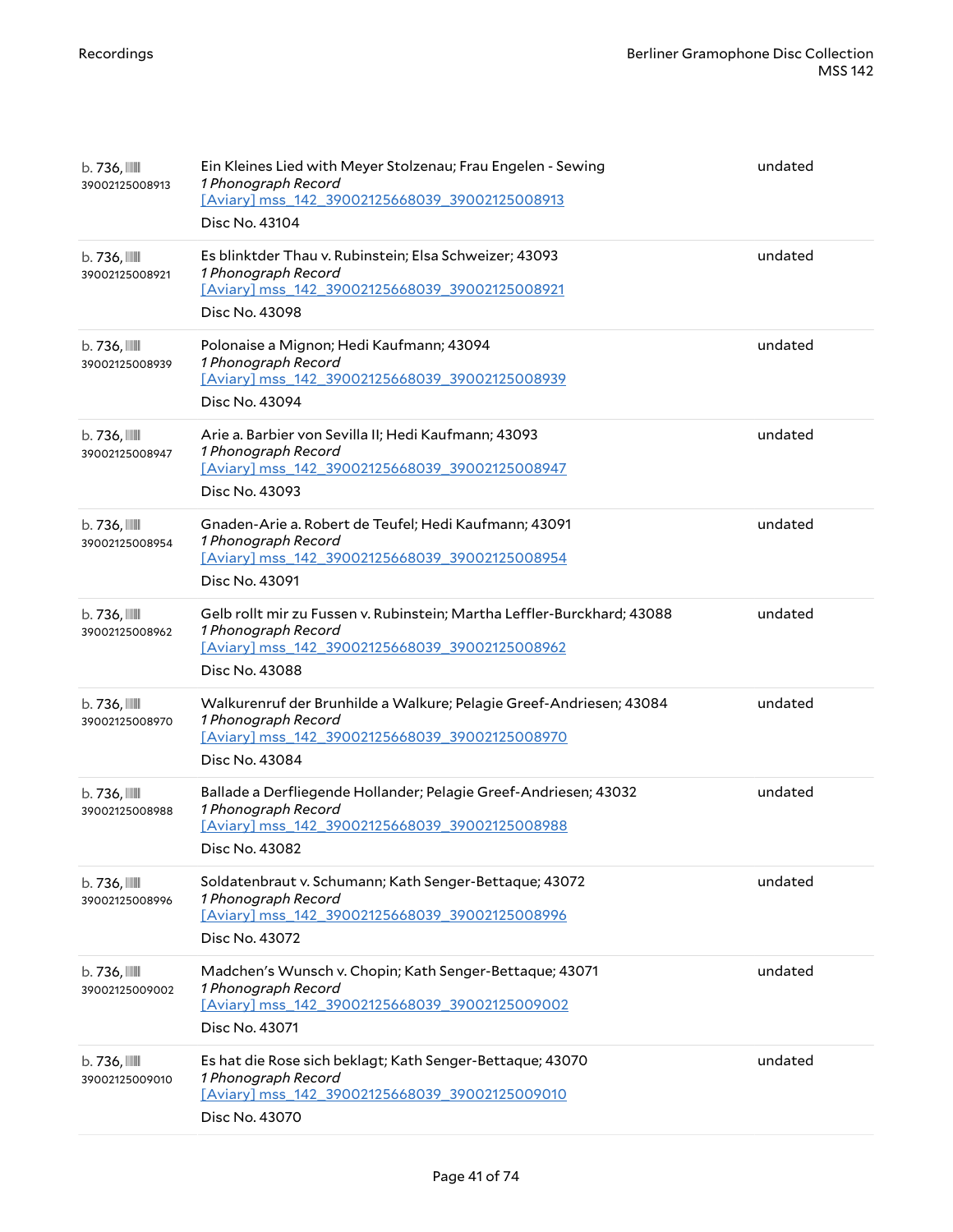| $b.736$ ,<br>39002125009028                | Ueberden Bergen wohnt das Gluck; Kath Senger-Bettaque; 43069<br>1 Phonograph Record<br>[Aviary] mss_142_39002125668039_39002125009028<br>Disc No. 43068                                         | undated |
|--------------------------------------------|-------------------------------------------------------------------------------------------------------------------------------------------------------------------------------------------------|---------|
| $b.736$ , $\mathbb{III}$<br>39002125009036 | Derverliabte Bua v. Millocker; Hermine Mayerhofer; 43065<br>1 Phonograph Record<br>[Aviary] mss_142_39002125668039_39002125009036<br>Disc No. 43065                                             | undated |
| $b.736$ , $\blacksquare$<br>39002125009044 | Goldfischlied a. Geisha; Annie Birkens; 43053<br>1 Phonograph Record<br>[Aviary] mss 142 39002125668039 39002125009044<br>Disc No. 43053                                                        | undated |
| $b.736$ , $\blacksquare$<br>39002125009051 | Arie a. Lucia di Lammermoor; Sophie Heymann; 43050<br>1 Phonograph Record<br>[Aviary] mss_142_39002125668039_39002125009051<br>Disc No. 43050                                                   | undated |
| $b.736$ , $\blacksquare$<br>39002125009069 | Arie a. Lucia di Lammermoor; Sophie Heymann; 43050<br>1 Phonograph Record<br>[Aviary] mss_142_39002125668039_39002125009069<br>Disc No. 43050                                                   | undated |
| $b.736$ , $\mathbb{III}$<br>39002125009077 | Der Vogel im Walde v. Taubert; Sophie Heymann; 43048<br>1 Phonograph Record<br>[Aviary] mss_142_39002125668039_39002125009077<br>Disc No. 43048                                                 | undated |
| $b.736$ , $\blacksquare$<br>39002125009085 | Schwebisches Volkslieb; Paula Worm; 43016<br>1 Phonograph Record<br>[Aviary] mss_142_39002125668039_39002125009085<br>Disc No. 43016                                                            | undated |
| $b.736$ , $III$<br>39002125009093          | Styrienne aus Mignon; Selma Kurz; 43014<br>1 Phonograph Record<br>[Aviary] mss_142_39002125668039_39002125009093<br>Disc No. 43014                                                              | undated |
| $b.736$ , $\blacksquare$<br>39002125009101 | Der Erangelinand; Edith Walley; 43000<br>1 Phonograph Record<br>[Aviary] mss_142_39002125668039_39002125009101<br>Disc No. 43000                                                                | undated |
| $b.736$ , $\blacksquare$<br>39002125009119 | Pastorale aus Prophet; K. K. Kammersanger Hermann Winkelmann; 2-42332<br>1 Phonograph Record<br>[Aviary] mss 142 39002125668039 39002125009119<br>Disc No. 2-42332                              | undated |
| $b.736$ , $\blacksquare$<br>39002125009127 | Marcell's Segen aus, Hugenotten; Wilhelm Hesch, K. K. Kammersanger Hermann;<br>2-42351<br>1 Phonograph Record<br>[Aviary] mss_142_39002125668039_39002125009127<br>Disc No. 2-42351 and 2-42316 | undated |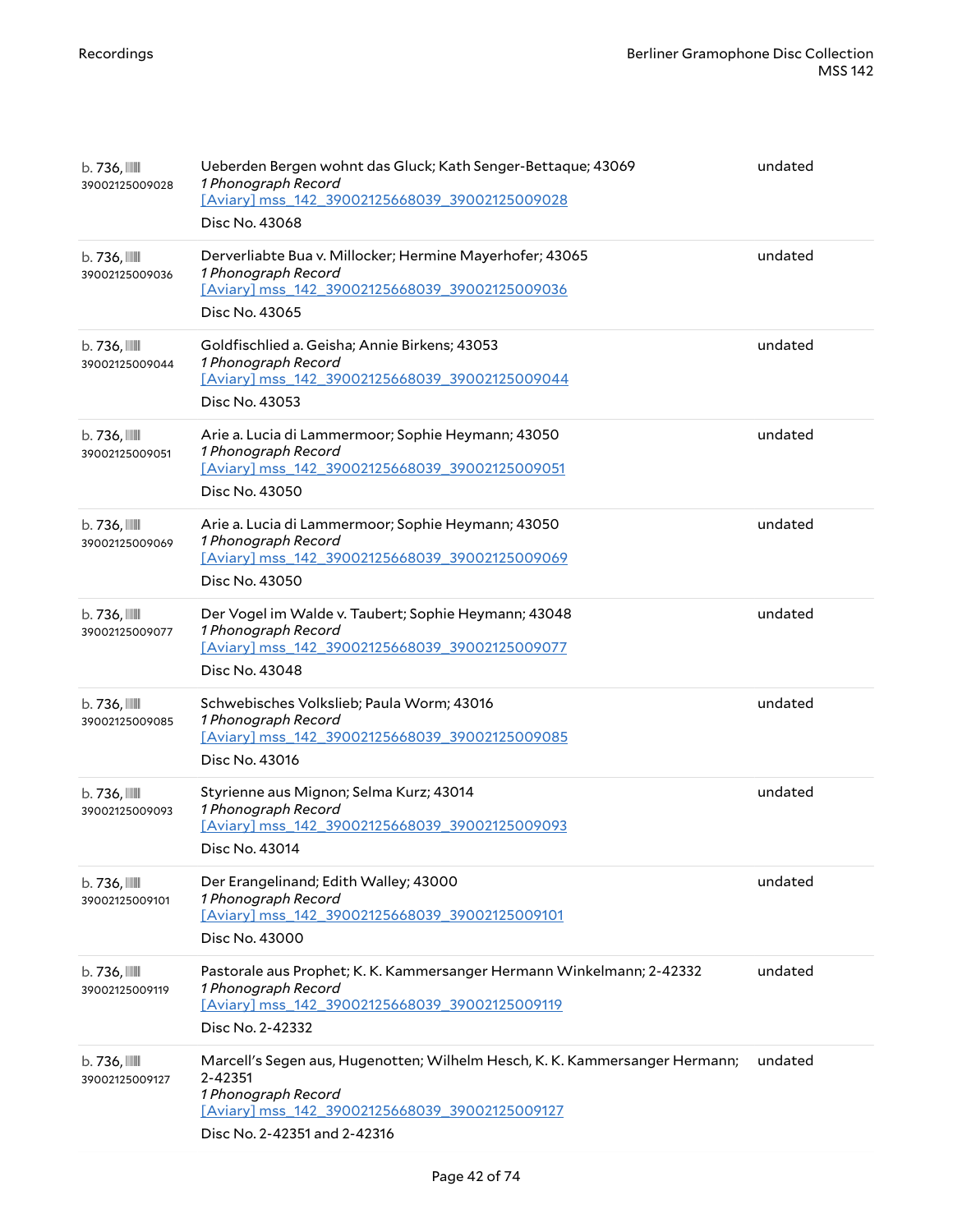| $b.736$ , $\blacksquare$<br>39002125009135 | Keine Ruh' bei Tag und Nacht a. Don Juan; Wilhelm Hesch, K. K. Kammersanger;<br>2-42316<br>1 Phonograph Record<br>[Aviary] mss_142_39002125668039_39002125009135<br>Disc No. 2-42316                                                                                                                                       | undated |
|--------------------------------------------|----------------------------------------------------------------------------------------------------------------------------------------------------------------------------------------------------------------------------------------------------------------------------------------------------------------------------|---------|
| $b.736$ , $\blacksquare$<br>39002125009143 | Im tiefen Keller; Rich. Mayr, K. K. Hofopernsanger; 2-42309<br>1 Phonograph Record<br>[Aviary] mss_142_39002125668039_39002125009143<br>Disc No. 2-42309                                                                                                                                                                   | undated |
| $b.736$ , $\blacksquare$<br>39002125009150 | Is das ein schoner Mann; Richard Waldemak; 2-42291<br>1 Phonograph Record<br>[Aviary] mss_142_39002125668039_39002125009150<br>Disc No. 2-42291                                                                                                                                                                            | undated |
| b. 736, III<br>39002125009168              | Gebet aus Lohengrin; Richard Mayr, K.K Hofopernsanger; 2-42286<br>1 Phonograph Record<br>[Aviary] mss_142_39002125668039_39002125009168<br>Disc No. 2-42286                                                                                                                                                                | undated |
| $b.736$ , $\blacksquare$<br>39002125009176 | Pfeiflied aus Fruhlingsluft; Johannes Semfke; 2-42149<br>1 Phonograph Record<br>[Aviary] mss 142 39002125668039 39002125009176<br>Disc No. 2-42149                                                                                                                                                                         | undated |
| $b.736$ , $\blacksquare$<br>39002125009184 | Zufriedenheit, aus der Puppe; Alexander Haydter; 2-42139<br>1 Phonograph Record<br>[Aviary] mss_142_39002125668039_39002125009184<br>Disc No. 2-42139                                                                                                                                                                      | undated |
| $b.736$ , $\blacksquare$<br>39002125009192 | Stretta aus Troubadour; Leo Slezak, K.K Hofopernsanger<br>1 Phonograph Record<br>[Aviary] mss_142_39002125668039_39002125009192<br>Disc No. 2-42126. Il trovatore, Act III: Lodern zum Himmel Himmel - Stretta (Di<br>quella pira). Sung by Leo Slezak (tenor). Recorded in Vienna by Franz Hampe<br>(recording engineer). | 1903    |
| $b.736$ , $\blacksquare$<br>39002125009200 | Sittencommissions-Couplet; Alexander Girardi Wien; 2-42122<br>1 Phonograph Record<br>[Aviary] mss_142_39002125668039_39002125009200<br>Disc No. 2-42122                                                                                                                                                                    | undated |
| $b.736$ , $\blacksquare$<br>39002125009218 | Grosser Gott hor mein Fleh'n; K.K Hofopernsanger Leo Slezak; 2-42095<br>1 Phonograph Record<br>[Aviary] mss 142 39002125668039 39002125009218<br>Disc No. 2-42095                                                                                                                                                          | undated |
| $b.736$ ,<br>39002125009226                | Standchen aus Troubadour; Leo Slezak, K.K Hofopernsanger; 2-42092<br>1 Phonograph Record<br>[Aviary] mss_142_39002125668039_39002125009226<br>Disc No. 2-42092                                                                                                                                                             | undated |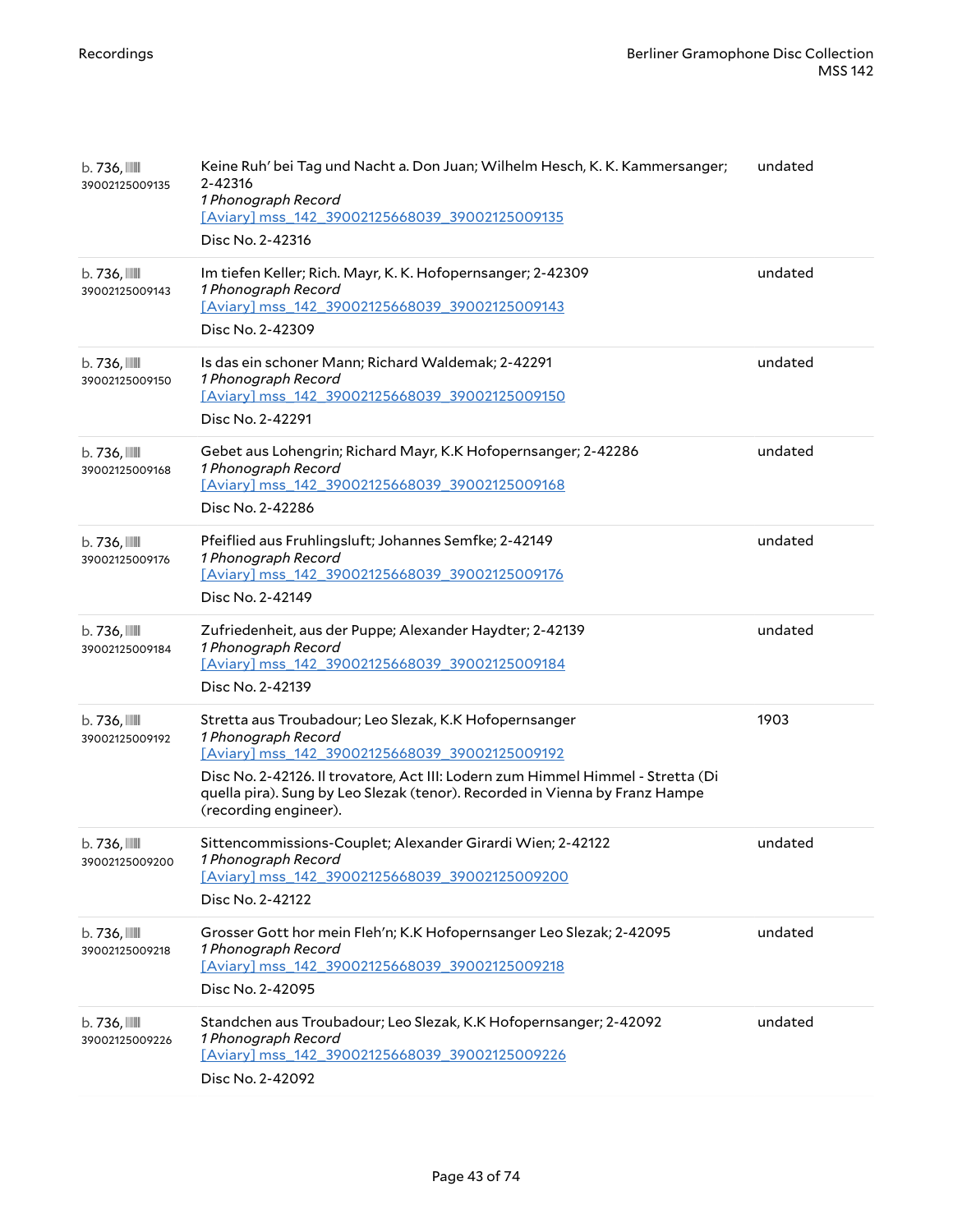| $b.736$ , $\mathbb{III}$<br>39002125009234 | Mein Schatz ist im Keller die Tonne; Carl Nebe; 2-42046<br>1 Phonograph Record<br>[Aviary] mss 142 39002125668039 39002125009234<br>Disc No. 2-42046                          | undated |
|--------------------------------------------|-------------------------------------------------------------------------------------------------------------------------------------------------------------------------------|---------|
| $b.736$ , $\blacksquare$<br>39002125009242 | Cadenz des Beppo; Julius Lieban, kgl. Hofopernsanger; 2-42035<br>1 Phonograph Record<br>[Aviary] mss_142_39002125668039_39002125009242<br>Disc No. 2-42035                    | undated |
| $b.736$ , $\mathbb{III}$<br>39002125009259 | Ich wollt, ich war' ein Schmetterling; Fritz Schrodter; 2-42025<br>1 Phonograph Record<br>[Aviary] mss_142_39002125668039_39002125009259<br>Disc No. 2-42025                  | undated |
| $b.736$ , $\blacksquare$<br>39002125009267 | Hell schmetternd ruft die Lerche; Leep. Demuth, k. u. k. Hofopernsanger; 2-42021<br>1 Phonograph Record<br>[Aviary] mss_142_39002125668039_39002125009267<br>Disc No. 2-42021 | undated |
| $b.736$ , $\blacksquare$<br>39002125009275 | Gralserzahlung aus Lohengrin; Erik Schmedes, k. u. k Kammersanger; 2-42008<br>1 Phonograph Record<br>[Aviary] mss_142_39002125668039_39002125009275<br>Disc No. 2-42008       | undated |
| $b.736$ , $\blacksquare$<br>39002125009283 | Was bin ich aufgewacht; Franz Naval, k. u. k Kammersanger; 2-42007<br>1 Phonograph Record<br>[Aviary] mss_142_39002125668039_39002125009283<br>Disc No. 2-42007               | undated |
| $b.736$ , $\blacksquare$<br>39002125009291 | Kommt er dann heim; Franz Naval, k. u. k Kammersanger; 2-42000<br>1 Phonograph Record<br>[Aviary] mss_142_39002125668039_39002125009291<br>Disc No. 2-42000                   | undated |
| b. 736, III<br>39002125009309              | Tempelscene des Salomo; Leop Demuth, k. u. k Hofopernsanger; 42730<br>1 Phonograph Record<br>[Aviary] mss_142_39002125668039_39002125009309<br>Disc No. 42780                 | undated |
| $b.736$ , $\mathbb{III}$<br>39002125009317 | Lockruf; Leop Demuth, k. u. k Hofopernsanger; 42779<br>1 Phonograph Record<br>[Aviary] mss 142 39002125668039 39002125009317<br>Disc No. 42779                                | undated |
| $b.736$ , $\mathbb{III}$<br>39002125009325 | Bruderlein und Schwesterlein; Fritz Schrodter, k. u. k Kammersanger; 42776<br>1 Phonograph Record<br>[Aviary] mss_142_39002125668039_39002125009325<br>Disc No. 42776         | undated |
| $b.736$ , $\mathbb{III}$<br>39002125009333 | Am Spmnra; Leop Demuth, k. u. k Hofopernsanger; 42770<br>1 Phonograph Record<br>[Aviary] mss_142_39002125668039_39002125009333<br>Disc No. 42770                              | undated |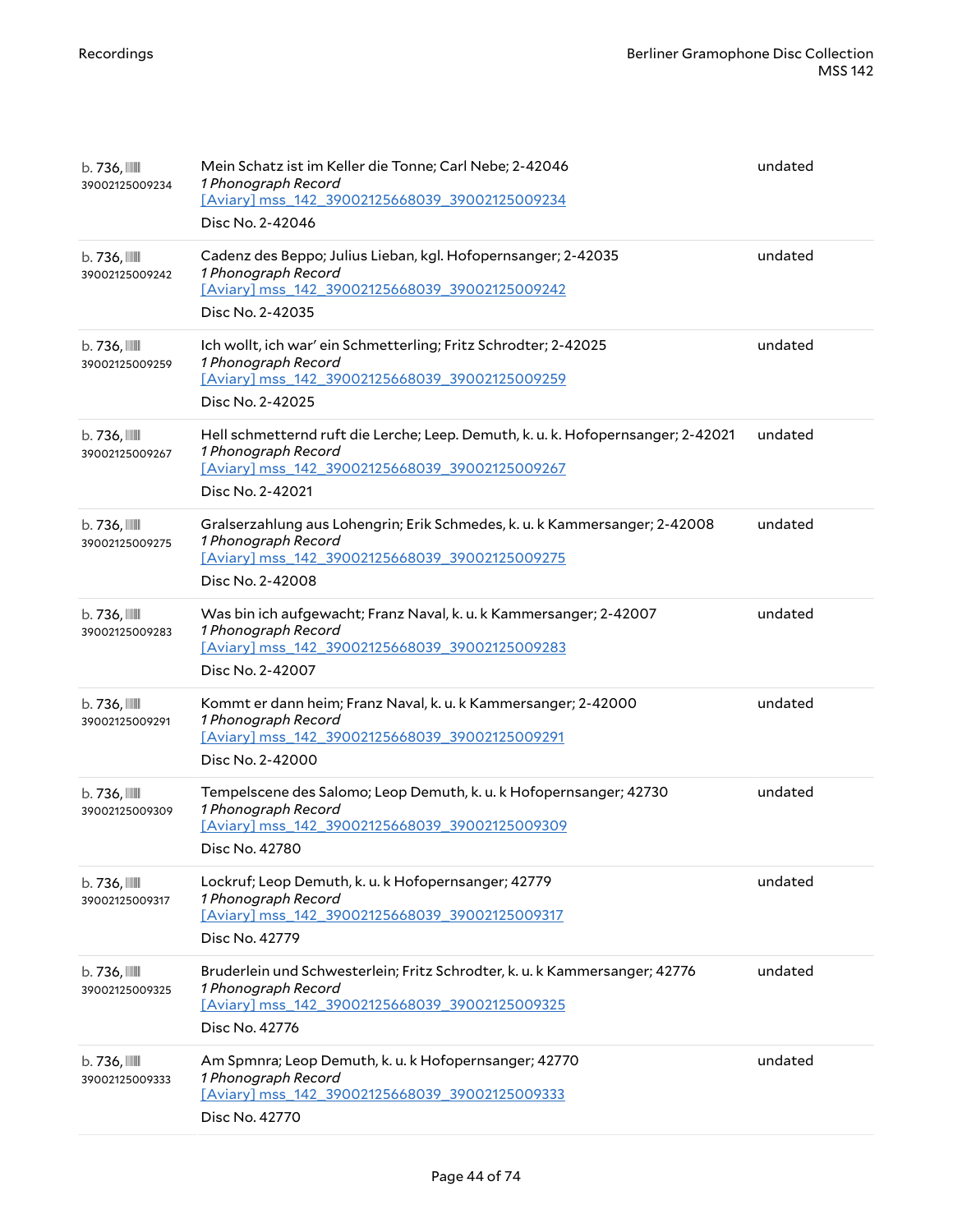| $b.736$ , $\mathbb{I}$<br>39002125009341   | Besenbinderlied aus Bansel und Gretel; Benedikt Felix, k. u. k Hofopernsanger;<br>42766<br>1 Phonograph Record<br>[Aviary] mss_142_39002125668039_39002125009341<br>Disc No. 42776 | undated |
|--------------------------------------------|------------------------------------------------------------------------------------------------------------------------------------------------------------------------------------|---------|
| b. 736, III<br>39002125009358              | Zigeunermelodie; Wilhelm Hesch, k. u. k Kammersanger; 42764<br>1 Phonograph Record<br>[Aviary] mss_142_39002125668039_39002125009358<br>Disc No. 42764                             | undated |
| $b.737$ , $\blacksquare$<br>39002125009366 | Ich hatte nicht daran gedacht; K. u. k Hofopernsangerin Frances Saville; 43185<br>1 Phonograph Record<br>[Aviary] mss_142_39002125668047_39002125009366<br>Disc No. 43185          | undated |
| $b.737$ , $\blacksquare$<br>39002125009374 | Mir traumte von einem Konigskind; Laura Hilgermann; 43186<br>1 Phonograph Record<br>[Aviary] mss_142_39002125668047_39002125009374<br>Disc No. 43186                               | undated |
| $b.737$ , $\blacksquare$<br>39002125009382 | Auf dem Meere, von Robert Franz; K. u. k. Hofopernsangerin Edith Walker; 43190<br>1 Phonograph Record<br>[Aviary] mss_142_39002125668047_39002125009382<br>Disc No. 43190          | undated |
| $b.737$ , $\blacksquare$<br>39002125009390 | Eruhlingsnacht, von Schumann; K. u. K. Hofopernsangerin Edith Walker; 43191<br>1 Phonograph Record<br>[Aviary] mss 142 39002125668047 39002125009390<br>Disc No. 43191             | undated |
| $b.737$ , $\blacksquare$<br>39002125009408 | Heidenroslein; Minnie Nast; 43193<br>1 Phonograph Record<br>[Aviary] mss 142 39002125668047 39002125009408<br>Disc No. 43191                                                       | undated |
| $b.737$ , $\blacksquare$<br>39002125009416 | Wiegnlied [unintelligble]; Laura Hilgermann; 43196<br>1 Phonograph Record<br>[Aviary] mss_142_39002125668047_39002125009416<br>Disc No. 43196                                      | undated |
| $b.737$ , $\blacksquare$<br>39002125009424 | Coppelia-Walzer; Ellen Brandt-Forster; 43198<br>1 Phonograph Record<br>[Aviary] mss 142 39002125668047 39002125009424<br>Disc No. 43198                                            | undated |
| $b.737$ , $\blacksquare$<br>39002125009432 | Heidenroslein; Frances Saville; 43300<br>1 Phonograph Record<br>[Aviary] mss_142_39002125668047_39002125009432<br>Disc No. 43300                                                   | undated |
| $b.737$ , $\blacksquare$<br>39002125009440 | Der Vogel im Walde; Selma Kurz, k.u.k. Hofopernsangerin; 43302<br>1 Phonograph Record<br>[Aviary] mss 142 39002125668047 39002125009440<br>Disc No. 43302                          | undated |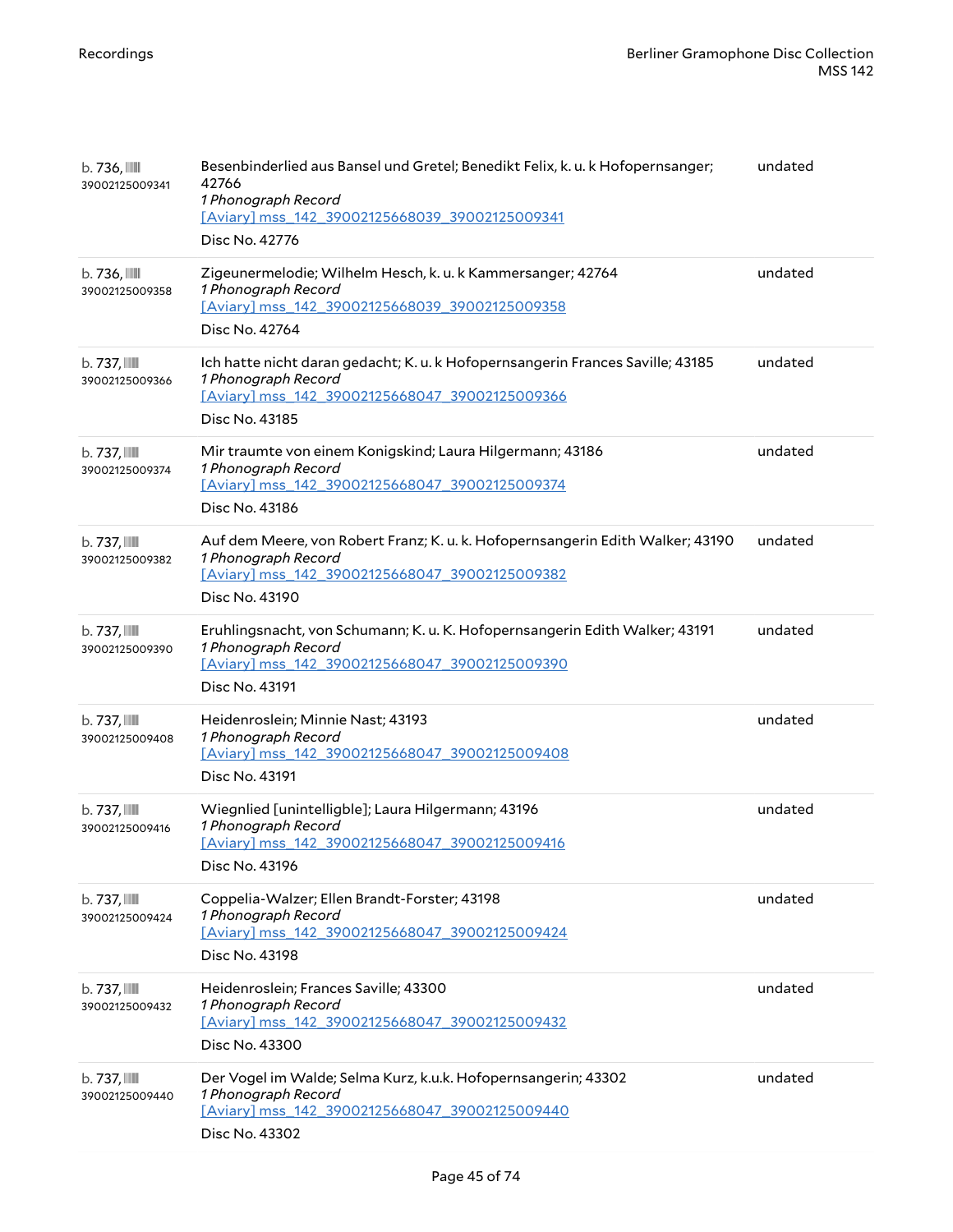| $b.737$ , $\blacksquare$<br>39002125009457 | Sommerabend; Margarethe Michalek; 43303<br>1 Phonograph Record<br>[Aviary] mss_142_39002125668047_39002125009457<br>Disc No. 43303                            | undated |
|--------------------------------------------|---------------------------------------------------------------------------------------------------------------------------------------------------------------|---------|
| $b.737$ , $\blacksquare$<br>39002125009465 | Arie der Konigin; Edith Walker; 43304<br>1 Phonograph Record<br>[Aviary] mss_142_39002125668047_39002125009465<br>Disc No. 43304                              | undated |
| b. 737, IIII<br>39002125009473             | Arie der Konigin; Edith Walker; 43304<br>1 Phonograph Record<br>[Aviary] mss_142_39002125668047_39002125009473<br>Disc No. 43304                              | undated |
| b. 737, IIII<br>39002125009481             | Canzone des Pagen; Selma Kurz; 43305<br>1 Phonograph Record<br>[Aviary] mss_142_39002125668047_39002125009481<br>Disc No. 43305                               | undated |
| $b.737$ , $\blacksquare$<br>39002125009499 | Susserdie Glockennieklingen; Anni Bremer; 43311<br>1 Phonograph Record<br>[Aviary] mss_142_39002125668047_39002125009499<br>Disc No. 43311                    | undated |
| $b.737$ , $\blacksquare$<br>39002125009507 | Wie Stolz und stattlich geht er; Marie Knuepfer-Egli; 43314<br>1 Phonograph Record<br>[Aviary] mss_142_39002125668047_39002125009507<br>Disc No. 43314        | undated |
| $b.737$ , $\blacksquare$<br>39002125009515 | Mein Liebster ist ein Weber; Laura Hilgermann; 43317<br>1 Phonograph Record<br>[Aviary] mss_142_39002125668047_39002125009515<br>Disc No. 43317               | undated |
| $b.737$ , $\blacksquare$<br>39002125009523 | Schusterlied v. Weingartner; Marie Gutheil-Schoder, Hofoper; 43320<br>1 Phonograph Record<br>[Aviary] mss_142_39002125668047_39002125009523<br>Disc No. 43320 | undated |
| b. 737, III<br>39002125009531              | Fredy-Walzer; Josefine Kraus; 43326<br>1 Phonograph Record<br>[Aviary] mss_142_39002125668047_39002125009531<br>Disc No. 43326                                | undated |
| b. 737, III<br>39002125009549              | D MInbauerin; Dora Keplinger; 43333<br>1 Phonograph Record<br>[Aviary] mss_142_39002125668047_39002125009549<br>Disc No. 43333                                | undated |
| $b.737$ , $\blacksquare$<br>39002125009556 | Wiegenlied; Marie Gotze, kgl. Kammersangerin; 43357<br>1 Phonograph Record<br>[Aviary] mss_142_39002125668047_39002125009556<br>Disc No. 43357                | undated |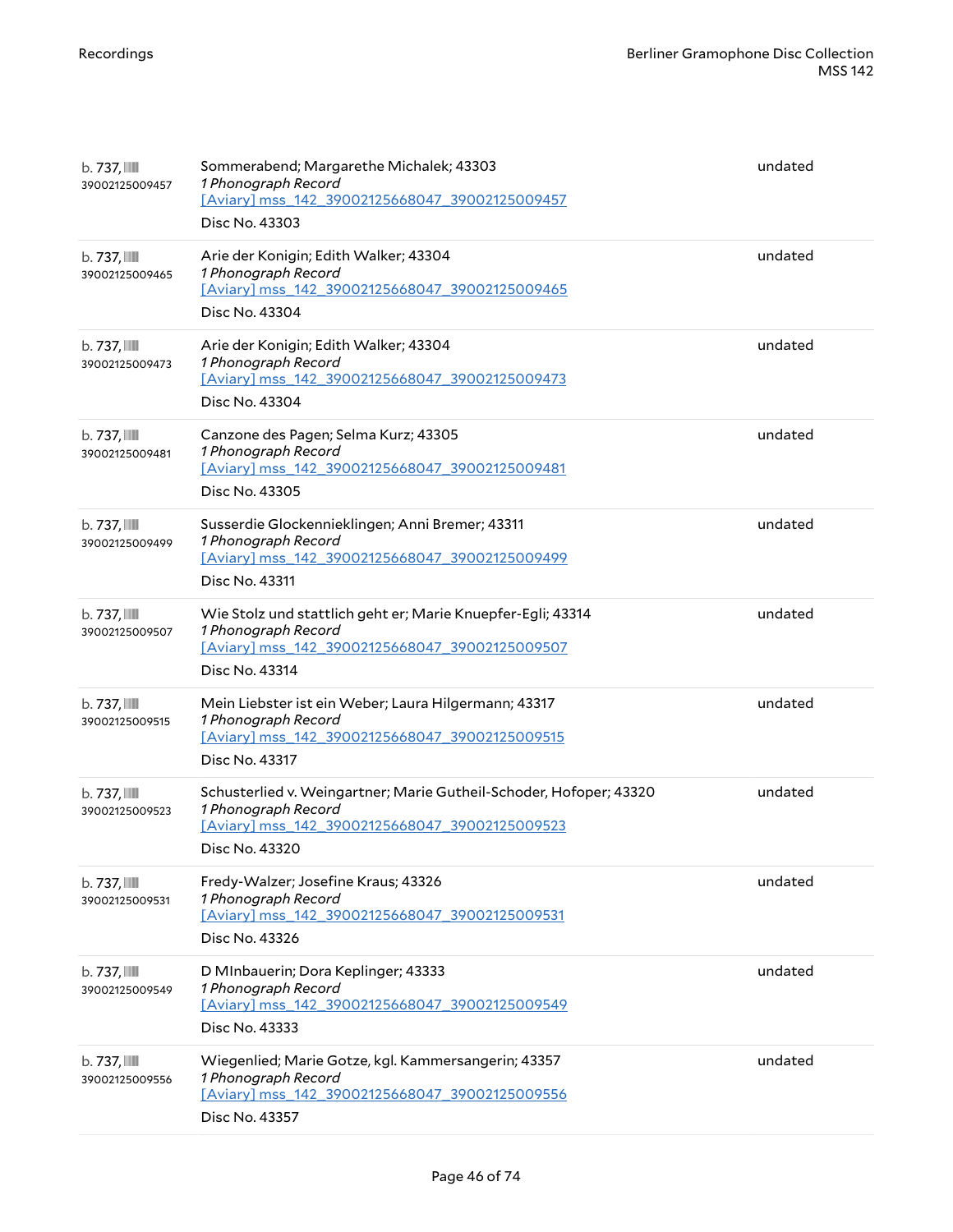| $b.737$ , $\mathbb{I}$<br>39002125009564   | Recitativ und Arie aus Fidelio; Lucie Weidt, k.k. Hofopernsangerin; 43380<br>1 Phonograph Record<br>[Aviary] mss_142_39002125668047_39002125009564<br>Disc No. 43380                         | undated |
|--------------------------------------------|----------------------------------------------------------------------------------------------------------------------------------------------------------------------------------------------|---------|
| $b.737$ , $\blacksquare$<br>39002125009572 | Ariette aus Lakme; Grete Forst, K.K. Hofopernsangerin; 43382<br>1 Phonograph Record<br>[Aviary] mss_142_39002125668047_39002125009572<br>Disc No. 43382                                      | undated |
| b. 737, IIII<br>39002125009580             | Lied der Lola aus Cavalleria rusticana; Beatrix Kernic; 43392<br>1 Phonograph Record<br>[Aviary] mss_142_39002125668047_39002125009580<br>Disc No. 43392                                     | undated |
| $b.737$ , $\blacksquare$<br>39002125009598 | Scene des Taumannchen aus Hansel und Gretel ; Marie knupfer-Egli, kgl.<br>Hofopernsangerin; 43399<br>1 Phonograph Record<br>[Aviary] mss_142_39002125668047_39002125009598<br>Disc No. 43399 | undated |
| $b.737$ , $\blacksquare$<br>39002125009606 | Es giebt ein Gluck a Lohengrin; Pelagie Greef-Andriessen u. Elsa Schweizer; 44018<br>1 Phonograph Record<br>[Aviary] mss_142_39002125668047_39002125009606<br>Disc No. 44018                 | undated |
| $b.737$ , $\blacksquare$<br>39002125009614 | Der lustige Ehemann; Gertrud Runge u. Robert Leonhardt; 44030<br>1 Phonograph Record<br>[Aviary] mss_142_39002125668047_39002125009614<br>Disc No. 44030                                     | undated |
| $b.737$ , $\blacksquare$<br>39002125009622 | So lang hab ich geschmachtet; Ellen Drandt Forster und Loop. Demuth; 44115<br>1 Phonograph Record<br>[Aviary] mss 142 39002125668047 39002125009622<br>Disc No. 44115                        | undated |
| b. 737, IIII<br>39002125009630             | Der lustige Ehemann; Gertrud Runge und Paul Steinegg; 44355<br>1 Phonograph Record<br>[Aviary] mss_142_39002125668047_39002125009630<br>Disc No. 44355                                       | undated |
| $b.737$ , $\blacksquare$<br>39002125009648 | Tantum ergo; Stephanschor; 44532<br>1 Phonograph Record<br>[Aviary] mss 142 39002125668047 39002125009648<br>Disc No. 44532                                                                  | undated |
| $b.737$ , $\blacksquare$<br>39002125009655 | Ave Maria; Stephanschor; 44533<br>1 Phonograph Record<br>[Aviary] mss_142_39002125668047_39002125009655<br>Disc No. 44533                                                                    | undated |
| $b.737$ , $\blacksquare$<br>39002125009663 | Zigeunerweisen; Concertmeister Rose; 47917<br>1 Phonograph Record<br>[Aviary] mss_142_39002125668047_39002125009663<br>Disc No. 47917                                                        | undated |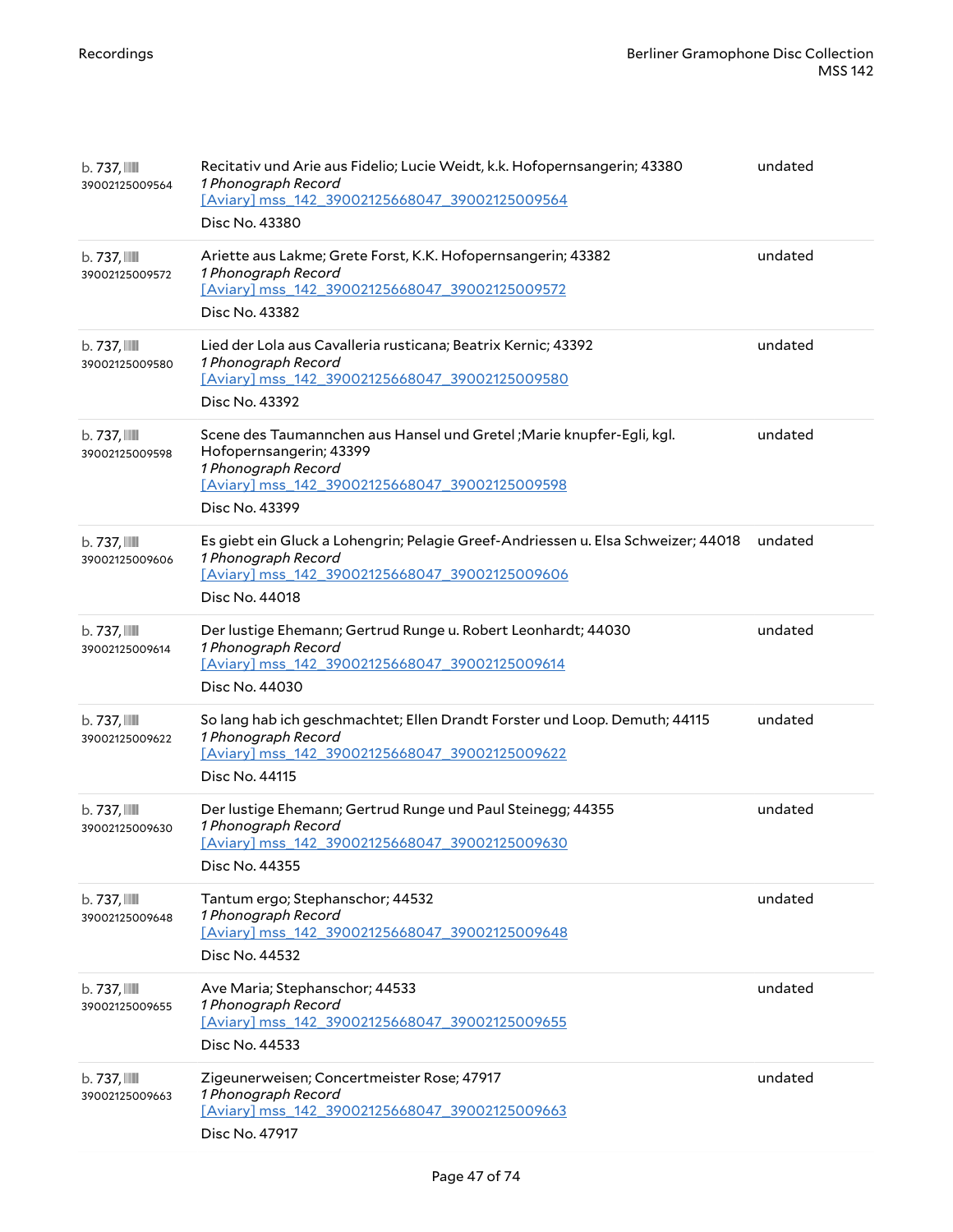| $b.737$ , $\blacksquare$<br>39002125009671 | Il cantastorie; Fercor; 51149<br>1 Phonograph Record<br>[Aviary] mss 142 39002125668047 39002125009671<br>Disc No. 51149                      | undated |
|--------------------------------------------|-----------------------------------------------------------------------------------------------------------------------------------------------|---------|
| $b.737$ , $\blacksquare$<br>39002125009689 | Panis Angelicus; Perruccio Corradetti; 52204<br>1 Phonograph Record<br>[Aviary] mss_142_39002125668047_39002125009689<br>Disc No. 52204       | undated |
| $b.737$ , $\blacksquare$<br>39002125667742 | Barbiere di Siviglia; Luigi Montecucchi; 52233<br>1 Phonograph Record<br>[Aviary] mss_142_39002125668047_39002125667742<br>Disc No. 52233     | undated |
| $b.737$ , $\blacksquare$<br>39002125009697 | Maria di Rohan; Ferruccio Corradetti; 52242<br>1 Phonograph Record<br>[Aviary] mss_142_39002125668047_39002125009697<br>Disc No. 52242        | undated |
| $b.737$ , $\blacksquare$<br>39002125009705 | Romanza di Dennza; Ferruccio Corradetti; 52243<br>1 Phonograph Record<br>[Aviary] mss_142_39002125668047_39002125009705<br>Disc No. 52243     | undated |
| $b.737$ , $\blacksquare$<br>39002125009713 | Pagliacci; Giuseppe Oxilia; 52246<br>1 Phonograph Record<br>[Aviary] mss_142_39002125668047_39002125009713<br>Disc No. 52246                  | undated |
| $b.737$ , $\blacksquare$<br>39002125009721 | Senzatetto senza cuna; Ferruccio Corradetti; 52247<br>1 Phonograph Record<br>[Aviary] mss_142_39002125668047_39002125009721<br>Disc No. 52247 | undated |
| $b.737$ , $\blacksquare$<br>39002125009739 | I Due Foscari; Ferruccio Corradetti; 52264<br>1 Phonograph Record<br>[Aviary] mss_142_39002125668047_39002125009739<br>Disc No. 52264         | undated |
| $b.737$ , $\blacksquare$<br>39002125009747 | Tosca; Carlo Caffetto; 52266<br>1 Phonograph Record<br>[Aviary] mss_142_39002125668047_39002125009747<br>Disc No. 52266                       | undated |
| $b.737$ , $\blacksquare$<br>39002125009754 | Norma; Carlo Caffetto; 52268<br>1 Phonograph Record<br>[Aviary] mss 142 39002125668047 39002125009754<br>Disc No. 52268                       | undated |
| $b.737$ , $\blacksquare$<br>39002125009762 | Norma; Carlo Caffetto; 52269<br>1 Phonograph Record<br>[Aviary] mss_142_39002125668047_39002125009762<br>Disc No. 52269                       | undated |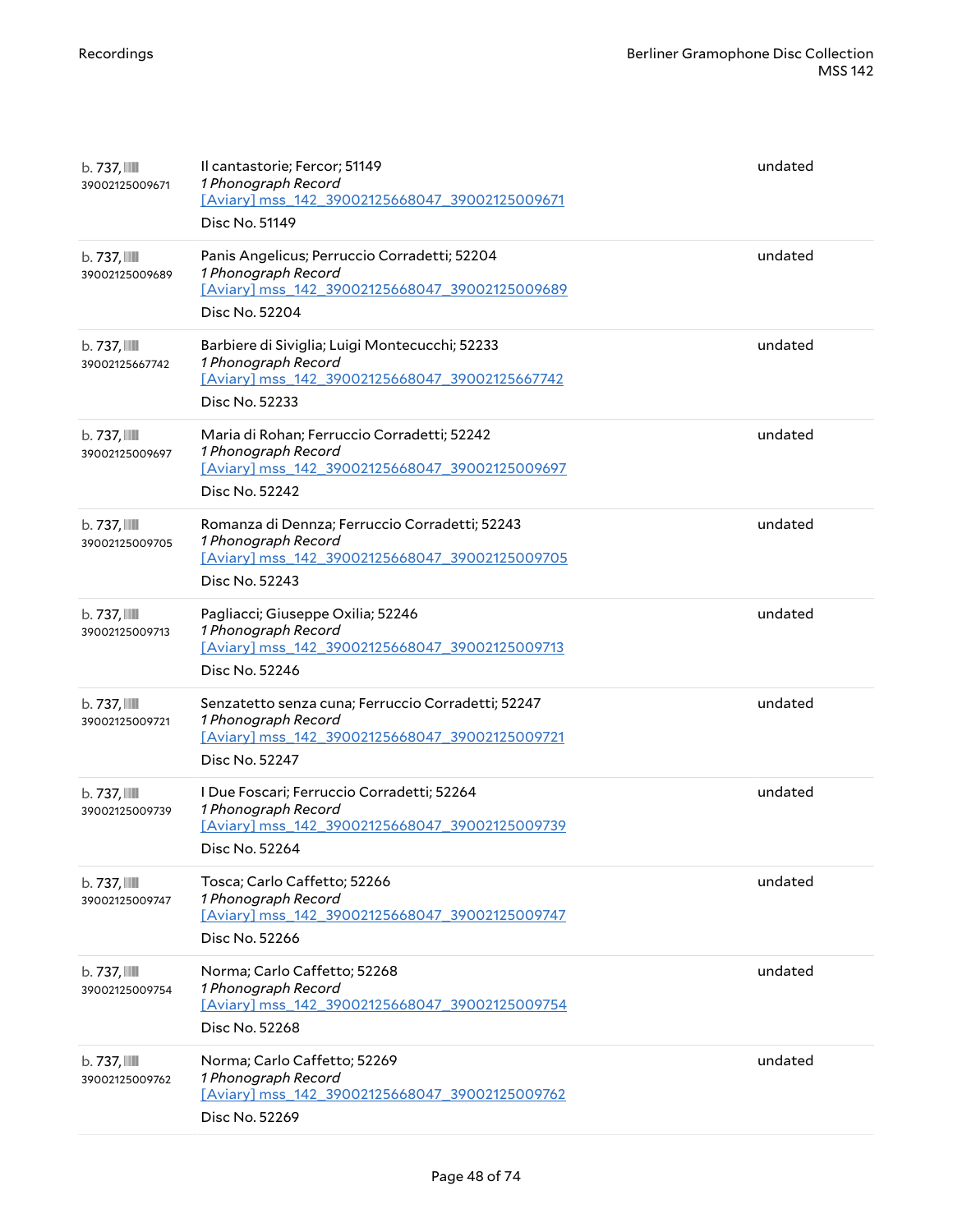| $b.737$ , $\blacksquare$<br>39002125009770 | Che Buo Fa; Francesco Daddi; 52273<br>1 Phonograph Record<br>[Aviary] mss_142_39002125668047_39002125009770<br>Disc No. 52273           | undated |
|--------------------------------------------|-----------------------------------------------------------------------------------------------------------------------------------------|---------|
| b. 737, IIII<br>39002125009788             | Traviata; Giuseppe Oxelia; 52274<br>1 Phonograph Record<br>[Aviary] mss_142_39002125668047_39002125009788<br>Disc No. 52274             | undated |
| $b.737$ , $\blacksquare$<br>39002125009796 | Traviata; Giuseppe Oxilia; 52275<br>1 Phonograph Record<br>[Aviary] mss_142_39002125668047_39002125009796<br>Disc No. 52275             | undated |
| $b.737$ , $\blacksquare$<br>39002125009804 | Manon (Puccini); Giovanni Apostulo; 52284<br>1 Phonograph Record<br>[Aviary] mss_142_39002125668047_39002125009804<br>Disc No. 52284    | undated |
| $b.737$ , $\blacksquare$<br>39002125009812 | Lucia di Lammermoor; [unintelligible]; 52286<br>1 Phonograph Record<br>[Aviary] mss_142_39002125668047_39002125009812<br>Disc No. 52286 | undated |
| b. 737, IIII<br>39002125009820             | Lucrezia Borgia; Ignazio Oddo; 52287<br>1 Phonograph Record<br>[Aviary] mss_142_39002125668047_39002125009820<br>Disc No. 52287         | undated |
| $b.737$ , $\blacksquare$<br>39002125009838 | Ernani; Ignazio Oddo; 52290<br>1 Phonograph Record<br>[Aviary] mss_142_39002125668047_39002125009838<br>Disc No. 52290                  | undated |
| $b.737$ , $\blacksquare$<br>39002125009846 | Merce dilelli amico; Carlo Caffetto; 52462<br>1 Phonograph Record<br>[Aviary] mss 142 39002125668047 39002125009846<br>Disc No. 52462   | undated |
| $b.737$ , $\mathbb{I}$<br>39002125009853   | [unintelligible]; Carlo Caffette; 52463<br>1 Phonograph Record<br>[Aviary] mss_142_39002125668047_39002125009853<br>Disc No. 52463      | undated |
| $b.737$ , $\blacksquare$<br>39002125009861 | Esultate Otello Verdi; Carlo Caffetto; 52484<br>1 Phonograph Record<br>[Aviary] mss_142_39002125668047_39002125009861<br>Disc No. 52484 | undated |
| $b.737$ , $\blacksquare$<br>39002125009879 | Esultate Otello; Carlo Caffetto; 52434<br>1 Phonograph Record<br>[Aviary] mss_142_39002125668047_39002125009879<br>Disc No. 52434       | undated |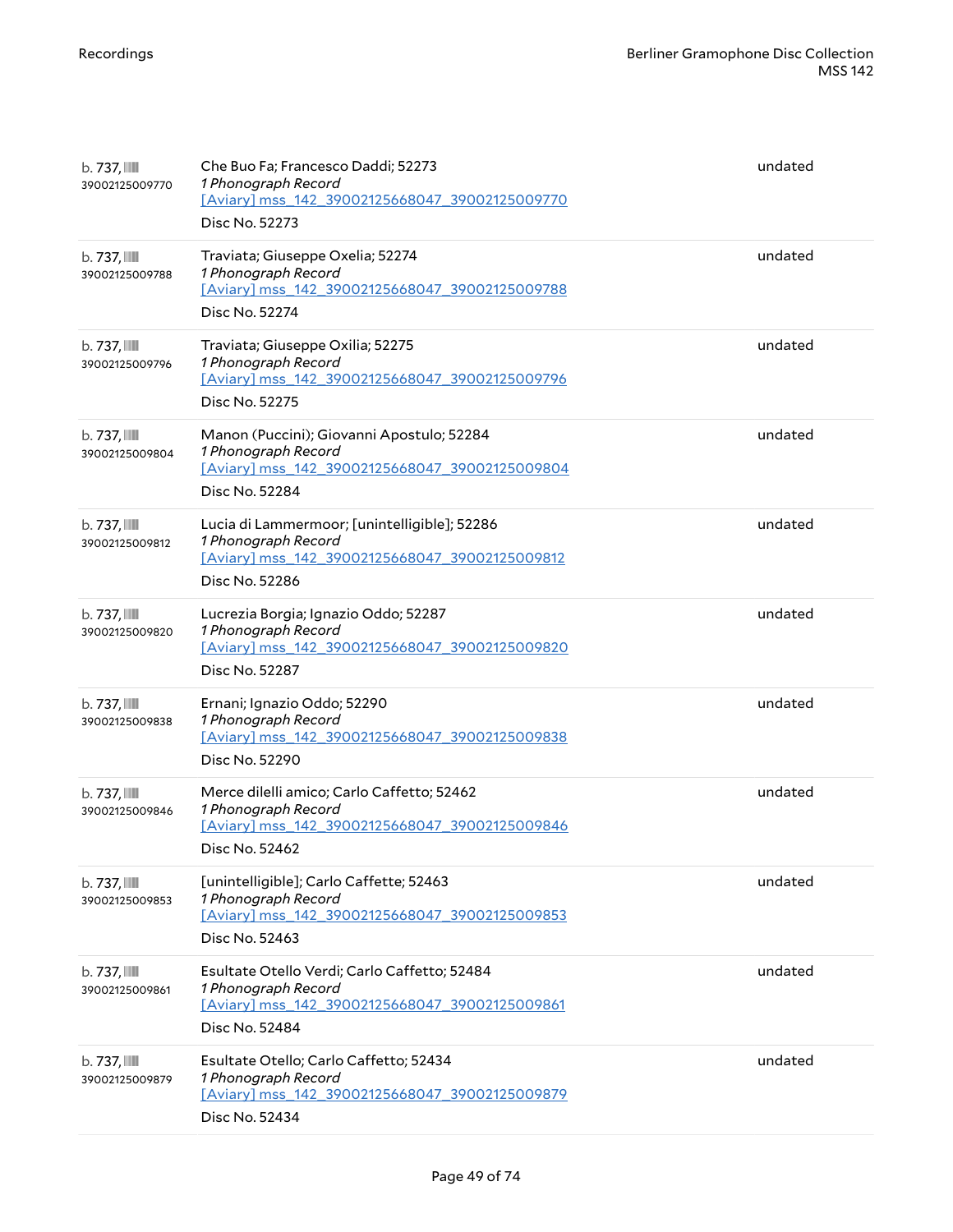| $b.738$ , $III$<br>39002125009903          | Di Quella Pira; Carlo Caffetto; 52494<br>1 Phonograph Record<br>[Aviary] mss 142 39002125668054 39002125009903<br>Disc No. 52494                             | undated |
|--------------------------------------------|--------------------------------------------------------------------------------------------------------------------------------------------------------------|---------|
| b. 738, III<br>39002125009911              | Sisciliana Car. Rui. Mascagni; Carlo Caffetto; 52495X<br>1 Phonograph Record<br>[Aviary] mss_142_39002125668054_39002125009911<br>Disc No. 52495X            | undated |
| b. 738, III<br>39002125009929              | O Paradiso Africana; Carlo Caffetto; 52541<br>1 Phonograph Record<br>[Aviary] mss_142_39002125668054_39002125009929<br>Disc No. 52541                        | undated |
| b. 738,<br>39002125009937                  | Toreador Carmen; Canlala dal Sio Moreo; 52544<br>1 Phonograph Record<br>[Aviary] mss_142_39002125668054_39002125009937<br>Disc No. 52544                     | undated |
| b. 738,<br>39002125009945                  | Codligiani vid nazza dammata; Canlala dal Sio Moreo; 52553<br>1 Phonograph Record<br>[Aviary] mss 142 39002125668054 39002125009945<br>Disc No. 52553        | undated |
| $b.738$ , $\mathbb{I}$<br>39002125667759   | Di Provenza il man il sual; Canlala dal Sio Moreo; 52555<br>1 Phonograph Record<br>[Aviary] mss_142_39002125668054_39002125667759<br>Disc No. 52555          | undated |
| b. 738, III<br>39002125009952              | Il Lalen del sua sorriso; Canlala dal Sio Moreo; 52544<br>1 Phonograph Record<br>[Aviary] mss_142_39002125668054_39002125009952<br>Disc No. 52546            | undated |
| b. 738,<br>39002125009960                  | Vesti La guibba [unintelligible]; Canlala dal Sio Caffetto; 52558<br>1 Phonograph Record<br>[Aviary] mss 142 39002125668054 39002125009960<br>Disc No. 52558 | undated |
| b. 738, III<br>39002125009978              | Carzone del Joreodor; Canlala dal Signor Moreo; 52561<br>1 Phonograph Record<br>[Aviary] mss 142 39002125668054 39002125009978<br>Disc No. 52561             | undated |
| $b.738$ , $\mathbb{I}$<br>39002125667767   | Santa Medaglia; Canlala dal Signor Moreo; 52562<br>1 Phonograph Record<br>[Aviary] mss_142_39002125668054_39002125667767<br>Disc No. 52562                   | undated |
| $b.738$ , $\blacksquare$<br>39002125009986 | Veechia Gimarra; Canlala dal Cavative Nicoletti; 52564<br>1 Phonograph Record<br>[Aviary] mss_142_39002125668054_39002125009986<br>Disc No. 52564            | undated |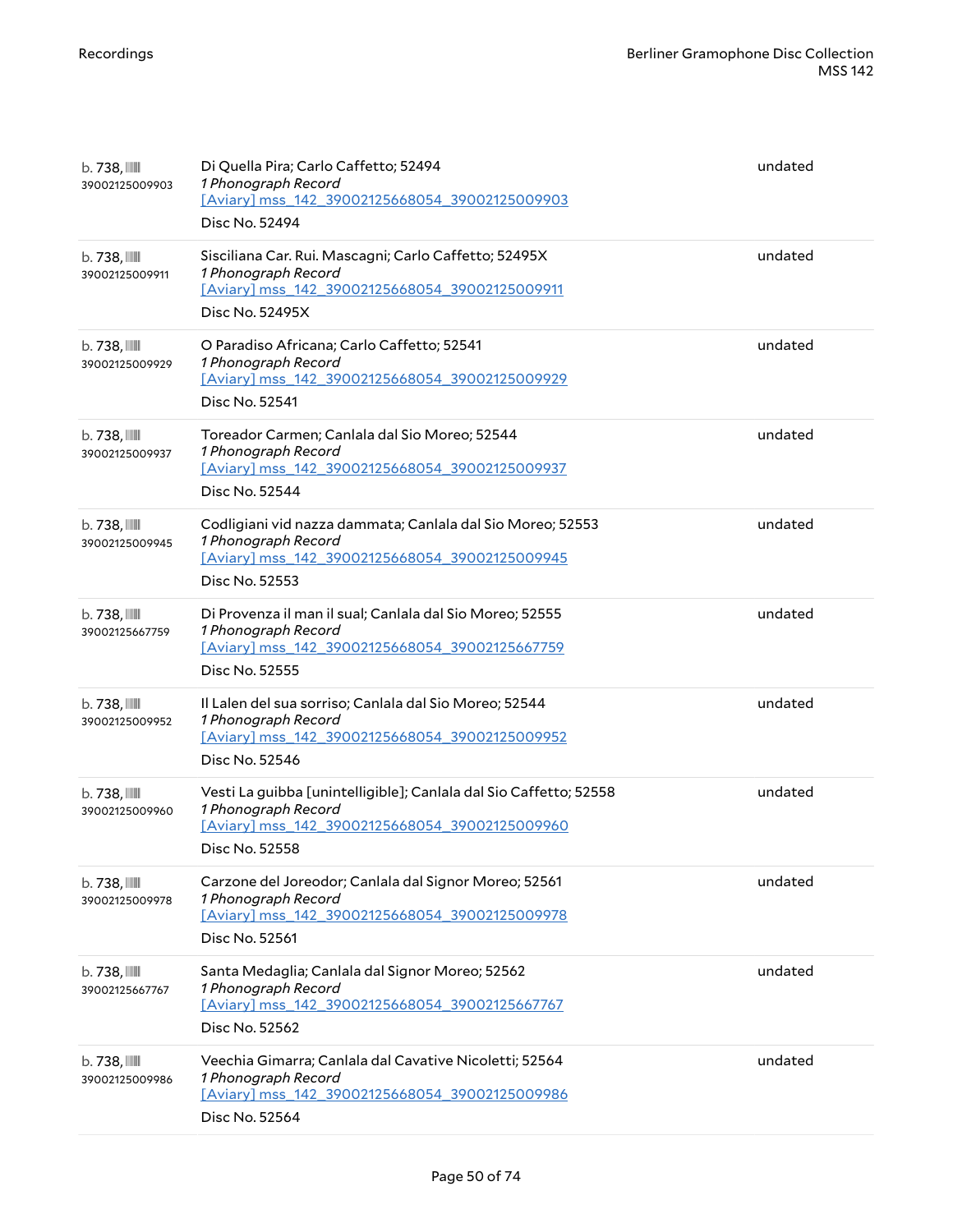| $b.738$ , $III$<br>39002125009994          | H fior che avevi a me tu dato; Canlala dal Sig Cisasani; 52565<br>1 Phonograph Record<br>[Aviary] mss 142 39002125668054 39002125009994<br>Disc No. 52565            | undated |
|--------------------------------------------|----------------------------------------------------------------------------------------------------------------------------------------------------------------------|---------|
| $b.738$ , $III$<br>39002125010000          | Spinto genlili; Canlala dal Signor Cisasani; 52568<br>1 Phonograph Record<br>[Aviary] mss_142_39002125668054_39002125010000<br>Disc No. 52568                        | undated |
| $b.738$ , $\blacksquare$<br>39002126520015 | Inofelica e tin credear; Cantata dal Eavaline Nicoletta; 52569<br>1 Phonograph Record<br>[Aviary] mss_142_39002125668054_39002126520015<br>Disc No. 52569            | undated |
| $b.738$ , $\blacksquare$<br>39002126520023 | Duetto dir buganti; Cantata dal Signor Coradetti; 52572<br>1 Phonograph Record<br>[Aviary] mss_142_39002125668054_39002126520023<br>Disc No. 52572                   | undated |
| $b.738$ , $\blacksquare$<br>39002126520031 | Largo al Factotuin; Cantata dal Signor Coradetti; 52576<br>1 Phonograph Record<br>[Aviary] mss_142_39002125668054_39002126520031<br>Disc No. 52576                   | undated |
| $b.738$ , $\blacksquare$<br>39002126520049 | Inainoi belle bruine [unintelligible]; Cantata dal Signor Cesarain; 52585<br>1 Phonograph Record<br>[Aviary] mss_142_39002125668054_39002126520049<br>Disc No. 52585 | undated |
| $b.738$ , $III$<br>39002126520056          | Il Dio dell'or; Cantata dal Sig Fianeli; 52592<br>1 Phonograph Record<br>[Aviary] mss 142 39002125668054 39002126520056<br>Disc No. 52592                            | undated |
| $b.738$ , $\blacksquare$<br>39002125667775 | Demon failar al misero; Cantata dal Sig Moreo; 52613<br>1 Phonograph Record<br>[Aviary] mss 142 39002125668054 39002125667775<br>Disc No. 52613                      | undated |
| $b.738$ , $\blacksquare$<br>39002126520064 | Je Gran Dottore; Cantata dal Sig Fantone; 52614<br>1 Phonograph Record<br>[Aviary] mss 142 39002125668054 39002126520064<br>Disc No. 52614                           | undated |
| $b.738$ , $\blacksquare$<br>39002126520072 | Di Linesta Pinar; Cantata dal Sig Cesarani; 52615<br>1 Phonograph Record<br>[Aviary] mss_142_39002125668054_39002126520072<br>Disc No. 52615                         | undated |
| $b.738$ , $\blacksquare$<br>39002126520080 | Norma; Jgnazio Odio; 52810<br>1 Phonograph Record<br>[Aviary] mss_142_39002125668054_39002126520080<br>Disc No. 52810                                                | undated |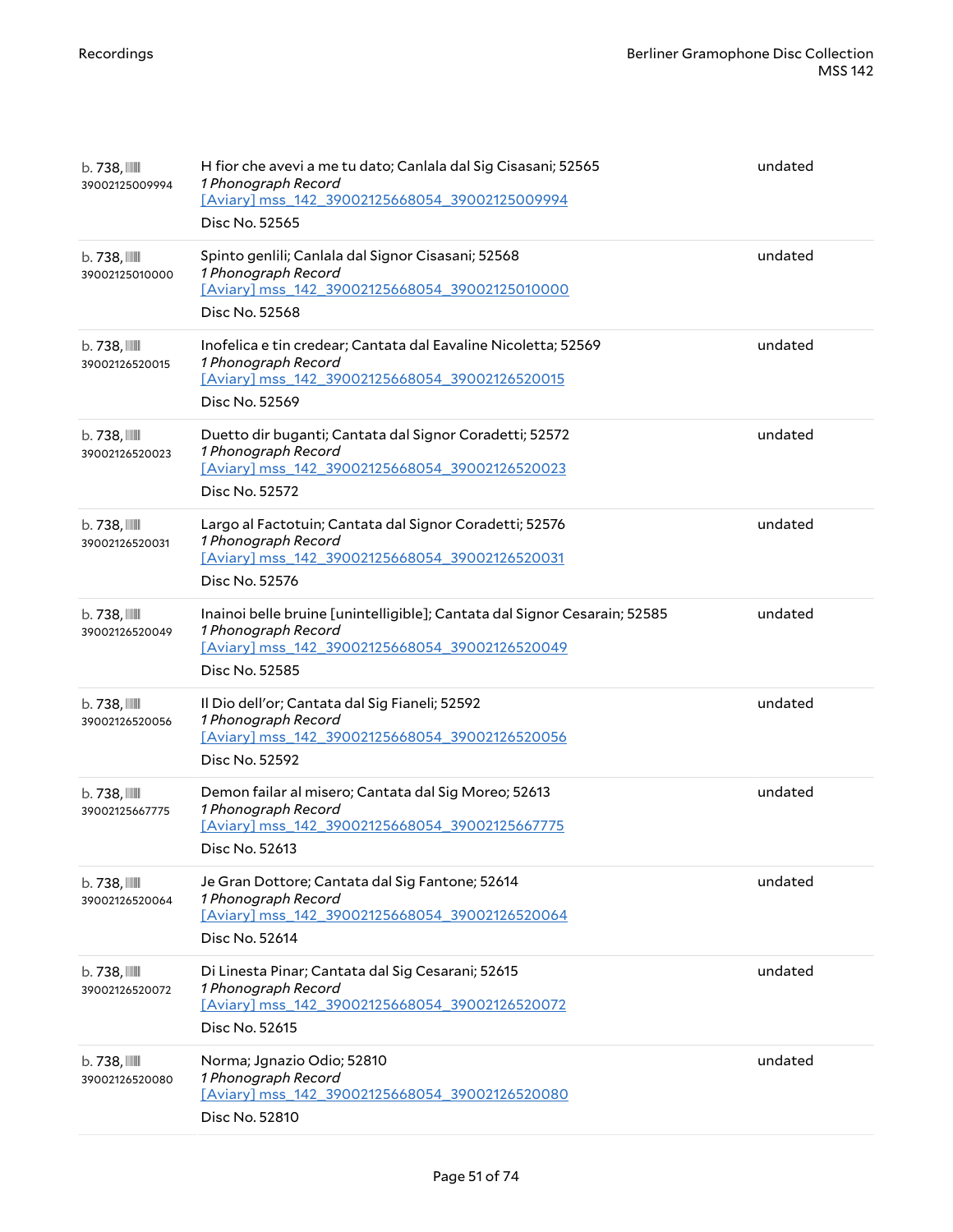| $b.738$ ,<br>39002126520098                | Barbiere Di Siviglia; Ferruccio Corradetti; 52833<br>1 Phonograph Record<br>[Aviary] mss 142 39002125668054 39002126520098<br>Disc No. 52833 | undated |
|--------------------------------------------|----------------------------------------------------------------------------------------------------------------------------------------------|---------|
| $b.738$ , $III$<br>39002126520106          | Serenata di Brighella; Emilio Riguzzi; 52812<br>1 Phonograph Record<br>[Aviary] mss_142_39002125668054_39002126520106<br>Disc No. 52812      | undated |
| b. 738, IIII<br>39002126520114             | Giulia; Emilio Bucalo; 52815<br>1 Phonograph Record<br>[Aviary] mss_142_39002125668054_39002126520114<br>Disc No. 52815                      | undated |
| b. 738, III<br>39002126520122              | Boheme; Lorenzo Capponi; 52820<br>1 Phonograph Record<br>[Aviary] mss_142_39002125668054_39002126520122<br>Disc No. 52820                    | undated |
| $b.738$ , $\blacksquare$<br>39002126520130 | Guarany; Guiseppe la Puma; 52830<br>1 Phonograph Record<br>[Aviary] mss_142_39002125668054_39002126520130<br>Disc No. 52830                  | undated |
| $b.738$ , $III$<br>39002126520148          | Fra Diavolo; Ferruccio Corradetti; 52834<br>1 Phonograph Record<br>[Aviary] mss_142_39002125668054_39002126520148<br>Disc No. 52834          | undated |
| $b.738$ , $III$<br>39002126520155          | Rigoletto; Emilio Uucalo; 52648<br>1 Phonograph Record<br>[Aviary] mss 142 39002125668054 39002126520155<br>Disc No. 52848                   | undated |
| $b.738$ , $III$<br>39002126520163          | Donna Vorrei Morir; Giuseppe Giusti; 52853<br>1 Phonograph Record<br>[Aviary] mss_142_39002125668054_39002126520163<br>Disc No. 52853        | undated |
| $b.738$ , $\blacksquare$<br>39002126520171 | Sogno (Tosti); Giuseppe Giusti; 52856<br>1 Phonograph Record<br>[Aviary] mss_142_39002125668054_39002126520171<br>Disc No. 52856             | undated |
| b. 738, III<br>39002126520189              | Carmen (Bizet); Orchesta; 50700<br>1 Phonograph Record<br>[Aviary] mss 142 39002125668054 39002126520189<br>Disc No. 50700                   | undated |
| $b.738$ , $\blacksquare$<br>39002126520197 | Siberia (Giordano); Gino Martinez Patti; 52884<br>1 Phonograph Record<br>[Aviary] mss_142_39002125668054_39002126520197<br>Disc No. 52884    | undated |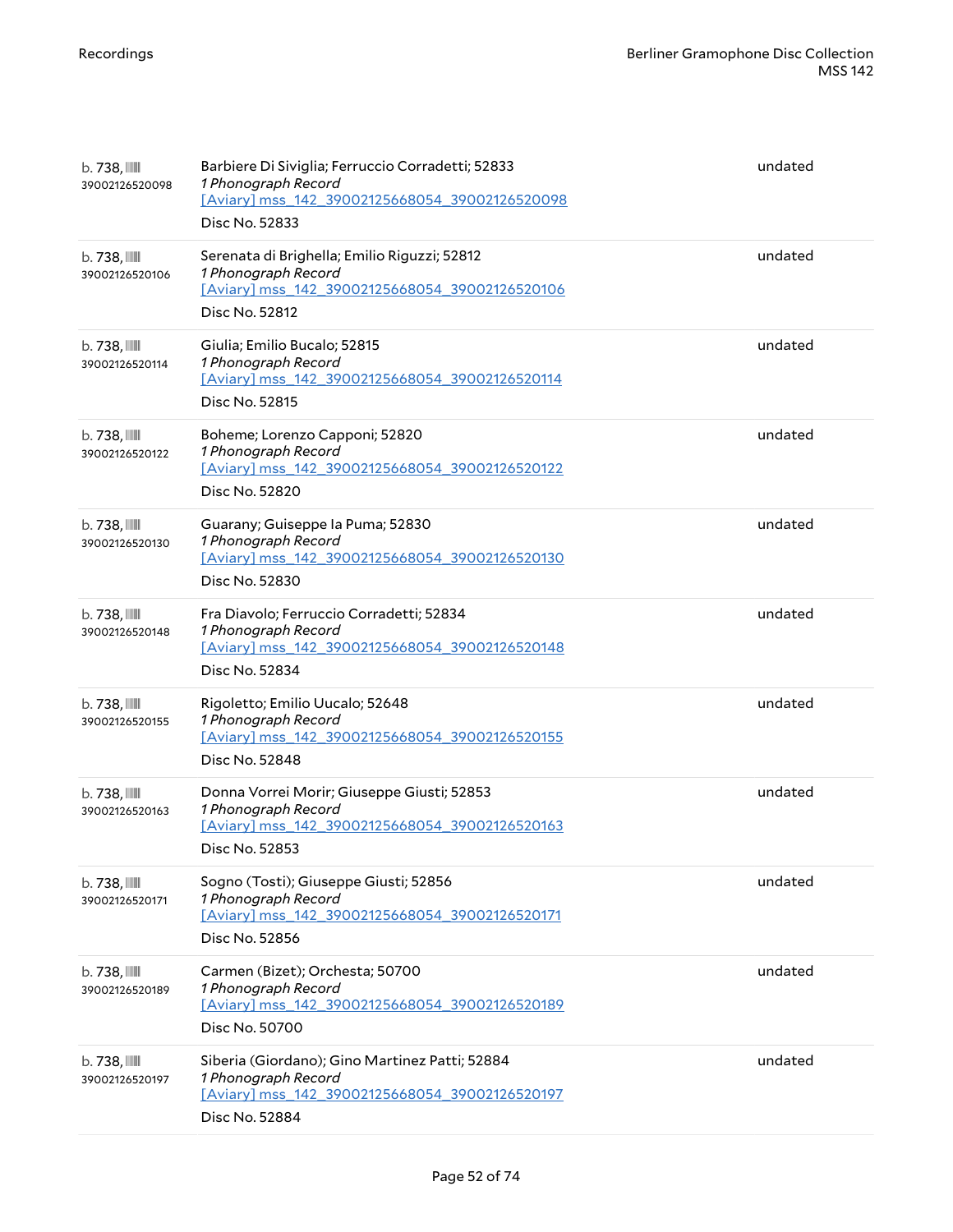| b. 738, III<br>39002126520205              | Poliuto (Donizzetti); Luigi Colazza; 52890<br>1 Phonograph Record<br>[Aviary] mss_142_39002125668054_39002126520205<br>Disc No. 52890                     | undated |
|--------------------------------------------|-----------------------------------------------------------------------------------------------------------------------------------------------------------|---------|
| b. 738, III<br>39002126520213              | Il Trovatore (Verdi); Giovanni Valis; 52897<br>1 Phonograph Record<br>[Aviary] mss_142_39002125668054_39002126520213<br>Disc No. 52897                    | undated |
| b. 738,<br>39002125667783                  | Cavalleria Rusticana; Bice Adami; 53110<br>1 Phonograph Record<br>[Aviary] mss_142_39002125668054_39002125667783<br>Disc No. 53110                        | undated |
| b. 738, III<br>39002125667791              | Trovatore; Rita Casini; 53122<br>1 Phonograph Record<br>[Aviary] mss_142_39002125668054_39002125667791<br>Disc No. 53122                                  | undated |
| $b.738$ , $III$<br>39002126520221          | Boheme (Puccini); Bice Adami; 53117<br>1 Phonograph Record<br>[Aviary] mss_142_39002125668054_39002126520221<br>Disc No. 53117                            | undated |
| $b.738$ , $III$<br>39002126520239          | Manon (Massenet); Bice Adami; 53118X<br>1 Phonograph Record<br>[Aviary] mss_142_39002125668054_39002126520239<br>Disc No. 53118X                          | undated |
| b. 738, III<br>39002126520247              | Forza Del Destino; Ernestina Tebro e Coro; 53130<br>1 Phonograph Record<br>[Aviary] mss_142_39002125668054_39002126520247<br>Disc No. 53130               | undated |
| b. 738,<br>39002126520254                  | Trovatore; Elisa Bruno; 53132<br>1 Phonograph Record<br>[Aviary] mss_142_39002125668054_39002126520254<br>Disc No. 53132                                  | undated |
| $b.738$ , $III$<br>39002126520262          | Linda di Chamounix; Elisa Bruno; 53133<br>1 Phonograph Record<br>[Aviary] mss 142 39002125668054 39002126520262<br>Disc No. 53133                         | undated |
| $b.738$ , $\blacksquare$<br>39002126520270 | Gioconda, Suicidio; Ernestina Tebro; 53134<br>1 Phonograph Record<br>[Aviary] mss_142_39002125668054_39002126520270<br>Disc No. 53134                     | undated |
| $b.738$ , $\mathbb{I}$<br>39002126520288   | I vespri Siciliani (Verdi); La Senorita Josefina Huguet; 53138<br>1 Phonograph Record<br>[Aviary] mss_142_39002125668054_39002126520288<br>Disc No. 53138 | undated |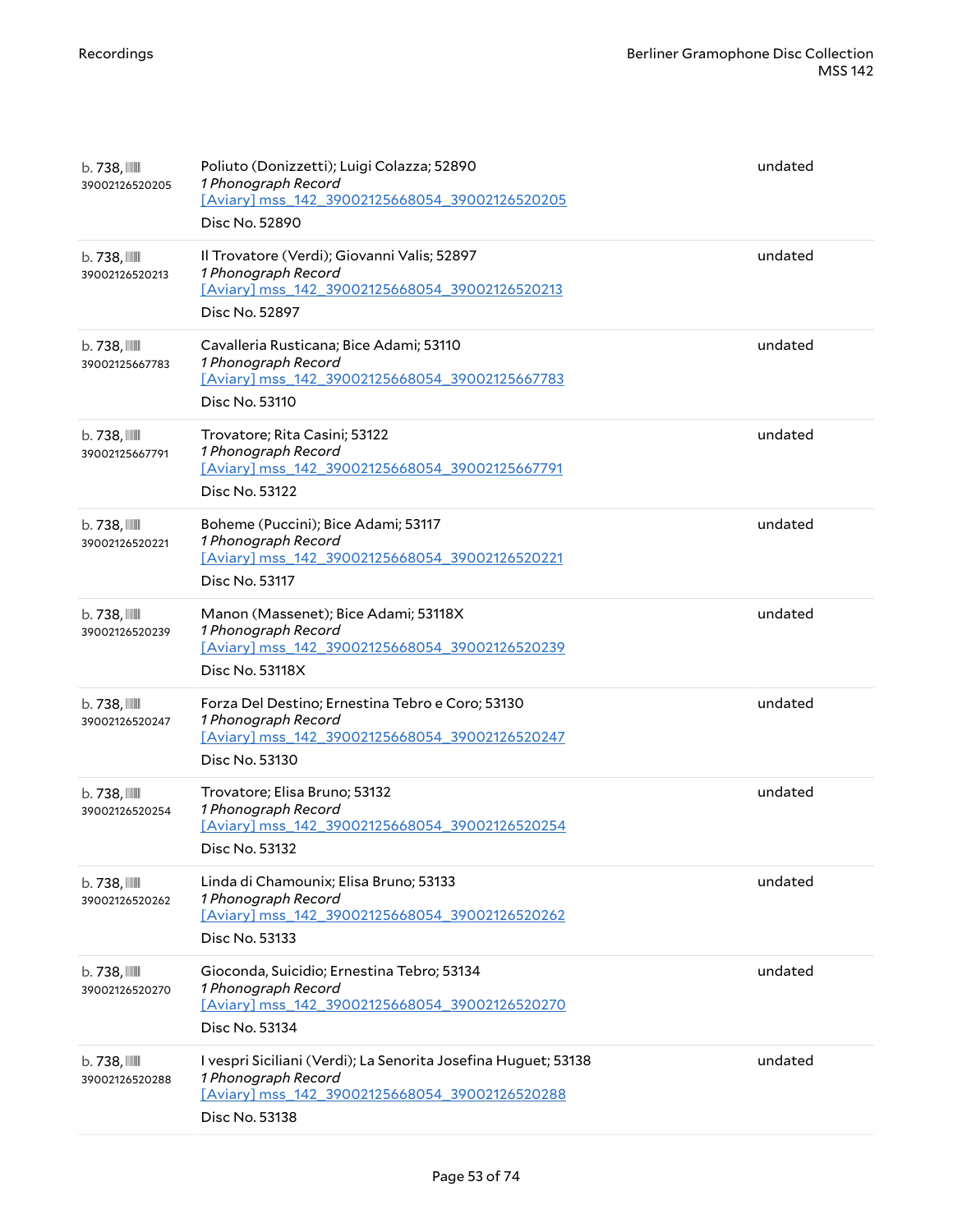| $b.738$ , $III$<br>39002126520296          | Traviata (Verdi); La Senorita Josefina Huguet; 53139<br>1 Phonograph Record<br>[Aviary] mss_142_39002125668054_39002126520296<br>Disc No. 53139               | undated |
|--------------------------------------------|---------------------------------------------------------------------------------------------------------------------------------------------------------------|---------|
| $b.738$ , $III$<br>39002126520304          | Linda Di Chamounix (Donizetti); La Senorita Josefina Huguet; 53141<br>1 Phonograph Record<br>[Aviary] mss_142_39002125668054_39002126520304<br>Disc No. 53141 | undated |
| $b.738$ , $III$<br>39002126520312          | Manon (Puccini); Cesira Ferrani; 53147<br>1 Phonograph Record<br>[Aviary] mss_142_39002125668054_39002126520312<br>Disc No. 53147                             | undated |
| b. 738,<br>39002125667809                  | Desiderio - Romanza; Cesira Ferrani; 53148<br>1 Phonograph Record<br>[Aviary] mss_142_39002125668054_39002125667809<br>Disc No. 53148                         | undated |
| $b.738$ , $III$<br>39002125667817          | Erodiade; Cesira Ferrani; 53149<br>1 Phonograph Record<br>[Aviary] mss_142_39002125668054_39002125667817<br>Disc No. 53149                                    | undated |
| $b.738$ , $III$<br>39002125667825          | Lohengrin; Cesira Ferrani; 53150<br>1 Phonograph Record<br>[Aviary] mss_142_39002125668054_39002125667825<br>Disc No. 53150                                   | undated |
| b. 738, III<br>39002126520320              | Un Ballo in Maschera (Verdi); Emma Trentini; 53153<br>1 Phonograph Record<br>[Aviary] mss_142_39002125668054_39002126520320<br>Disc No. 53153                 | undated |
| $b.738$ , $\blacksquare$<br>39002126520338 | Un Ballo in Maschera (Verdi); Emma Trentini; 53155<br>1 Phonograph Record<br>[Aviary] mss_142_39002125668054_39002126520338<br>Disc No. 53155                 | undated |
| $b.738$ , $III$<br>39002125667833          | Erhani Chvolami (Verdi); [unintelligible]; 53158<br>1 Phonograph Record<br>[Aviary] mss_142_39002125668054_39002125667833<br>Disc No. 53158                   | undated |
| b. 739, IIII<br>39002126520346             | Du gamla du friska; Operasangaren Karl Lundquist; 82643<br>1 Phonograph Record<br>[Aviary] mss_142_39002125668062_39002126520346<br>Disc No. 82643            | undated |
| $b.739$ , $III$<br>39002126520353          | Romans ur Operan Mefistofeles; Henning Malm, Operasangaren; 82530<br>1 Phonograph Record<br>[Aviary] mss_142_39002125668062_39002126520353<br>Disc No. 82530  | undated |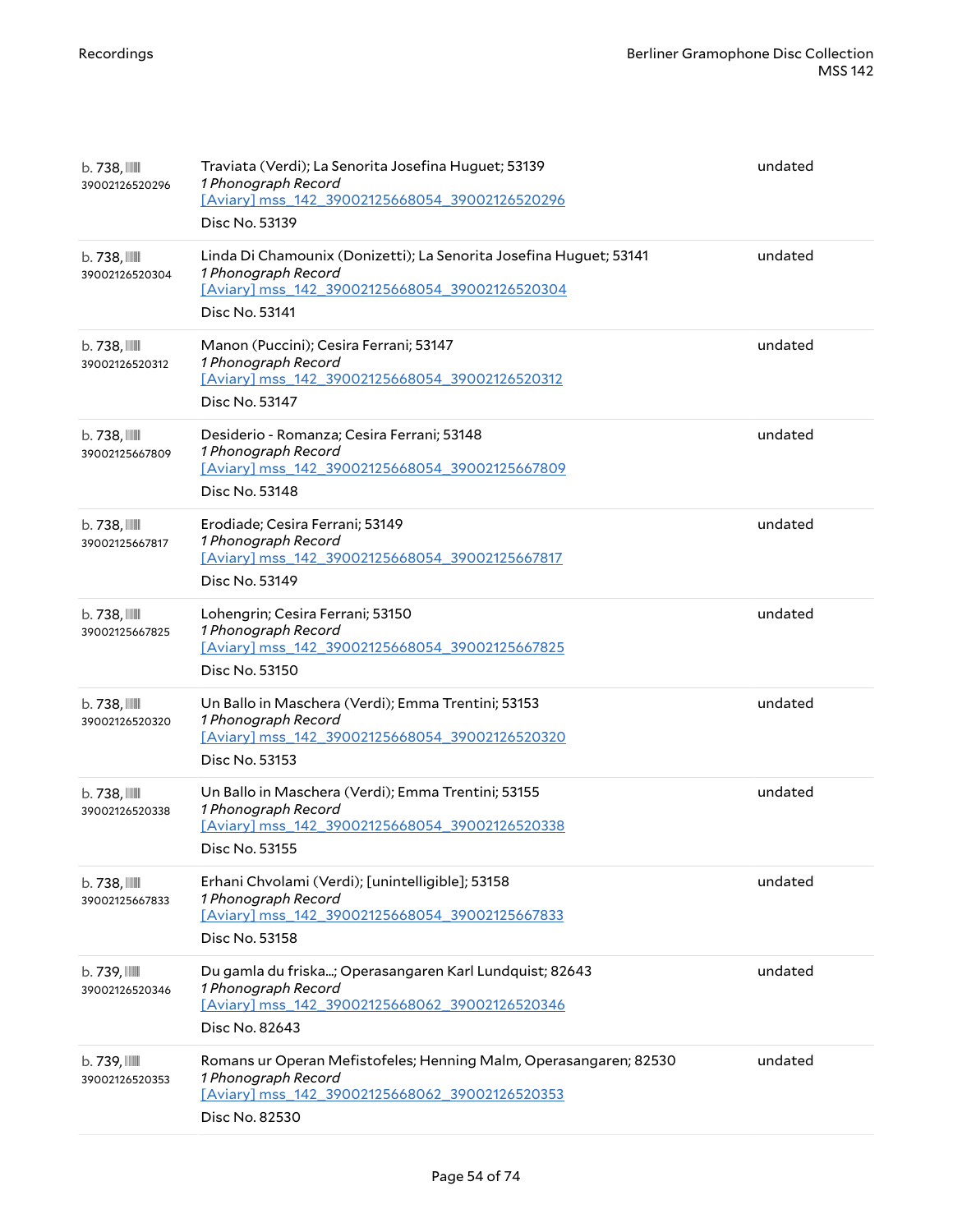| b. 739, IIII<br>39002126520361    | Vallarelat af J. Wideen; Operasangaren John Forsell; 82500<br>1 Phonograph Record<br>[Aviary] mss 142 39002125668062 39002126520361<br>Disc No. 82500                                                               | undated |
|-----------------------------------|---------------------------------------------------------------------------------------------------------------------------------------------------------------------------------------------------------------------|---------|
| b. 739, IIII<br>39002126520379    | a. Laulaja poika, b. Lintuselle; sjungen af Operasangaren A. Ojanpera<br>ackompagnerad af O. Merikanto; 82086<br>1 Phonograph Record<br>[Aviary] mss_142_39002125668062_39002126520379<br>Disc No. 82086            | undated |
| b. 739, IIII<br>39002126520387    | Marcella Lindt; [unintelligible]; 73161<br>1 Phonograph Record<br>[Aviary] mss 142 39002125668062 39002126520387<br>Disc No. 73161                                                                                  | undated |
| b. 739, III<br>39002126520395     | "Andulko, me dite": narodni pisen<br>1 Phonograph Record<br>[Aviary] mss 142 39002125668062 39002126520395<br>Disc No. 73026. Růz Maturová, Soprano; Praha.                                                         | undated |
| b. 739, III<br>39002126520403     | Tot Leanybol: Lczi, Piczi Nyul; Blaha Lujza; 73016<br>1 Phonograph Record<br>[Aviary] mss_142_39002125668062_39002126520403<br>Disc No. 73016                                                                       | undated |
| $b.739$ , $III$<br>39002126520411 | Kukoricza Janes belepoje; Pinter Imre a budapesti nepszinhaz tagja; 72768<br>1 Phonograph Record<br>[Aviary] mss_142_39002125668062_39002126520411<br>Disc No. 72768                                                | undated |
| b. 739, III<br>39002126520429     | Kdyz Zdenek muj: z op. "Dalibor" = Als mein Zdenko: a.d. Op. "Dalibor"<br>1 Phonograph Record<br>[Aviary] mss 142 39002125668062 39002126520429<br>Disc No. 72754. Ottokar Mařák, tenor ; Praha. Smetana, composer. | undated |
| b. 739, III<br>39002126520437     | Pred durmi = Of der Thure: Lied<br>1 Phonograph Record<br>[Aviary] mss_142_39002125668062_39002126520437<br>Disc No. 72646. Franz Naval, tenor ; K.K. Kammersanger, Wien.                                           | undated |
| b. 739, IIII<br>39002126520445    | Fialky<br>1 Phonograph Record<br>[Aviary] mss_142_39002125668062_39002126520445<br>Disc No. 72639. Franz Pacal, tenor; K.K. Hofopernsanger, Wien. Vayta Kuchynka =<br>Vojtech Kuchynka, composer.                   | undated |
| b. 739, III<br>39002126520452     | Kdoz by Te Marenko nemiloval<br>1 Phonograph Record<br>[Aviary] mss_142_39002125668062_39002126520452<br>Disc No. 72638. Franz Pacal, tenor ; K.K. Hofopernsanger, Wien.                                            | undated |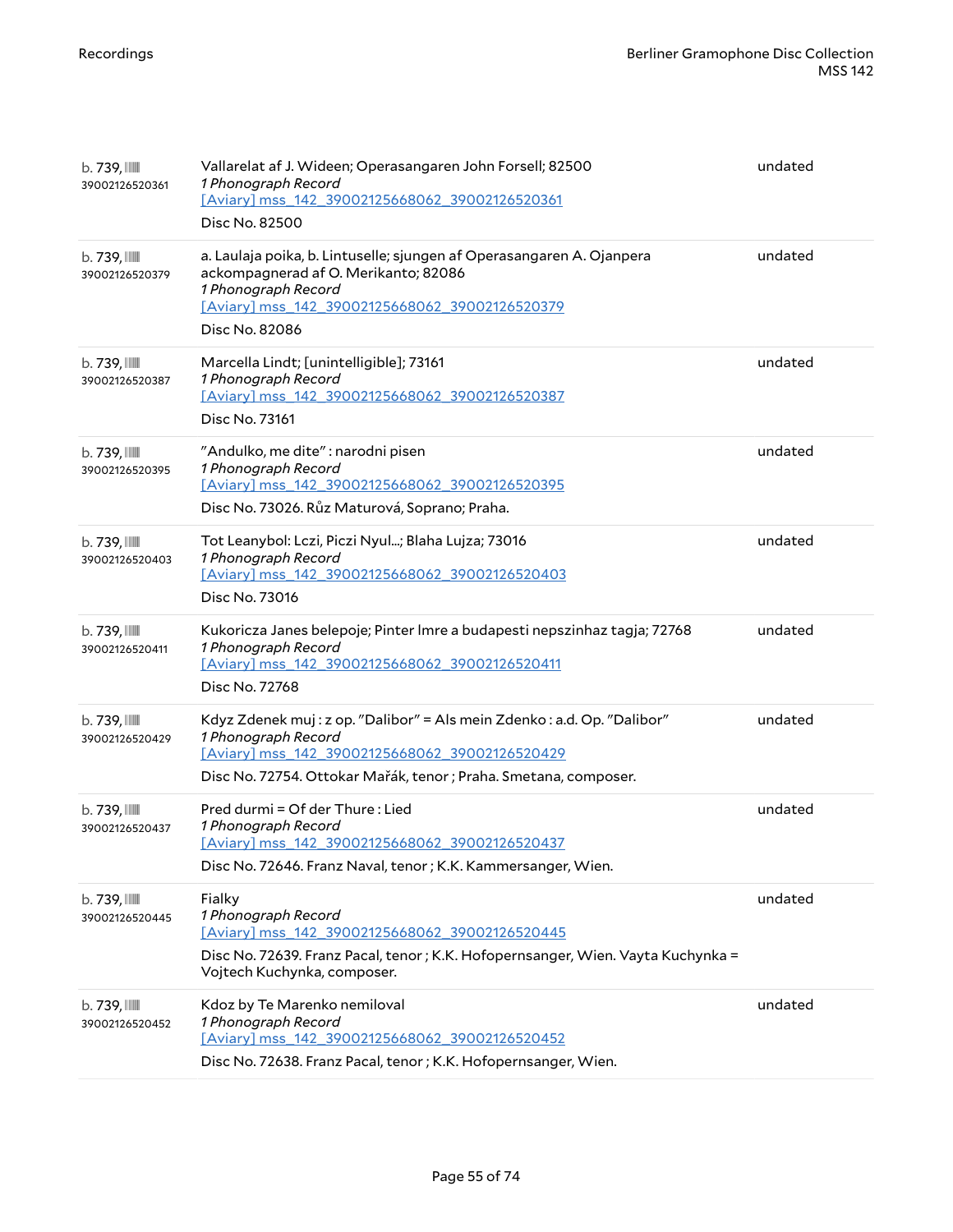| b. 739, IIII<br>39002126520460             | Za jedan casak<br>1 Phonograph Record<br>[Aviary] mss_142_39002125668062_39002126520460<br>Disc No. 72636. Albin Lukasch, tenor ; Agram = Zahreb.                      | undated |
|--------------------------------------------|------------------------------------------------------------------------------------------------------------------------------------------------------------------------|---------|
| $b.739$ , $\blacksquare$<br>39002126520478 | [unintelligible]; 72591<br>1 Phonograph Record<br>[Aviary] mss_142_39002125668062_39002126520478<br>Disc No. 72591                                                     | undated |
| b. 739, IIII<br>39002126520486             | Abendstern; Maxillanousk; 72587<br>1 Phonograph Record<br>[Aviary] mss_142_39002125668062_39002126520486<br>Disc No. 72587                                             | undated |
| b. 739, IIII<br>39002126520494             | Die Lotosbluine; Max Ulanowski; 72585<br>1 Phonograph Record<br>[Aviary] mss_142_39002125668062_39002126520494<br>Disc No. 72585                                       | undated |
| b. 739, III<br>39002126520502              | Rude ruze<br>1 Phonograph Record<br>[Aviary] mss_142_39002125668062_39002126520502<br>Disc No. 72463. Franz Pacal, tenor ; K.K. Hofopernsanger, Wien.                  | undated |
| b. 739, III<br>39002126520510              | Gdje Standk moj2; Albian Lukaseh; Agram; Tenor; 72462<br>1 Phonograph Record<br>[Aviary] mss_142_39002125668062_39002126520510<br>Disc No. 72462                       | undated |
| b. 739, IIII<br>39002126520528             | Fjariln vingad syns pa haga; Operettsangaren G. A. Lund; 72195<br>1 Phonograph Record<br>[Aviary] mss_142_39002125668062_39002126520528<br>Disc No. 72195              | undated |
| $b.739$ , $\blacksquare$<br>39002126520536 | El Bateo (Chucca); Sr. Alba y Sa. Gurina; 64024<br>1 Phonograph Record<br>[Aviary] mss_142_39002125668062_39002126520536<br>Disc No. 64024                             | undated |
| b. 739, IIII<br>39002126520544             | La Tempranica (Gimenez) la Senorita Marina Gurina (Tiple) (Extra Disc)<br>1 Phonograph Record<br>[Aviary] mss_142_39002125668062_39002126520544<br>Disc No. 63360      | undated |
| b. 739, IIII<br>39002126520551             | Spanish Soprano; La Tempranica; La Senorita Marina Gurina<br>1 Phonograph Record<br>[Aviary] mss_142_39002125668062_39002126520551<br>Disc No. 63351                   | undated |
| $b.739$ , $\blacksquare$<br>39002126520569 | Spanish Soprano; Nina Pancha; Romea y Valverde; La Senorita Josefina Huguet<br>1 Phonograph Record<br>[Aviary] mss_142_39002125668062_39002126520569<br>Disc No. 63240 | undated |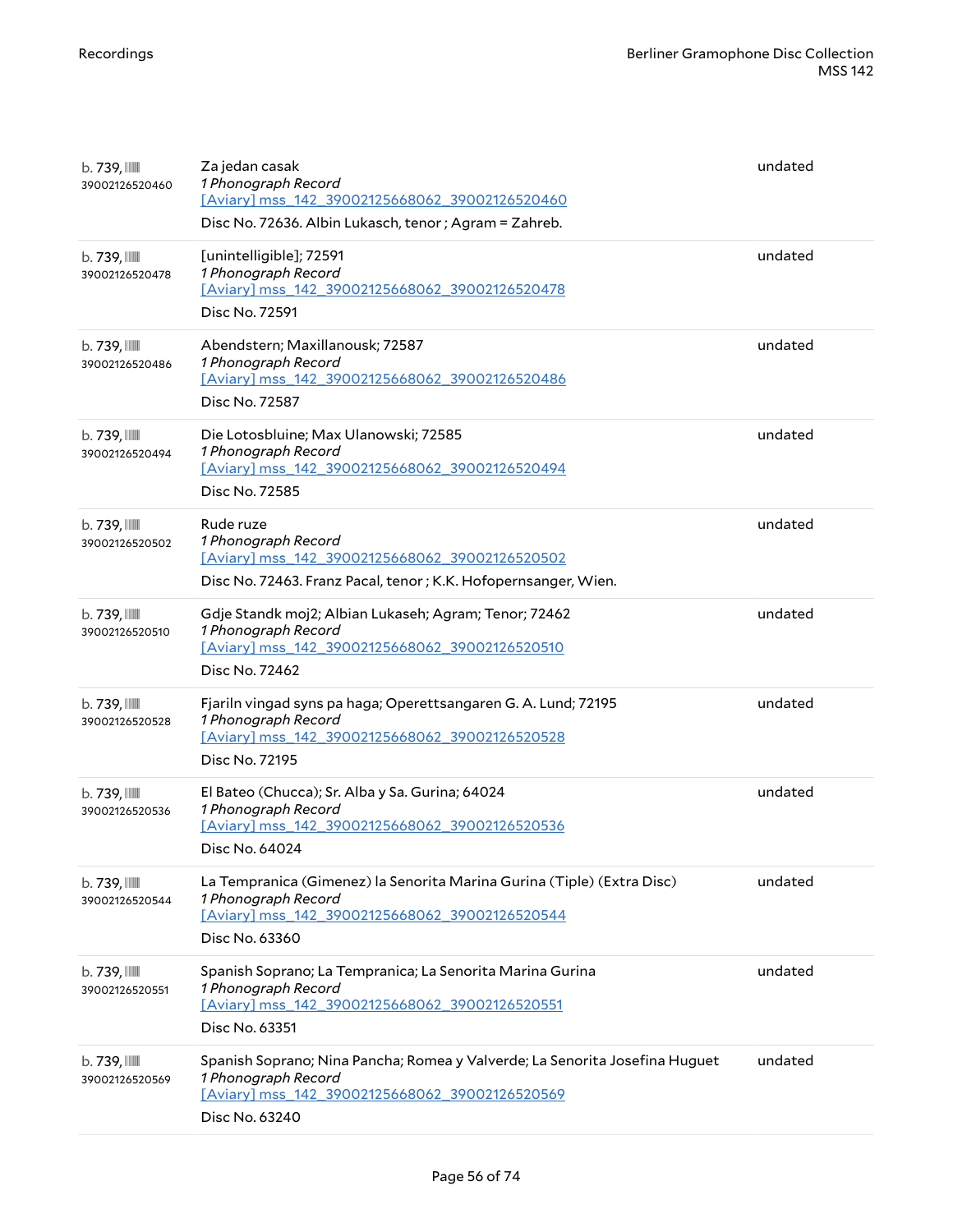| $b.739$ , $III$<br>39002126520577          | La Garina; Senora Martinez; 63167<br>1 Phonograph Record<br>[Aviary] mss 142 39002125668062 39002126520577<br>Disc No. 63167                               | undated |
|--------------------------------------------|------------------------------------------------------------------------------------------------------------------------------------------------------------|---------|
| b. 739, IIII<br>39002126520585             | El Rey que rabio; Cantado for Senora Martinez; 63177<br>1 Phonograph Record<br>[Aviary] mss_142_39002125668062_39002126520585<br>Disc No. 63177            | undated |
| b. 739, IIII<br>39002126520593             | Sevillanas No. 1; Cantadas por el Sr. Antonio Pozo; 62805<br>1 Phonograph Record<br>[Aviary] mss_142_39002125668062_39002126520593<br>Disc No. 62805       | undated |
| b. 739, IIII<br>39002126520601             | Guernikako Arbola; Snr. Moreno (Baritono); 62863<br>1 Phonograph Record<br>[Aviary] mss_142_39002125668062_39002126520601<br>Disc No. 62863                | undated |
| b. 739, IIII<br>39002126520619             | La Bruja; Snr. Bezares; 62860<br>1 Phonograph Record<br>[Aviary] mss 142 39002125668062 39002126520619<br>Disc No. 62860                                   | undated |
| b. 739, IIII<br>39002126520627             | Guaji Cuba; el. Mochuelo; 62781<br>1 Phonograph Record<br>[Aviary] mss_142_39002125668062_39002126520627<br>Disc No. 62781                                 | undated |
| $b.739$ , $\blacksquare$<br>39002126520635 | Mujer Y Reina (Chapi); el Senor Marino Aineto (Baritono); 62696<br>1 Phonograph Record<br>[Aviary] mss_142_39002125668062_39002126520635<br>Disc No. 62696 | undated |
| b. 739, IIII<br>39002126520643             | Sueno de La Casa de Dios; Sr. Pinedo; 61125<br>1 Phonograph Record<br>[Aviary] mss_142_39002125668062_39002126520643<br>Disc No. 61125                     | undated |
| $b.739$ , $III$<br>39002126520650          | Milonga; El Sr. Don Inrique Gil; 61112<br>1 Phonograph Record<br>[Aviary] mss_142_39002125668062_39002126520650<br>Disc No. 61112                          | undated |
| $b.739$ , $\blacksquare$<br>39002126520668 | La Alegria de la Huerta; el Sr. Don Inrique Gil; 61111<br>1 Phonograph Record<br>[Aviary] mss_142_39002125668062_39002126520668<br>Disc No. 61111          | undated |
| $b.739$ , $III$<br>39002126520676          | [unintelligible]; Prof. Moreschi; 54758<br>1 Phonograph Record<br>[Aviary] mss_142_39002125668062_39002126520676<br>Disc No. 54758                         | undated |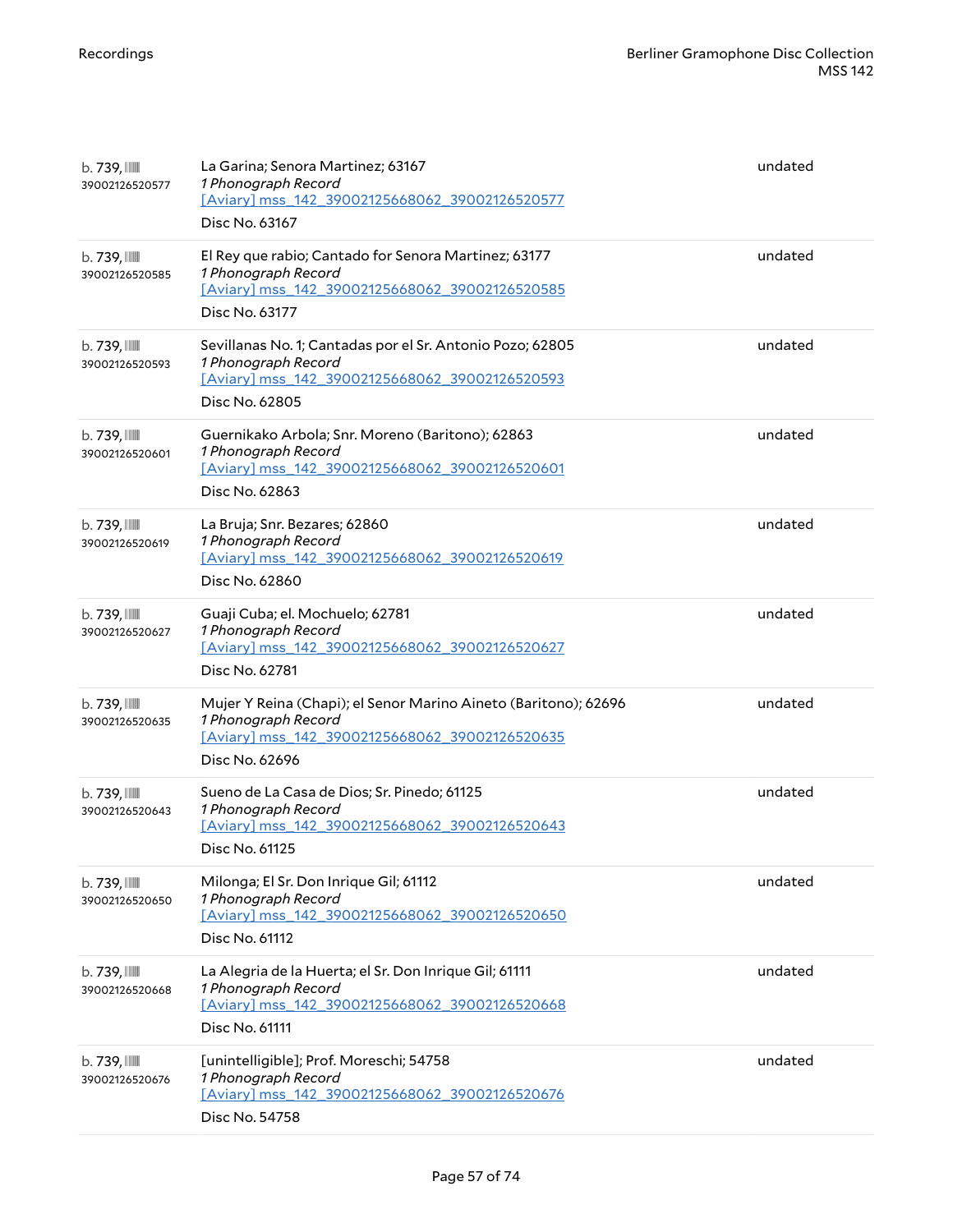| $b.739$ , $III$<br>39002126520684 | La lua Santuzza; Cantata dal Sig Cesarana; 54116<br>1 Phonograph Record<br>[Aviary] mss_142_39002125668062_39002126520684<br>Disc No. 54116                 | undated |
|-----------------------------------|-------------------------------------------------------------------------------------------------------------------------------------------------------------|---------|
| b. 739, IIII<br>39002125667841    | Miserere; Cantata dalla Sig Cesarana; 54113<br>1 Phonograph Record<br>[Aviary] mss_142_39002125668062_39002125667841<br>Disc No. 54113                      | undated |
| b. 739, IIII<br>39002126520692    | Fiar vuro lasciarte; Cantata dal Sig Cesarana; 54110<br>1 Phonograph Record<br>[Aviary] mss 142 39002125668062 39002126520692<br>Disc No. 54110             | undated |
| b. 739, IIII<br>39002126520700    | Pur ti riveggo mua dolce auda; Cantata dal Sig Cesarana; 54108<br>1 Phonograph Record<br>[Aviary] mss_142_39002125668062_39002126520700<br>Disc No. 54108   | undated |
| b. 739, III<br>39002126520718     | Una Snora mir lasciaste; Cantata dal Sig Cesarana; 54102<br>1 Phonograph Record<br>[Aviary] mss_142_39002125668062_39002126520718<br>Disc No. 54102         | undated |
| b. 739, IIII<br>39002126520726    | Betu m amu; Cantata dal Sig Moreo; 54098<br>1 Phonograph Record<br>[Aviary] mss_142_39002125668062_39002126520726<br>Disc No. 54098                         | undated |
| b. 739, IIII<br>39002126520734    | Mira d'acerbe laguine; Cantata dal Sig Coriadetti e dalla; 54097<br>1 Phonograph Record<br>[Aviary] mss_142_39002125668062_39002126520734<br>Disc No. 54097 | undated |
| b. 739, IIII<br>39002126520742    | Dite alla giovanel; Cantata dal Sig Corradelle e dalla; 54101<br>1 Phonograph Record<br>[Aviary] mss_142_39002125668062_39002126520742<br>Disc No. 54101    | undated |
| b. 739, III<br>39002125667858     | Lardi Sijarliddio Faust-Gounod; Sig Snippa Big Cattetto; 54084<br>1 Phonograph Record<br>[Aviary] mss_142_39002125668062_39002125667858<br>Disc No. 54084   | undated |
| b. 739, IIII<br>39002125667866    | Fra Diavolo; Duetto dei briganti; 54070<br>1 Phonograph Record<br>[Aviary] mss_142_39002125668062_39002125667866<br>Disc No. 54070                          | undated |
| b. 739, IIII<br>39002126520759    | O Rre Nuosto; Signorina Andreace; 53193<br>1 Phonograph Record<br>[Aviary] mss_142_39002125668062_39002126520759<br>Disc No. 53193                          | undated |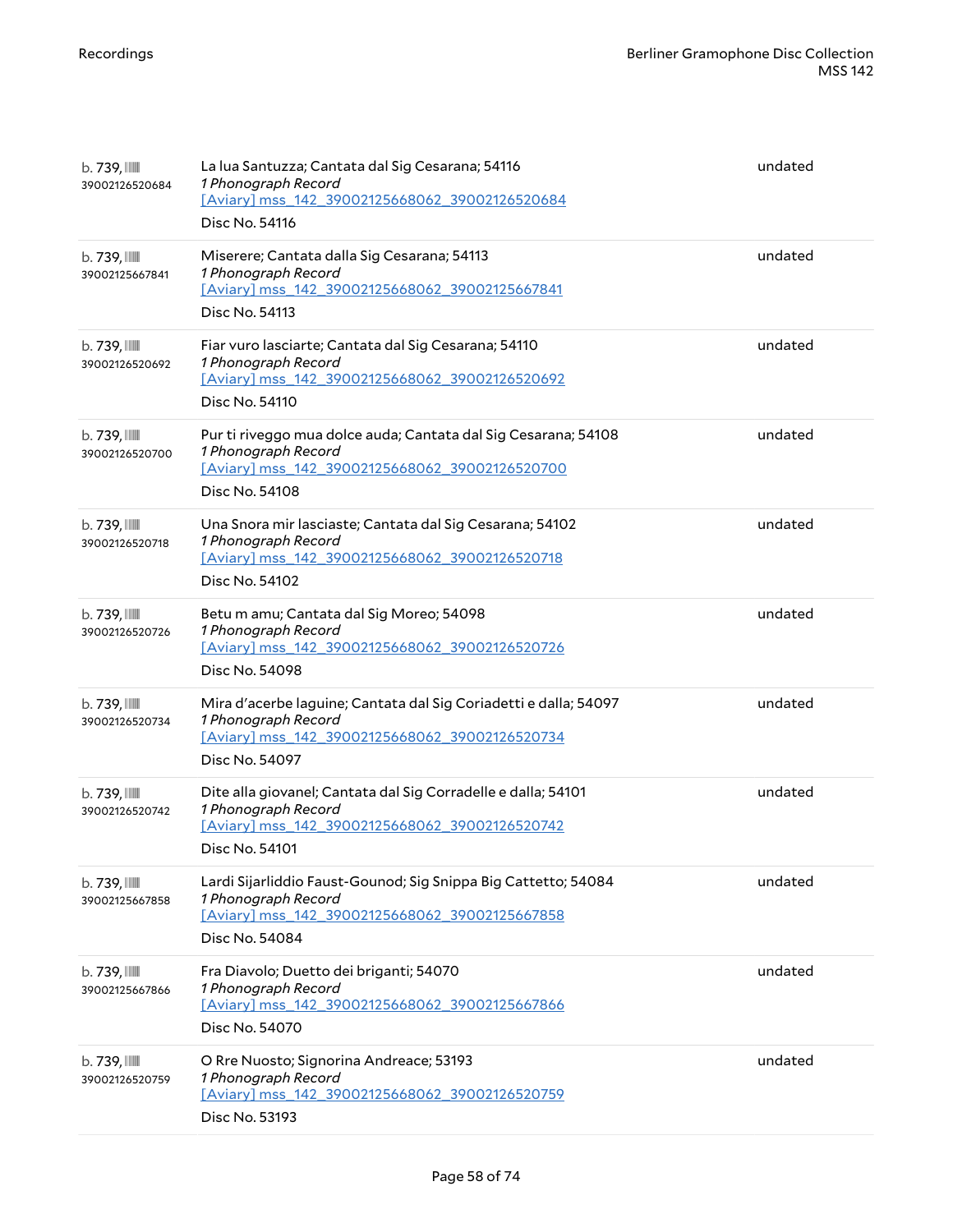| $b.739$ , $\blacksquare$<br>39002125667874 | Le Fraslate d'amor; Cantata dalla Sig Galan; 53190<br>1 Phonograph Record<br>[Aviary] mss_142_39002125668062_39002125667874<br>Disc No. 53190                                               | undated |
|--------------------------------------------|---------------------------------------------------------------------------------------------------------------------------------------------------------------------------------------------|---------|
| b. 739, IIII<br>39002125667882             | Una voce foco ja; Cantata dal Sig Galon; 53184<br>1 Phonograph Record<br>[Aviary] mss_142_39002125668062_39002125667882<br>Disc No. 53184                                                   | undated |
| $b.739$ , $\blacksquare$<br>39002126520767 | Jo sou la farfalla; Cantata dal Sig adaum; 53178<br>1 Phonograph Record<br>[Aviary] mss 142 39002125668062 39002126520767<br>Disc No. 53178                                                 | undated |
| $b.739$ , $III$<br>39002125667890          | Che Faro seiza [unintelligible]; Cantata dal Sig Galare; 54758<br>1 Phonograph Record<br>[Aviary] mss_142_39002125668062_39002125667890<br>Disc No. 53176                                   | undated |
| b. 739, IIII<br>39002125667908             | Stude la vamja; Cantata dalla sigma Galan; 53174<br>1 Phonograph Record<br>[Aviary] mss_142_39002125668062_39002125667908<br>Disc No. 53174                                                 | undated |
| $b.739$ , $\blacksquare$<br>39002126520775 | Mi Chiarinano Mimi; Cantata dalla Sig Adami; 53171<br>1 Phonograph Record<br>[Aviary] mss_142_39002125668062_39002126520775<br>Disc No. 53171                                               | undated |
| $b.739$ , $\blacksquare$<br>39002125667916 | Vaga donna illusbreetcana; 53170<br>1 Phonograph Record<br>[Aviary] mss_142_39002125668062_39002125667916<br>Disc No. 53170                                                                 | undated |
| b. 739, IIII<br>39002125667924             | Rondo Idol Piggio; Cantata dalla Sig Galan; 53169<br>1 Phonograph Record<br>[Aviary] mss_142_39002125668062_39002125667924<br>Disc No. 53169                                                | undated |
| $b.739$ , $\blacksquare$<br>39002126520783 | Faust; Bice Adami; 53165X<br>1 Phonograph Record<br>[Aviary] mss_142_39002125668062_39002126520783<br>Disc No. 53165X                                                                       | undated |
| $b.740$ , $III$<br>39002126523670          | Klaaglied (Paljas) - gesongen door - H. Desire Pauwels - Amsterdam<br>1 Phonograph Record<br>[Aviary] mss_142_39002126523233_39002126523670<br>Disc No. 92070. Dutch - Tenor.               | undated |
| $b.740$ , $III$<br>39002126523688          | Siciliana (Cavalleria Rusticana) - gezongen door - H. Desire Pauwels - Amsterdam<br>1 Phonograph Record<br>[Aviary] mss_142_39002126523233_39002126523688<br>Disc No. 92069. Dutch - Tenor. | undated |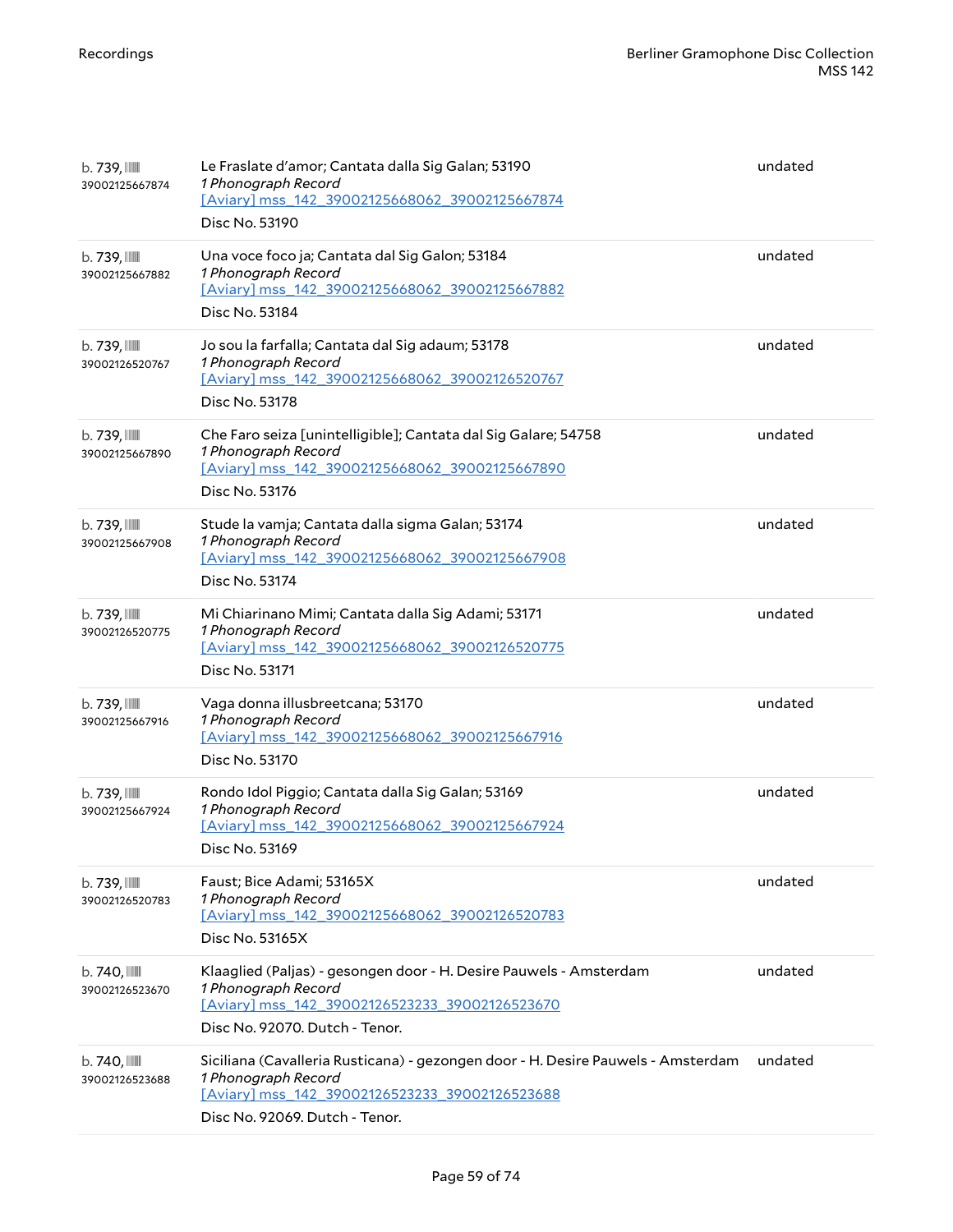| b. 740, III<br>39002126523696              | Duet euit Mascotta - gezongen door - Mvr. Buderman v. Dyk en J.A.F. Grootveld -<br>Amsterdam<br>1 Phonograph Record<br>[Aviary] mss_142_39002126523233_39002126523696<br>Disc No. 94000. Dutch - Duet.                                                                                 | undated |
|--------------------------------------------|----------------------------------------------------------------------------------------------------------------------------------------------------------------------------------------------------------------------------------------------------------------------------------------|---------|
| $b.744$ , $\blacksquare$<br>39002126521336 | The Palms Paure: Cornet Solo by W. Paris Chambers<br>1 Phonograph Record<br>[Aviary] mss 142 39002125668070 39002126521336<br>Disc No. 219. The November 8, 1887 dated noted on this disc is the US patent date<br>for Berliner Gramophone discs, not a publication or recording date. | undated |
| b.744,<br>39002126521344                   | Terra: The Holy City<br>1 Phonograph Record<br>[Aviary] mss 142 39002125668070 39002126521344<br>Disc No. 986-V. The November 8, 1887 dated noted on this disc is the US patent<br>date for Berliner Gramophone discs, not a publication or recording date.                            | undated |
| $b.744$ ,<br>39002126521351                | Just One Girl by Mr. J.W. Myers<br>1 Phonograph Record<br>[Aviary] mss 142 39002125668070 39002126521351<br>Disc No. 1934 Z                                                                                                                                                            | 1934    |
| $b.744$ ,<br>39002126521369                | Gounod's Serenade: Saxophone Solo by Mons. Jean Moeremans of Sousa's Band<br>1 Phonograph Record<br>[Aviary] mss_142_39002125668070_39002126521369<br>Disc No. 3904 Z                                                                                                                  | undated |
| $b.744$ , $\blacksquare$<br>39002126521377 | Arthur Pryor: Lion du Bal by The Members of Sousa's Band<br>1 Phonograph Record<br>[Aviary] mss_142_39002125668070_39002126521377<br>Disc No. 0177A                                                                                                                                    | undated |
| $b.744$ , $\blacksquare$<br>39002126521385 | Dudley Manager: Lead Kindly Light Sung By Haydn Quartette<br>1 Phonograph Record<br>[Aviary] mss_142_39002125668070_39002126521385<br>Disc No. 42652                                                                                                                                   | undated |
| b.744,<br>39002126521401                   | A Talk By Cal Stewart: The Yankee Comedian; No. 2<br>1 Phonograph Record<br>[Aviary] mss_142_39002125668070_39002126521401<br>Disc No. 6001                                                                                                                                            | undated |
| $b.744$ , $\blacksquare$<br>39002126521419 | Otto Schreilier: March From The Fortune Teller By Victor Herbert's 22nd Rgt. Band undated<br>1 Phonograph Record<br>[Aviary] mss_142_39002125668070_39002126521419<br>Disc No. 8001 X                                                                                                  |         |
| $b.744$ , $\blacksquare$<br>39002126521427 | Henry Higgins Sousa's Band: Medley Of Irish Alrs Played by Sousa's Band<br>1 Phonograph Record<br>[Aviary] mss 142 39002125668070 39002126521427<br>Disc No. 8009-Z                                                                                                                    | undated |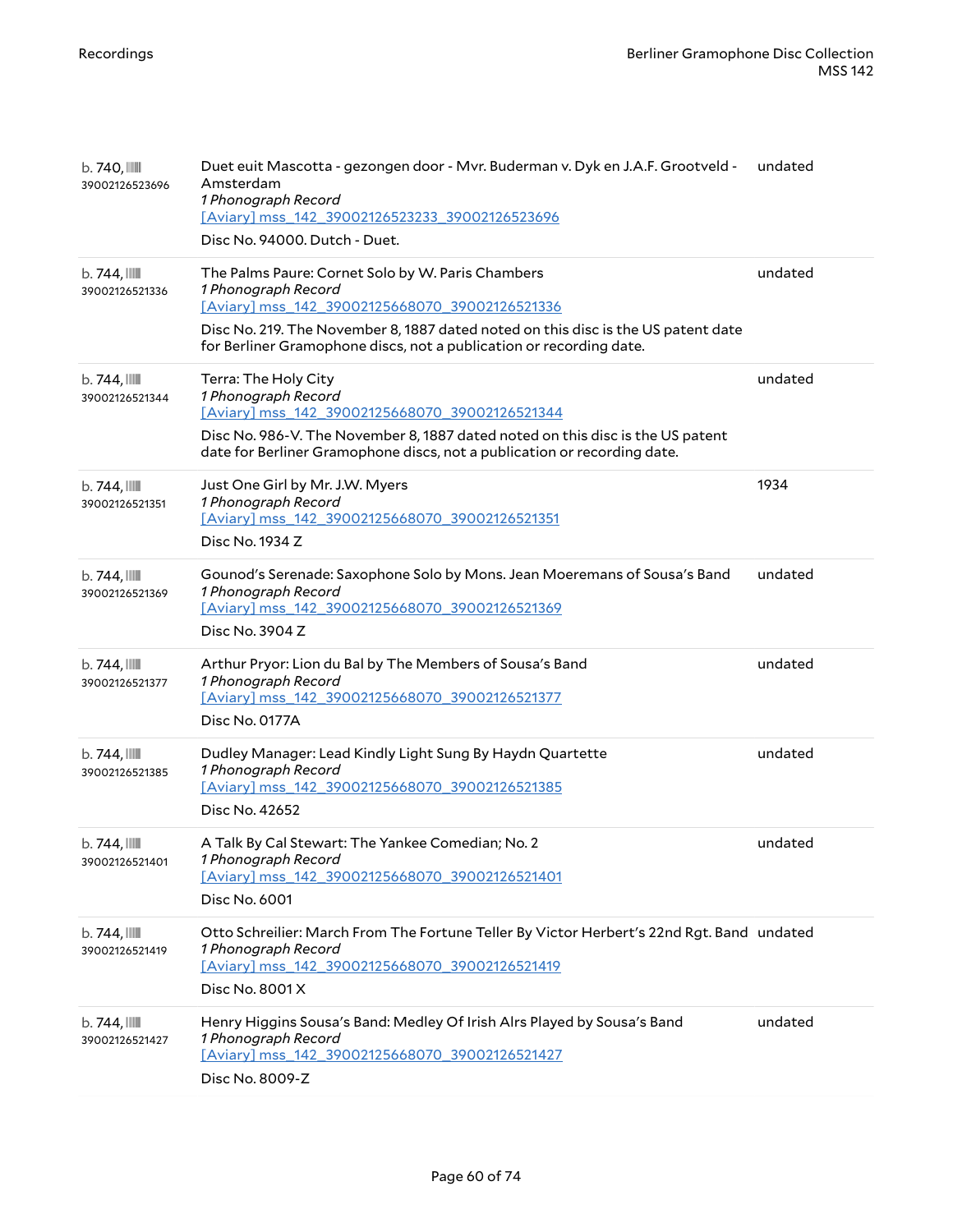| $b.744$ , $\blacksquare$<br>39002126521435 | SM Dudley Manager: Nearer My God to Thee Sung by The Haydn Quartet<br>1 Phonograph Record<br>[Aviary] mss_142_39002125668070_39002126521435<br>Disc No. 021                                                                                                                                                                                                              | 1899 March 25       |
|--------------------------------------------|--------------------------------------------------------------------------------------------------------------------------------------------------------------------------------------------------------------------------------------------------------------------------------------------------------------------------------------------------------------------------|---------------------|
| $b.744$ , $\blacksquare$<br>39002126521450 | Zigeumerweisen: Violin Solo by J. Jacobs<br>1 Phonograph Record<br>[Aviary] mss 142 39002125668070 39002126521450<br>Disc No. 7906                                                                                                                                                                                                                                       | 1898 December<br>29 |
| $b.744$ , $\blacksquare$<br>39002126521468 | Moscow Sun by Mr. Rubin<br>1 Phonograph Record<br>[Aviary] mss_142_39002125668070_39002126521468<br>Disc No. 11093                                                                                                                                                                                                                                                       | 1899 April 4        |
| b.744,<br>39002126521476                   | Margarita<br>1 Phonograph Record<br>[Aviary] mss_142_39002125668070_39002126521476<br>Disc No. 20061                                                                                                                                                                                                                                                                     | undated             |
| $b.744$ , $\blacksquare$<br>39002126521484 | Unsinn [unintelligible]<br>1 Phonograph Record<br>[Aviary] mss_142_39002125668070_39002126521484<br>Disc No. 20717. Nonsense song. Stefan I. Shatov (comic) with piano. Recorded in St<br>Petersburg, 21 April, 1899 by William Sinkler Darby.                                                                                                                           | 1899 April 21       |
| b.744,<br>39002126521492                   | [foreign language]<br>1 Phonograph Record<br>[Aviary] mss 142 39002125668070 39002126521492<br>Disc No. 23040X. Mikhail Glinka: A Life for the Tzar (Ivan Susanin), Act 4, Vanya's<br>song - Kindle the signal fires. Raisa Yakovlevna Karamzin-Zhukovskaya, mezzo-<br>soprano/contralto, with piano. Recorded in St Petersburg, March 1900 by William<br>Sinkler Darby. | 1900                |
| $b.744$ , $\blacksquare$<br>39002126521500 | [foreign language]<br>1 Phonograph Record<br>[Aviary] mss 142 39002125668070 39002126521500<br>Disc No. 24229. Alexander Dargomyzhsky: Rusalka, Act? Until death I shall be<br>thine. Antonina Ivanovna Panina, (mezzo-soprano) and VL. Karelin (tenor), with<br>piano. Recorded at St Petersburg, after April, 1903 by Franz Hampe.                                     | 1903                |
| b.744,<br>39002126521518                   | Le Gramophone: F. Derode Dit Par L'auteur Paris<br>1 Phonograph Record<br>[Aviary] mss_142_39002125668070_39002126521518<br>Disc No. 31010                                                                                                                                                                                                                               | undated             |
| b.744,<br>39002126521526                   | Sigurd: Reyer/ Odin Dieu Farouche-Chant du Bard Sung by Monsieur Aumonier<br>1 Phonograph Record<br>[Aviary] mss 142 39002125668070 39002126521526<br>Disc No. 32442                                                                                                                                                                                                     | undated             |
| $b.744$ , $\blacksquare$<br>39002126521534 | Galathee: Masse v. Venus Sun by Monsieur Aumonier<br>1 Phonograph Record<br>[Aviary] mss_142_39002125668070_39002126521534<br>Disc No. 32964                                                                                                                                                                                                                             | undated             |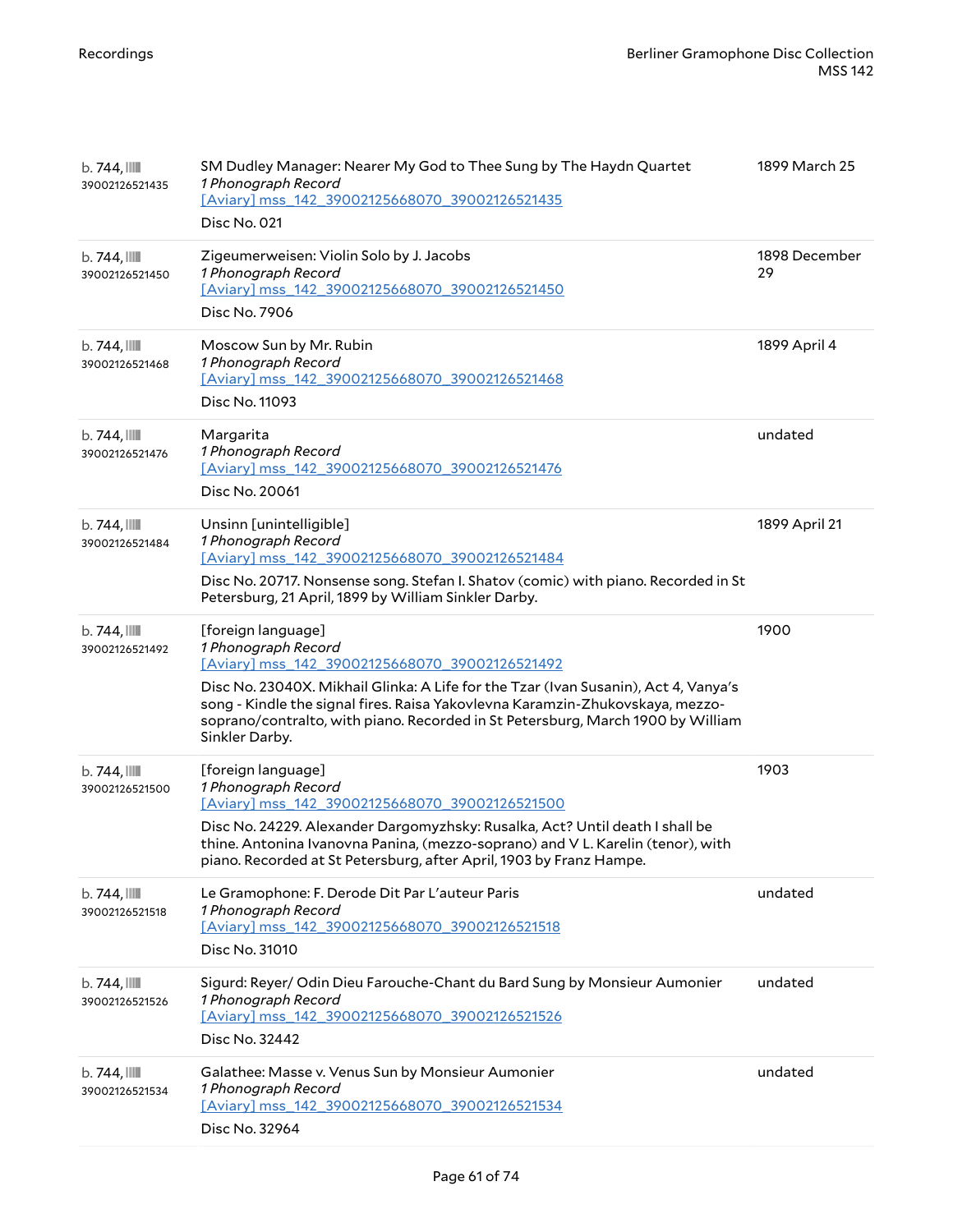| $b.744$ , $\blacksquare$<br>39002126521542 | Les Joyeux Serins (Thuillier) avec siffle. Monsiur Lergeret<br>1 Phonograph Record<br>[Aviary] mss_142_39002125668070_39002126521542<br>Disc No. 2-32056                                | undated        |
|--------------------------------------------|-----------------------------------------------------------------------------------------------------------------------------------------------------------------------------------------|----------------|
| b.744,<br>39002126521559                   | Le Chalet (Adam): Dans Le Service De l'Autriche Sung by Monsieur Baer, Basse de<br>l'Opera<br>1 Phonograph Record<br>[Aviary] mss_142_39002125668070_39002126521559<br>Disc No. 2-32087 | undated        |
| b.744,<br>39002126521567                   | Henri VIII. Saint-Saens. Anne, Ma Bien-Aimee Sung by Monsieur Baer, Basse de<br>l'Opera<br>1 Phonograph Record<br>[Aviary] mss_142_39002125668070_39002126521567<br>Disc No. 2-32111    | undated        |
| b.744,<br>39002126521575                   | La Mascotte (Audran): Le Secret De Polichinelle Sung By Monsieur Soums<br>1 Phonograph Record<br>[Aviary] mss 142 39002125668070 39002126521575<br>Disc No. 2-32114                     | undated        |
| b.744,<br>39002126521583                   | Les Cloches De Corneville (Planquette)/ Je Regardais En l'Air Sung by Monsieur<br>Soums<br>1 Phonograph Record<br>[Aviary] mss_142_39002125668070_39002126521583<br>Disc No. 2-32118    | undated        |
| $b.744$ , $\blacksquare$<br>39002126521591 | A La Cabane Bambou (P. Marinier): Chanson Negre Sung by Monsieur Mayol<br>1 Phonograph Record<br>[Aviary] mss_142_39002125668070_39002126521591<br>Disc No. 2-32137                     | undated        |
| $b.744$ , $\blacksquare$<br>39002126521609 | Pourquoi/ Lakme Delibes Sung by Mlle Relda<br>1 Phonograph Record<br>[Aviary] mss_142_39002125668070_39002126521609<br>Disc No. 33207                                                   | 1908 August 15 |
| $b.744$ , $\blacksquare$<br>39002126521617 | Leopold [unintelligible]: Hand in Hand<br>1 Phonograph Record<br>[Aviary] mss 142 39002125668070 39002126521617<br>Disc No. 42006                                                       | undated        |
| b. 744, IIII<br>39002126521625             | Gustav Wasehow: Roccoco-Standehen v. Meyer-Hellmund<br>1 Phonograph Record<br>[Aviary] mss 142 39002125668070 39002126521625<br>Disc No. 42210                                          | undated        |
| b. 744a, III<br>39002126521633             | Werner Alberti (Budapest) - Italia, mein Vaterland; Stradella<br>1 Phonograph Record<br>[Aviary] mss_142_39002125668104_39002126521633<br>Disc No. 42311                                | undated        |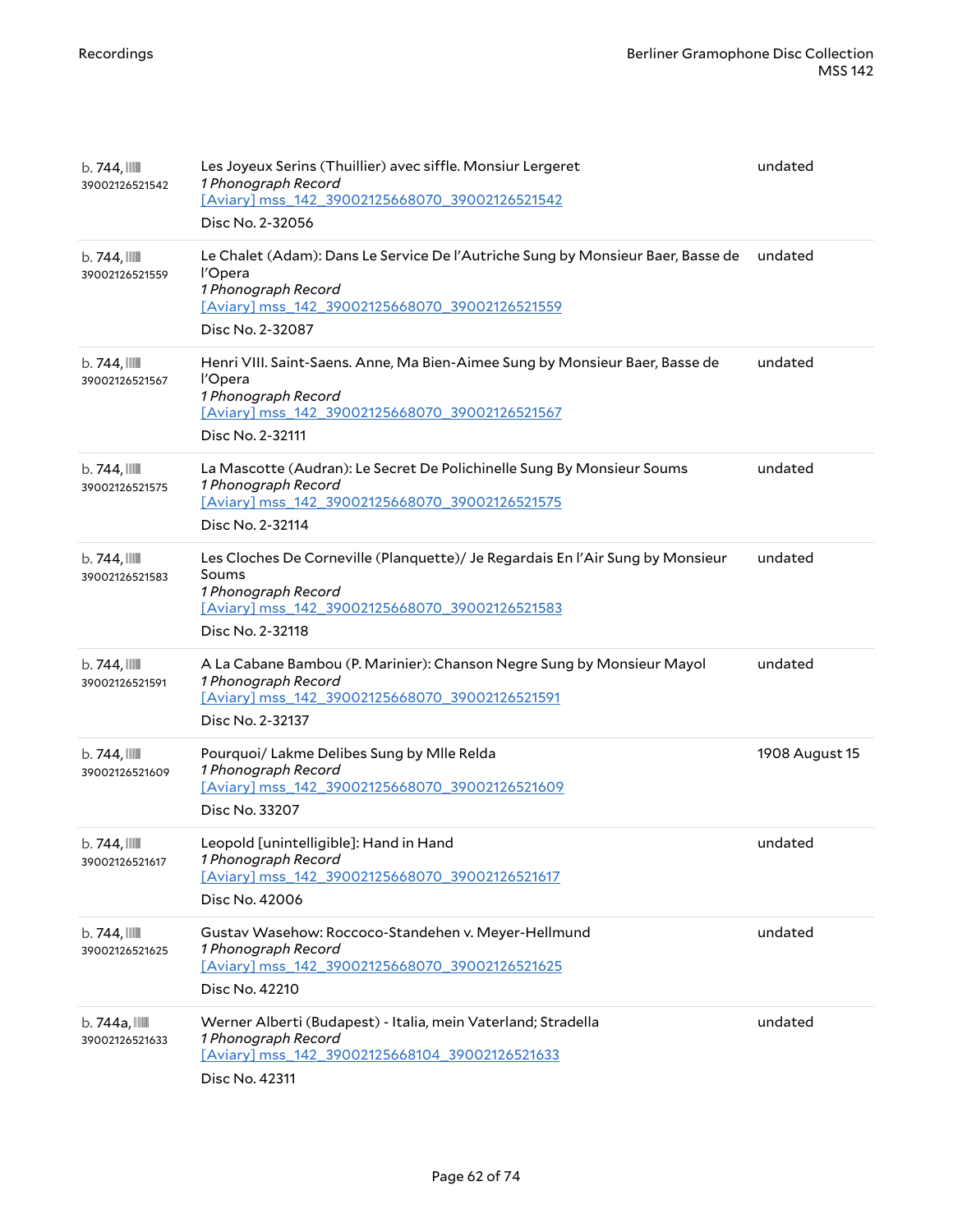| $b.744a$ , $\blacksquare$<br>39002126521641 | Carlo Bohm (Vienna) - Ja, ja der Peter; Generalkonsul<br>1 Phonograph Record<br>[Aviary] mss_142_39002125668104_39002126521641<br>Disc No. 2-42261                                                                                   | undated |
|---------------------------------------------|--------------------------------------------------------------------------------------------------------------------------------------------------------------------------------------------------------------------------------------|---------|
| b. 744a, IIII<br>39002126521658             | Rudolf Hofbauer (Vienna) - Was ich langst ertraumte; Gottergatte<br>1 Phonograph Record<br>[Aviary] mss_142_39002125668104_39002126521658<br>Disc No. 2-42282                                                                        | undated |
| b. 744a, IIII<br>39002126521666             | Nelly Brodtmann (Wiesbaden) - Kartenlied; Carmen<br>1 Phonograph Record<br>[Aviary] mss_142_39002125668104_39002126521666<br>Disc No. 43101                                                                                          | undated |
| b. 744a, IIII<br>39002126521674             | Frau Goetze, Royal Chambermusic Singer (Berlin) - Wiegenlied von Petri<br>1 Phonograph Record<br>[Aviary] mss_142_39002125668104_39002126521674<br>Disc No. 43107                                                                    | undated |
| b. 744a, IIII<br>39002126521682             | Frau Knupfer (Berlin) - Ihr, die ihr Triebe; Figaro's Hochzeit<br>1 Phonograph Record<br>[Aviary] mss 142 39002125668104 39002126521682<br>Disc No. 43118                                                                            | undated |
| b. 744a, IIII<br>39002126521690             | Josephine Kraus (Berlin) - Lied vom sussen Madel; Das Susse Madel<br>1 Phonograph Record<br>[Aviary] mss_142_39002125668104_39002126521690<br>Disc No. 43168                                                                         | undated |
| b. 744a, IIII<br>39002126521708             | Mitzi Zwerenz (Vienna) - Gehen wir in's Chambre separee; Opernball<br>1 Phonograph Record<br>[Aviary] mss_142_39002125668104_39002126521708<br>Disc No. 43187                                                                        | undated |
| b. 744a, IIII<br>39002126521716             | Operasinger Maikki Jarnefelt and pianist Armas Jarnefelt (Helsingfors) - Meine<br>Liebe is grun (Brahms)<br>1 Phonograph Record<br>[Aviary] mss_142_39002125668104_39002126521716<br>Disc No. 43379                                  | undated |
| b. 744a, IIII<br>39002126521724             | Marie Knupfer-Egli, Kgl. Hofopernsangerin (Berlin); mit Orchester-Begleitung,<br>Kapellmeister Seidler-Winkler - Letzte Rose aus Martha<br>1 Phonograph Record<br>[Aviary] mss_142_39002125668104_39002126521724<br>Disc No. 2-43002 | undated |
| b. 744a, III<br>39002126521732              | Gertrud Runge / Kapellmeister Seidler-Winkler (Berlin)<br>1 Phonograph Record<br>[Aviary] mss 142 39002125668104 39002126521732<br>Disc No. 2-43003                                                                                  | undated |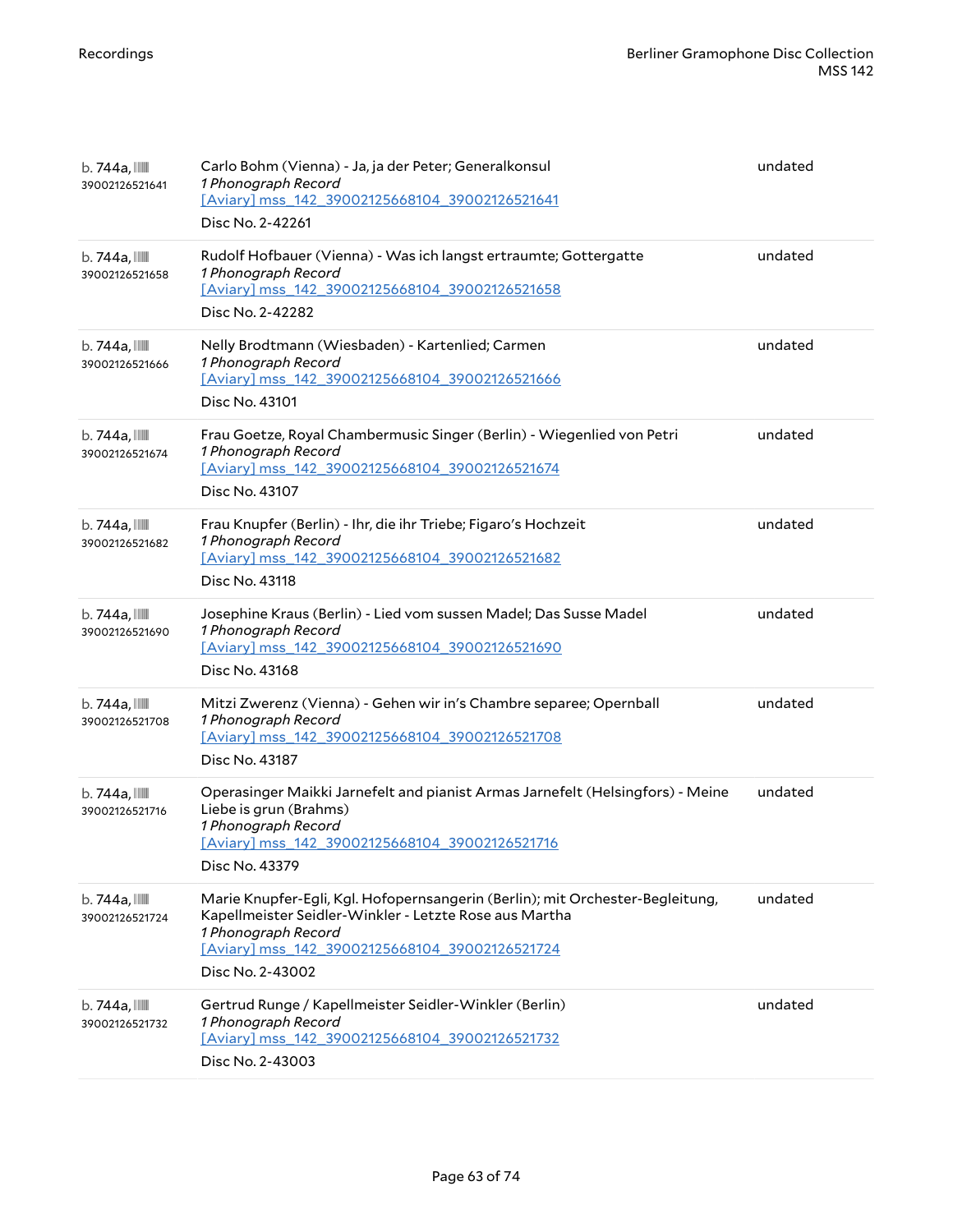| $b.744a$ , $\blacksquare$<br>39002126521740 | Ferruccio Corradetti (Milan), cantata from Santa Lucia<br>1 Phonograph Record<br>[Aviary] mss_142_39002125668104_39002126521740<br>Disc No. 52213                                                                                                                                           | undated      |
|---------------------------------------------|---------------------------------------------------------------------------------------------------------------------------------------------------------------------------------------------------------------------------------------------------------------------------------------------|--------------|
| b. 744a, IIII<br>39002126521757             | Ottavio Prosoni (tenor) - Aida<br>1 Phonograph Record<br>[Aviary] mss_142_39002125668104_39002126521757<br>Disc No. 52281                                                                                                                                                                   | undated      |
| $b.744a$ , $\blacksquare$<br>39002126521765 | Carlo Caffetto<br>1 Phonograph Record<br>[Aviary] mss 142 39002125668104 39002126521765<br>Disc No. 52471                                                                                                                                                                                   | 1900 July 27 |
| $b.744a$ , $\blacksquare$<br>39002126521773 | Carlo Caffetto<br>1 Phonograph Record<br>[Aviary] mss_142_39002125668104_39002126521773<br>Disc No. 52485x                                                                                                                                                                                  | 1900 July 25 |
| b. 744a, IIII<br>39002126521781             | Carlo Caffetto<br>1 Phonograph Record<br>[Aviary] mss 142 39002125668104 39002126521781<br>Disc No. 52486                                                                                                                                                                                   | 1900 July 28 |
| b. 744a, IIII<br>39002126521799             | Carlo Caffetto - Pucchini<br>1 Phonograph Record<br>[Aviary] mss 142 39002125668104 39002126521799<br>Disc No. 52512                                                                                                                                                                        | 1900 July 16 |
| b. 744a, IIII<br>39002126521807             | Franchi - Donizetti<br>1 Phonograph Record<br>[Aviary] mss_142_39002125668104_39002126521807<br>Disc No. 52527                                                                                                                                                                              | undated      |
| b. 744a, IIII<br>39002126521815             | [unclear]<br>1 Phonograph Record<br>[Aviary] mss 142 39002125668104 39002126521815<br>Disc No. 52589. Gaetano Donizetti: La Favorita, Act 1 - Una vergine, un angel di Dio<br>'Romananza'. Giovanni Cesarani (tenor), with piano. Recorded at Milan, July 1899<br>by Frederick W. Gaisberg. | 1899 July    |
| b. 744a, IIII<br>39002126521823             | Bice Adami (soprano); Traviata<br>1 Phonograph Record<br>[Aviary] mss_142_39002125668104_39002126521823<br>Disc No. 53105                                                                                                                                                                   | undated      |
| b. 744a, III<br>39002126521831              | Bice Adami (soprano); Puccini<br>1 Phonograph Record<br>[Aviary] mss_142_39002125668104_39002126521831<br>Disc No. 53115                                                                                                                                                                    | undated      |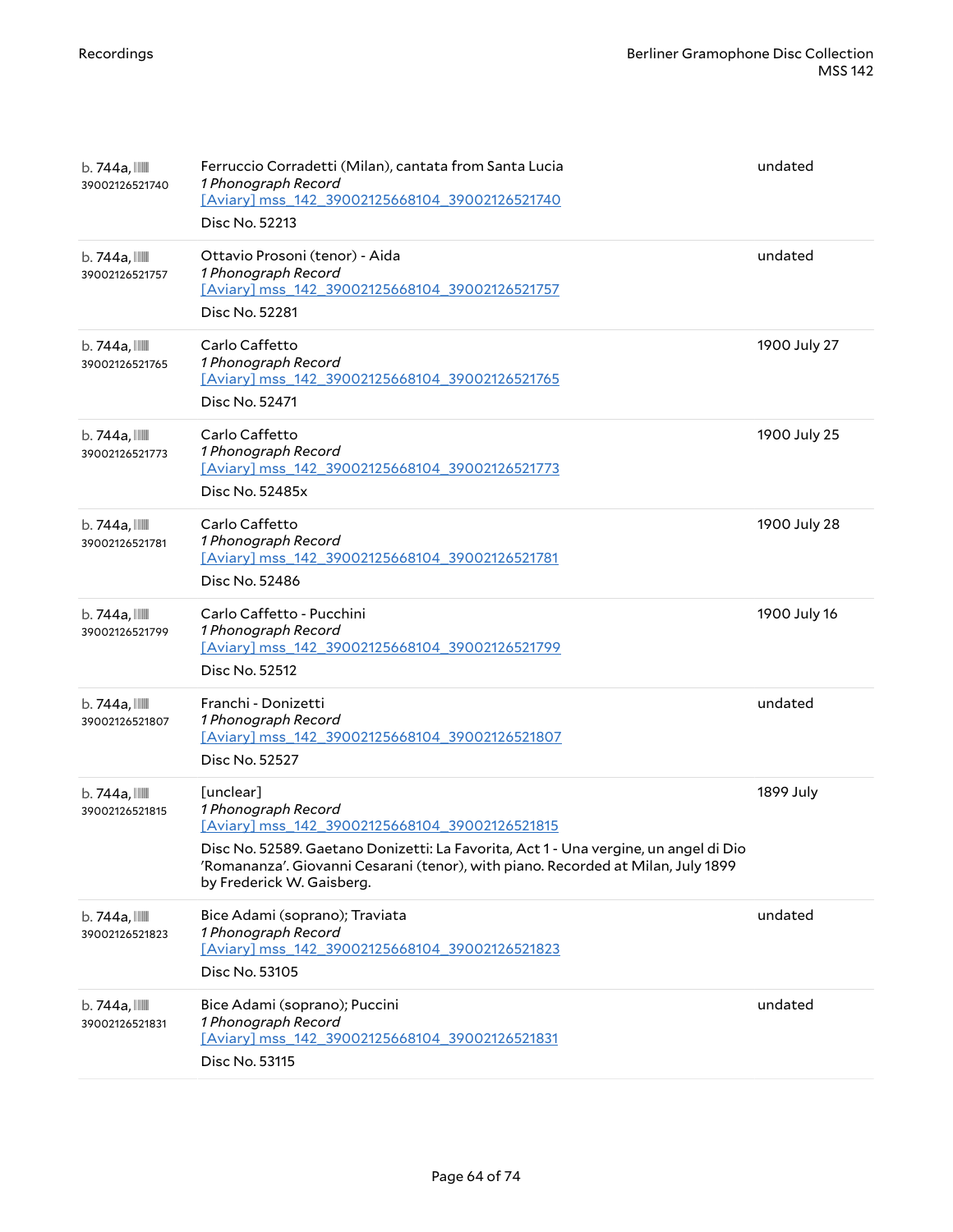| b. 744a, III<br>39002126521849              | Signorina Grossi (soprano); Verdi<br>1 Phonograph Record<br>[Aviary] mss_142_39002125668104_39002126521849<br>Disc No. 53161                                     | 1900 April 8 |
|---------------------------------------------|------------------------------------------------------------------------------------------------------------------------------------------------------------------|--------------|
| b. 744a, IIII<br>39002126521856             | D'Avigny; Cantalamessa;<br>1 Phonograph Record<br>[Aviary] mss_142_39002125668104_39002126521856<br>Disc No. 54136                                               | undated      |
| b. 744a, III<br>39002126521864              | Angelo Alfieri (mandoline with piano); Serenata Lombarda<br>1 Phonograph Record<br>[Aviary] mss_142_39002125668104_39002126521864<br>Disc No. 57369              | undated      |
| $b.744a$ , $\blacksquare$<br>39002126521872 | Senor Banquella (bass)<br>1 Phonograph Record<br>[Aviary] mss 142 39002125668104 39002126521872<br>Disc No. 62515                                                | undated      |
| b. 744a, III<br>39002126521880              | Senorita Mirallesi<br>1 Phonograph Record<br>[Aviary] mss_142_39002125668104_39002126521880<br>Disc No. 63190                                                    | undated      |
| $b.744a$ , $\blacksquare$<br>39002126521898 | Oscar Bergstrom (baritone); Soldatgossen<br>1 Phonograph Record<br>[Aviary] mss_142_39002125668104_39002126521898<br>Disc No. 72089                              | undated      |
| b. 744a, IIII<br>39002126521906             | August Svensson (baritone); O min Carl Gustaf<br>1 Phonograph Record<br>[Aviary] mss_142_39002125668104_39002126521906<br>Disc No. 72116                         | undated      |
| b. 744a, IIII<br>39002126521914             | Oscar Bergstrom (baritone) - Du gamla du fria<br>1 Phonograph Record<br>[Aviary] mss 142 39002125668104 39002126521914<br>Disc No. 72124                         | undated      |
| b. 744a, IIII<br>39002126521922             | August Svensson (baritone) - Storataren (72297); I unga dar (72296)<br>1 Phonograph Record<br>[Aviary] mss_142_39002125668104_39002126521922<br>Disc No. 72296/7 | undated      |
| b. 744a, III<br>39002126521930              | Neveto dal Deneverbol; Szoyer Ilonka (soprano)<br>1 Phonograph Record<br>[Aviary] mss 142 39002125668104 39002126521930<br>Disc No. 73019                        | undated      |
| b. 744a, III<br>39002126521948              | Malka Bobkova (soprano) - Hubicka<br>1 Phonograph Record<br>[Aviary] mss_142_39002125668104_39002126521948<br>Disc No. 73031                                     | undated      |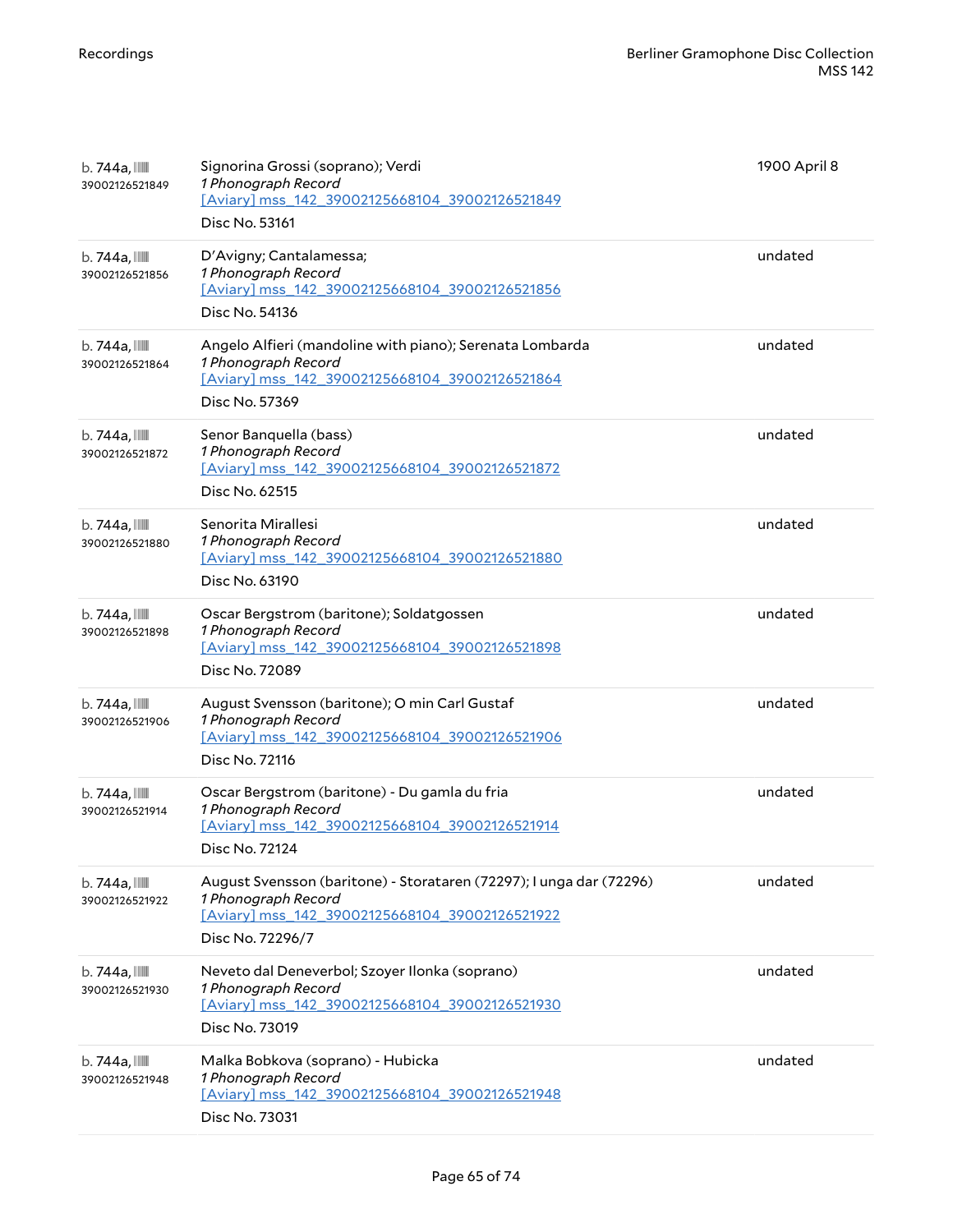| b. 744a, IIII<br>39002126521955             | Magna Lykseth-Schjerven (soprano) - Fjorton ar tror jeg visst att jag var (73034);<br>Kolibrisangen ur Jaguarita (73035)<br>1 Phonograph Record<br>[Aviary] mss_142_39002125668104_39002126521955<br>Disc No. 73034/5  | undated |
|---------------------------------------------|------------------------------------------------------------------------------------------------------------------------------------------------------------------------------------------------------------------------|---------|
| b. 744a, IIII<br>39002126521963             | Rosa Grunberg (soprano) - Om dagen vid mitt arbete<br>1 Phonograph Record<br>[Aviary] mss 142 39002125668104 39002126521963<br>Disc No. 73065                                                                          | undated |
| b. 744a, IIII<br>39002126521971             | Fraulein Halasz (soprano) - Lucia (Donizetti)<br>1 Phonograph Record<br>[Aviary] mss 142 39002125668104 39002126521971<br>Disc No. 73164                                                                               | undated |
| $b.744a$ , $\blacksquare$<br>39002126521989 | Oscar Bergstrom and August Svensson (baritone duet) - Nu tror jeg det kan vara<br>tid (Glunatarne)<br>1 Phonograph Record<br>[Aviary] mss_142_39002125668104_39002126521989<br>Disc No. 74007                          | undated |
| b. 744a, IIII<br>39002126521997             | Nya Solist Kvartetten (quartet) - Skratta, mina barn och vanner (Bellman) (74024); undated<br>Kristallen den fina (74025)<br>1 Phonograph Record<br>[Aviary] mss 142 39002125668104 39002126521997<br>Disc No. 74024/5 |         |
| $b.744a$ , $\blacksquare$<br>39002126522003 | Inga Berentz and Oscar Bergstrom (duet) - Den gamla mamsellens sang<br>1 Phonograph Record<br>[Aviary] mss_142_39002125668104_39002126522003<br>Disc No. 74026                                                         | undated |
| b. 744a, III<br>39002126522011              | Oscar Bergstrom (baritone) - Positiv Visa (Bjorn Hallden)<br>1 Phonograph Record<br>[Aviary] mss 142 39002125668104 39002126522011<br>Disc No. 82034                                                                   | undated |
| b. 744a, IIII<br>39002126522029             | Oscar Bergstrom (baritone) - Scalza serenade (Boccaccio)<br>1 Phonograph Record<br>[Aviary] mss 142 39002125668104 39002126522029<br>Disc No. 82053                                                                    | undated |
| b. 744a, IIII<br>39002126522037             | Pasi Jaaskelainen (tenor) - a) Haa laulu; b) Paljo olen maata kulkenut<br>1 Phonograph Record<br>[Aviary] mss_142_39002125668104_39002126522037<br>Disc No. 82155                                                      | undated |
| $b.744a$ , $\blacksquare$<br>39002126522045 | John Forsell (baritone) - Den nalkande stormen (E.G. Geijer)<br>1 Phonograph Record<br>[Aviary] mss_142_39002125668104_39002126522045<br>Disc No. 82501                                                                | undated |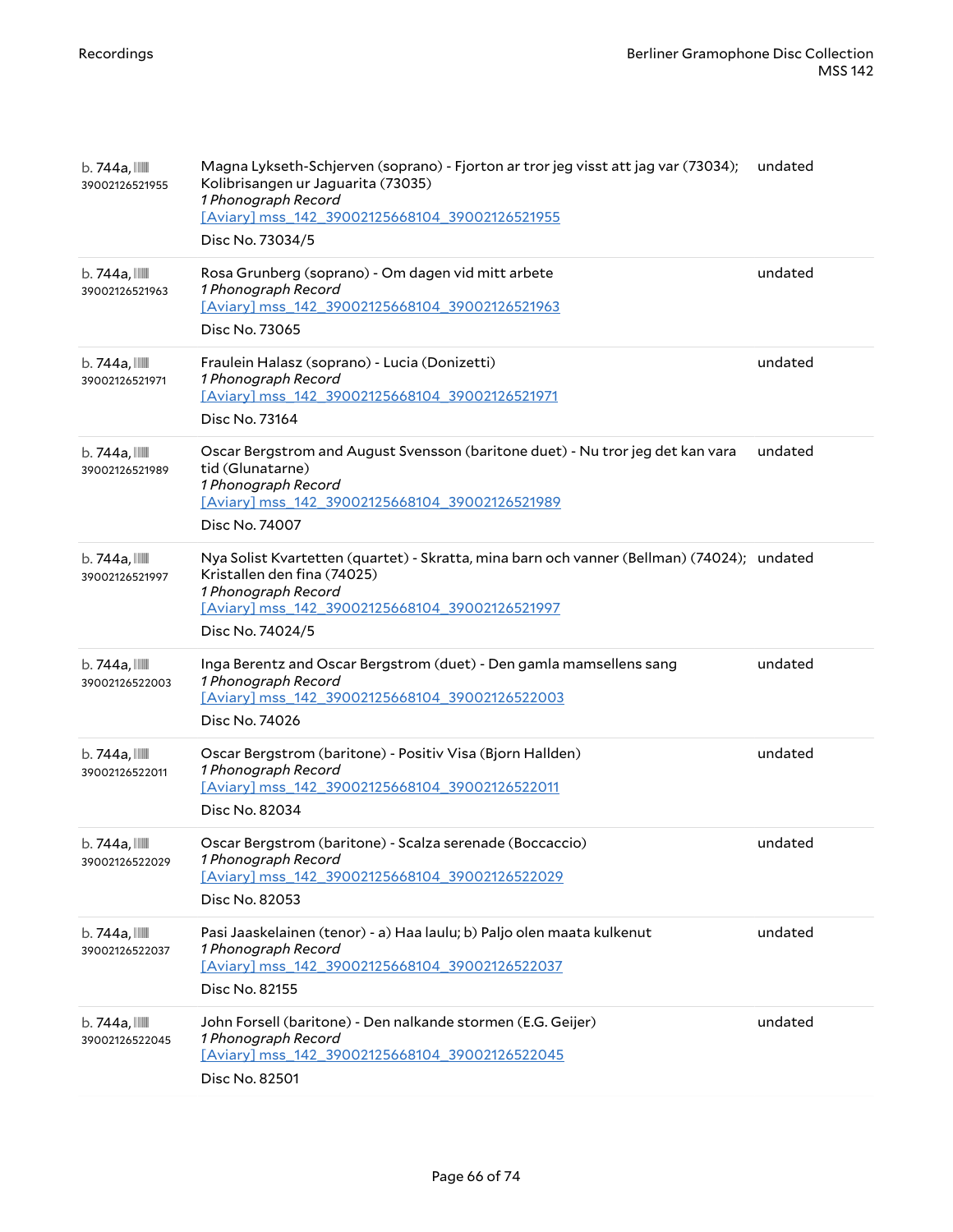| b. 744a, IIII<br>39002126522052             | Oscar Bergstrom (baritone) - Mandom, mod och morske man (Richard Dybeck)<br>1 Phonograph Record<br>[Aviary] mss 142 39002125668104 39002126522052<br>Disc No. 82502 | undated |
|---------------------------------------------|---------------------------------------------------------------------------------------------------------------------------------------------------------------------|---------|
| $b.744a$ , $\blacksquare$<br>39002126522060 | G.A. Lund (tenor) - Svensk folkvisa<br>1 Phonograph Record<br>[Aviary] mss 142 39002125668104 39002126522060<br>Disc No. 82513                                      | undated |
| b. 744a, IIII<br>39002126522078             | Oscar Bergstrom (baritone) - Jag ar ung (Ivar Hallstrom)<br>1 Phonograph Record<br>[Aviary] mss_142_39002125668104_39002126522078<br>Disc No. 82518                 | undated |
| b. 744a, IIII<br>39002126522086             | Svend Nyblom (tenor) - Aria ur operan Trubaduren<br>1 Phonograph Record<br>[Aviary] mss_142_39002125668104_39002126522086<br>Disc No. 82528x                        | undated |
| b. 744a, IIII<br>39002126522094             | Oscar Bergstrom (baritone) - Min sang (Ivar Hallstrom)<br>1 Phonograph Record<br>[Aviary] mss_142_39002125668104_39002126522094<br>Disc No. 82529                   | undated |
| b. 744a, IIII<br>39002126522102             | Henning Malm (baritone) - Julsang (Adam)<br>1 Phonograph Record<br>[Aviary] mss_142_39002125668104_39002126522102<br>Disc No. 82532                                 | undated |
| $b.744a$ , $\blacksquare$<br>39002126522110 | Johannes Forsell (baritone) - Hvita Rosor (Korling)<br>1 Phonograph Record<br>[Aviary] mss_142_39002125668104_39002126522110<br>Disc No. 82631                      | undated |
| $b.744a$ , $\blacksquare$<br>39002126522128 | Johannes Forsell (baritone) - Jeg elsker dig (Grieg)<br>1 Phonograph Record<br>[Aviary] mss_142_39002125668104_39002126522128<br>Disc No. 82632                     | undated |
| b. 744a, IIII<br>39002126522136             | August Svenson (baritone) - Sangaren paa vandring<br>1 Phonograph Record<br>[Aviary] mss 142 39002125668104 39002126522136<br>Disc No. 82639                        | undated |
| b. 744a, IIII<br>39002126522144             | Johannes Forsell (baritone) - Du gamla, du friska<br>1 Phonograph Record<br>[Aviary] mss 142 39002125668104 39002126522144<br>Disc No. 82633                        | undated |
| b. 744a, IIII<br>39002126522151             | Ake Wallgren (baritone) - En sangers bon (Reissiger)<br>1 Phonograph Record<br>[Aviary] mss_142_39002125668104_39002126522151<br>Disc No. 82642                     | undated |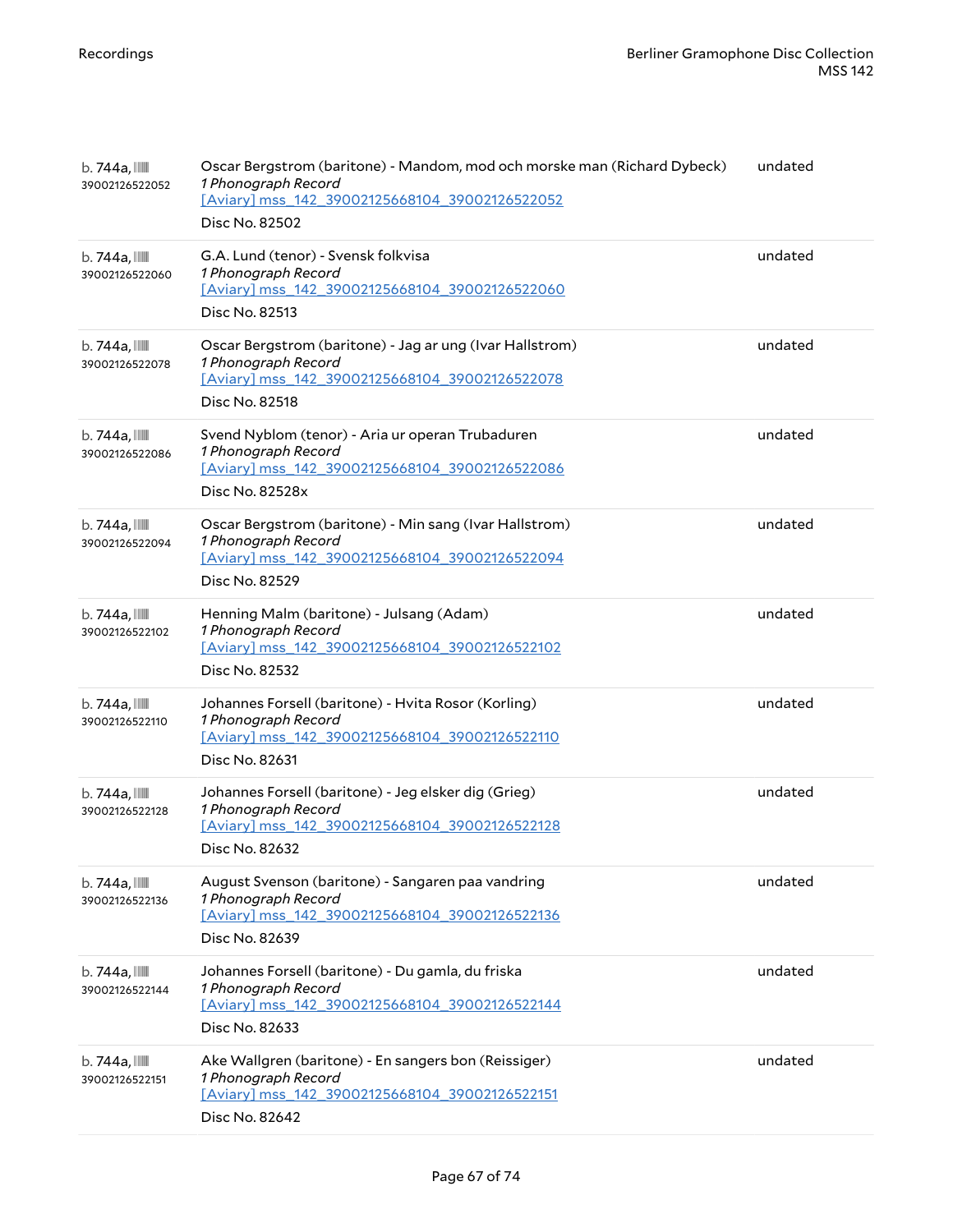| $b.744a$ , $\blacksquare$<br>39002126522169 | Henning Malm (tenor) - Eriks sang ur Farmlanningarne<br>1 Phonograph Record<br>[Aviary] mss_142_39002125668104_39002126522169<br>Disc No. 82647                                       | undated |
|---------------------------------------------|---------------------------------------------------------------------------------------------------------------------------------------------------------------------------------------|---------|
| b. 744a, IIII<br>39002126522177             | John Forsell (baritone) - Jag vill ut (Carl Elling)<br>1 Phonograph Record<br>[Aviary] mss_142_39002125668104_39002126522177<br>Disc No. 82661                                        | undated |
| $b.745$ , $III$<br>39002126522185           | Vandering in Skoven (Grieg); Johanne Kragballe-Spiro (soprano)<br>1 Phonograph Record<br>[Aviary] mss 142 39002125668096 39002126522185<br>Disc No. 83173                             | undated |
| $b.745$ , $\blacksquare$<br>39002126522193  | Fru Friis-Hjorth (soprano) - Jeg gor det aldrig mer'!<br>1 Phonograph Record<br>[Aviary] mss_142_39002125668096_39002126522193<br>Disc No. 83187                                      | undated |
| $b.745$ , $III$<br>39002126522219           | Vahlborg Svardstrom (soprano) - Allt under himmelens faste<br>1 Phonograph Record<br>[Aviary] mss 142 39002125668096 39002126522219<br>Disc No. 83208                                 | undated |
| $b.745$ , $\blacksquare$<br>39002126522201  | Mathilda Jungstedt (mezzo-soprano) - Intet ar som vantanstiden<br>1 Phonograph Record<br>[Aviary] mss_142_39002125668096_39002126522201<br>Disc No. 83250                             | undated |
| $b.745$ , $\blacksquare$<br>39002126522227  | Schwedissches Mannerqvartett (quartet) - Ja vi elsker<br>1 Phonograph Record<br>[Aviary] mss_142_39002125668096_39002126522227<br>Disc No. 85109                                      | undated |
| $b.745$ , $III$<br>39002126522235           | Svensk Gluntsangare (duet) - Hvad det ar skont anda (Wennerberg)<br>1 Phonograph Record<br>[Aviary] mss 142 39002125668096 39002126522235<br>Disc No. 84115                           | undated |
| $b.745$ , $\blacksquare$<br>39002126522243  | Oscar Bergstrom and August Svenson (duet) - En manskensnatt i stottsbacken<br>(Wennerberg)<br>1 Phonograph Record<br>[Aviary] mss_142_39002125668096_39002126522243<br>Disc No. 84119 | undated |
| $b.745$ , $III$<br>39002126522250           | Oscar Bergstrom and August Svenson (duet) - Gluntens vigilans (Wennerberg)<br>1 Phonograph Record<br>[Aviary] mss 142 39002125668096 39002126522250<br>Disc No. 84120                 | undated |
| $b.745$ , $\blacksquare$<br>39002126522268  | Judith Nylander and August Svensson<br>1 Phonograph Record<br>[Aviary] mss_142_39002125668096_39002126522268<br>Disc No. 84131                                                        | undated |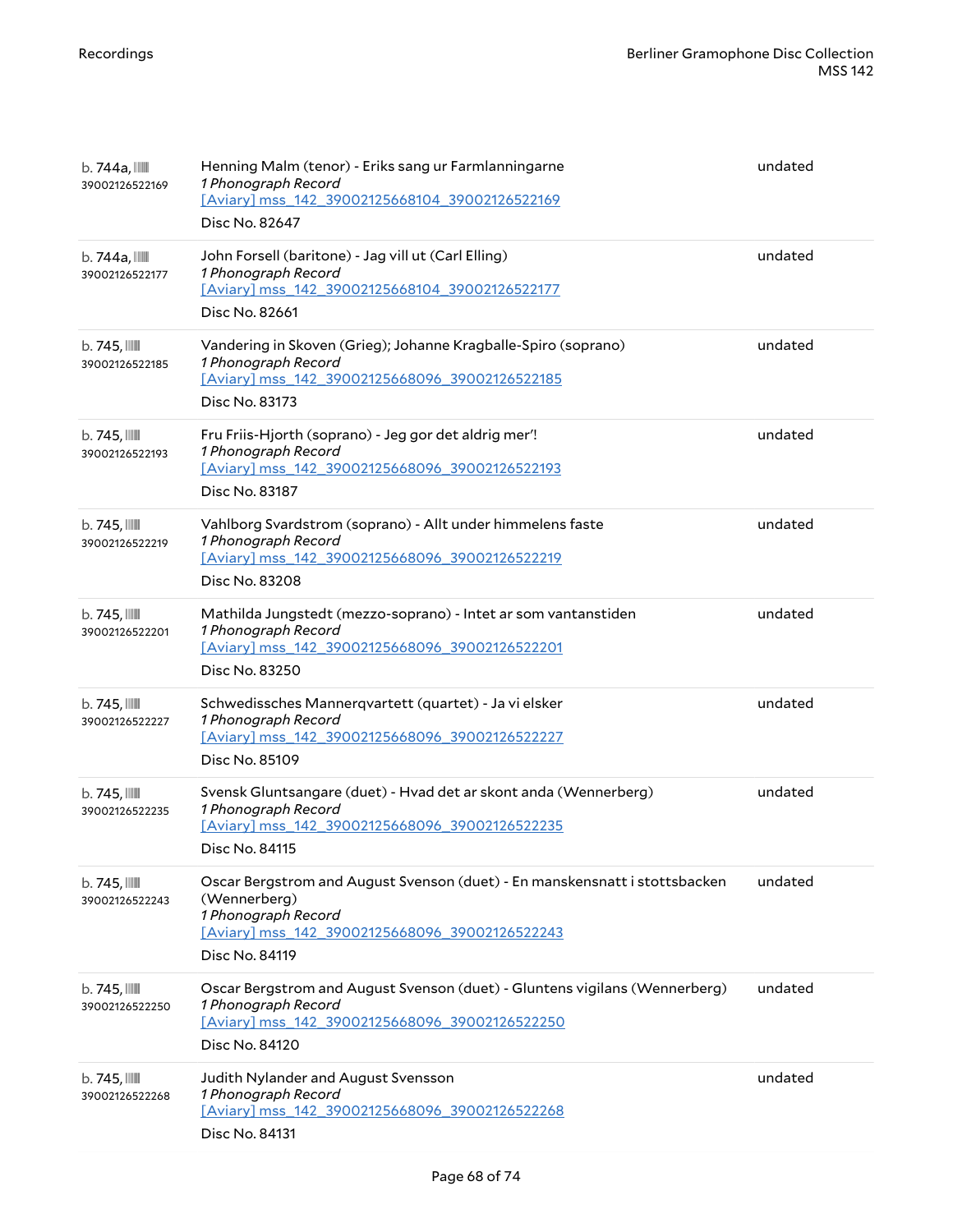| $b.745$ , $III$<br>39002126522276           | Matilda Jungstedt and Ake Wallgren (duet) - Duett af Escammillo and Carmen<br>1 Phonograph Record<br>[Aviary] mss_142_39002125668096_39002126522276<br>Disc No. 84138   | undated        |
|---------------------------------------------|-------------------------------------------------------------------------------------------------------------------------------------------------------------------------|----------------|
| $b.745a$ , $III$<br>39002126522524          | The Reverie: Rip Van Winkle: Joseph Jefferson<br>1 Phonograph Record<br>[Aviary] mss_142_39002128474336_39002126522524<br>Disc No. 699                                  | 1898 January 4 |
| $b.745a$ , $III$<br>39002126522532          | The Statue of Liberty Oration: Chauncey M. Depew<br>1 Phonograph Record<br>[Aviary] mss_142_39002128474336_39002126522532<br>Disc No. 694                               | 1898 January 7 |
| b. 745a, IIII<br>39002126522508             | American & Spanish bugle calls no. 4: Emil Cassi, of Roosevelt's Rough Riders<br>1 Phonograph Record<br>[Aviary] mss_142_39002128474336_39002126522508<br>Disc No. 3442 | undated        |
| $b.745a$ , $\blacksquare$<br>39002126522516 | The Toast: Rip Van Winkle: Joseph Jefferson<br>1 Phonograph Record<br>[Aviary] mss_142_39002128474336_39002126522516<br>Disc No. 698Z                                   | undated        |
| $b.745a$ , $\blacksquare$<br>39002126522631 | Mon Coeur Chante (My Heart Sings): sung by Miss Marie Tempest<br>1 Phonograph Record<br>[Aviary] mss 142 39002128474336 39002126522631<br>Disc No. 3234                 | 1901 March 18  |
| $b.745a$ , $III$<br>39002126522649          | Fantasia: Arthur Taylor<br>1 Phonograph Record<br>[Aviary] mss 142 39002128474336 39002126522649<br>Disc No. 6015                                                       | 1901 March 14  |
| $b.745a$ , $\blacksquare$<br>39002126522557 | Vo Snie la Gorko Plakal': [Ich Hab in Traum Geweinet]: Szuman: N. N. Figner<br>1 Phonograph Record<br>[Aviary] mss_142_39002128474336_39002126522557<br>Disc No. 22667  | 1912           |
| $b.745a$ , $III$<br>39002126522656          | Au Bruit de la Guerrel: chant avec piano: Mlle. Jeannie [Doust?]<br>1 Phonograph Record<br>[Aviary] mss_142_39002128474336_39002126522656<br>Disc No. 33126             | undated        |
| $b.745a$ , $III$<br>39002126522565          | Faust: Scene de l'eglise<br>1 Phonograph Record<br>[Aviary] mss_142_39002128474336_39002126522565<br>Disc No. 32637                                                     | undated        |
| $b.745a$ , $\blacksquare$<br>39002126522573 | Ratcatcher's Song<br>1 Phonograph Record<br>[Aviary] mss_142_39002128474336_39002126522573<br>Disc No. 40016                                                            | 1899 May 26    |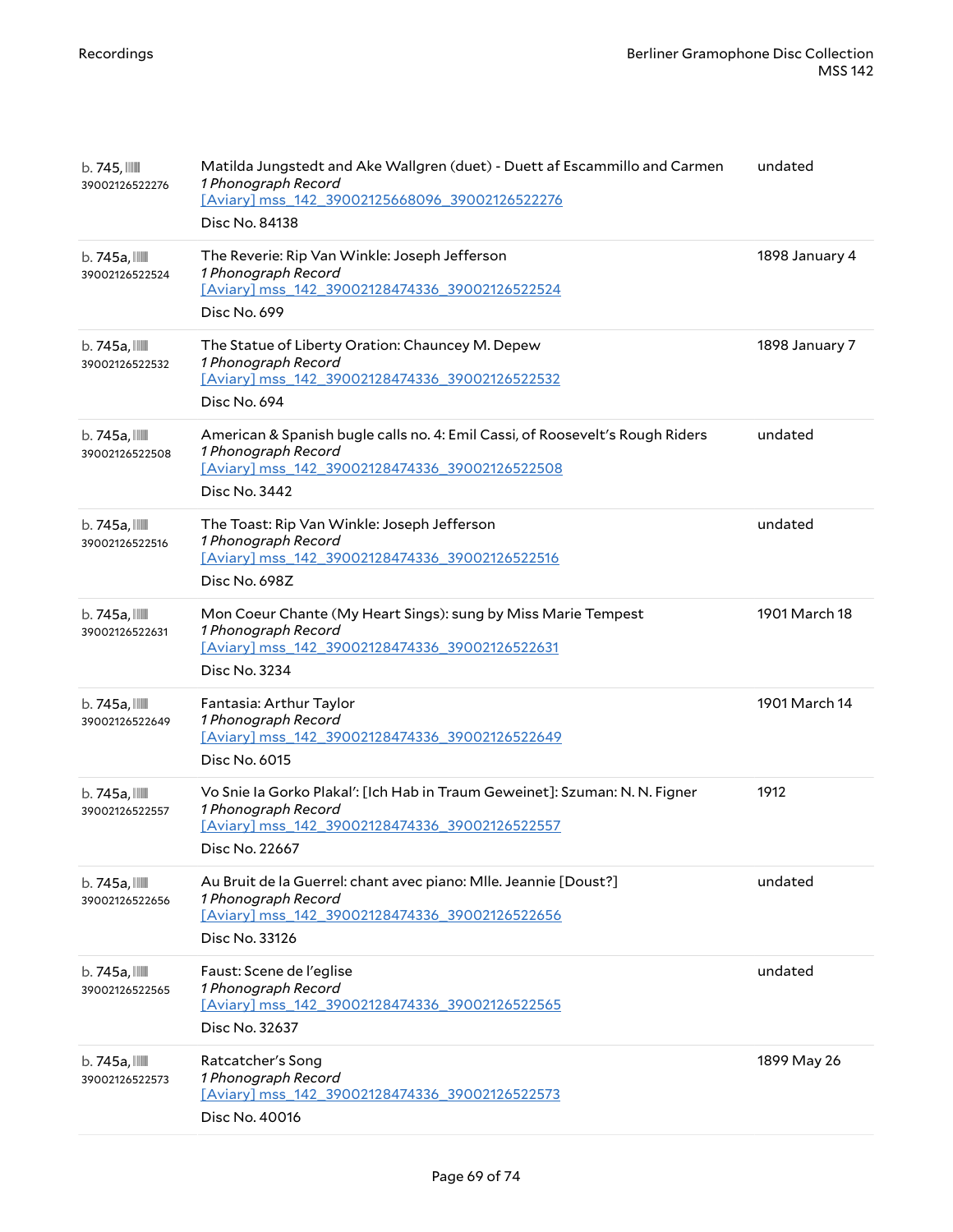| b. 745a, IIII<br>39002126522425             | Haiden Roslein: gesungen von Franz Pacal<br>1 Phonograph Record<br>[Aviary] mss_142_39002128474336_39002126522425<br>Disc No. 42023                             | undated      |
|---------------------------------------------|-----------------------------------------------------------------------------------------------------------------------------------------------------------------|--------------|
| b. 745a, IIII<br>39002126522540             | Bachstelzenlied: Mikado: Sullivan: gesungen von Ewald Bruckner<br>1 Phonograph Record<br>[Aviary] mss_142_39002128474336_39002126522540<br>Disc No. 42494       | undated      |
| b. 745a, IIII<br>39002126522433             | L'immortalita dell'anima: Predica di Padre Agostino<br>1 Phonograph Record<br>[Aviary] mss_142_39002128474336_39002126522433<br>Disc No. 51153                  | undated      |
| b. 745a, IIII<br>39002126522581             | Tu Che a Dio: Lucia di Lammermoor: Donizetti: Carlo [Luffetto?]<br>1 Phonograph Record<br>[Aviary] mss_142_39002128474336_39002126522581<br>Disc No. 52475      | undated      |
| b. 745a, IIII<br>39002126522599             | Ruy-Blas: lo S'cacciato lo Bandito!: Ferruccio Corradetti<br>1 Phonograph Record<br>[Aviary] mss_142_39002128474336_39002126522599<br>Disc No. 52244            | undated      |
| $b.745a$ , $\blacksquare$<br>39002126522441 | La Paloma: Canzorie spagniola: Ferruccio Corradetti<br>1 Phonograph Record<br>[Aviary] mss_142_39002128474336_39002126522441<br>Disc No. 52214                  | undated      |
| b. 745a, IIII<br>39002126522466             | Pacliacci: E allor perche di?: Ferruccio Corradetti<br>1 Phonograph Record<br>[Aviary] mss_142_39002128474336_39002126522466<br>Disc No. 52227                  | undated      |
| b. 745a, IIII<br>39002126522458             | Bella Figlia di Amore: Rigoletto: Carlo Caffetto<br>1 Phonograph Record<br>[Aviary] mss_142_39002128474336_39002126522458<br>Disc No. 52488                     | 1900 July    |
| b. 745a, IIII<br>39002126522383             | La donna è mobile (Rigoletto): Verdi: Carlo Caffetto: Milano<br>1 Phonograph Record<br>[Aviary] mss 142 39002128474336 39002126522383<br>Disc No. 52491         | 1900 July 25 |
| b. 745a, IIII<br>39002126522391             | Mefistofele- Giunto sul passo estremo: Verdi: Carlo Caffetto: Milano<br>1 Phonograph Record<br>[Aviary] mss 142 39002128474336 39002126522391<br>Disc No. 52493 | 1900 July 16 |
| b. 745a, IIII<br>39002126522623             | Pique Dame: What Is Our Life?: Andrei M. Larinsky: St. Petersburg<br>1 Phonograph Record<br>[Aviary] mss_142_39002128474336_39002126522623<br>Disc No. 22337    | undated      |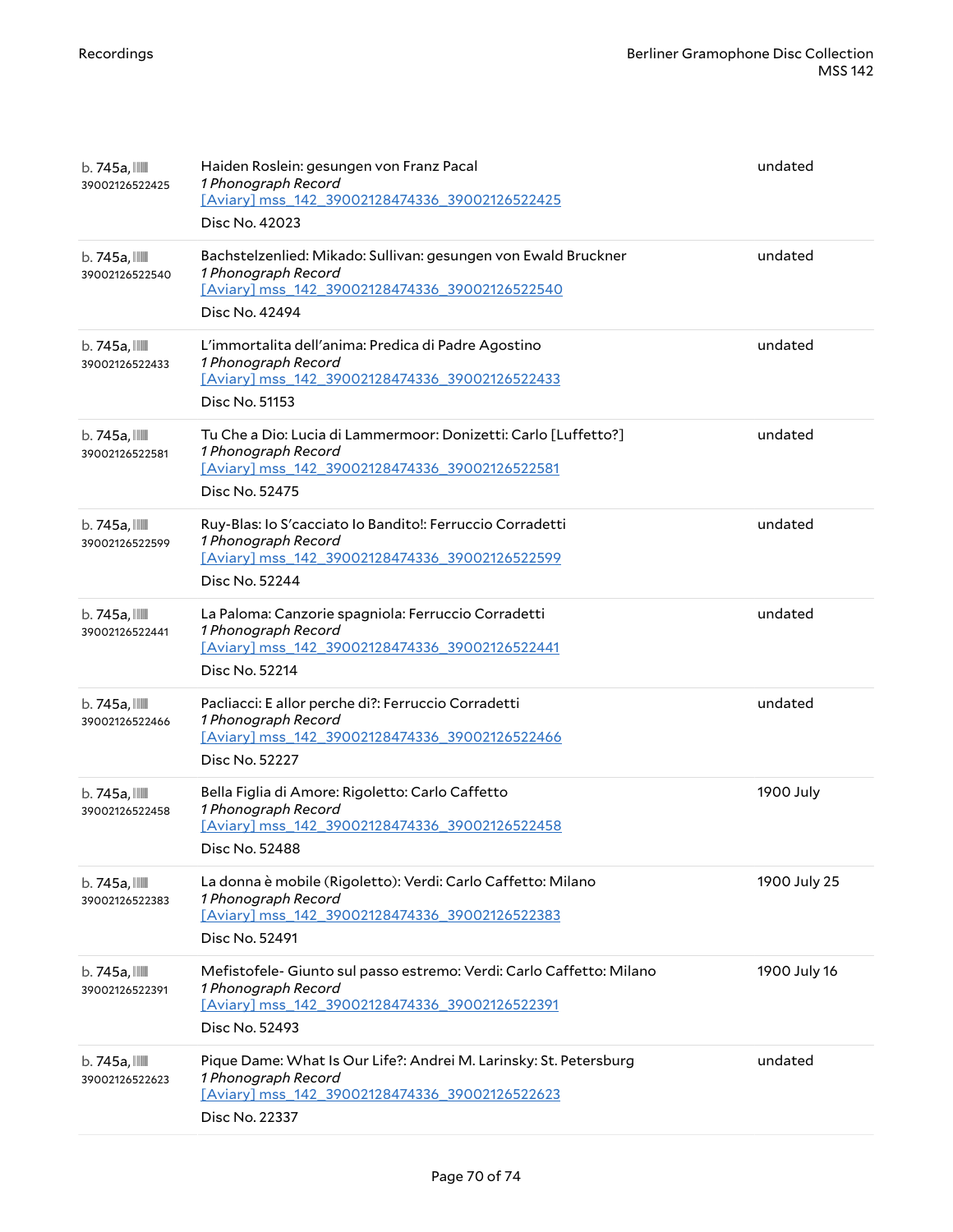| $b.745a$ ,<br>39002126522607    | Vechernaia Zviezda (Evening Star): Tangeizer: P. K. Stepanov: St. Petersburg<br>1 Phonograph Record<br>[Aviary] mss_142_39002128474336_39002126522607<br>Disc No. 22416                                                                                                                                                                     | undated       |
|---------------------------------|---------------------------------------------------------------------------------------------------------------------------------------------------------------------------------------------------------------------------------------------------------------------------------------------------------------------------------------------|---------------|
| b. 745a, IIII<br>39002126522409 | Oh Tu bell'astro incantator: Tannhauser: Coradetti: Milan<br>1 Phonograph Record<br>[Aviary] mss_142_39002128474336_39002126522409<br>Disc No. 52563                                                                                                                                                                                        | undated       |
| b. 745a, IIII<br>39002126522417 | Vi ravviso o luoghi ameni: La Sonnambula: Bellini: Sig. Franke: Milano<br>1 Phonograph Record<br>[Aviary] mss 142 39002128474336 39002126522417<br>Disc No. 52598                                                                                                                                                                           | 1900 July 10  |
| b. 745a, IIII<br>39002126522474 | Ernani involami: Verdi: Grippa: Milano<br>1 Phonograph Record<br>[Aviary] mss_142_39002128474336_39002126522474<br>Disc No. 53158                                                                                                                                                                                                           | 1900 August 2 |
| b. 745a, IIII<br>39002126522482 | Se una pudica vergine: Traviata: Adami, Cesarani e Corradetti<br>1 Phonograph Record<br>[Aviary] mss_142_39002128474336_39002126522482<br>Disc No. 54125                                                                                                                                                                                    | undated       |
| b. 745a, IIII<br>39002126522490 | Africana: [Mamastor] re dell'onde profonde: Corradetti: Coro<br>1 Phonograph Record<br>[Aviary] mss_142_39002128474336_39002126522490<br>Disc No. 54515                                                                                                                                                                                     | undated       |
| b. 745a, IIII<br>39002128474286 | Coronation Record: God Save the King (male singer with band); 3 cheers<br>1 Phonograph Record<br>Item not digitized. No center hole; raising disc above spindle causes cartridge to<br>bottom out due to raised edge around the disc.<br>Disc No. 8-51209                                                                                   | undated       |
| b. 745a, IIII<br>39002125667932 | Noktyurn [Nocturne]; Russain duet by Grodzny [Grozky]: A.M. Labinsky and V.I.<br>Kastorsky: St. Petersburg<br>1 Phonograph Record<br>[Aviary] mss 142 39002128474336 39002125667932<br>Disc No. 24033                                                                                                                                       | undated       |
| $b.745a$ ,<br>39002125667940    | M M Chuprynnikov, N M Safonov, V. I. Dosev, and V.I. Kastorskii: Russian vocal<br>quartet; comic song by Feit: The beetle and the Rose; M.M. Chuprynnikov; N.M.<br>Safonov; V.I. Losev; V.I. Kastorsky; St. Petersburg [The Worm and the Rose]<br>1 Phonograph Record<br>[Aviary] mss 142 39002128474336 39002125667940<br>Disc No. 2-24311 | undated       |
| b. 745a, IIII<br>39002126522664 | Germania: Franchetti: Emanuele Bucalo<br>1 Phonograph Record<br>[Aviary] mss_142_39002128474336_39002126522664<br>Disc No. 52805                                                                                                                                                                                                            | undated       |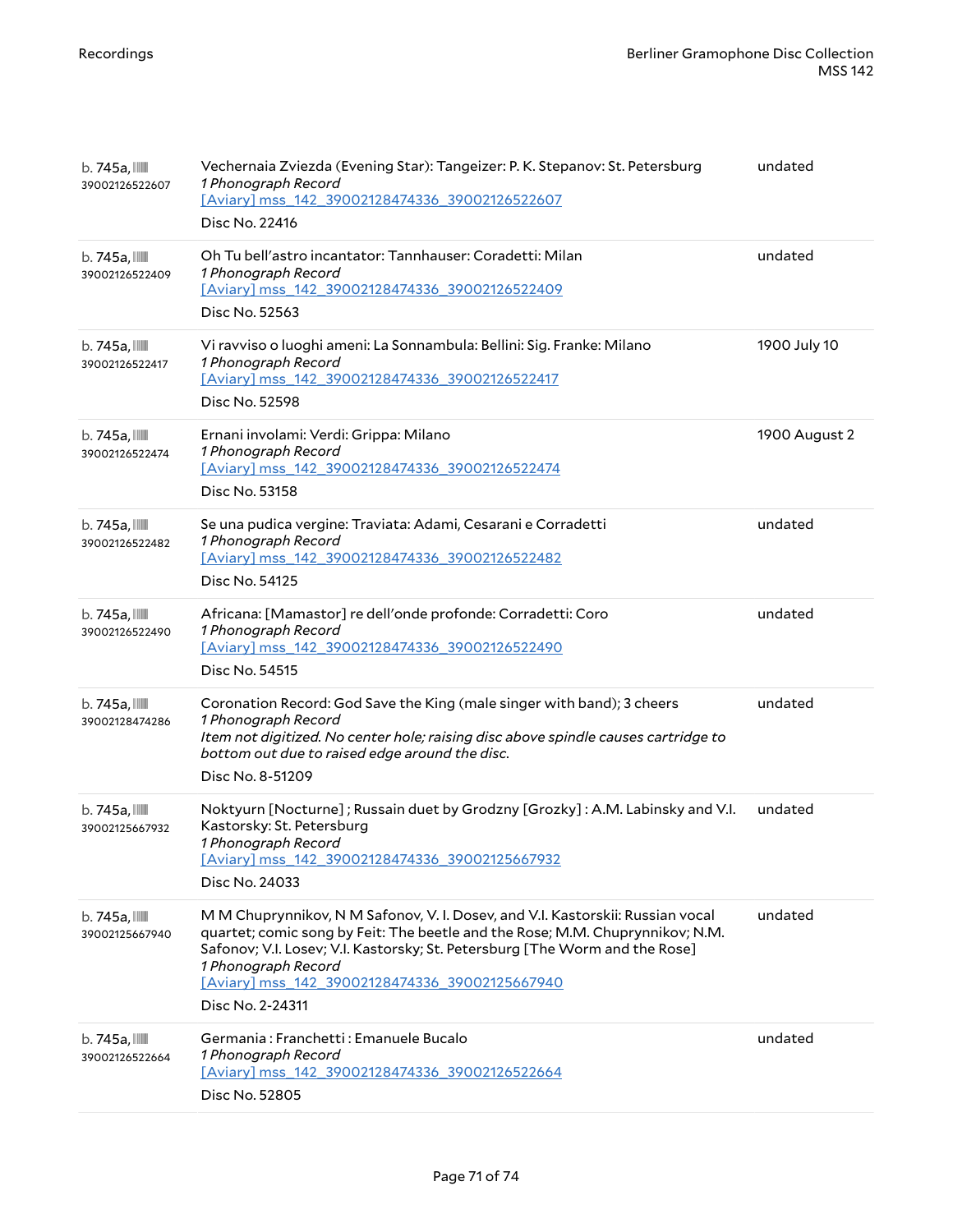| b. 745a, IIII<br>39002126522672 | Promethesus: Goethe: Josef Kainz<br>1 Phonograph Record<br>[Aviary] mss 142 39002128474336 39002126522672<br>Disc No. 41224                                                                                                    | 1902 May 17 |
|---------------------------------|--------------------------------------------------------------------------------------------------------------------------------------------------------------------------------------------------------------------------------|-------------|
| b. 745a, IIII<br>39002126522680 | Arja z opery Boheme III. Akt [La Boheme: Aria, A3]: Puccini : Irene Bohuss<br>1 Phonograph Record<br>[Aviary] mss_142_39002128474336_39002126522680<br>Disc No. 23248                                                          | undated     |
| b. 745a, IIII<br>39002126522698 | Weyla's Gesang [Wolf Song]: Hugo Wolf: Leopold Demuth, k.k. Kammersanger<br>1 Phonograph Record<br>[Aviary] mss_142_39002128474336_39002126522698<br>Disc No. 2-42094                                                          | undated     |
| b. 745a, IIII<br>39002126522706 | Jahrmarktscene: Hugo Bock: Karl Von Zeska, k.u.k. Hofschauspieler<br>1 Phonograph Record<br>[Aviary] mss_142_39002128474336_39002126522706<br>Disc No. 41225                                                                   | undated     |
| b. 745a, IIII<br>39002126522714 | Fra Diavolo: Auber: Ferruccio Corradetti, Pianoforte M Cottone<br>1 Phonograph Record<br>[Aviary] mss 142 39002128474336 39002126522714<br>Disc No. 52817                                                                      | undated     |
| b. 745a, IIII<br>39002126522722 | Andrea Chenier (Racconto): Giordano: Ernestina Tebro<br>1 Phonograph Record<br>[Aviary] mss 142 39002128474336 39002126522722<br>Disc No. 53131                                                                                | undated     |
| b. 745a, IIII<br>39002126522730 | Den gang jeg kun var saa stor som saa (Harrens Vise af Helligtrekongers Aften) P.<br>Heise: Niels Juel Simsonsen, Kgl. Kammersanger<br>1 Phonograph Record<br>[Aviary] mss_142_39002128474336_39002126522730<br>Disc No. 82636 | undated     |
| b. 745a, IIII<br>39002126522748 | Il professore di trombone, A spasso di Cantalamessa<br>1 Phonograph Record<br>[Aviary] mss_142_39002128474336_39002126522748<br>Disc No. 52261X                                                                                | undated     |
| b. 745a, IIII<br>39002126522755 | Bedanoondorati - from Sri Krishna; Pauna Lal Sircar [Pannalal Sircar] [Classic<br>Theater, Calcutta]<br>1 Phonograph Record<br>[Aviary] mss 142 39002128474336 39002126522755<br>Disc No. 13220                                | undated     |
| b. 745a, IIII<br>39002126522763 | The Two Grenadiers: Schumann: D.I. Bukhtoyarov<br>1 Phonograph Record<br>[Aviary] mss_142_39002128474336_39002126522763<br>Disc No. 2-22206                                                                                    | undated     |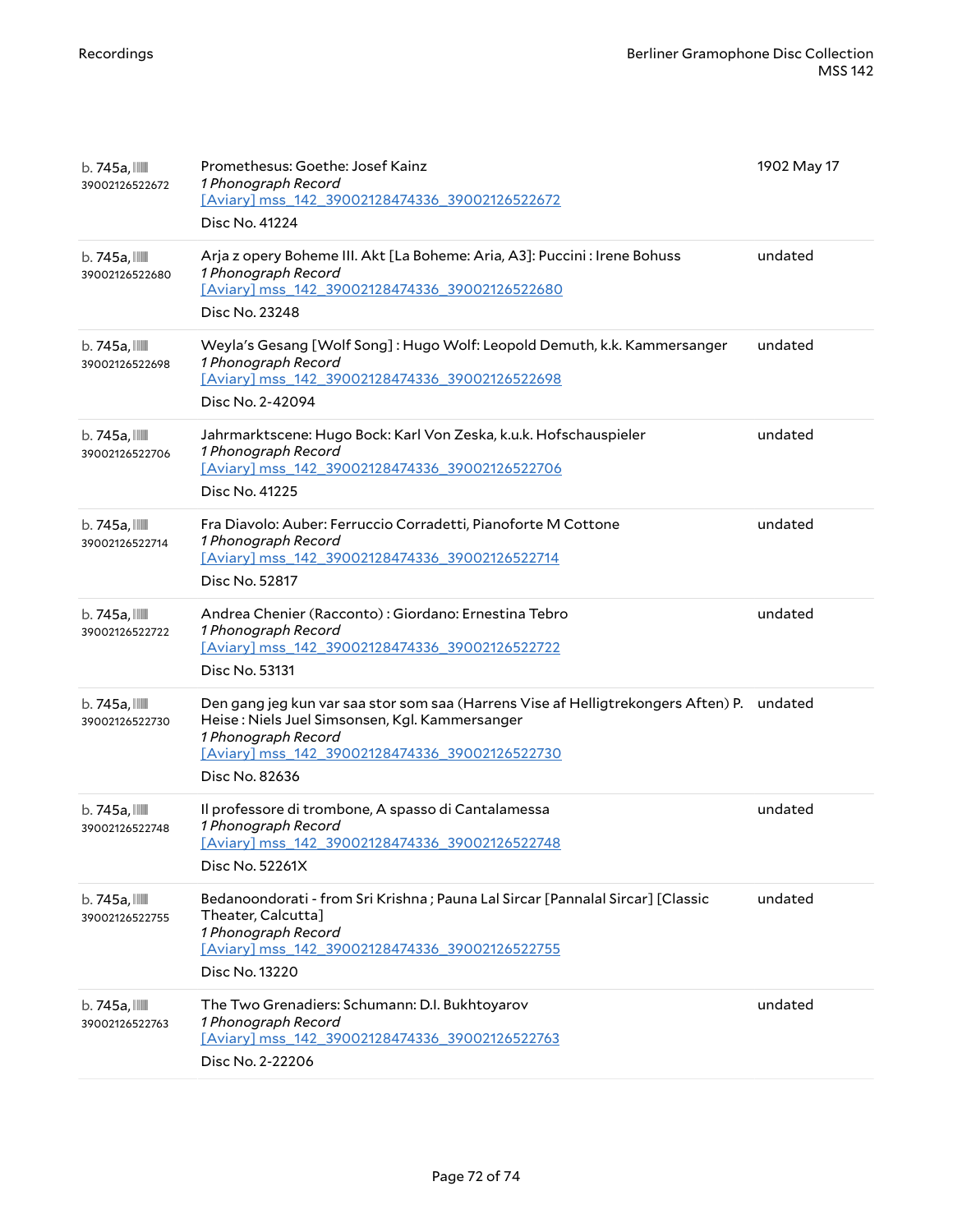| b. 745a, IIII<br>39002126522771             | Haikeleben: Judischen Quartett<br>1 Phonograph Record<br>[Aviary] mss_142_39002128474336_39002126522771<br>Disc No. 24201                                                                                       | undated    |
|---------------------------------------------|-----------------------------------------------------------------------------------------------------------------------------------------------------------------------------------------------------------------|------------|
| $b.745a$ , $III$<br>39002126522789          | Kærlighed paa Grønland: Skuespiller Victor Wulff<br>1 Phonograph Record<br>[Aviary] mss_142_39002128474336_39002126522789<br>Disc No. 82639                                                                     | undated    |
| $b.745a$ , $III$<br>39002126522797          | "Prazské deti": dvojzpev<br>1 Phonograph Record<br>[Aviary] mss 142 39002128474336 39002126522797<br>Disc No. 74063. Bratri Hartmanove.                                                                         | 1904 March |
| $b.745a$ , $\blacksquare$<br>39002126522813 | Una lezione di trombone: detta di Fercor [Ferruccio Corradetti]<br>1 Phonograph Record<br>[Aviary] mss_142_39002128474336_39002126522813<br>Disc No. 51176                                                      | undated    |
| b. 745a, IIII<br>39002126522821             | Ach neni tu, neni<br>1 Phonograph Record<br>[Aviary] mss 142 39002128474336 39002126522821<br>Disc No. 73013. Josephin Krause, Soprano.                                                                         | undated    |
| b. 745a, IIII<br>39002126522839             | "Kudy, kudy cesticka"; "Vyletela holubenka ze skaly!"<br>1 Phonograph Record<br>[Aviary] mss 142 39002128474336 39002126522839<br>Disc No. 73030. Maria Klan-Panzner, Mezzo-soprano.                            | 1902       |
| $b.745a$ , $III$<br>39002126522847          | Ma divenka jak ruze je : pisen = Mein Liebchen ist wie eine Rose : Lied<br>1 Phonograph Record<br>[Aviary] mss 142 39002128474336 39002126522847<br>Disc No. 72749. Ottokar Marak, tenor. od Fibicha, composer. | undated    |
| $b.745a$ , $\blacksquare$<br>39002126522854 | Acqua Azucarillos y Aguardiente- Coro de Barquilleros: Chueca: Artistas de Teatro undated<br>Eldorado de Barcelona<br>1 Phonograph Record<br>[Aviary] mss 142 39002128474336 39002126522854<br>Disc No. 64543   |            |
| $b.745a$ , $\blacksquare$<br>39002126522862 | Ballada: Musorgslcago: P.D. Orlov<br>1 Phonograph Record<br>[Aviary] mss_142_39002128474336_39002126522862<br>Disc No. 22136                                                                                    | undated    |
| $b.785$ , $III$<br>39002126522284           | Auld Lang Syne; 42<br>1 Phonograph Record (5 inch disc)<br>[Aviary] mss 142 39002125668112 39002126522284<br>Disc No. 42                                                                                        | undated    |
| $b.785$ , $III$<br>39002126522292           | Alle Copir-Rechie; 30<br>1 Phonograph Record (5 inch disc)<br>[Aviary] mss 142 39002125668112 39002126522292<br>Disc No. 30                                                                                     | undated    |